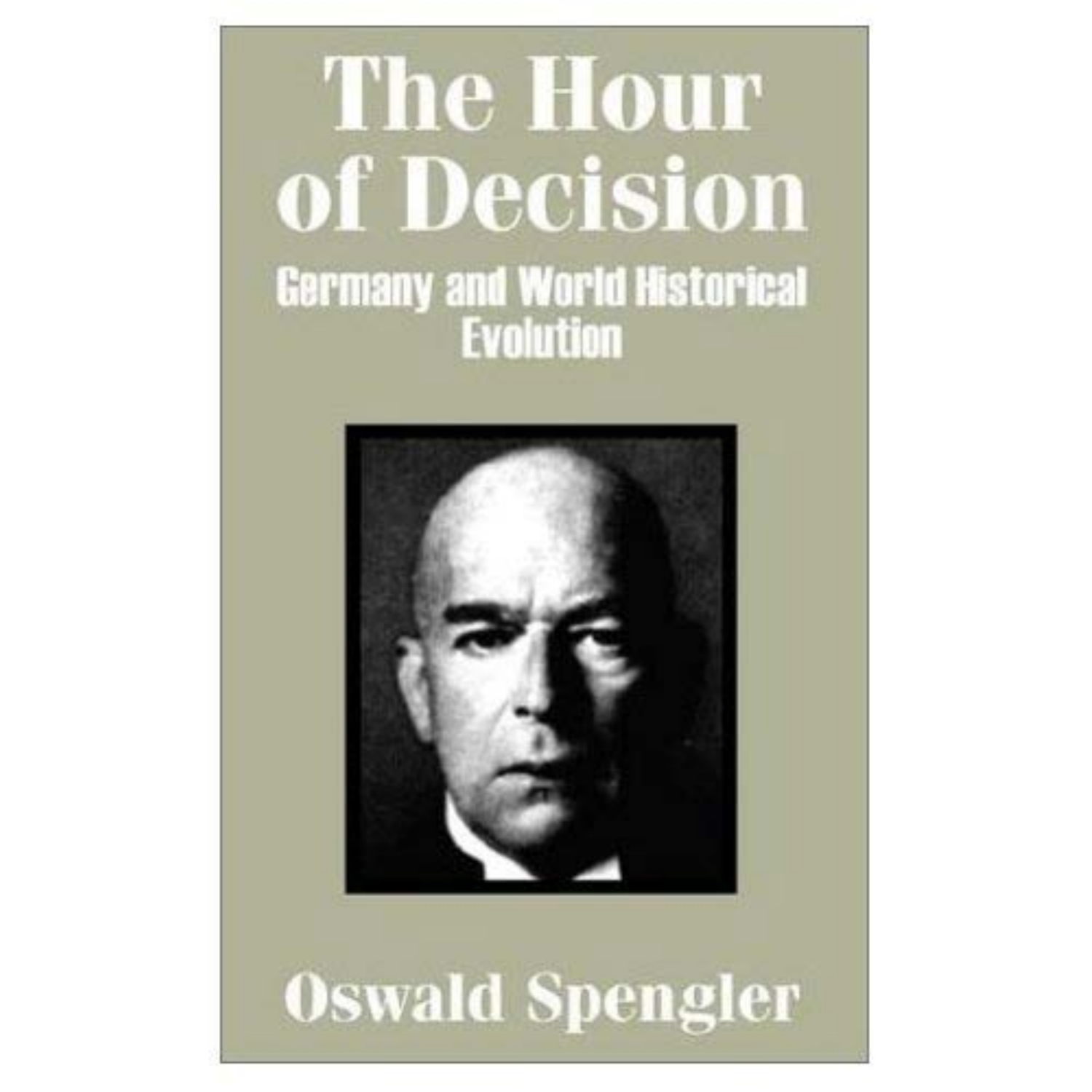Readers notes for The Hour Of Decision: Part One: Germany And World Historical Evolution, London, 1934:

This document, prepared for Internet publication, replaces chapter headings with Roman numerals, has alterations whereby internal page references are necessarily rendered into references to other sections, a spelling correction and the replacement of a body reference to a footnote.

The Hour Of Decision was composed just after the Nazi revolution, and was banned by Third Reich authority. It assessed the decline of European power and its crisis of culture and civilization, the placement of the then-Russia within the province of a global challenge to Western Civilization, and the roles of capitalism and Marxism in the crisis. The book (guardedly but prophetically) placed deep reservations against the Nazis to make appropriate choices. Dated by the immediate circumstances it describes, the work nonetheless has a general quality which makes it part of the literature of the struggle for a 'European' Cultural Renaissance.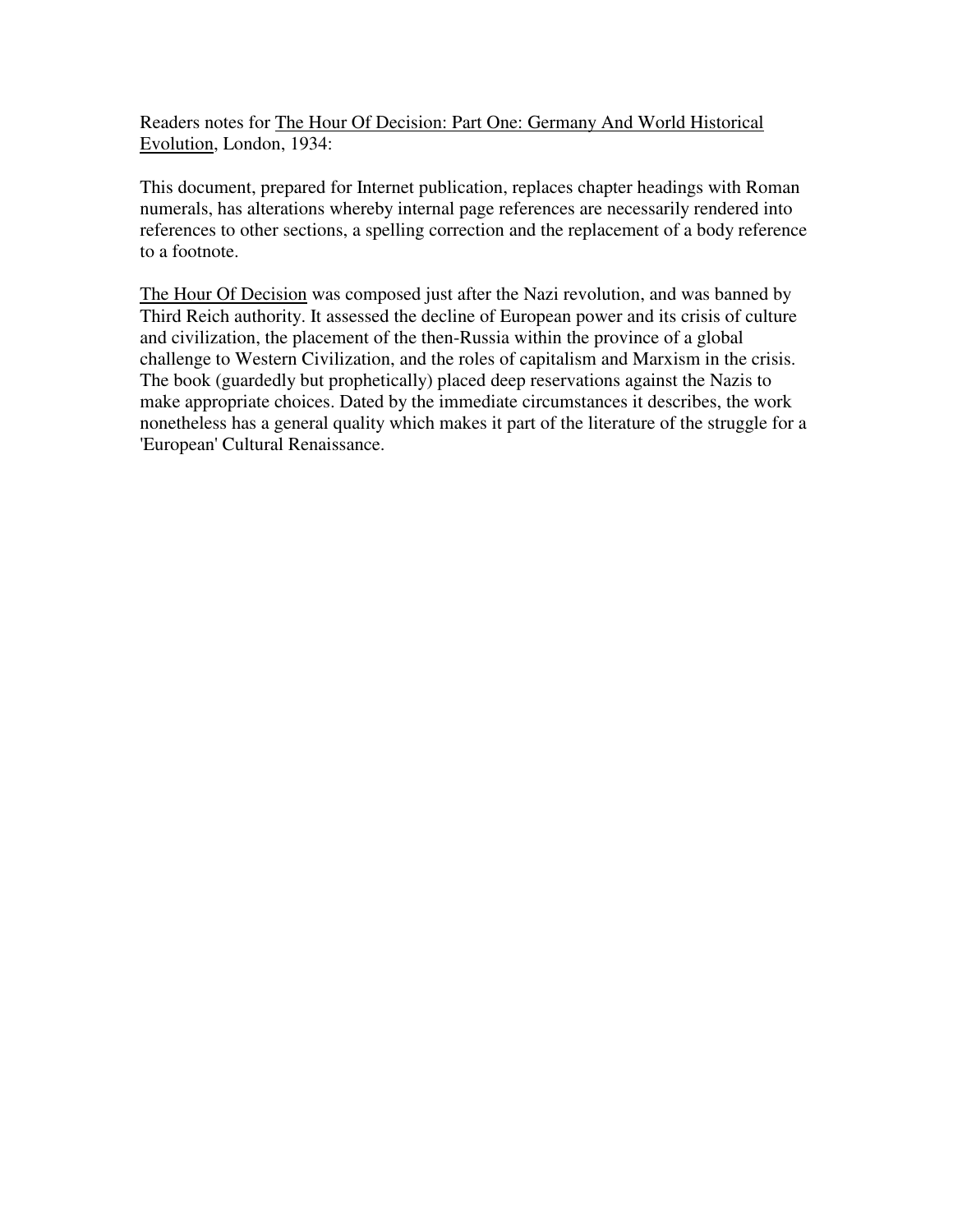## The Hour Of Decision Introduction

No one can have looked forward to the national revolution of this year with greater longing than myself. The sordid Revolution of 1918 I detested from its first day, for it was the betrayal by the inferior part of our people of that strong, live part which had risen up in 1914 in the belief that it could and would have a future. Everything of a political nature that I have written since then has been directed against the forces which had entrenched themselves, with our enemies' help, on the mountain of our misery and misfortune in order to render this future impossible. Every line that I wrote was meant to contribute to their overthrow, and I hope that it has done so. Something *had* to come in one form or another to release the deepest instincts in our blood from that load, if we were, like others, to have a voice and to *act* in the coming world-crises and not merely be their victim. The great game of world politics is not over. Only now are the highest stakes being played for. Every living nation must rise to greatness or go under. But the events of this year allow us to hope that the decision in our case has not yet been made - that we, as in Bismarck's day, shall sooner or later again be subjects and not mere objects of history. The decades in which we live are stupendous - and accordingly terrifying and void of happiness. Greatness and happiness are incompatible and we are given no choice. No one living in any part of the world of today will be happy, but many will be able to control by the exercise of their own will the greatness or insignificance of their life-course. As for those who seek comfort merely, they do not deserve to exist.

The man of action is often limited in his vision. He is driven without knowing the real aim. He might possibly offer resistance if he did see it, for the logic of destiny has never taken human wishes into account. But much more often he goes astray because he has conjured up a false picture of things around and within him. It is the great task of the historical *expert* (in the true sense) to understand the facts of his time and through them to envisage, interpret, and delineate the future - which will come whether we will or no. An epoch so conscious of itself as the present is impossible of comprehension without creative, anticipating, warning, *leading* criticism.

I shall neither scold nor flatter. I refrain from forming any estimate of those things which are only just coming into being. True valuation of an event is only possible when it has become the remote past, and the *definitive* good or bad results have long been facts: which is to say, when some decades have passed. No ripe understanding of Napoleon was possible before the end of last century, and even we can as yet have no final opinion about Bismarck. Facts alone stand firm,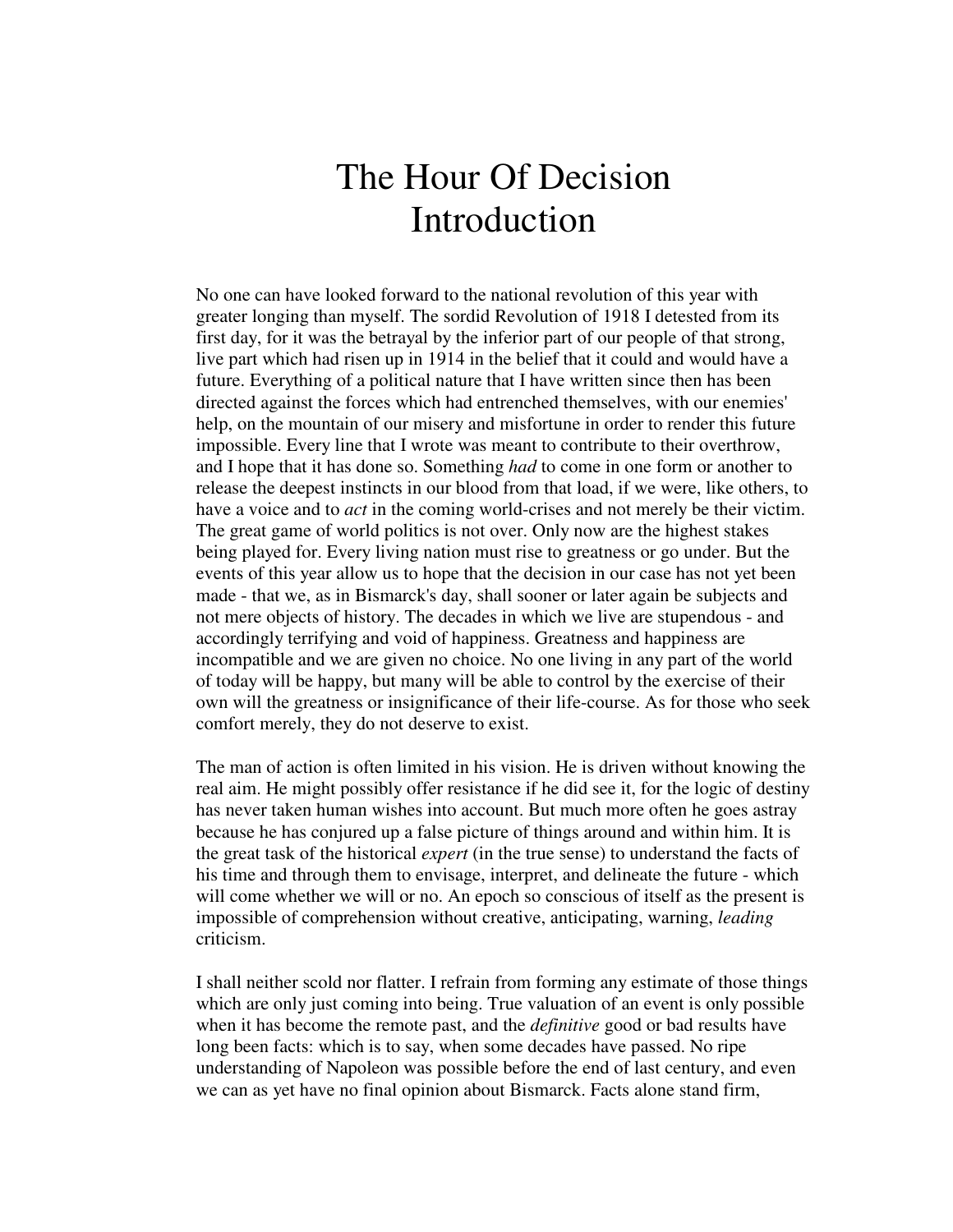judgments waver and change. In sum, a great event has no need of a contemporary estimate. History itself will judge it when its contemporaries are no longer living.

So much, however, can be said already: the national revolution of 1933 was a mighty phenomenon and will remain such in the eyes of the future by reason of the elemental, super-personal force with which it came and the spiritual discipline with which it was carried through. Here was something Prussian through and through, just as was the uprising of 1914, which transformed souls in one moment. The German "dreamers" stood up with a calm imposing naturalness to open a way into the future. But all the more must those who took part realize that this was no victory, for opponents were lacking. The force of the rising was such that everything that had been or was still active was swept away in it. It was a promise of *future* victories that have yet to be won by hard fighting, and merely cleared the ground for these. The leaders bear the full responsibility therefor, and it is for them to know, or to learn, the significance of it all. The task is fraught with immense dangers, and its sphere lies not within the boundaries of Germany but beyond, in the realm of wars and catastrophes where world politics alone speak. Germany is, more than any other country, bound up with the fate of all the others. Less than any can it be directed as though it were a thing unto itself. And, moreover, it is not the first national revolution that has taken place here - there have been Cromwell and Mirabeau - but it is the first to occur in a politically helpless and very dangerously situated land, and this fact enhances incalculably the difficulty of its tasks.

These tasks are, one and all, only just emerging, are barely grasped and not solved. It is no time or occasion for transports of triumph. Woe betide those who mistake mobilization for victory! A movement has just begun; it has not reached its goal, and the great problems of our time have been in no wise altered by it. They concern not Germany alone, but the whole world, and are problems not of a few years, but of a century.

The danger with enthusiasts is that they envisage the situation as too simple. Enthusiasm is out of keeping with goals that lie generations ahead. And yet it is with these that the actual decisions of history begin.

The seizure of power took place in a confused whirl of strength and weakness. I see with misgiving that it continues to be noisily celebrated from day to day. It were better to save our enthusiasm for a day of real and definitive results - that is to say, of successes in *foreign politics*, which alone matter. When these have been achieved the men of the moment, who took the first step, may all be dead - or even forgotten and scorned, until at some point posterity recalls their significance. History is not sentimental, and it will go ill with any man who takes himself sentimentally!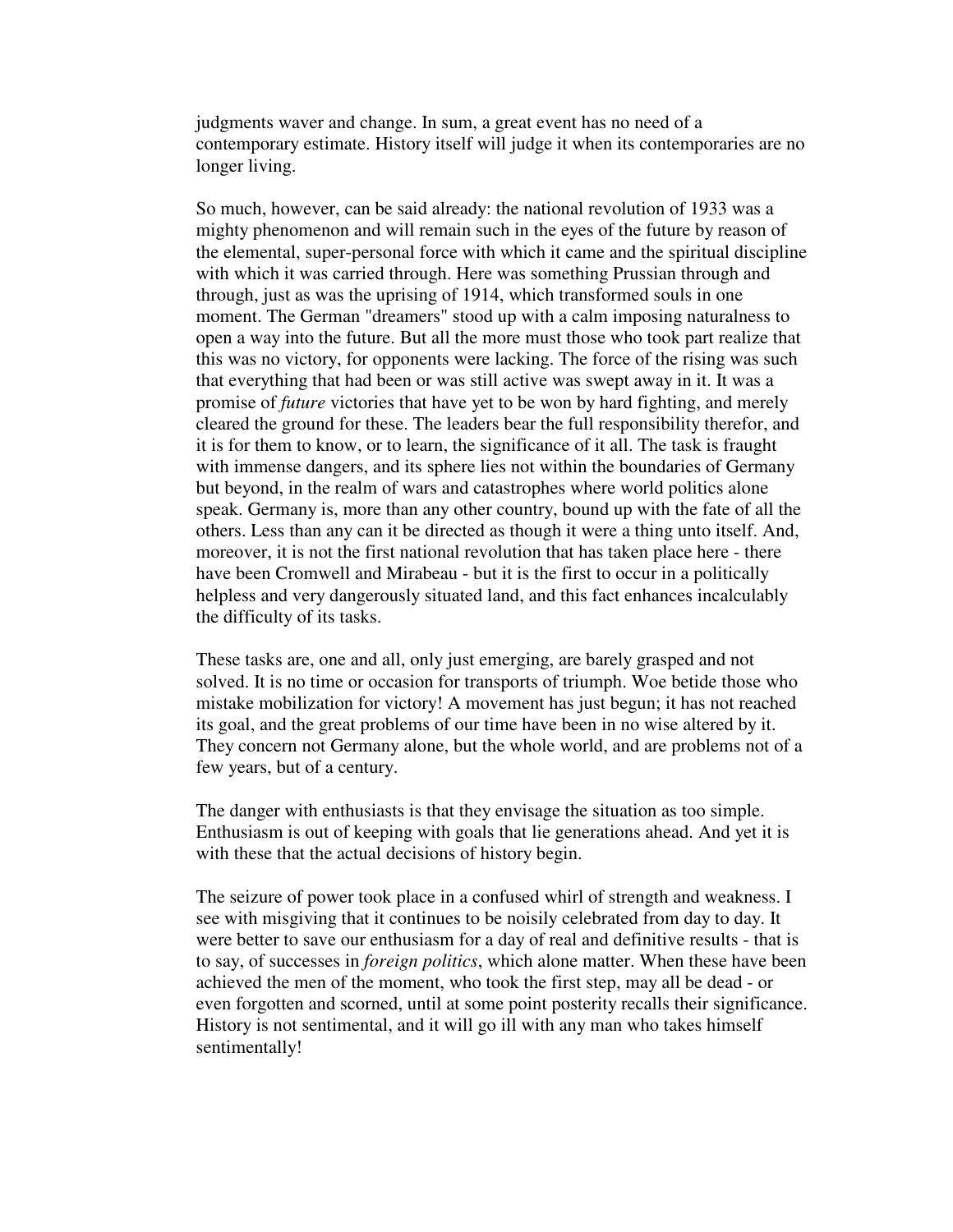In any movement with such a beginning there are many possible developments of which the participants are not often fully aware. The movement may become rigid from excess of principles and theories; it may go under in political, social, or economic anarchy, or it may double back upon itself in futility. In Paris in 1793 it was definitely felt "*que ça changerait*." The intoxication of the moment, which often ruins coming possibilities at the outset, is usually followed by disillusionment and uncertainty as to the next step. Elements come into power which regard the enjoyment of that power as an event in itself and would fain perpetuate a state of things which is tenable for moments only. Sound ideas are exaggerated into self-glorification by fanatics, and that which held promise of greatness in the beginning ends in tragedy or comedy. Let us face these dangers in good time, and soberly, so that we may be wiser than many a generation in the past.

But if a stable foundation is to be laid for a great future, one on which coming generations may build, ancient tradition must continue effective. That which we have in our blood by inheritance - namely, wordless ideas - is the only thing which gives permanence to our future. "Prussianism" (*Preußentum*), as I called it years ago, is important - it is this, precisely, that has just been *tested* - but "Socialism," of whatever description, is not. We need educating up to the *Prussian* standard, which manifested itself in 1870 and 1914 and still sleeps in the depths of our soul as a permanent potentiality. It is to be reached only through the living example and moral self-discipline of a ruling class, not by a flow of words or by force. The service of an idea demands mastery of ourselves and readiness for inward sacrifices to conviction. To confuse this with the intellectual compulsion of a program is to be ignorant of the whole issue. And this brings me back to the book: *Prussianism and Socialism*, [1] in which, in 1919, I began to point out this moral necessity without which there can be no permanent building. All other nations of the world have inherited a character from their *past*. We had no educative past and have therefore still to awaken, develop, and train the character which lies dormant in our blood.

#### (1. Oswald Spengler, *Preußentum und Sozialismus*, Munich: C. H. Beck.)

The work of which this volume is the first part is written with the same object. I do as I have always done. That is, I offer no wish-picture of the future, still less a program for its realization - as is the fashion amongst us Germans - but a clear picture of the facts as they are and will be. I see further than others. I see not only great possibilities but also great dangers, their origin and perhaps the way to avoid them. And if no one else has the courage to see and to tell what it is he sees, I mean to do so. I have a *right* to criticism since by means of it I have repeatedly demonstrated that which *must* happen because it will *happen*. A decisive series of facts has been set in train. Nothing that has once become a fact can be withdrawn - we are all thereafter obliged to walk in the particular direction, whether we will or not. It would be short-sighted and cowardly to say no. What the individual will not do, that History will do with him.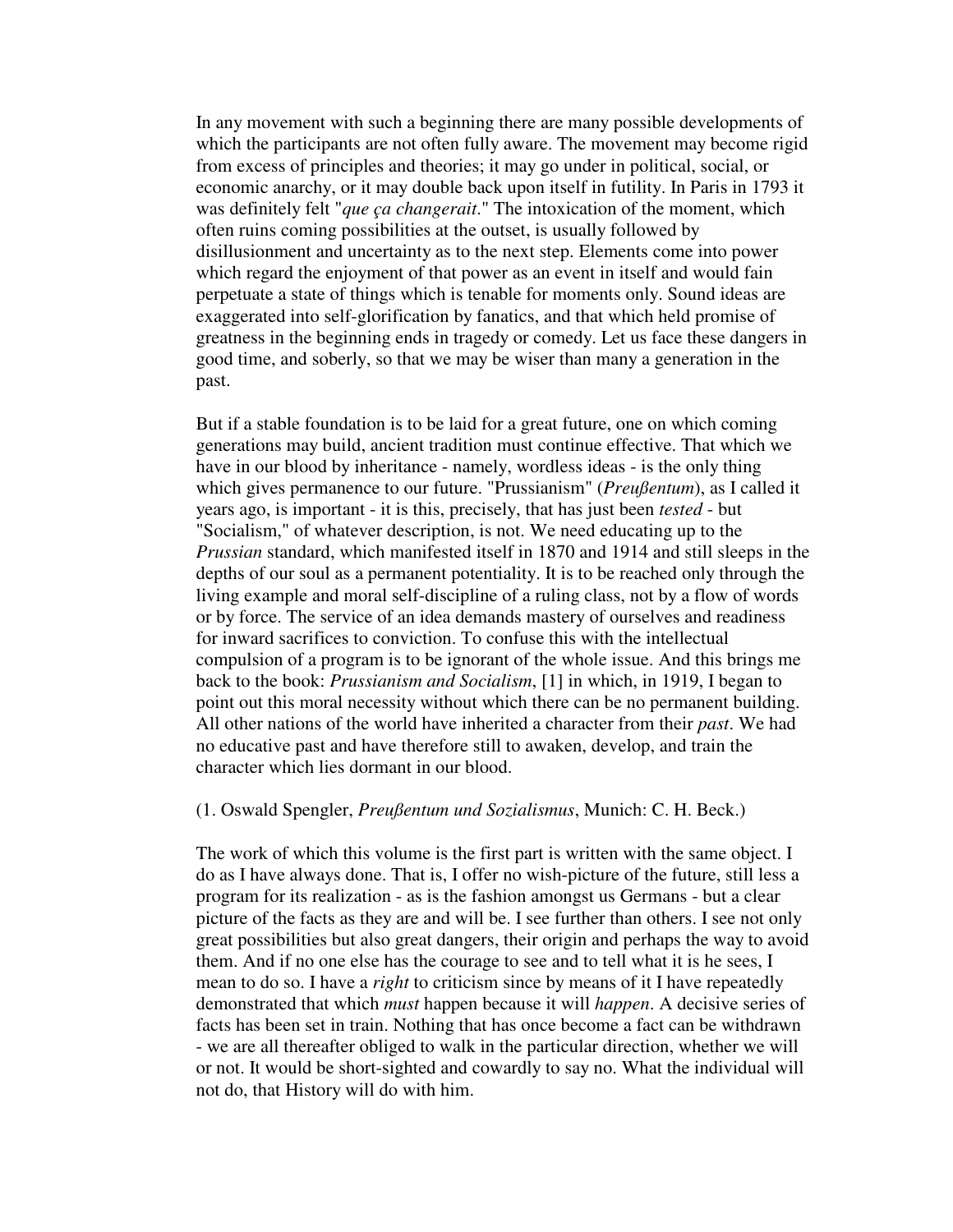But to say yes presupposes comprehension, and this book is here to help in comprehension. It is a danger-signal. Dangers are always there. Everyone who acts is in danger. Danger is life itself. But those who link the fate of States and nations with their own must meet these dangers *seeingly* - and to see requires possibly the most courage of all.

The present book arose out of a lecture: *Germany in Danger*, [2] which I delivered at Hamburg in 1929, without meeting with much comprehension. In November 1932 I began to develop the theme, still in terms of the existing situation in Germany. By the 30th January 1933 it was printed up to page 106. I have altered *nothing* in it, for I write not for a few months ahead or for next year, but for the future. What is true cannot be made null by an event. The title alone I have changed, so as to avoid misunderstandings. It is not the national seizure of power which is a danger; the dangers were there - some of them dating from 1918, others from much further back - and they still persist, since they cannot be got rid of by an isolated event which before taking effect against them must undergo a long development in the right direction. Germany *is* in danger. My fear for Germany has not grown less. The March victory was too easy to open the eyes of the victors to the extent of the danger, its origin, and its duration.

#### (2. *Deutschland in Gefahr*, Munich: C. H. Beck.)

No one can know what forms, situations, and personalities will arise out of this upheaval, or the reactions which may result from outside. Every revolution makes the external situation of a country worse, and that fact alone requires statesmen of Bismarck's order to deal with it. We stand, it may be, close before a second world war, unable to gauge the distribution of forces or to foresee its means or aims military, economic, revolutionary. We have no time to limit ourselves to home politics; we have to be "in form" to deal with any conceivable occurrence. Germany is not an island. If we fail to see our relation to the world as - for us in particular - *the* important problem, fate - and what a fate! - will submerge us without mercy.

Germany is the *key* country of the world, not only on account of her geographical situation on the borders of Asia (which is today the most important continent in world policy), but also because Germans are still young enough to experience world-historical problems, to form them and solve them, *inwardly*, while other nations have become too old and rigid to do more than raise defences. But in tackling great *problems*, as in other matters, it is the attack that holds the greater promise of victory.

It is of this that I have written. Will it have the effect I hope for?

Munich, July 1933.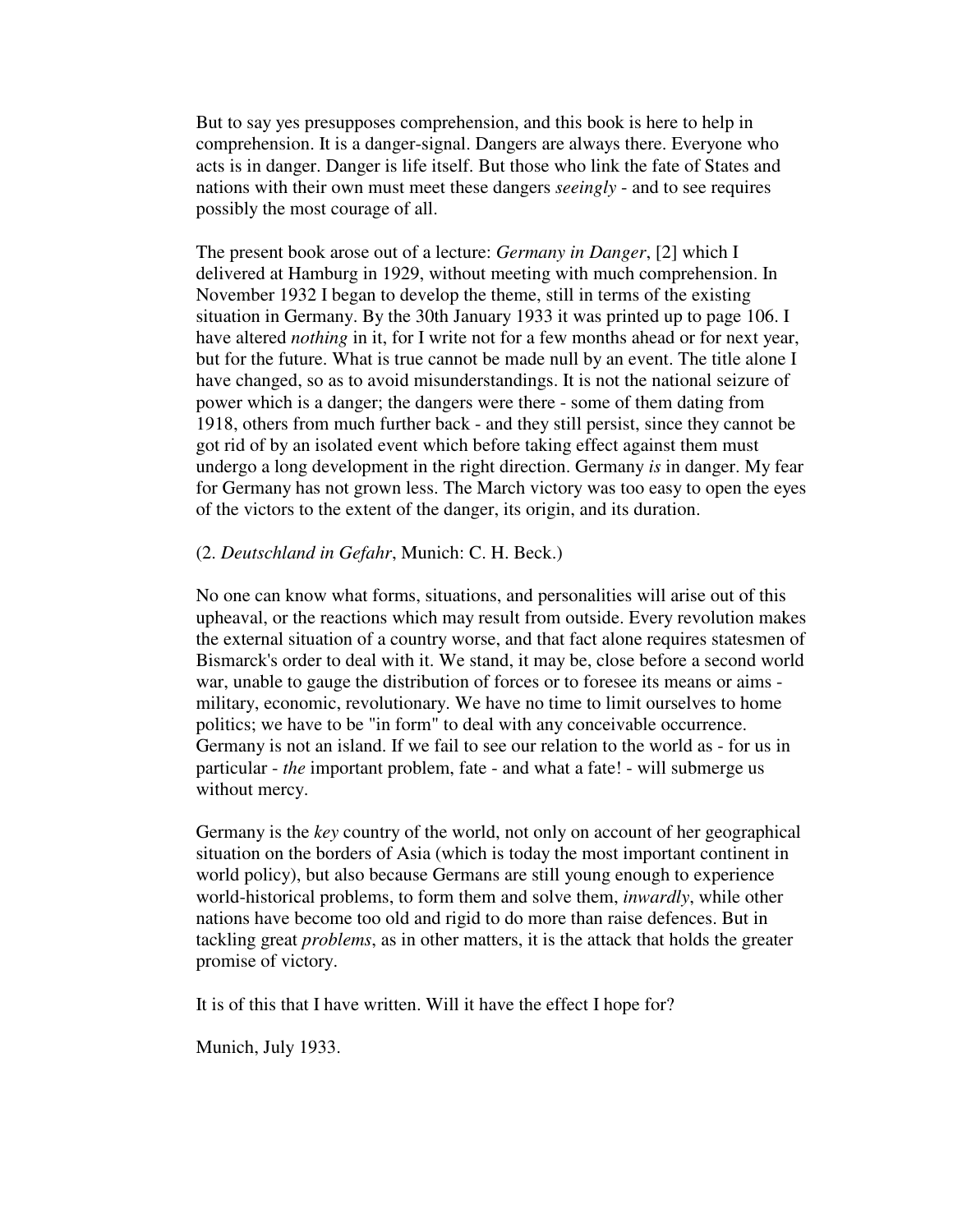## The Hour Of Decision Part One

#### 1. The Political Horizon

Is there today a man among the White races who has eyes to see what is going on around him on the face of the globe? To see the immensity of the danger which looms over this mass of peoples? I do not speak of the educated or uneducated city crowds, the newspaper-readers, the herds who vote at elections - and, for that matter, there is no longer any quality-difference between voters and those for whom they vote - but of the *ruling* classes of the White nations, in so far as they have not been destroyed, of the statesmen in so far as there are any left; of the *true* leaders of policy, of economic life, of armies, and of thought. Does anyone, I ask, see over and beyond his time, his own continent, his country, or even the narrow circle of his own activities?

We live in momentous times. The stupendous dynamism of the historical epoch that has now dawned makes it the grandest, not only in the Faustian civilization of Western Europe, but - for that very reason - in all world-history, greater and by far more terrible than the ages of Caesar and Napoleon. Yet how blind are the human beings over whom this mighty destiny is surging, whirling them in confusion, exalting them, destroying them! Who among them sees and comprehends what is being done to them and around them? Some wise old Chinaman or Indian, perhaps, who gazes around him in silence with the stored-up thought of a thousand years in his soul. But how superficial, how narrow, how small-minded are the judgments and measures of Western Europe and America! What do the inhabitants of the Middle West of the United States know of what goes on beyond New York and San Francisco? What conception has a middleclass Englishman, not to speak of a French provincial, of the trend of affairs on the Continent? What, indeed, does any one of them know of the direction in which his very own destiny is facing? All we have is a number of absurd catchwords such as "overcoming the economic crisis," "understanding of peoples," "national security and self-sufficingness," with which to "overcome" catastrophes within the space of a generation or two by means of "prosperity" and disarmament.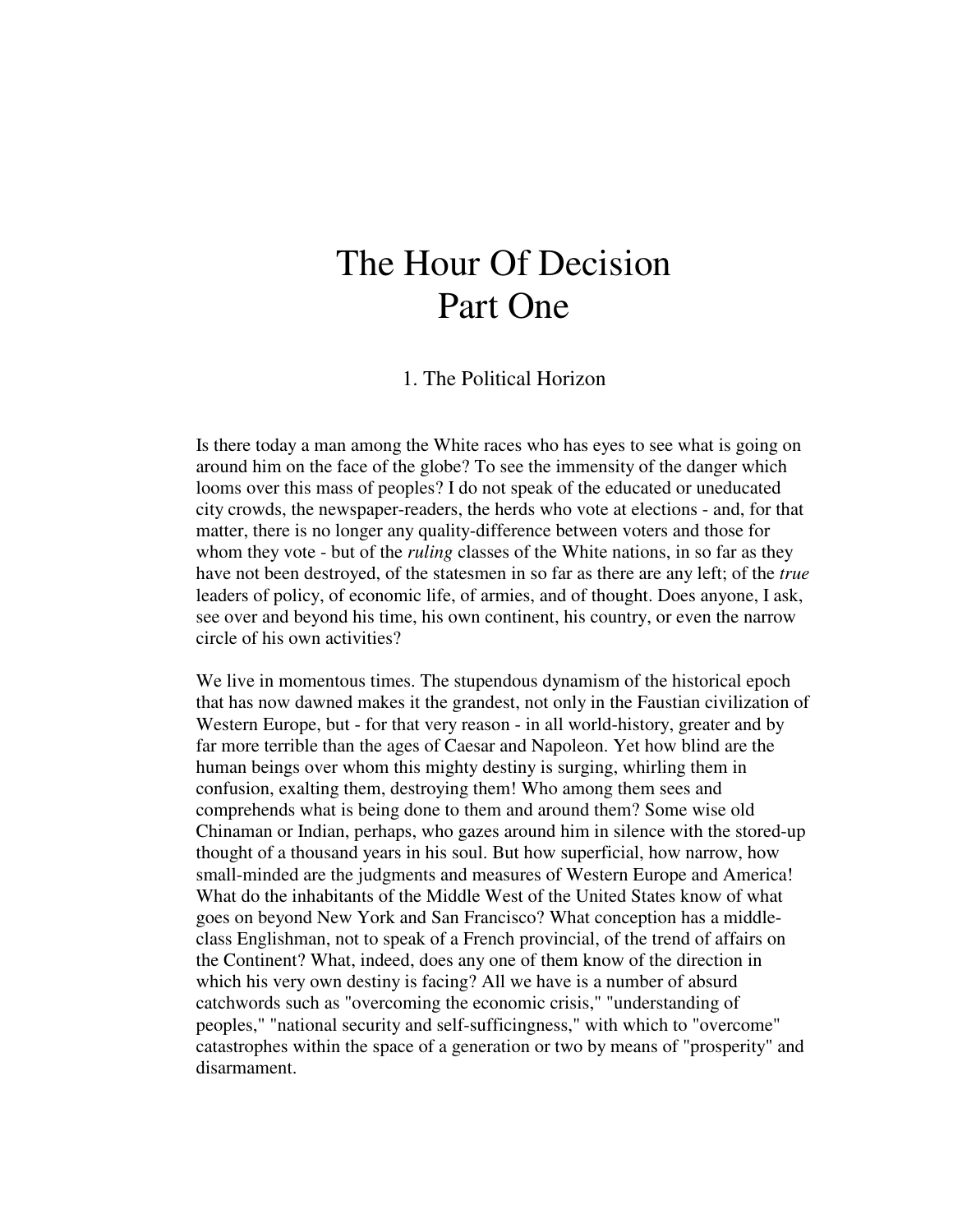But it is of Germany that I am speaking here: Germany, to whom the storm of facts is more menacing than to any other country and whose existence is, in the most alarming sense of the word, at stake. What short-sightedness and noisy superficiality reigns among us, and how provincial the standpoint when major problems emerge! Let us set up a ring-fenced Third Empire or, alternatively, Soviet State; let us do away with the army or with property, with economists, or with agriculture; let us give maximum independence to all the little provinces, or alternatively suppress them; let us allow the former lords of industry or administration to get to work again in the style of 1900, or - why not? - let us have a revolution, proclaim a dictatorship (are there not dozens of candidates confident of their fitness for the job?), and all will be well.

But - *Germany is not an island*. No other country is in the same degree woven actively or passively into the world's destiny. Her geographical situation alone, her lack of natural boundaries, make this inevitable. In the eighteenth and nineteenth centuries she was "Central Europe"; in the twentieth she is again, as in and after the thirteenth century, a frontier against "Asia." For no country is it more essential that its sphere of political and economic thought should reach far beyond its own boundaries. Everything that happens afar involves the heart of Germany.

Our past is having its revenge - seven hundred years of the petty provincial régime of small states with never a breath of greatness, an idea, an aim. This is not going to be made good in two generations. And Bismarck's creative work had the one great fault that he did not train the coming generation to meet the facts of the new form of our political life. [1] The facts were seen, but not grasped. Men could not inwardly adapt themselves to the new horizons, problems, and obligations. They did not *live* with them. And the average German continued to apply to his greater country the old particularist and partisan outlook - shallow and cramped, stupid and parochial. This small-mindedness dates from the time of the Hohenstaufen emperors and the Hansa. The first, whose vision ranged over the Mediterranean, and the second, whose rule extended from the Scheldt to Novgorod, alike fell before other and more securely based powers for want of wise and substantial backing from within their own frontiers. And from that time on, the German has shut himself up in innumerable little fatherlands and petty local interests, measuring world history by his own horizon, and dreaming hungrily and miserably of a kingdom in the clouds - to describe which condition the phrase "German idealism" was invented. To this petty and essentially German mode of thought belong almost all the political ideals and Utopias that have sprouted from the bog of the Weimar State: the International, Communist, Pacifist, Ultramontane, Federal, "Aryan" visions of *sacrum imperium*, Soviet State, or Third Empire, as the case might be. All parties now think and act as if Germany had the world to herself. Trade unions see no further than the industrial area. Colonial policy has always been odious to them because it does not fit in with the scheme of class war. In their dogmatic narrowness they do not, or will not, comprehend that it was precisely the working man for whom the economic imperialism of the years round 1900, with its assured facilities for the sale of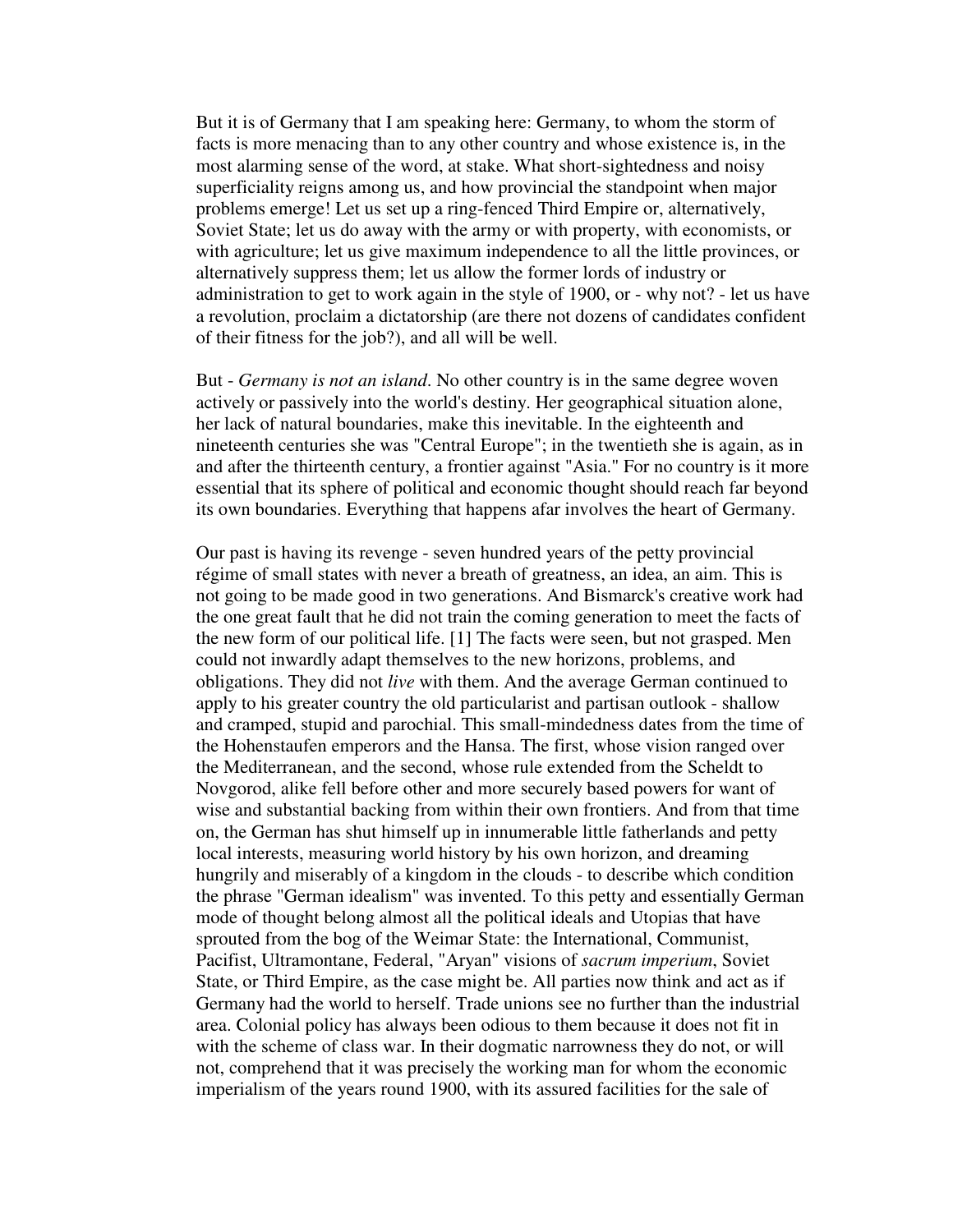products and the purchase of raw materials, was the basic premiss of existence. This the English workman had long before grasped. The enthusiasm of German democracy for disarmament stops short at the frontiers of the French sphere of power. The Federalists would have their already greatly reduced country split up again into a bundle of dwarf states of the old sort, thereby giving foreign powers the opportunity to play off one against the other. And the National Socialists believe that they can afford to ignore the world or oppose it, and build their castles-in-the-air without creating a possibly silent, but very palpable reaction from abroad.

#### (1. Spengler, *Politische Schriften*, pp. 227 et seq.)

Added to all this is the universal *dread of reality*. We "pale-faces" have it, all of us, although we are seldom, and most of us never, conscious of it. It is the spiritual weakness of the "Late" man of the higher civilizations, who lives in his cities cut off from the peasant and the soil and thereby from the *natural* experiencing of destiny, time, and death. He has become too wide awake, too accustomed to ponder perpetually over yesterday and tomorrow, and cannot bear that which he sees and is forced to see: the *relentless* course of things, *senseless* chance, and *real* history striding pitilessly through the centuries into which the individual with his tiny scrap of private life is irrevocably born at the appointed place. That is what he longs to forget, refute, or contest. He takes flight from history into solitude, into imaginary far-away systems, into some faith or another, or into suicide. Like a grotesque ostrich he buries his head in hopes, ideals, and *cowardly* optimism: it is so, but it ought not to be, therefore it is otherwise. We sing in the woods at night because we are afraid. Similarly, the cowardice of cities shouts its apparent optimism to the world for very fear. Reality is no longer to be borne. The wish-picture of the future is set in place of facts - although fate has never taken any notice of human fancies - from the children's Land of Do-Nothing to the World Peace and Workers' Paradise of the grown-ups.

Little as one knows of events in the future - for all that can be got from a comparison of other civilizations is the general form of future facts and their march through the ages - so much is certain: the forces which will sway the future are no other than those of the past. These forces are: the will of the Strong, *healthy* instincts, race, the will to possession and power; while justice, happiness, and peace - those dreams which will always remain dreams - hover ineffectively over them.

Further, in our own civilization since the sixteenth century it has rapidly grown more impossible for most of us to gain a general view of the ever more confusing events and situations of world politics and economics or to grasp (let alone control) the forces and tendencies at work in them. True statesmen become rarer and rarer. Most of the doings (as distinct from the events) in the history of these centuries was indeed the work of semi-experts and amateurs with luck on their side. Still, they could always rely upon the people's instinct to back them. It is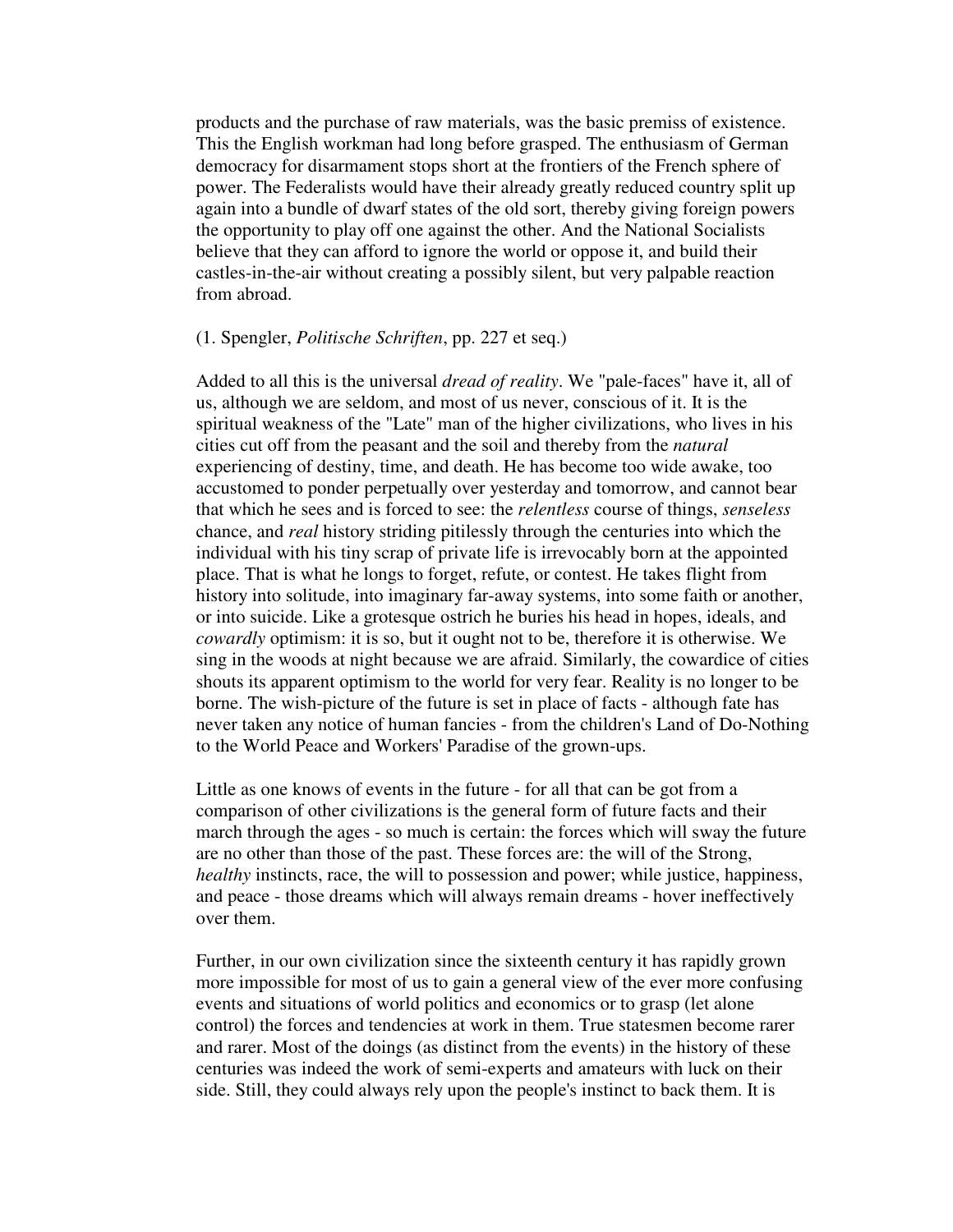only now that this instinct has become so weak, and the voluble criticism of blithe ignorance so strong, as to make it more and more likely that a true statesman, with a real knowledge of things, will not receive this instinctive support - even at the level of grudging tolerance - but will be prevented from doing what has to be done by the opposition of all the "know-betters." Frederick the Great experienced the first of these types of opposition; Bismarck almost fell a victim to the second. Only later generations, and not even they, can appreciate the grandeur and creativeness of such leaders. But we do have to see to it that the present confines itself to ingratitude and incomprehension and does not proceed to counteraction. Germans in particular are great at suspecting, criticizing, and voiding creative action. They have none of that historical experience and force of tradition which are congenital with English life. A nation of poets and thinkers - in the process of becoming a nation of babblers and persecutors. Every real governor is unpopular among his frightened, cowardly, and uncomprehending contemporaries. And one must be more than an "idealist" to understand even this.

We are still in the *Age of Rationalism*, which began in the eighteenth century and is now rapidly nearing its close. [2] We are all its creatures whether we know and wish it or not. The word is familiar enough, but who knows how much it implies? It is the arrogance of the urban intellect, which, detached from its roots and no longer guided by strong instinct, looks down with contempt on the full-blooded thinking of the past and the wisdom of ancient peasant stock. It is the period in which everyone can read and write and therefore must have his say and always "knows better." This type of mind is obsessed by concepts - the new gods of the Age - and it exercises its wits on the world as it sees it. "It is no good," it says; "we could make it better; here goes, let us set up a program for a better world!" Nothing could be easier for persons of intelligence, and no doubt seems to be felt that this world will then materialize of itself. It is given a label, "Human Progress," and now that it has a name, it *is*. Those who doubt it are narrow reactionaries, heretics, and, what is worse, persons devoid of democratic virtue: away with them! In this wise the fear of reality was overcome by intellectual arrogance, the darkness that comes from ignorance of all things of life, spiritual poverty, lack of reverence, and, finally, world-alien stupidity - for there is nothing stupider than the rootless urban intelligence. In English offices and clubs it used to be called *common sense*; in French salons, *esprit*; in German philosophers' studies, *Pure Reason*. The shallow optimism of the cultural philistine is ceasing to fear the elemental historical facts and beginning to *despise* them. Every "knowbetter" seeks to absorb them in his scheme (in which experience has no part), to make them conceptually more complete than actually they are, and to subordinate them to himself in his mind because he has not *livingly* experienced them, but only perceived them. This doctrinaire clinging to theory for lack of experience, or rather this lack of ability to *make* experience, finds literary expression in a flood of schemes for political, social, and economic systems and Utopias, and practical expression in that craze for organization which, becoming an aim in itself, produces bureaucracies that either collapse through their own hollowness or destroy the living order. Rationalism is at bottom nothing but criticism, and the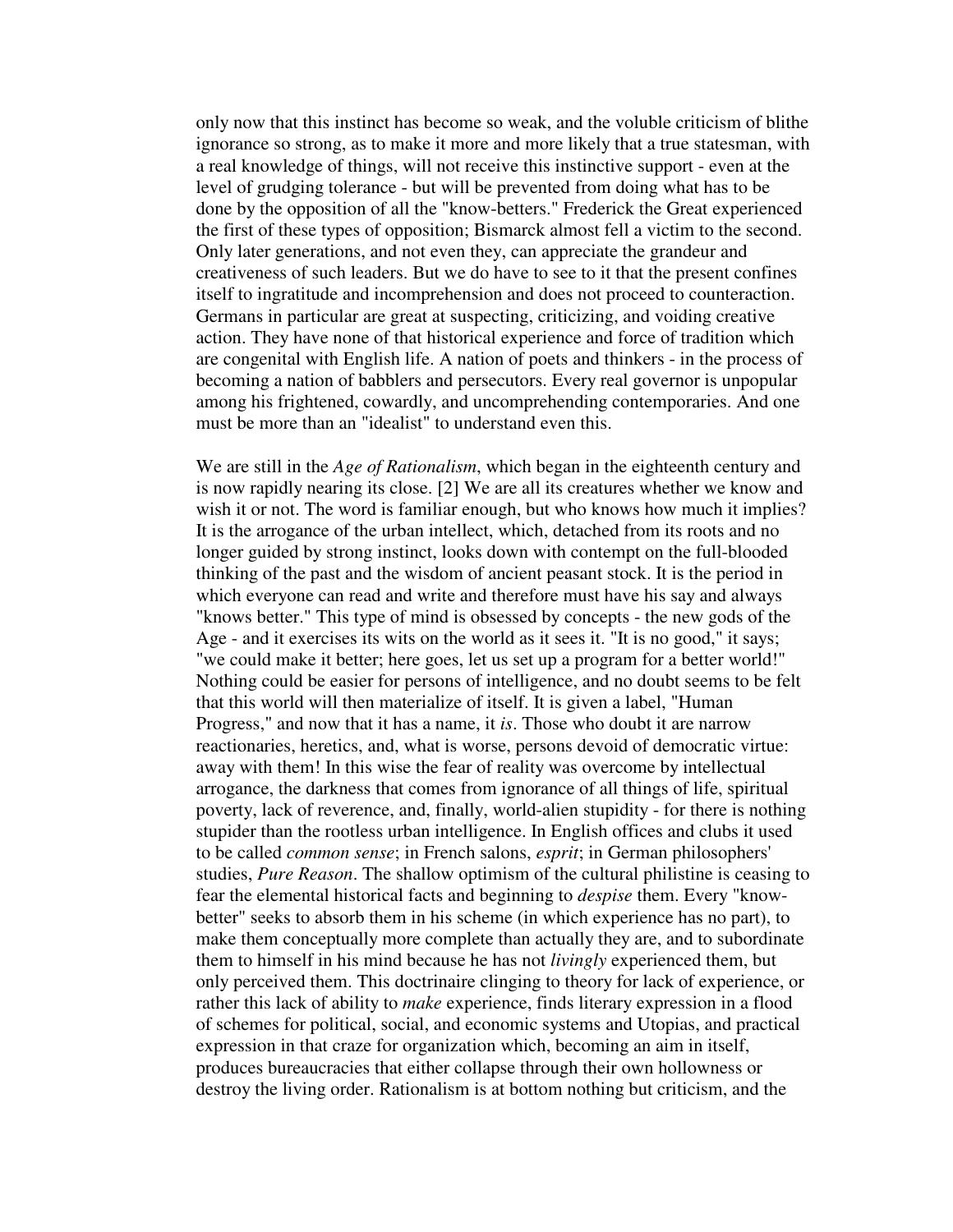critic is the reverse of a creator: he dissects and he reassembles; conception and birth are alien to him. Accordingly his work is artificial and lifeless, and when brought into contact with real life, it *kills*. All these systems and organizations are paper productions; they are methodical and absurd and live *only* on the paper they are written on. The process began at the time of Rousseau and Kant with philosophical ideologies that lost themselves in generalities; passed in the nineteenth century to scientific constructions with scientific, physical, Darwinian methods - sociology, economics, materialistic history-writing - and lost itself in the twentieth in the literary output of problem novels and party programs.

#### (2. Spengler, *The Decline of the West*, II, pp. 305 et seq.)

But let there be no mistake: idealism and materialism are equally parts of it. Both are Rationalist through and through, in the case of Kant as of Voltaire and Holbach; of Novalis as of Proudhon; of the ideologues of the Wars of Liberation as of Marx; of the materialist conception of history quite as much as the idealistic, whether the meaning and aim of it is "progress," technics, "liberty," the "happiness of the greatest number," or the flowering of art, poetry, and thought. In both cases there is the failure to realize that destiny in history depends on quite other, robuster forces. Human history is war history. Among the few genuine historians of standing, none was ever popular, and among statesmen Bismarck achieved popularity only when it was of no more use to him.

But Romanticism too, with its lack of a sense for reality, is just as much an expression of rationalist arrogance as are Idealism and Materialism. They are all in fact closely related, and it would be difficult to discover the boundary between these two trends of thought in any political or social Romantic. In every outstanding Materialist a Romantic lies hidden. [3] Though he may scorn the cold, shallow, methodical mind of others, he has himself enough of that sort of mind to do so in the same way and with the same arrogance. Romanticism is no sign of powerful instincts, but, on the contrary, of a weak, self-detesting intellect. They are all infantile, these Romantics; men who remain children too long (or for ever), without the strength to criticize themselves, but with perpetual inhibitions arising from the obscure awareness of their own personal weakness; who are impelled by the morbid idea of reforming society, which is to them too masculine, too healthy, too sober. And to reform it, not with knives and revolvers in the Russian fashion heaven forbid! - but by noble talk and poetic theories. Hapless indeed they are if, lacking creative power, they lack also the artistic talent to persuade at least themselves that they possess it. Yet even in their art they are feminine and weak, incapable of setting a great novel or a great tragedy on its legs, still less a pure philosophy of any force. All that appears is spineless lyric, bloodless scenarios, and fragmentary ideas, all of them displaying an innocence of and antagonism to the world which amounts to absurdity. But it was the same with the unfading "Youths" (*Jünglinge*), with their "old German" coats and pipes - Jahn and Arndt, even, included. Stein himself was unable to control his romantic taste for ancient constitutions sufficiently to allow him to turn his extensive practical experience to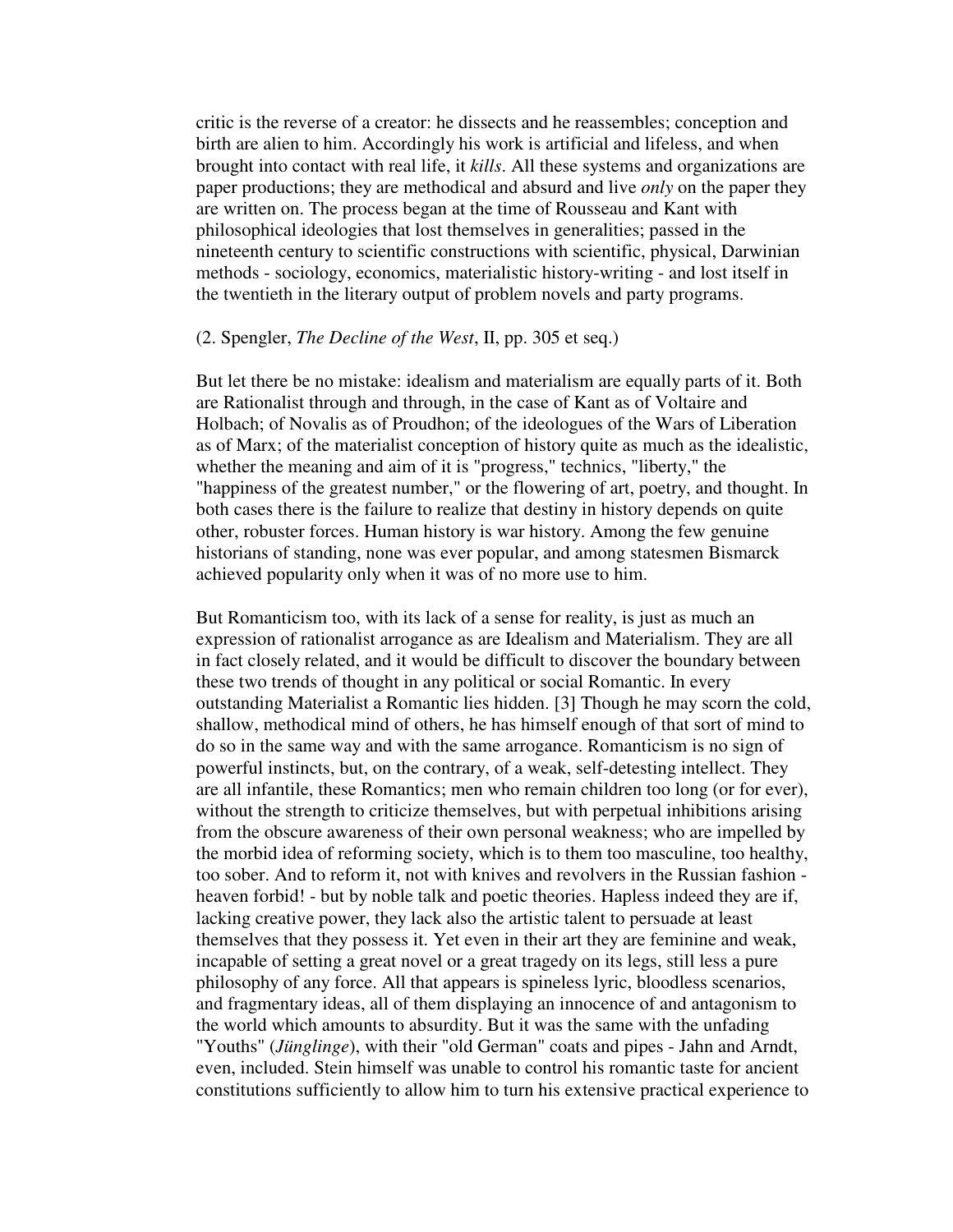successful account in diplomacy. Oh, they were heroes, and noble, and ready to be martyrs at any moment; but they talked too much about German nature and too little about railways and customs unions, and thus became only an obstacle in the way of Germany's *real* future. Did they ever so much as hear the name of the great Friedrich List, who committed suicide in 1846 because no one understood and supported his far-sighted and modern political aim, the building of an economic Germany? But they all knew the names of Arminius and Thusnelda.

(3. Haeckel's *Riddle of the Universe*, for instance, is the work of a pure sentimentalist and a weak logician. A faith that is stronger than any proofs is the distinguishing mark of the Romantic.)

And these same everlasting "Youths" are with us again today, immature, destitute of the slightest experience or even real desire for experience, but writing and talking away about politics, fired by uniforms and badges, and clinging fantastically to some theory or other. There is a social Romanticism of sentimental Communists, a political Romanticism which regards election figures and the intoxication of mass-meeting oratory as deeds, and an economic Romanticism which trickles out from behind the gold theories of sick minds that know nothing of the inner forms of modern economics. They can only feel in the mass, where they can deaden the dull sense of their weakness by multiplying themselves. And this they call the Overcoming of Individualism.

And like *all* Rationalists and Romantics, they are as sentimental as a street ditty. Even the *Contrat social* and the Rights of Man are products of the Age of Sensibility. Burke, on the contrary, like a true statesman, argued that on his side of the Channel men demanded their due as Englishmen and not as human beings, and he was right. This was practical political thinking, not the rationalistic issue of undisciplined emotions. For this evil sentimentality which lies over all the theoretical currents of the two centuries - Liberalism, Communism, Pacifism - and all the books, speeches, and revolutions, originates in spiritual indiscipline, in personal weakness, in lack of the training imparted by a stern old tradition. It is "bourgeois" or "plebeian," in so far as these are terms of abuse. It looks at human things, history, and political destiny *from below*, meanly, from the cellar window, the street, the writers' café, the national assembly; not from height and distance. It detests every kind of greatness, everything that towers, rules, is superior; and construction means for it only the pulling-down of all the products of civilization, of the State, of society, to the level of little people, above which its pitiful emotionalism cannot soar to understand. That is all that the prefix "folk" or "people" means today, for the "people" in the mouth of any Rationalist or Romanticist does not mean the well-formed nation, shaped and graded by Destiny in the course of ages, but that portion of the dull *formless* mass which everyone senses as his equal, from the "proletariat" to "humanity."

This domination of the rootless urban intellect is drawing to a close. And there emerges, as a final way of understanding things as they are, *Scepticism* -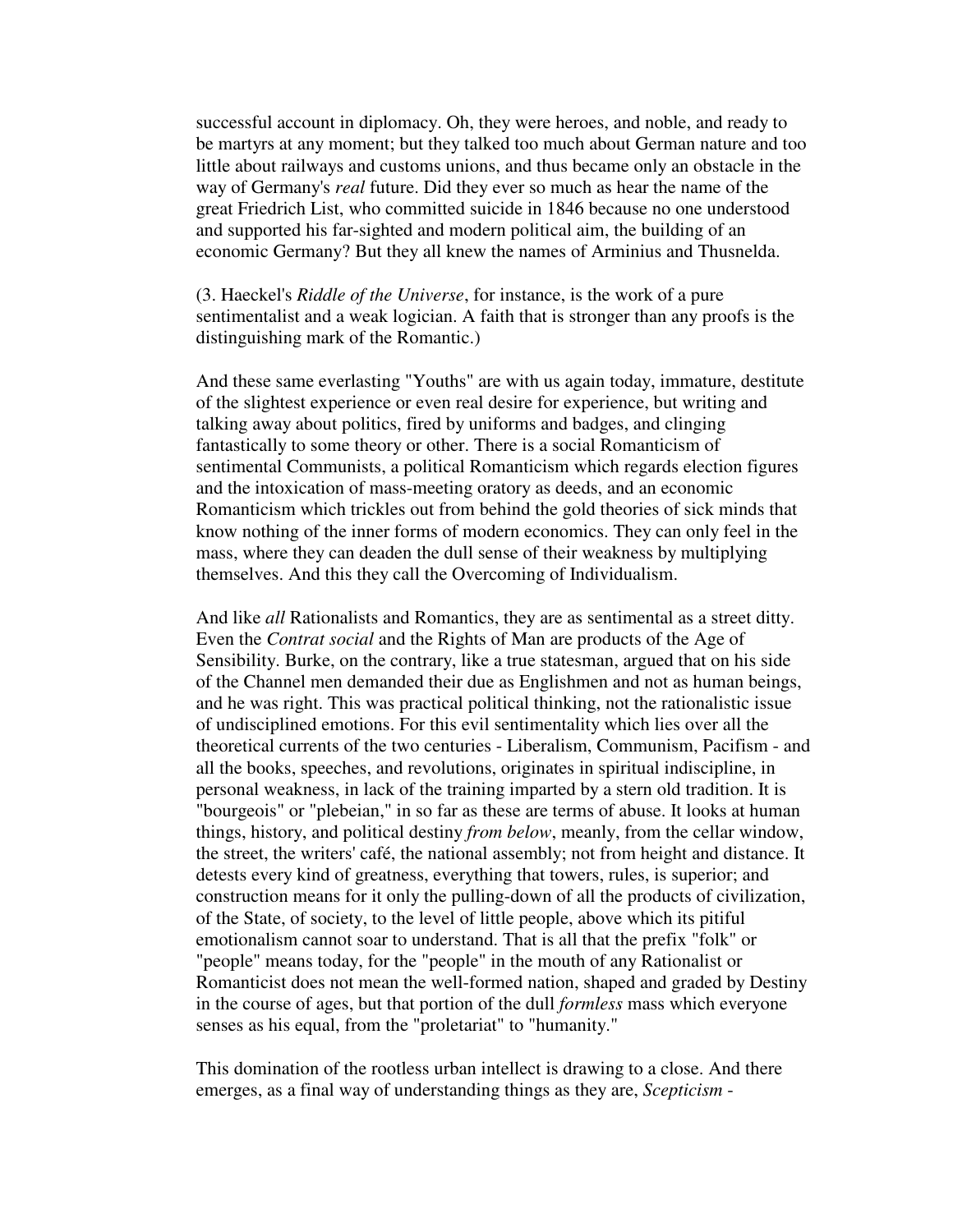fundamental doubt as to the meaning and value of theoretical reflection, as to its ability to arrive at conclusions by critical and abstract methods or to achieve anything by practical ones; Scepticism in the form of great historical and physiognomic experience, of the incorruptible eye for facts, the real knowledge of men which teaches what they were and are and not what they ought to be; the Scepticism of true historical thought which teaches, amongst other things, that there have been other periods wherein criticism was all-powerful and that these periods have left little impress behind them; and the Scepticism which brings reverence for the facts of world happening, which are and remain inward secrets to be described but never explained, and to be mastered only by men of a strong breed *who are themselves historical facts*, not by sentimental programs and systems. The hard recognition of historical fact which has set in with this century is intolerable to soft, uncontrolled natures. They detest those who establish them, calling them pessimists. Well, but this *strong* pessimism, with which belongs the contempt for mankind of all great fact-men who *know* mankind, is quite a different matter from the cowardly pessimism of small and weary souls which fear life and cannot bear to look at reality. The life they hope for, spent in peace and happiness, free from danger and replete with comfort, is boring and senile, apart from the fact that it is only imaginable, not possible. On this rock, the reality of history, every ideology must founder.

As regards the international situation of the moment, we are all in danger of misreading it. After the American Civil War (1861-65), the Franco-German War (1870-71), and the Victorian Age, existence and progress among the White races ran so incredibly calm, secure, peaceful, and care-free that one may search in vain through the centuries for anything analogous. Anyone who has lived through that period, or even heard about it from others, is always liable to regard it as normal and the wild present as a disturbance of this natural state of affairs, and to wish that things may soon "look up again." Now, that will *not* be the case, and we shall never see that kind of thing again. We do not realize what led up to this, in the long run, impossible situation. There was the *fact* that standing and expanding armies rendered a war so incalculable that no statesman any longer dared to make one; the *fact* that technical economic development was in a feverish condition which was bound to come to a speedy end because of its dependence on rapidly vanishing conditions; and, finally, the resultant *fact* that the grave unsolved problems of the time were being pushed more and more into the future, loaded as an unavowed commitment on to the shoulders of the heirs and heirs' heirs, so successfully that men ceased to believe in their reality although they were looming out of the future with steadily growing insistence.<

If few can stand a long war without deterioration of soul, none can stand a long peace. This peace period from 1870 to 1914, and the memory of it, rendered all White men self-satisfied, covetous, void of understanding, and incapable of bearing misfortune. We see the result in the Utopian conceptions and challenges which today form part of every demagogue's program; challenges to the age, to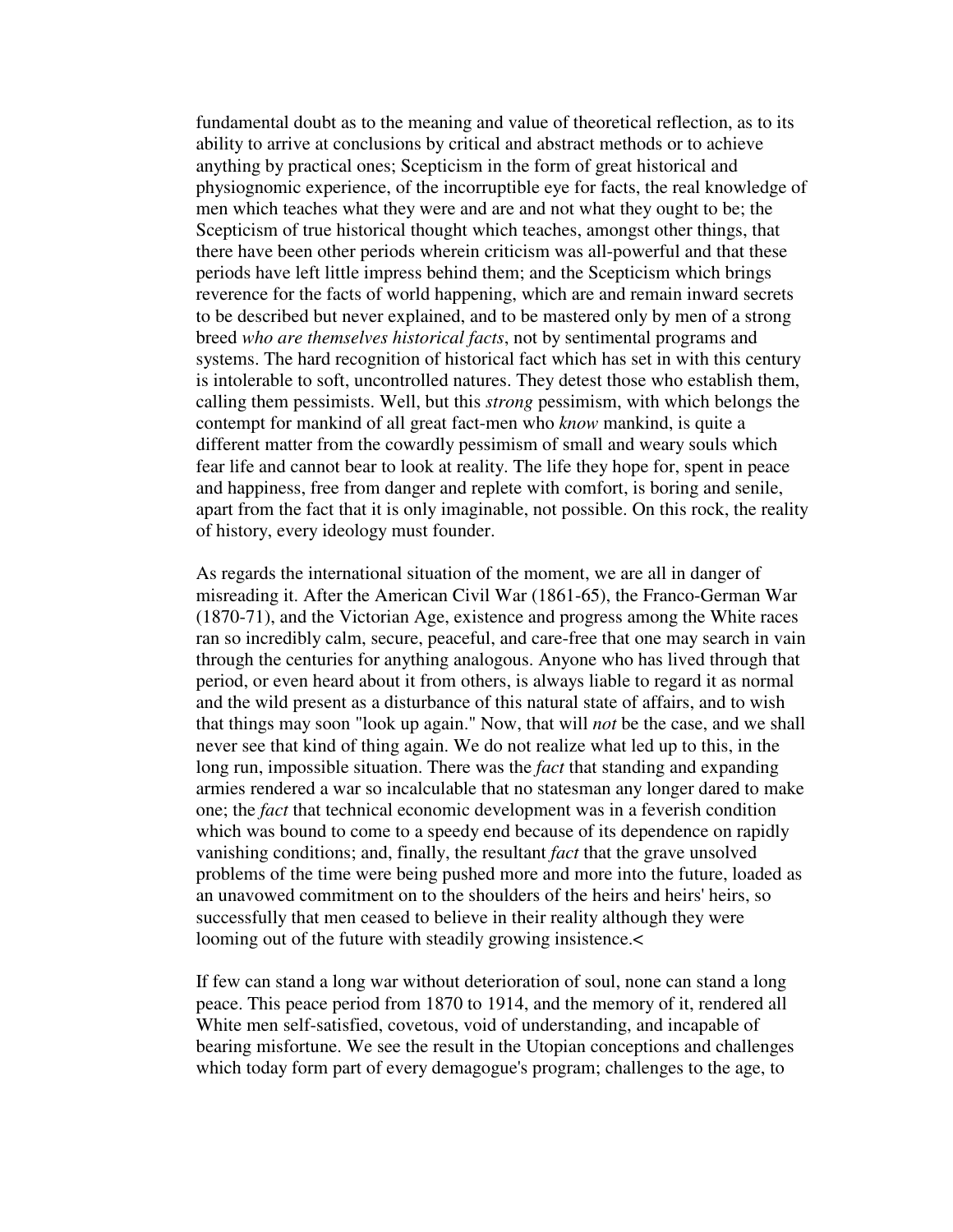the State, to parties, and in fact to "everyone else," in complete disregard of the limits of possibility or of duty, doing, and forgoing.

This all too long peace over a period of growing excitement is a fearful inheritance. Not a statesman, not a party, hardly even a political thinker is today in a safe enough position to speak the truth. They all lie, they all join in the chorus of the pampered, ignorant crowd who want their tomorrow to be like the good old days, only more so - although statesmen and economic leaders at least ought to be alive to the frightful reality. Only look at our leaders of today! Once a month their cowardly and dishonest optimism announces the "up-branch of the cycle" and "prosperity," on the strength of a mere flutter on the stock exchange caused by building-speculations: the end of unemployment, from the moment that a hundred men or so are given jobs, and as the climax the achievement of "mutual understanding between the nations," as soon as the League - that swarm of parasitic holiday-makers on the Lake of Geneva - has formulated any sort of a resolution. And in every conference and every paper the word "crisis" is bandied about in connexion with any passing disturbance of the peace. And thus we deceive ourselves, blind to the fact that we have here one of those incalculable great catastrophes that are the *normal* form in which history takes its major turns.

For we live in a mighty age. It is the greatest that the Western Civilization has ever known or will know. It corresponds to the Classical Age from Cannae to Actium, to the age illumined by the names of Hannibal, Scipio, and Gracchus, Marius, Sulla, and Caesar. [4] The World War was but the first flash and crash from the fateful thundercloud which is passing over this century. As then, at the commencement of the *Imperium Romanum*, so today, the *form* of the world is being remoulded from its foundations, regardless of the desires and intentions of "the majority" or of the number of victims demanded by every such decision. But who understand this? Who is facing it? Does one of us consider himself lucky to be there to see it? The age is mighty, but all the more diminutive are the people in it. They can no longer bear tragedy, either on the stage or in real life. They crave happy endings of insipid novels, so miserable and weary are they. But the destiny which pitched them into these decades now takes them by the collar and does with them what has to be done, whether they will or no. The coward's security of 1900 is at an end. Life in danger, the real life of history, comes once more into its own. Everything has begun to slide, and now only that man counts who can take risks, who has the courage to see and accept things as they are. The age is approaching nay, is already here - which has no more room for soft hearts and weakly ideals. The primeval barbarism which has lain hidden and bound for centuries under the form-rigour of a ripe Culture, is awake again now that the Culture is finished and the Civilization has set in: that warlike, healthy joy in one's own strength which scorns the literature-ridden age of Rationalist thought, that unbroken race-instinct, which desires a different life from one spent under the weight of books and bookish ideals. In the Western European peasantry this spirit still abounds, as also on the American prairies and away in the great plains of northern Asia, where world-conquerors are born.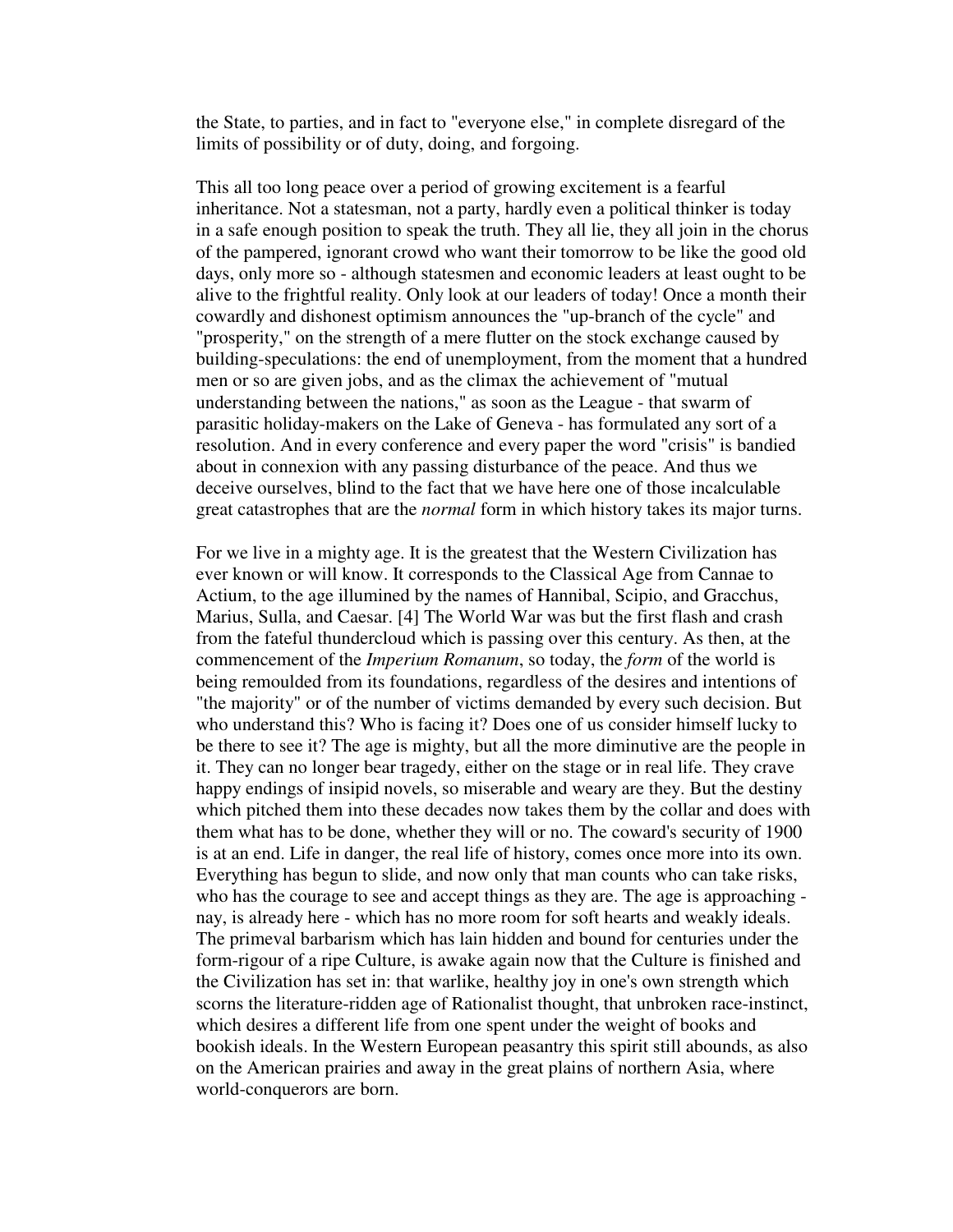#### (4. See *The Decline of the West*, II, pp. 418 et seq.)

If this is "Pessimism," then he who feels it to be so must be one who *needs* the pious falsehood or veil of ideals and Utopias to protect and save him from the sight of reality. This, no doubt, is the refuge resorted to by most white men in this century - but will it be so in the next? Their forefathers in the time of the Great Migration and the Crusades were different. They contemned such an attitude as cowardly. It is from this cowardice in the face of life that Buddhism and its offshoots arose in the Indian Culture at the corresponding stage in time. These cults are now becoming fashionable with us. It is possible that a Late religion of the West is in process of formation - whether under the guise of Christianity or not none can tell, but at any rate the religious "revival" which succeeds Rationalism as a world philosophy does hold quite special possibilities of *new* religions emerging. People with tired, cowardly, senile souls seek refuge from the age in something which by reason of its miraculous doctrines and customs is better able to rock them into the sleep of oblivion than the Christian churches. The *credo quia absurdum* is again uppermost. But the profundity of world-suffering a feeling that is as old as the brooding over the world itself, the moan over the absurdity of history and the cruelty of existence - arises not from things themselves, but from morbid reflection on them. It is the annihilating judgment upon the worth and the strength of men's own souls. A profound view of the world need not necessarily be saturated with tears.

There is a Nordic world-feeling, reaching from England to Japan, which is full of joy just because of the burden of human destiny. One challenges it for the sake of conquering it, and one goes under proudly should it prove stronger than one's own will. This was the attribute depicted in the old, genuine parts of the Mahabharata which tell of the fight between the Kurus and Pandus; in Homer, Pindar, and Aeschylus; in the Germanic sagas and in Shakespeare; in certain songs of the Chinese Shu king, and in the world of the Samurai. It is the *tragic* view of life, which is *not* yet dead, but will blossom anew in the future just as it blossomed in the World War. All the very great poets of the Nordic Cultures have been tragedians, and tragedy, from ballad and epic onward, has been the deepest form of this *brave* pessimism. The man who is incapable of experiencing or enduring tragedy can never be a figure of world significance. He cannot *make* history unless he experiences it as it really is - tragic, permeated by destiny, and in consequence meaningless, aimless, and unmoral in the eyes of the worshippers of utility. It marks the parting of the ways between the superior and subordinate ethos of human existence. The individual's life is of importance to none besides himself: the point is whether he wishes to escape from history or give his life for it. History recks nothing of human logic. Thunderstorms, earthquakes, lavastreams: these are near relatives of the purposeless, elemental events of world history. Nations may go under, ancient cities of ageing Cultures burn or sink in ruins, but the earth will continue to revolve calmly round the sun, and the stars to run their courses.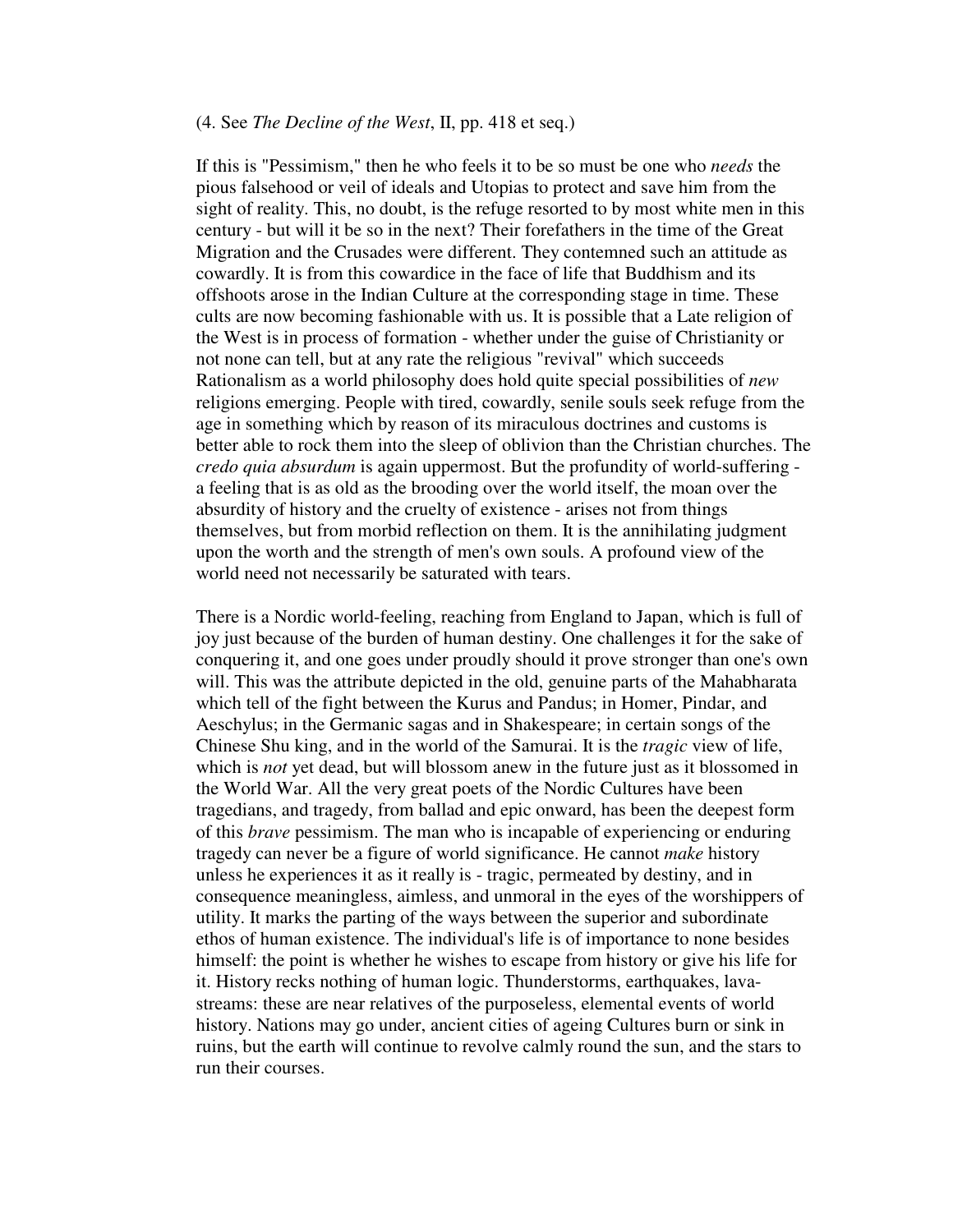Man is a beast of prey. [5] I shall say it again and again. All the would-be moralists and social-ethics people who claim or hope to be "beyond all that" are only beasts of prey with their teeth broken, who hate others on account of the attacks which they themselves are wise enough to avoid. Only look at them. They are too weak to read a book on war, but they herd together in the street to see an accident, letting the blood and the screams play on their nerves. And if even that is too much for them, they enjoy it on the film and in the illustrated papers. If I call man a beast of prey, which do I insult: man or beast? For remember, the larger beasts of prey are *noble* creatures, perfect of their kind, and without the hypocrisy of human moral due to weakness.

#### (5. See Spengler, *Man and Technics*, pp. 19 et seq.)

They shout: "No more war" - but they desire class war. They are indignant when a murderer is executed for a crime of passion, but they feel a secret pleasure in hearing of the murder of a political opponent. What objection have they ever raised to the Bolshevist slaughters? There is no getting away from it: conflict is the original fact of life, is life itself, and not the most pitiful pacifist is able entirely to uproot the pleasure it gives his inmost soul. Theoretically, at least, he would like to fight and destroy all opponents of pacifism.

The further we advance into the Caesarism of the Faustian world, the more clearly will it emerge who is destined ethically to be the subject and who the object of historical events. The dreary train of world-improvers has now come to an end of its amble through these centuries, leaving behind it, as sole monument of its existence, mountains of printed paper. The Caesars will now take its place. High policy, *the art of the possible*, will again enter upon its eternal heritage, free from all systems and theories, itself the judge of the facts by which it rules, and gripping the world between its knees like a good horseman.

This being so, I have only to show here the historical position in which Germany and the world now stand and how this position is the inevitable outcome of the history of past centuries, and will just as inevitably pass on to certain forms and solutions. That is Destiny. We may deny it, but in so doing we deny ourselves.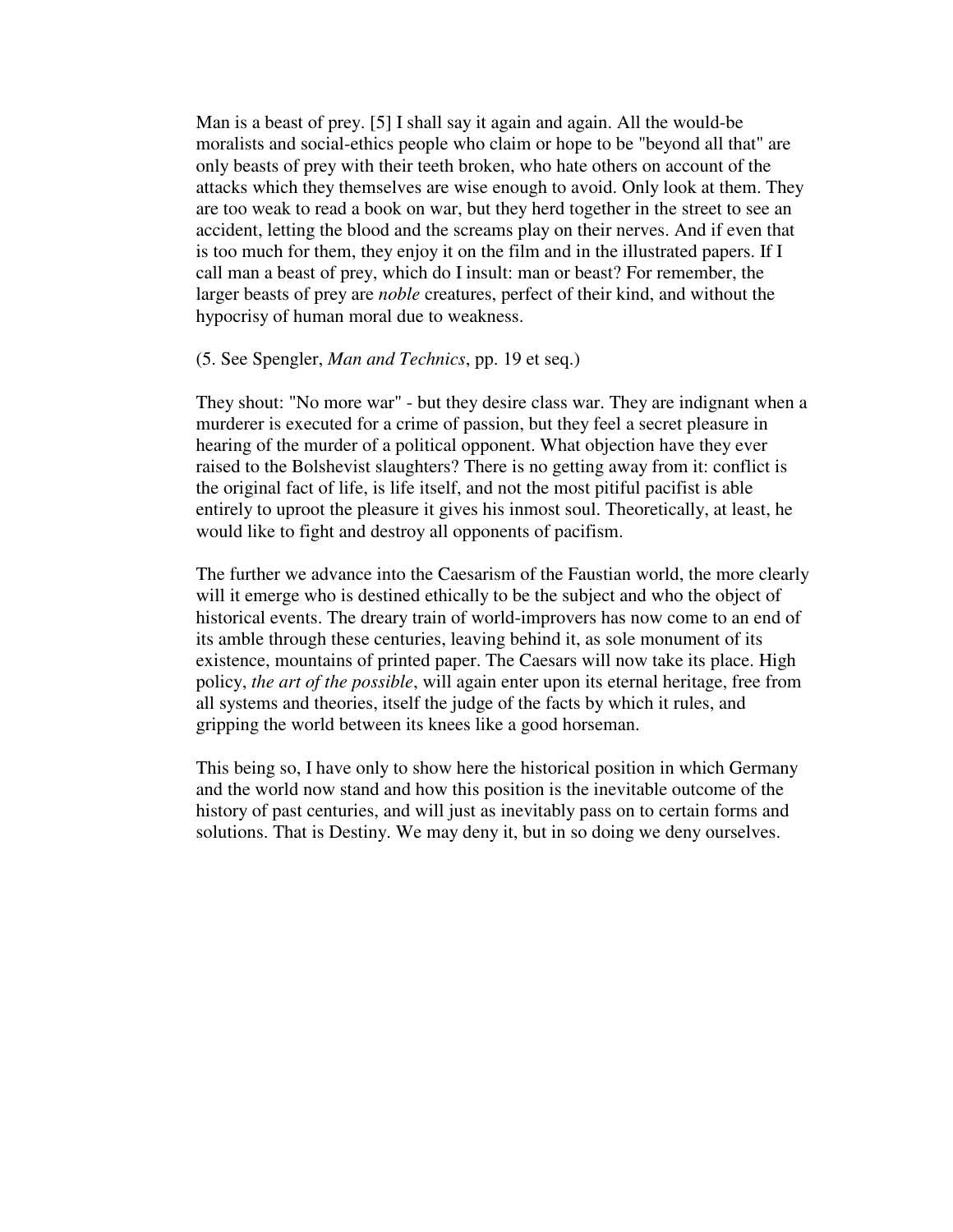### The Hour Of Decision: Part Two

II. World Powers And World Wars.

THE "world crisis" of these years is, as the phrase itself shows, taken far too indifferently, too lightly, or too simply, according to the standpoint, the interests, or the horizon of the observer. It is regarded as a crisis in production, in unemployment, in currency, in war debts and reparations, in home or foreign policy, and above all as the result of the World War, which, people think, could have been avoided by a greater degree of honesty and skill on the diplomatists' part. They talk, with a look askance at Germany in particular, of the desire for war and of war guilt. Naturally, Isvolsky, Poincare`, and Grey, could they have foreseen the condition of their countries today, would have given up their intention of bringing about the political result they desired – the complete encirclement of Germany – by the war of which the strategical introduction was the operations in Tripoli in 1911 and the Balkans in 1912. But even so, it is doubtful whether that mighty discharge could have been postponed by even as much as one decade given the strained situation, which was not merely political; though certainly the distribution of forces might have been different and less grotesque. Facts are ever stronger than men, and the sphere of possibility is, even for a great statesman, much narrower than the layman imagines. And, *historically*, what would have been changed?

The form, the tempo of the catastrophe, not the catastrophe itself. It was the inevitable close of a century of Western development which had been working up towards it since Napoleon.

We have entered upon the age of the world wars. It began in the nineteenth century and will outlast the present and probably the next. It signifies the transition from the eighteenth-century world of states to the *Imperium mundi.* It corresponds to the two terrible centuries between Cannae and Actium, which led from the form of the Hellenistic world of states, of which Rome and Carthage were two, to the *Imperium Romanum*. Just as the latter embraced the field of the Classical civilization and its radiations, that is, the Mediterranean world – so will the former be the destiny of our globe for an indefinite period of time. Imperialism is an *idea,* whether its supporters and executors are aware of the fact or not. In our own case it may perhaps never be fully realized. It may be crossed by other ideas which come to life outside the boundaries of the world of the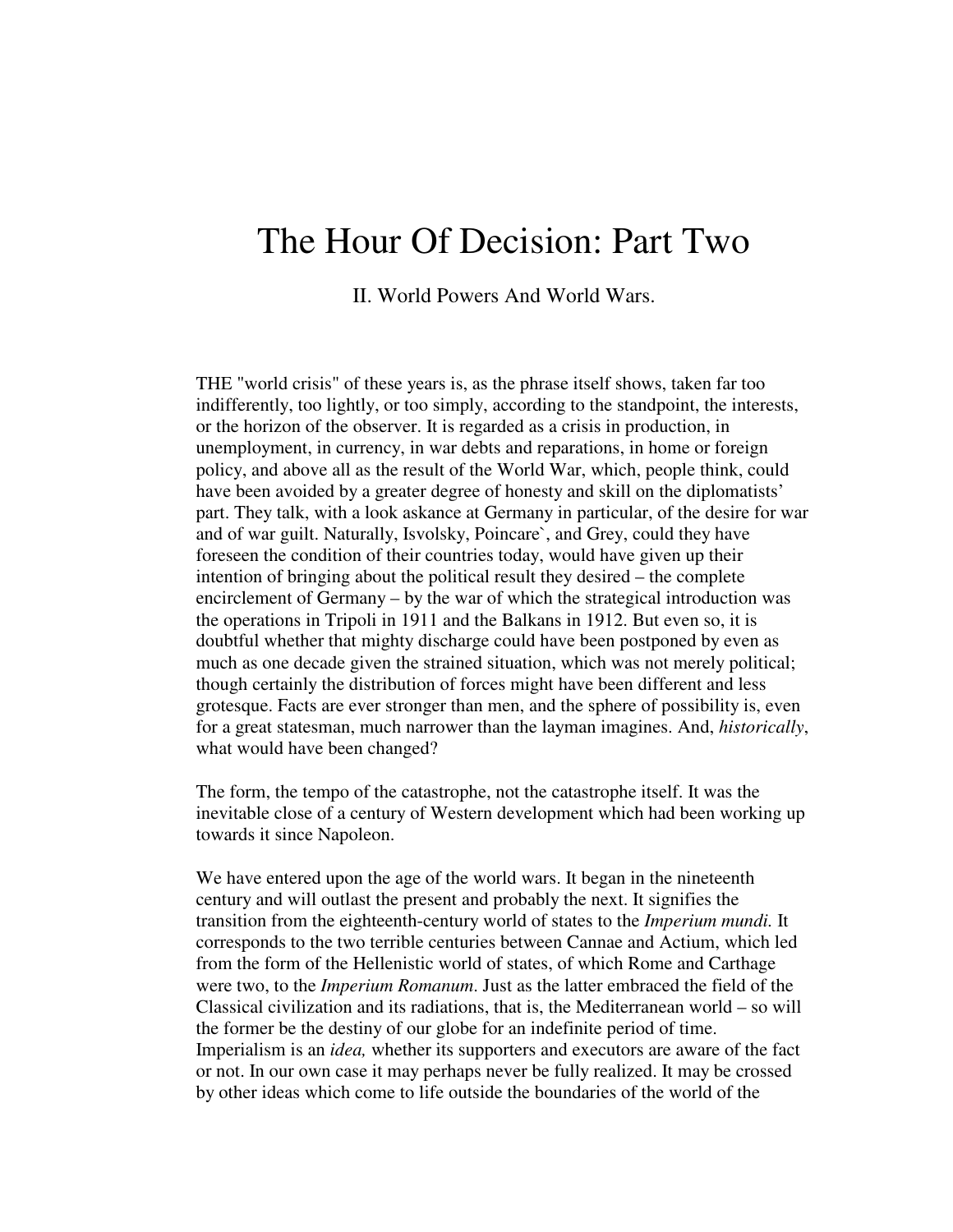"White" nations, but it underlies, as the *tendency* of a great historical form, everything that is now going on.

We live today "between ages". The Western world of states was in the eighteenth century a structure of a strict style, a style which governed also the contemporary creations of music and mathematics.<sup>1</sup> These states and this style expressed distinction of form not only in what they were but in what they did and thought.

Everywhere there ruled an ancient and powerful tradition. There were aristocratic conventions of government, of opposition, of diplomatic and warlike interstate relations, of admission of defeat and of challenges and concessions at the peace table. Honour still played an undisputed role. Everything proceeded ceremoniously and politely as in a duel.

After Peter the Great had founded a state of Western form at Petersburg,<sup>2</sup> the word "Europe" began to come into common use among Western peoples and, as is customary, to slip unnoticed into practical political thought and the trend of history. Till then it had been a scholar's term in geographical science, which since the discovery of America had developed on the lines of cartography. It is significant that the Turkish Empire, at that time a real world-power which embraced the whole Balkan peninsula and parts of southern Russia, was instinctively kept off these maps. And Russia itself counted actually only as the Petersburg Government. How many Western diplomats knew enough of Astrakhan, Nizhni-Novgorod, even Moscow, to think of them as part of "Europe"? The frontier of Western civilization was always placed at the point where German colonization had come to a standstill.

Of this Europe Germany formed the centre – not as a State, but as the battlefield of actual States. Here were made, mostly with German blood, the decisions as to whom India, South Africa, and North America should belong to.

In the East lay Russia, Austria, and Turkey; in the West, Spain and France, the two declining colonial empires from whom the island England wrested the supremacy – in the case of the Spaniards, definitively in 1713, in the case of the French from 1763 onward. England became the leading power in this system, not only as state, but as style. She grew very rich as compared with "the Continent" she has never quite regarded herself as part of "Europe" - and funded his wealth in the form of hired soldiers, sailors, and whole states, whom she subsidized to fight the island's battles.

At the end of the century Spain had long ceased to be a great power, and France was on the way to following her example. Both were old and exhausted nations, proud but weary, looking towards the past, but lacking the true ambition – which is to be strictly differentiated from jealousy – to continue to play a *creative* part in the future.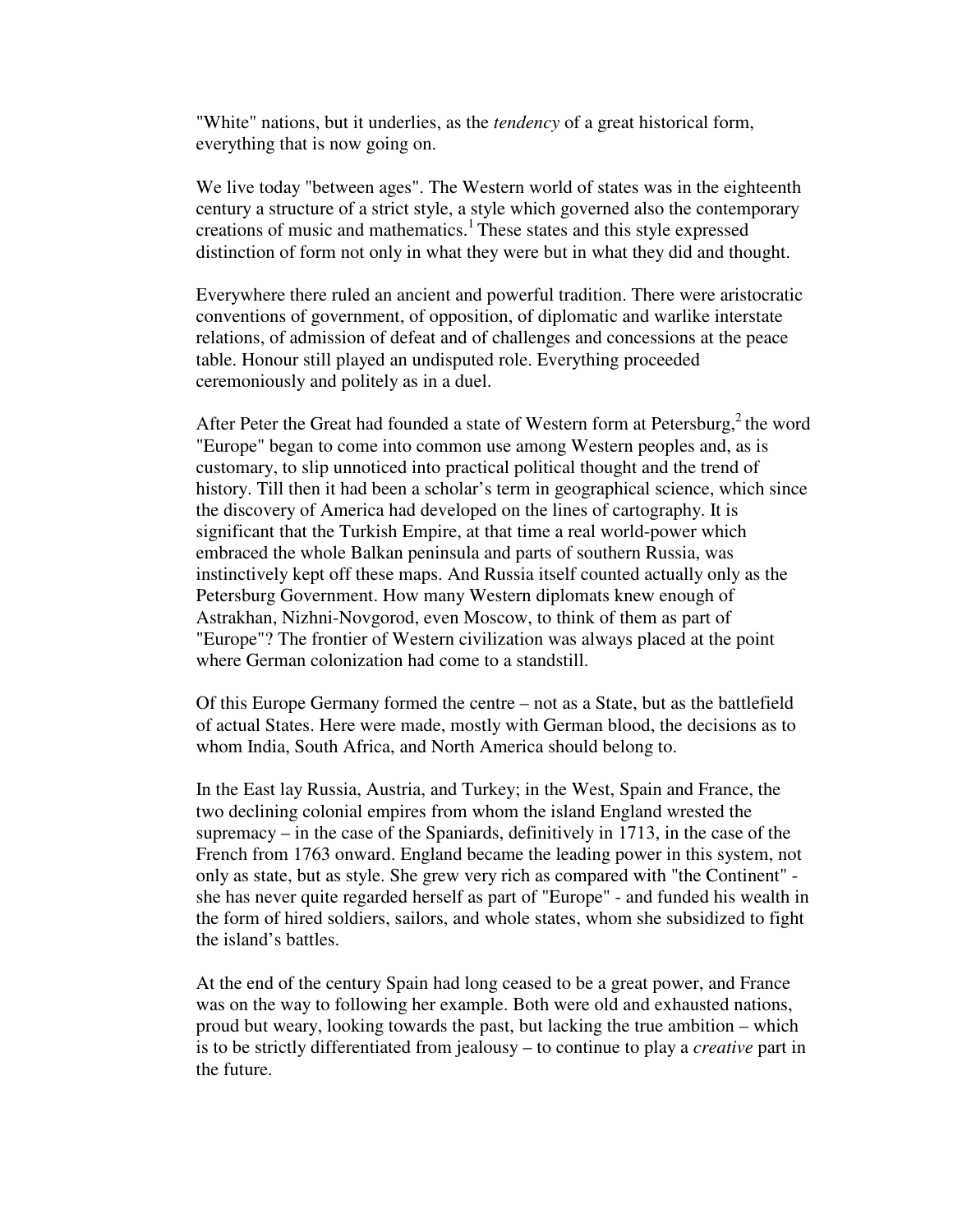Had Mirabeau's plans of 1789 succeeded, there would have arisen a more or less permanent constitutional monarchy, content in essence to satisfy the *rentier* taste of the bourgeoisie and the peasantry. Under the Directorate it looked as if the country, resigned and sick of ideals as it was, would have welcomed any form of government that would guarantee outward and inward peace. But then came Napoleon, an Italian who had chosen Paris as the base of his schemes for power, and created in his armies the *type of the last Frenchman,* who upheld France as a great power for fully a century – a type brave, elegant, bragging, rough, fond of killing, plundering, destroying, all for its own sake without any object – with the result that none of these victories brought France the smallest permanent advantage in spite of the incredible bloodshed. Only her fame increased, not even her honour. At bottom it was a Jacobin ideal, which, in contrast to the Girondist ideal of the small business man and the philistine, had behind it never the majority but always the power. The polite forms of the *ancien regime* in politics were ousted by others definitely plebeian. The nation was an incoherent mass, war the conscription of masses, battles the waste of human life, the brutal peace treaties the unmannered diplomacy of the pettifogging lawyer. Yet England needed all Europe and her own total wealth to destroy this creation of a single man, which still lived on as an idea. At the Congress of Vienna, the eighteenth century triumphed once more over the Modern Age, and the term "conservative" came in.

But it was only an apparent victory, and the result of it was constantly in question for the rest of the century. Metternich (whose political vision, say what one will about his personality, penetrated further into the future than any post-Bismarckian statesman's) was mercilessly clear on this point: "My private belief is that the old Europe is at the beginning of its end. I, who am determined to go down with it, shall know how to do my duty. The new Europe, on the other hand, is still in the state of becoming; between end and beginning there will be chaos". *It was only to put off this chaos as long as possible* that the system of a balance of power among the great nations arose, beginning with the Holy Alliance between Austria, Prussia, and Russia. Treaties were concluded, alliances sought, congresses held, to prevent any political upset of "Europe" - which it could not have borne. When, in spite of this, a war broke out between individual powers, the neutrals armed at once in order to maintain the balance at the conclusion of peace, even though minor shiftings of frontiers had taken place – the Crimean War is a classic example. One new formation only resulted: Germany, the personal creation of Bismarck, became a great power, and, what is more important, it lay in the centre of the existing system. In this simple fact lies the germ of a tragedy which nothing could be done to prevent. But as long as Bismarck ruled – and he *did* rule in Europe, even more than at one time Metternich – no change took place in the general political picture. Europe kept itself to itself; no one interfered in its affairs. The world powers were without exception European powers. And the dread that this state of things might come to an end – Bismarck's *cauchemar des coalitions* comes under this heading – oriented the diplomacy of all states concerned.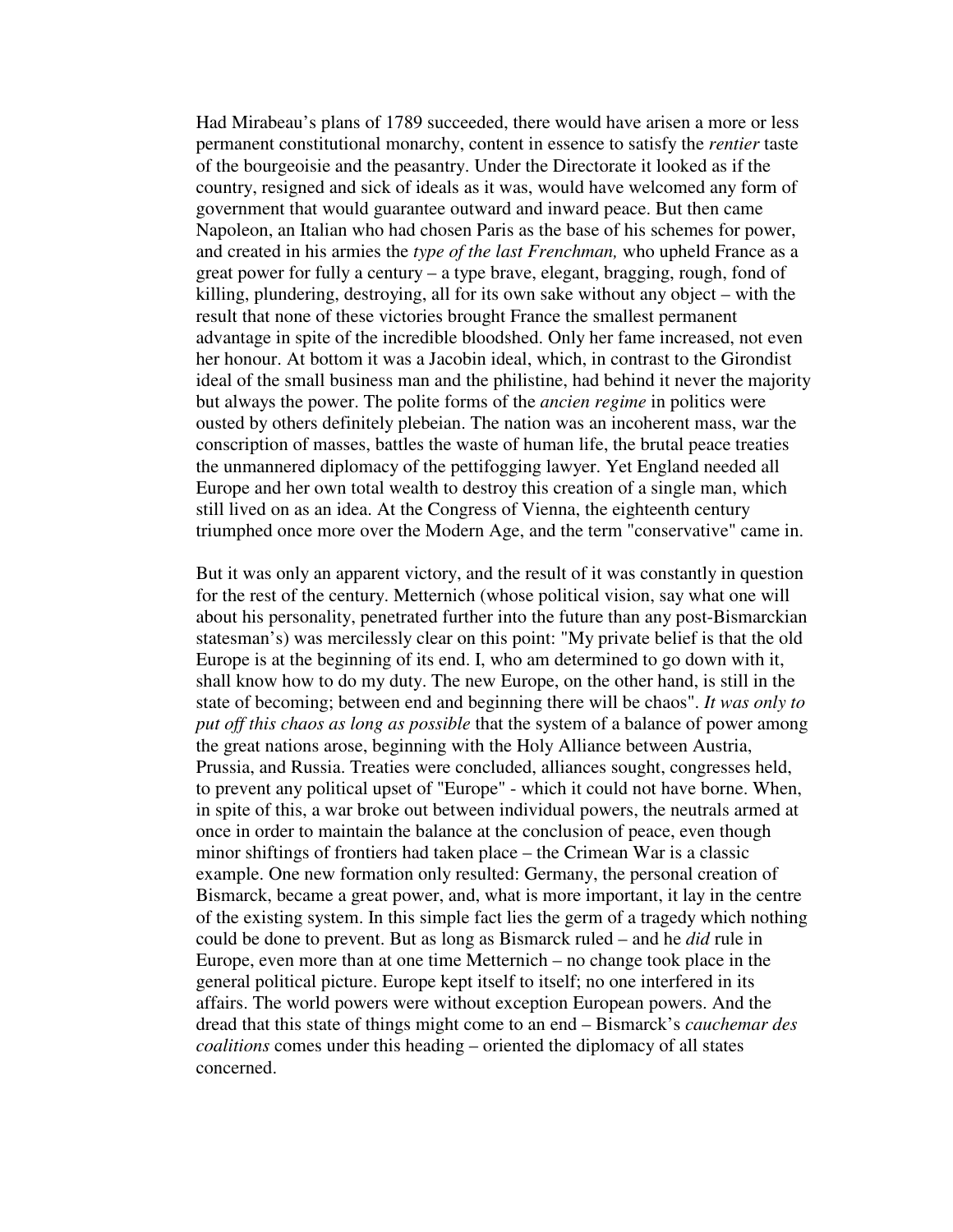Nevertheless by 1878 the age was already ripe for the first world war. The Russians stood before Constantinople, England wanted to intervene, France and Austria too; the war would at once have spread to Asia an Africa, and perhaps America; for the threat to India from Turkestan, the question of a protectorate for Egypt and the Suez Canal, and Chinese problems all emerged, and behind everything the beginning of rivalry between London and New York showed that England's sympathy with the Southern States in the War of Secession had not been forgotten. It was Bismarck's personal supremacy alone that shifted the decision of the great power-problems, for which there was no peaceful solution, to the future – though at a cost. In place of real wars there was no competitive arming for potential wars. This meant a new form of war, in which the parties vied with each other in the number of soldiers, of guns, of inventions, of the available sums of gold, which increased the tension almost to breaking point.<sup>3</sup> And precisely at that time, though the Europe of Bismarck's day remained oblivious of it, Japan, under Mutsuhito (1869), began to develop into a great power of the European brand with army, tactics, and armament-industry; and the United States was drawing the logical conclusion from the Civil War of 1861-5, in which the settler and planter element succumbed to the coal, industry, bank and bourse element, and the dollar commenced to play a part in the world.

From the end of the century the decay of this state system has become quite obvious – though not for the statesmen in charge, among whom there are no longer any outstanding figures. They all wear themselves out in the usual combinations, alliances, and agreements; trust to luck for external peace, for which standing armies present the security, during their term of office, and conceive of the future as a prolongation of the present. An over all the cities of Europe and North America there is triumphant shouting over the "progress of mankind" as demonstrated by the length of railways and leading articles, the height of factory chimneys and Radical election figures, and the thickness of armour-plating and the wads of share-certificates in safes.

The Shouting drowns the thunder of American guns at Havana and Manila and even that of the new Japanese howitzers at Port Arthur, by which the little yellow men, spoilt and admired by foolish Europe, demonstrated the precariousness of the basis on which its technical superiority stood and gave Russia, whose gaze never really left its western frontier, a most emphatic reminder of Asia's existence.

All the same, Russia had just then reason enough to be occupied with "Europe". It was clear that Austria-Hungary would not, or would barely, survive the death of the Emperor Franz Josef, and it was a question of what forms the new organization of these vast areas would take and whether war could be avoided. For not only were there various schemes and trends – mutually exclusive – in the interior of the Danubian Empire, but hopeful neighbouring countries also had ideas, and beyond them again would welcome a conflict there as enabling them to pursue their own aims elsewhere. Europe's state system, as a unity, was at the end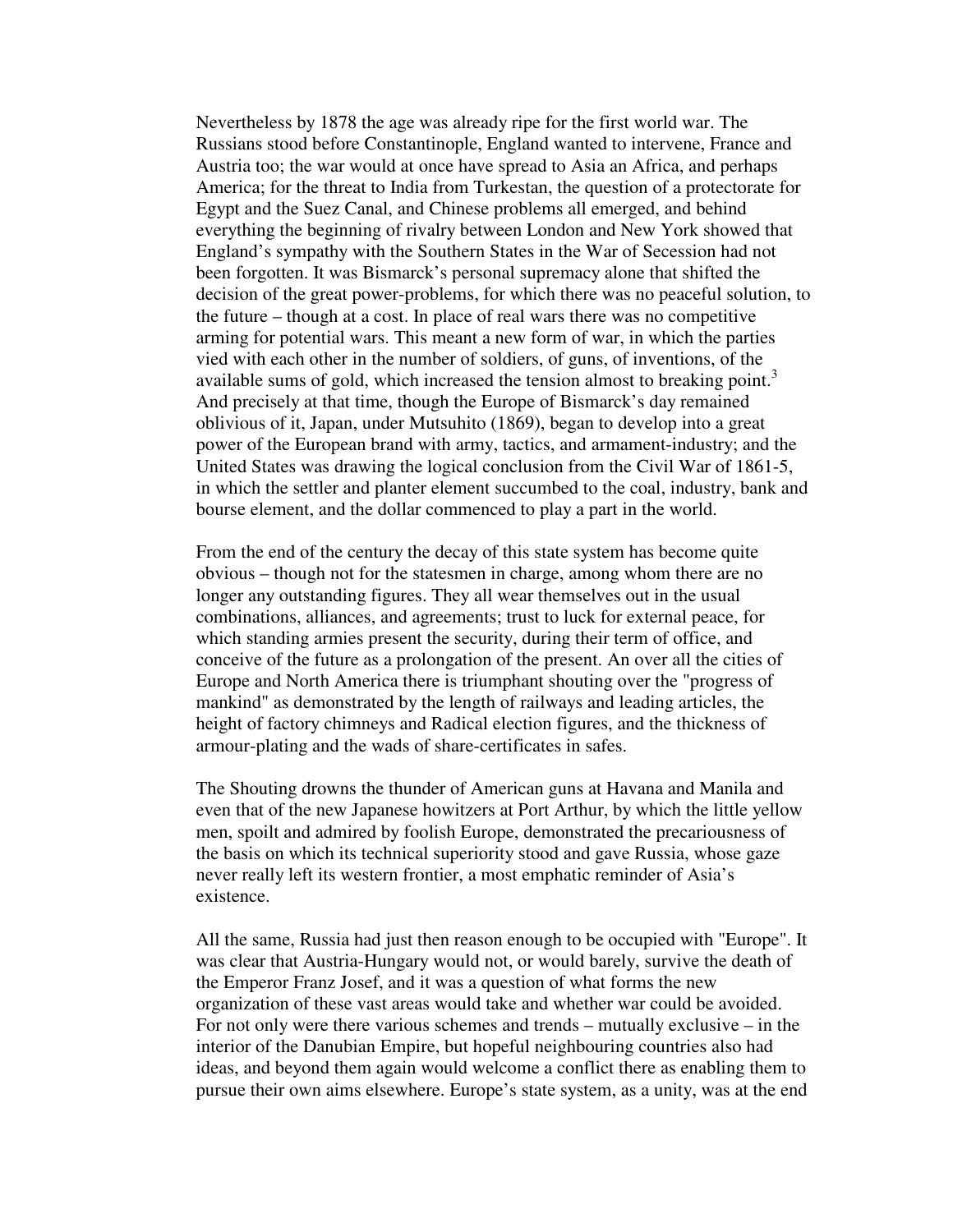of the world war, postponed in 1878, threatened to break out on account of the same problems on the same spot. And in 1912 it happened.

Meanwhile the system began to pass into a form which still persists today and bears a resemblance to the *Orbis terrarum* of the Late-Hellenic and Roman centuries. In those days the old Greek city states, including Rome and Carthage, lay in the centre and all around them the "circle of countries," which furnished the armies and the money for their decisions.<sup>4</sup> Macedonia, Syria, and Egypt rose from the heritage of Alexander the Great; Africa and Spain from that of Carthage; Rome had conquered North and South Italy, and Caesar added to these - Gaul. The struggle as to who should control the coming *Imperium* was fought, from Hannibal and Scipio down to the time of Antony and Octavian, on material supplied by the great border areas. And just so did relations develop in the last decades before 1914. A great power of the European order was a State which kept some hundred thousands of men under arms on European soil and possessed gold and materials enough to be able, in case of need, to multiply them tenfold in a calculable time; and behind these it had control of extensive border areas in other continents, which with their navel bases, colonial troops, and population of rawmaterial producers and production-absorbers, formed the basis for the wealth and consequently the military striking-force of the homeland. This was more or less the actual form of the British Empire, French West Africa, and Russian Asia, whereas in Germany the narrow outlook of ministers and parties lost for her the opportunity throughout several decades of founding a great colonial empire in central Africa, which in wartime would have been a power, even without being linked to the homeland, and would in any case have prevented a complete blockade by sea. The hasty endeavour to divide up the available remainder of the world in spheres of influence had as a result the gravest friction between Russia and England in Persia and the Gulf of Chi-li, between England and Germany in Morocco, and between all these powers of China.

Everywhere there were occasions for a great war, which seemed always on the point of breaking out, with a strange variety in the distribution of the warring parties – in the case of Fashoda and in the Russo-Japanese War, Russia and France were on the one side, England and Japan on the other – until at last it broke, in 1914, in a wholly meaningless form. It was a siege of Germany, as the "empire of the centre," by the whole world; the last attempt on the old lines to fight out great distant problems on German soil, without rhyme or reason as regards object and site. The war would have assumed a totally different form, different aims, and a different ending, had it been possible to induce Russia to conclude a separate peace with Germany, for this would inevitably have brought her over to the side of the Central powers. In the form it took, the war was a foredoomed failure. Its great problems are today as far from solution as ever, and could never have been solved by alliances between such natural enemies as England and Russia, Japan and America.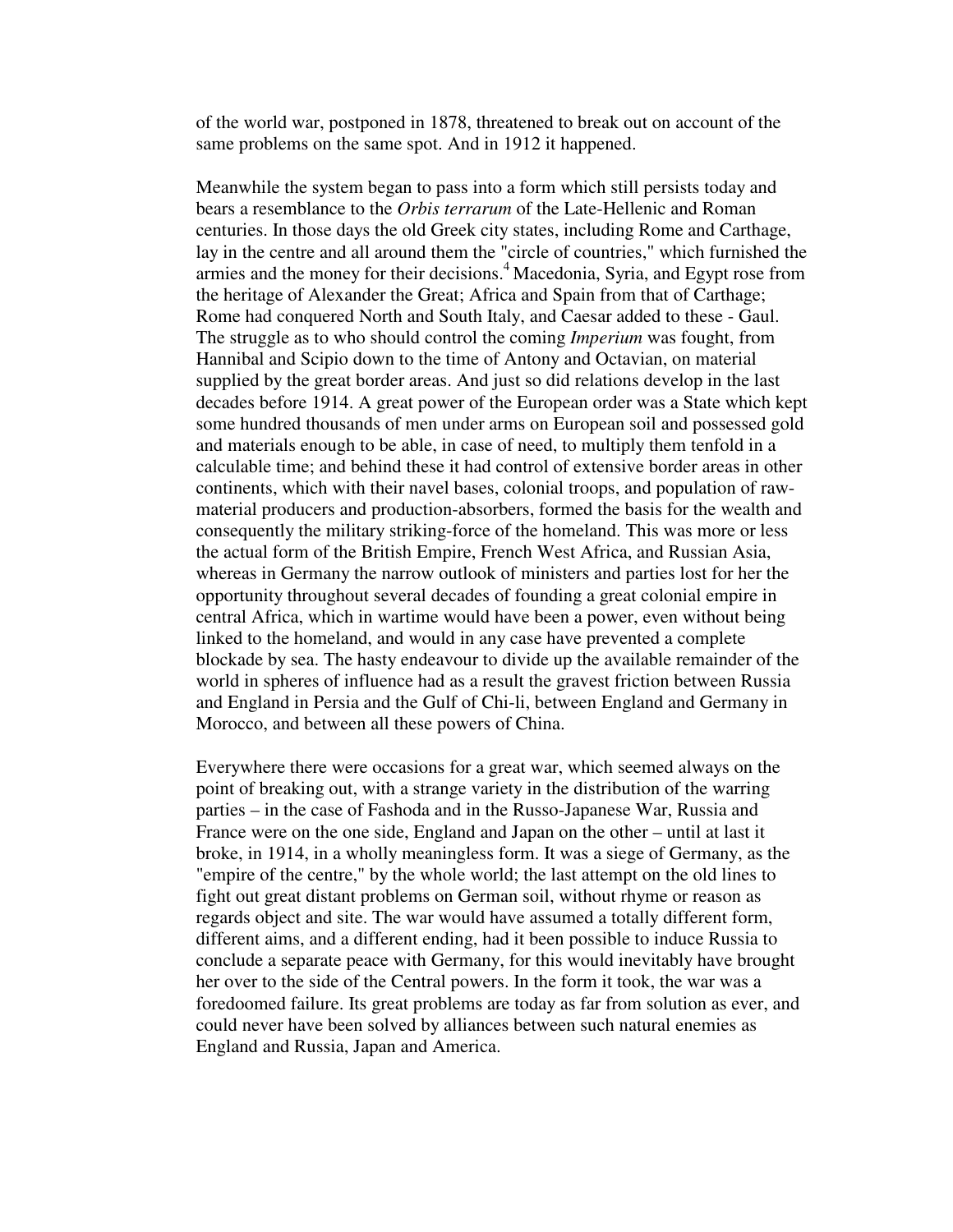This war marks the end of all traditions of the grand diplomacy of which Bismarck was the last representative. Not one among the deplorable later statesmen understood his task and the historical position of his country. More than one has since confessed to being driven, at his wits' end and unprotesting, into the movement of events. And so the fact that was "Europe" went to a stupid and undignified death.

Who won, who was beaten? In 1918 we thought we knew. And France at least still clings rigidly to her conviction, because she dare not morally surrender the last idea of her political existence as a great power, the *revanche.* But how about England? Or Russia? Has Kleist's short story *Der Zweikampf* been staged here on a world historical scale? Was it "Europe" that was beaten? Or the forces of tradition? The truth is, *a new form of world* has arisen, as the precondition for future crises which must one day set in with crushing force. Russia has been reconquered morally by Asia, and it is doubtful if the British Empire any longer has its centre of gravity in Europe. The rest of "Europe" lies now between Asia and America – between Russia and Japan in the East and between North America and the British Dominions in the West – and consists substantially only of: Germany, which is taking up her old position as a frontier against "Asia"; Italy, which is a power as long as Mussolini lives and may perhaps acquire in the Mediterranean the wider base for a true world-power; and France, who once more considers herself lord of Europe and to whose political system the League of Nations and the group of south-eastern states belong. But these are all possibly, or probably, evanescent phenomena. The transformation of the world's political forms proceeds apace, and no one can imagine what the maps of Asia, Africa, and even America will look like a few decades hence.

5

WHAT Metternich meant by the "chaos" that he tried to avert from Europe as long as possible by resigned and uncreative activity, by concentrating on preserving the existing state of things, was not so much the decay of the system of states, with its balance of power, as the parallel decay of the dignity of the State (*Staatshoheit*) even in the individual countries, a conception which is now almost lost to us. What we recognize as "order" today, and express in "Liberal" constitutions, is nothing but *anarchy become a habit.* We call it democracy, parliamentarianism, national self-government, but in fact it is the mere nonexistence of a conscious responsible authority, a government – that is, a true State.

Human history in the period of the high cultures is the history of political forces. The form of this history is war. But peace is also part of it, for it is the continuation of war with different means – the attempt of the vanquished to shake off the consequences of the war in the shape of treaties, the attempt of the victor to maintain them. A State represents the "being in condition"  $5$  of a national unit trained and set up by it for real and potential wars.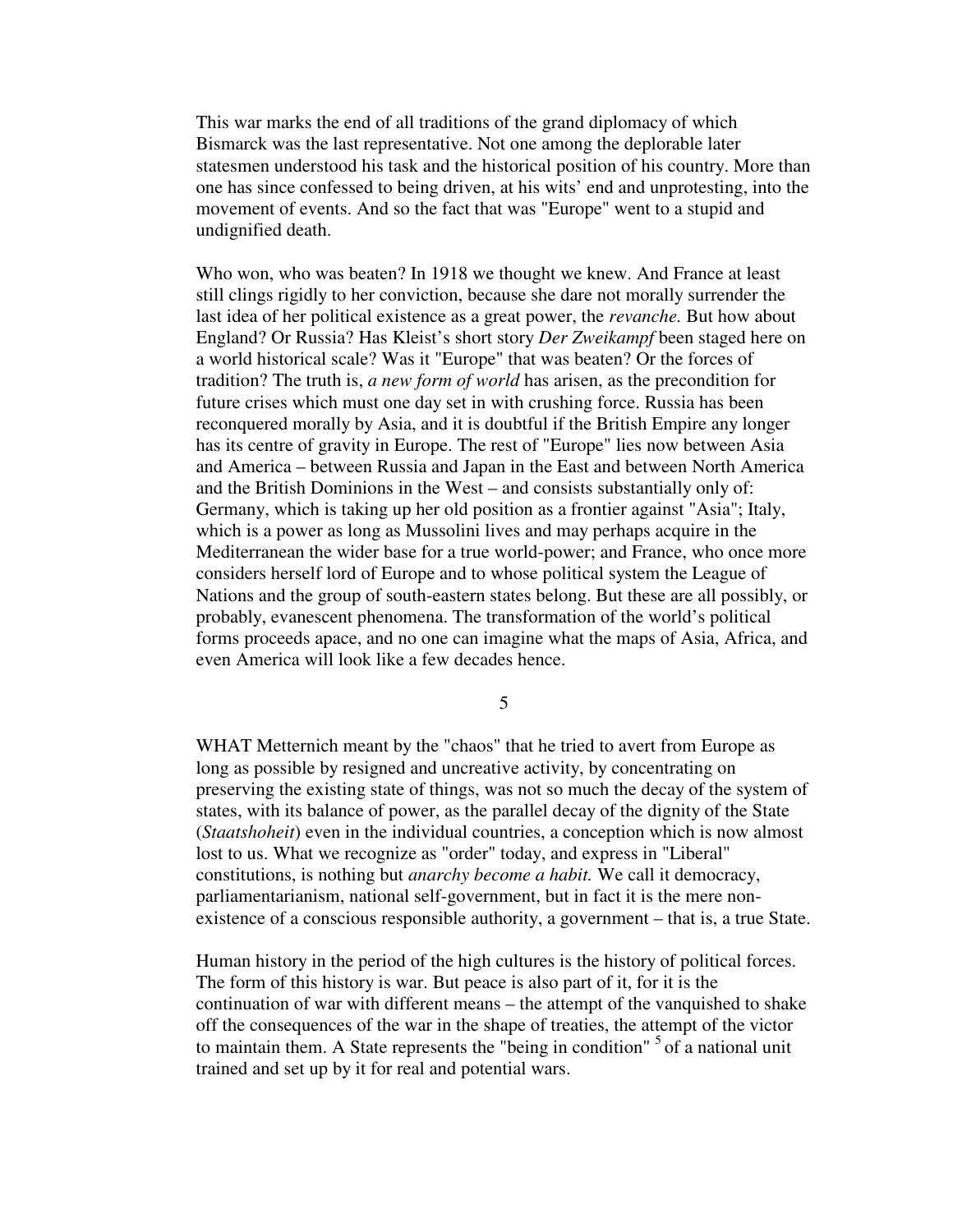When the "form" is very high, it has in itself the value of a victorious war, which is won without weapons and solely by the weight of the force ready to come into play. If form is poor, it approximates to continuous defeat in the State's relation to other powers. States are *purely political* units, units of radiated power. They are *not* units bound up with race, language, or religion, but stand *above* these. Whenever they coincide or mingle with such elements, their strength usually declines and never increases, in consequence of the inward contradiction. Internal politics exist only to secure the strength and unity of external politics, and when they pursue different aims of their own, decay sets in and the State gets "out of form".

For a power to be "in form", as a State among states, it must have the strength and unity in its leadership, its government, and its authority, without which the State has no real existence. State and government constitute the same form whether considered as existence or as activity. The powers of the eighteenth century *were* "in form", a form strictly defined by the dynastic tradition of court and society and to a great extent identical with it. The ceremonial, the tact of good society, the polite manners observed in bargaining and negotiating were but a visible expression of it. England, too, was in form: her island situation was a substitute for certain important features of a State, and parliamentary government was an eminently aristocratic and effective form, established by ancient usage, of doing business. France became involved in a revolution, not because "the people" opposed absolutism – which no longer existed – nor because of the poverty and indebtedness of the country – for these were far greater elsewhere – but because *authority was in process of dissolution*. All revolutions start from the decline of State supremacy. A street insurrection can never have this effect; it is a mere consequence. A modern republic is nothing but the ruin of a monarchy that has given *itself* up.

With the nineteenth century the powers pass from the form of dynastic states into that of national states. But what, exactly, does this mean? Nations – that is, civilized peoples – had of course been there long before. Moreover, on the whole they coincided with the spheres of authority of the great dynasties. These nations were *ideas*, in the sense in which Goethe speaks of the idea of his existence: the inward form of a significant life which, unaware and unobserved, inspires every deed and every word. But "*la nation*" in the sense of 1789 was a *Rationalistic* and *Romantic* ideal, a wish-picture of expressly political, not say social tendency. In this shallow age no one is able to distinguish the two. An ideal is the product of reflection, a conception or proposition which has to be formulated before one can "have" it. Accordingly it shortly becomes a catchword which one uses without spending anymore thought on it. Ideas, on the other hand, are wordless. Their vessels are seldom, if ever, aware of them, and for others they can hardly be conveyed in words. They must be *felt* in visualized happenings, described in actual realizations. Definition they defy. Neither wishes nor aims concern them. They are the obscure urge which attains form in human life and soars fatefully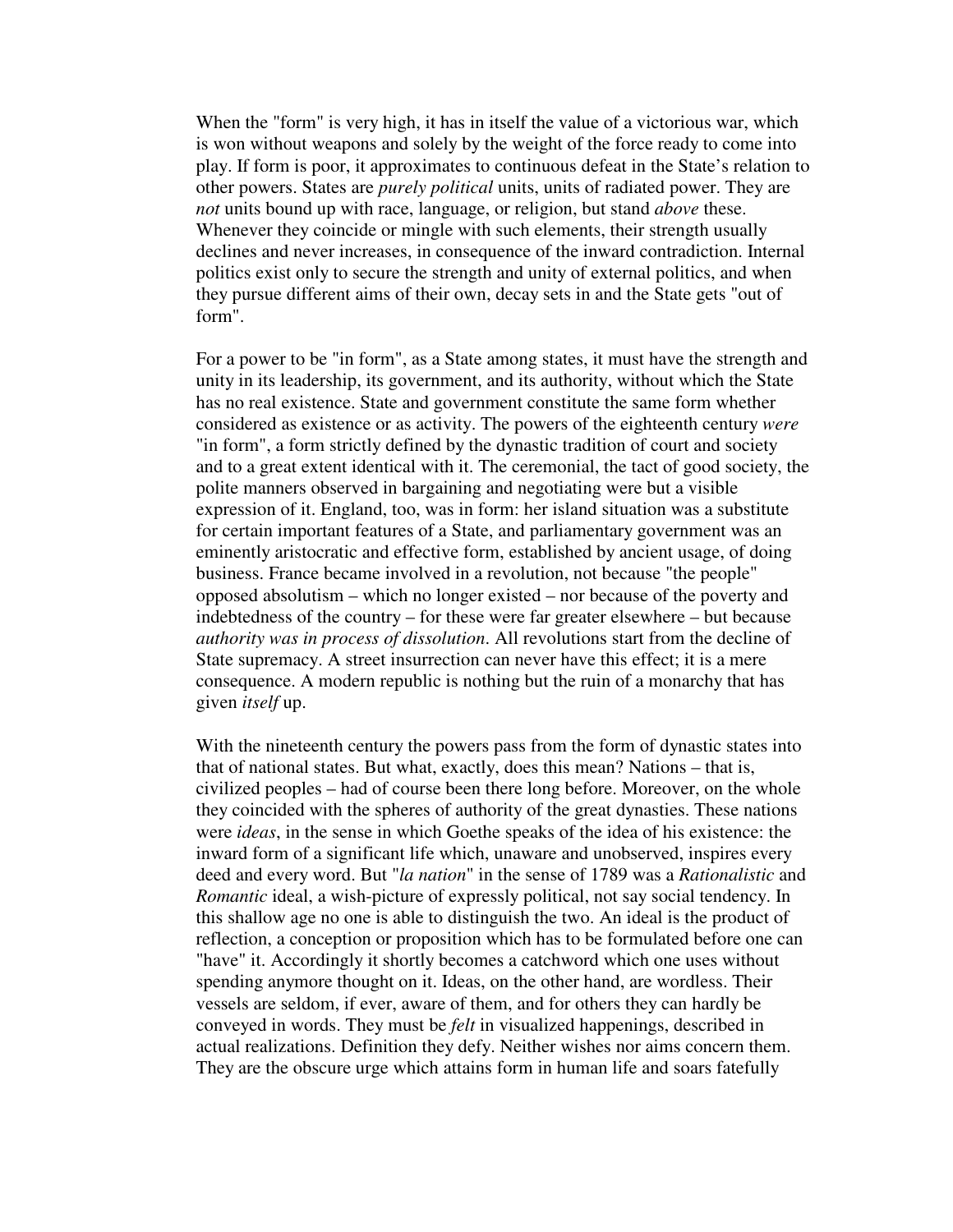and directionally over the individual existence: thus the *idea* of Romanness, the *idea* of the Crusades, the Faustian *idea* of striving after the infinite.

Real nations *are* ideas, even today. But what nationalism signifies, since 1789, is shown by the very fact that it confuses its mother-tongue with the written language of the city, where everyone learns to read and write – with the language, therefore, of newspapers and pamphlets that preach to all the "rights" of the nation and its pressing need of being delivered from this, that, or the other. Real nations are, like every living organism, of high internal structural complication and constitute a kind of order by their mere existence. But political Rationalism understands by a "nation" freedom from and struggle against any sort of order. "Nation" is for Rationalism analogous to *mass,* a formless structureless thing, rulerless and aimless. This it calls "the sovereignty of the people." It forgets significantly the matured thought and feeling of the peasantry, it scorns the manners and customs of true folk-life, among which, and in a high degree, is respect for authority. It knows not respect, but only principles, derived form theories, of which the chief is the plebeian one of "equality" –namely, substitution of quantity for the detested quality, and of number for the coveted talent. Modern nationalism replaces the people by the masses. It is revolutionary and urban through and through.

Most sinister of all is the ideal of a nation governed "by itself". A nation cannot of course govern itself any more than an army can lead itself – it has to be governed, and as long as it possesses healthy instincts, it likes to be governed. But something quite different is meant: the notion of popular *representation* is from the first the leading principle of every such movement. Persons who designate themselves "representatives" of the people come along and recommend themselves as such. They have no intention whatever of "serving the people"; they intend to make the people serve them in their more or less sordid aims, of which the gratification of vanity is the least harmful. They oppose the forces of tradition in order to set up themselves in its place. They oppose the State order, because it hampers their own form of activity. They oppose every kind of authority, because they wish to be responsible to no one, and themselves evade all responsibility.

No constitution contains a court of appeal before which *parties* might have to justify themselves. They oppose above all the cultured form of the State, which has slowly grown up and matured, because they do not possess it within themselves as the good society of the eighteenth century possessed it, and therefore feel it as a form of compulsion – which it is *not* for culture-people. Thus we get the "democracy" of the century – not form, but formlessness in every sense as a principle – parliamentarianism – constitutional anarchy – the republic – the negation of every kind of authority.

And so European states got "out of form" in proportion as they were more "progressively" governed. This was the chaos which moved Metternich to oppose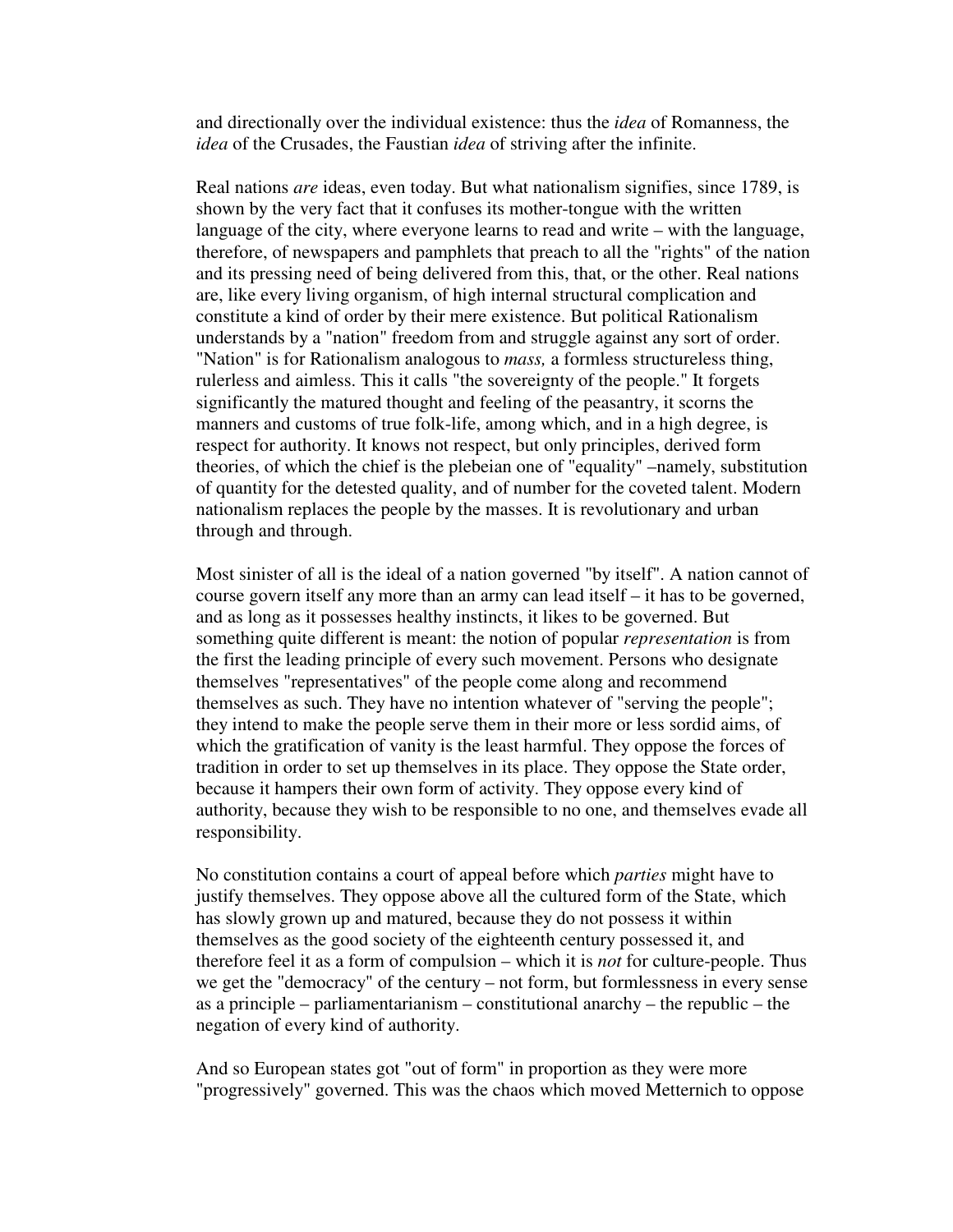democracy irrespective of its tendency, in the Romantic type of the Wars of Liberation as well as the Rationalistic type of the Bastille-stormers – both of which were combined in  $1848$  – and to be equally conservative in his attitude towards all reforms. Since then parties have been formed in all countries; that is, side by side with individual idealists there arose groups of business politicians of doubtful origin and more than doubtful ethics: journalists, advocates, financiers, literary hacks, party agents. They governed by representing their own interests. Monarchs and ministers had invariably been responsible to someone, if only to public opinion. These groups alone were accountable to nobody. The press, originally the *organ* of public opinion, had long since begun to serve the man who subsidized it; elections, once the expression of that opinion, brought in as victorious the party with the biggest money behind it. If nevertheless there still existed a kind of State order, or conscientious ruling, of authority, it resided in remnants of the eighteenth-century form, which persisted in the form of monarchy, however constitutional, of the officer-corps, of diplomatic tradition; and as regards England in age-old parliamentary usage (particularly in the Upper House) and in the two-party system. To these remnants was due everything that the State succeeded in bringing about in spite of parliaments.. Had Bismarck not been able to upon his king, he promptly have succumbed to the democracy. Political dilettantism, whose arena was parliament, regarded these forces of tradition with suspicion and hatred. It opposed them on principle and without restraint or thought for the external consequences. And thus, everywhere, home politics became a sphere which made demands on experienced statesmen that were quite out of relation to its importance, wasting their time and strength, and causing them to forget – and to will to forget – the original meaning of statesmanship, which is the direction of external policy. This condition of things is the anarchic intermezzo known today as democracy, which leads from the destruction of monarchial State supremacy by way of political, plebeian Rationalism to the Caesarism of the future. There are already signs, in the dictatorial tendencies of our time, of this Caesarism, which is destined to assume the unlimited mastery over the ruins of historical tradition.

6

AMONG the gravest signs of the decay of State authority is the fact that in the course of the nineteenth century economics came to be considered more important than politics. Few of those who are at all in touch with present-day decisions will deny this with any conviction. Not only is political power regarded as an element in public life whose first, if not sole, task is to serve the nation's economics – it is also expected to conform entirely to the desires and views of this economics and, in a word, to be at the disposal of the economic leaders. This is now the situation, far and wide, and the consequences may be read in the history of our time.

Actually, politics and economics cannot be separated in the life of a nation, for they are (as must be repeated again and again) two sides of the same life. But they stand to each other in the capacity of the navigation of a vessel and the destination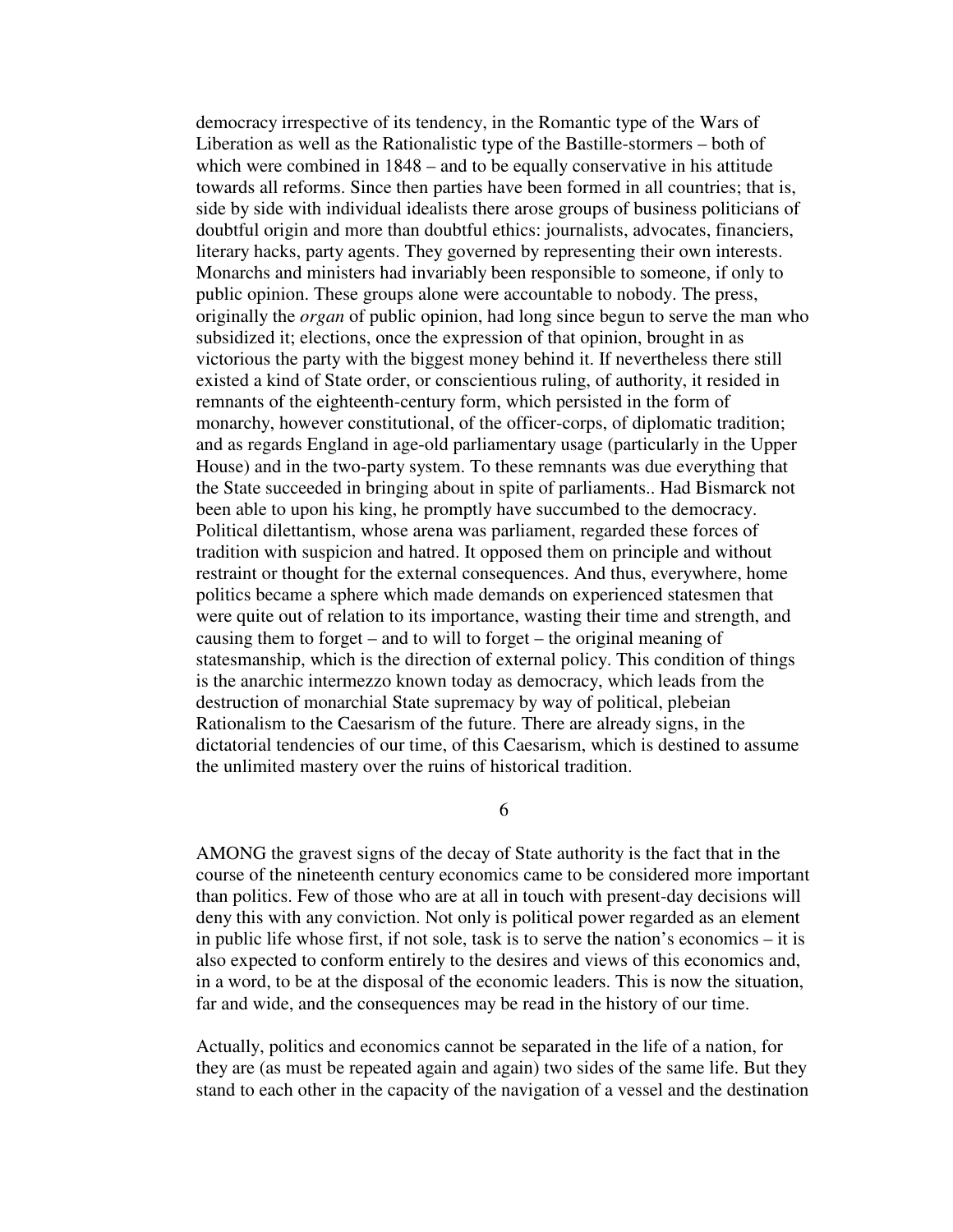of its freight. On board, it is the captain, not the merchant whose goods are carried, who has priority. If the impression prevails today that economic leadership is the more powerful element, this is because political leadership has degenerated into partisan anarchy and hardly deserves the name of leadership at all, so that by contrast the economic leadership *appears* to tower above it. But when one house is left standing amid the ruins after an earthquake, it is not necessarily the most important one. In history, when it is moving on "in good form" and is not tumultuous or revolutionary, the economic leader has never been the one to make decisions. He adapts himself to the political considerations and serves them with the means that are in his hands. Without a strong policy there has never and nowhere been a healthy economic system, although materialistic theories teach the contrary. Adam Smith, the founder of political economy, treated economic existence as the true human life, money-making as the meaning of history, and was wont to describe statesmen as dangerous animals; yet this very England became what it became – the foremost country, economically speaking, in the world – owing, not to the merchants and factory-owners, but to genuine politicians like the two Pitts, whose grandiose foreign policy was carried through often in the teeth of violent opposition from the short-sighted economists. They were pure statesmen, too, who carried on the struggle against Napoleon up to the verge of a financial crash, because they saw further ahead than the balancing of next year's budget – the normal limit of our political horizon today. But as things are now, the inadequacy of our leading statesmen, who themselves for the most part have interests in private concerns, allows business to intervene authoritatively in important decisions. However, it is business in its widest implication: not only banks and firms, with or without party protection, but also the concerns dealing with the raising of wages and shortening of hours which call themselves Labour parties. The last is the logical result of the first, and therein lies the tragic side of every economic system which tries to be its own political security. This again was first seen in 1789, among the Girondists, who tried to make the business interests of the well-to-do bourgeoisie the justification for the existence of State powers, and later, under Louis Philippe, the bourgeois king, this was to a great extent realized. The notorious motto: "*Enrichissez-vous*" entered into political morals. It was only too well understood and obeyed, and that not only by trade and commerce and the politicians themselves, but also by the wage-earning class, which at that time (1848) likewise took advantage of the decline of State authority for their own ends. And now the economic tendency become uppermost in the stealthy form of revolution typical of the century, which is called democracy and demonstrates itself periodically, in revolts by ballot or barricade on the part of the masses, and by the upsetting of cabinets and voting down the budget on the part of the people's representatives. This was the case in England, where the Free Trade doctrine of the Manchester school was applied by the trade unions to the form of goods called "labour" and eventually received theoretical formulation in the "Communist Manifesto" of Marx and Engels. And so was completed the dethronement of politics by economics, of the State by the counting-house, of the diplomatist by the trade-union leader; and it is here and not in the sequelae of the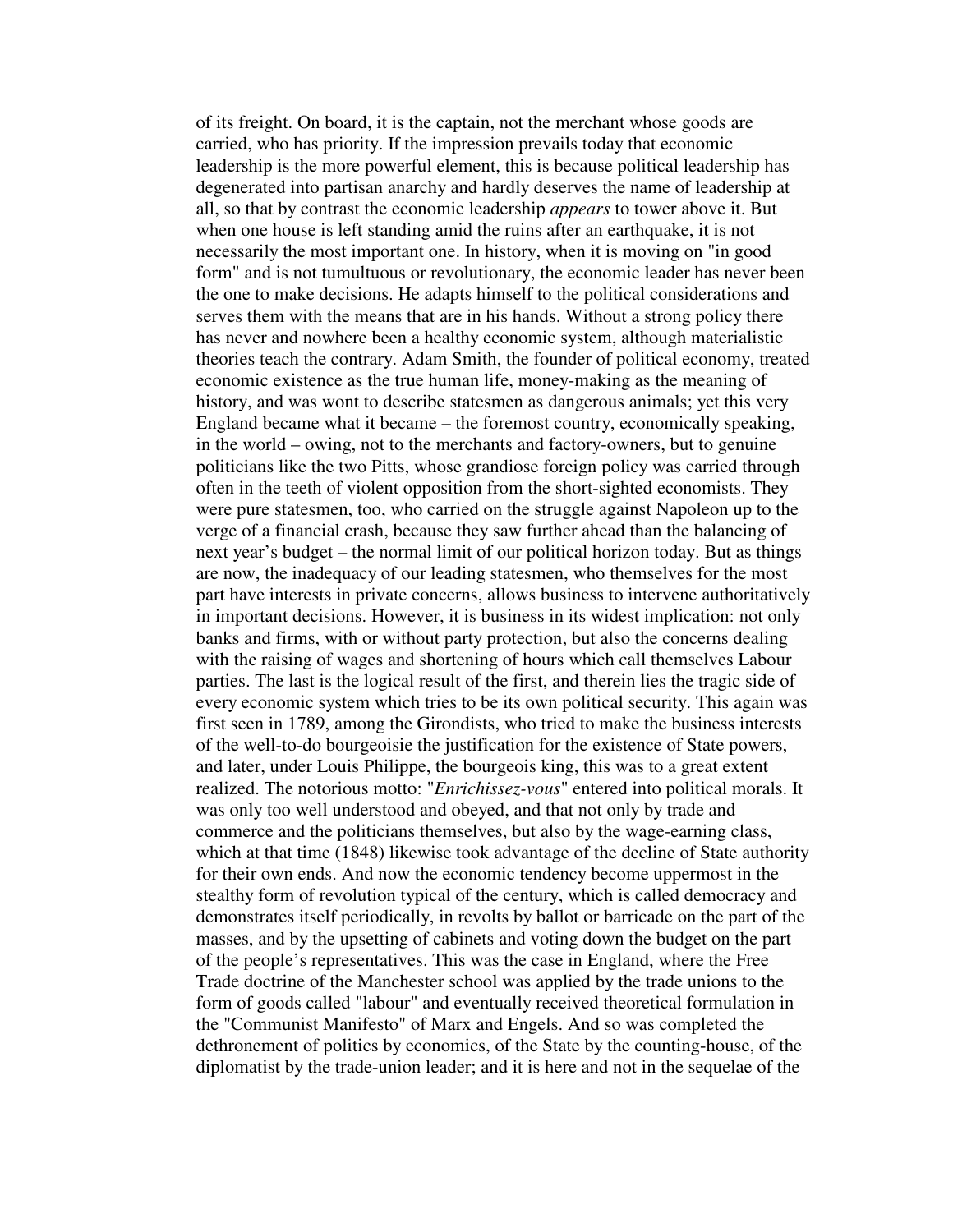World War that the seeds of the present economic crisis will be found. *This whole crushing depression is purely and simply the result of the decline of State power.* 

Yet the century might have taken warning by historical experience. No economic enterprises have ever really attained their end without the support of a politically ambitious government. It is quite wrong to speak of the "raids" of the Vikings, with whom the command of the sea began for the Western world. Obviously they were out for booty – whether in the form of land, men, or treasure was another question – but the Viking ship was *a State in itself*, and the plan, the high command, and the tactics of the voyage were pure policy. When the ship grew into a fleet, states were founded on the strength of it – and with a most pronounced authority behind them too, as in Normandy, England, and Sicily. The German Hansa would remained an economic great power had Germany itself became a political one. It was when this mighty federation of cities came to and end – it occurred to no one to regard its protection as a duty of the German State – that Germany fell out of the great world economic combinations of the West. Only in the nineteenth century did it find its way back, and then not through private enterprise, but solely through Bismarck's political achievements, which inspired the Imperialistic advance of the German economic system.

Maritime imperialism, the expression of the Faustian striving towards infinity, began to assume large forms from the time when the economic outlet in the direction of Asia was politically barred by the Turkish conquest of Constantinople in 1453. This was the deeper motive for the discovery of the oversea trade route to the East Indies by the Portuguese and the discovery of America by the Spaniards – with the great powers of the period behind them. The dominant motives, in individuals, were no doubt ambition, love of adventure, delight in battle and danger, thirst for gold – certainly not mere "good business". The discovered countries were to be conquered and ruled over; they were to strengthen the power of the Habsburgs in European combinations. The vision of an empire over which the sun never set was a *political* vision, the consequence of superior statesmanship and only as such a field for economic reward. It was the same when England won the primacy – *not* through her economic strength (which did not at first exist), but through the wise regimen of the nobility, Tory and Whig alike. England gained her wealth by *battles* and not by bookkeeping and speculation. That is why the English people, for all its "Liberal" thinking and talking, remained in practice the most conservative in Europe; conservative, that is, in the sense of preserving all past forms of power and even to the smallest ceremonial details, for all that they might smile or laugh outright at them So long as no more powerful new form was in sight, so long were all the old ones retained: the twoparty system, the Government's way of detaching itself from Parliament when making decisions, the House of Lords and the monarchy as braking elements in critical situations. This instinct has saved England time upon time, and if it should now die out, it will mean the loss, not only of political, but of economic position in the world. Neither Mirabeau, Talleyrand, Metternich, nor Wellington understood anything about economics. Undoubtedly they found pretexts in it – but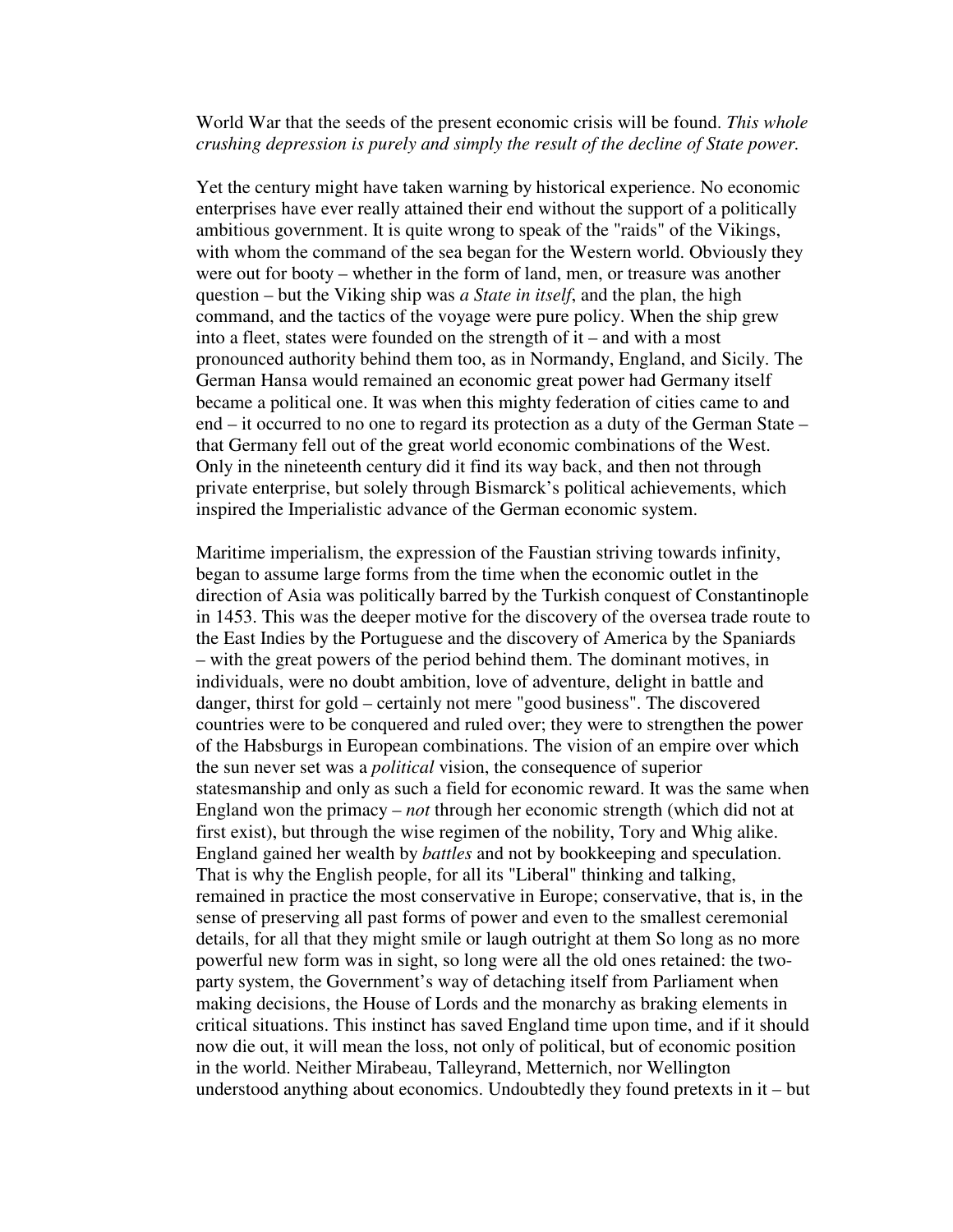how much worse if, in their place, an economic expert had tried to dictate politics! Once imperialism falls into the hands of economic and materialistic business men and ceases to be high policy, it very quickly sinks from the level of the interests of the economic governing class to that of the class war of the actual workers, and thus the great economic systems become disintegrated – and pull down the great powers with them into the abyss.

7

OF all expressions of the "national" revolutions that have happened since 1789 the most fertile in consequences was the nineteenth-century standing army. The professional armies of dynastic states was replaced by mass armies formed on the basis of universal conscription. This was, fundamentally, a Jacobin ideal. The *levee en masse* of 1792 expressed the nation as mass, which was meant to be organized on a basis of perfect equality, in contrast to the old nation of steady growth and class ordering. But the Rights of Man enthusiasts soon made the discovery that the wild onsets of these uniformed masses produced something quite unexpected: a glorious, barbaric, and quite untheoretical joy in danger, mastery, and victory. It was the relic of healthy race-instinct, the trace of Nordic heroism left in these nations. Blood was once more stronger than mind. The theoretical enthusiasm for the ideal of a nation in arms had had a quite other, more conscious, more Rationalistic aim than the discharge of these elementary impulses, as in Germany, where during – and especially after – the Wars of Liberation, which led up to the revolutions of 1830 and 1848, these armies, "in which there was no distinction between high and low, rich and poor," were conceived of as furnishing the model for a future nation in which all differences of rank, possessions, and ability were in some way to be removed. This was the secret thought of many of the volunteers of 1813, but equally that of literary "Young Germany" – Heine, Herwegh, Freiligrath – and many men of the Paulskirche,<sup>6</sup> as, for instance, Uhland. The principle of inorganic equality was for them crucial. Men of the stamp of Jahn and Arndt had no notion that it was Equality that had first sounded the cry of "*Vive la nation*" in the September massacres of 1792.

They forgot, too, one basic fact. The Romanticism of their Volkslieder sang only the heroism of the common soldier, but the *inner* worth of these armies (at first amateurs in the calling of arms), their spirit, their discipline, and their training, depended upon the quality of the officer-corps, whose adequacy was due entirely to eighteenth-century traditions. With the Jacobins also a body of soldiers

was morally worth precisely as much as its officer, who had *trained* it by his example. Napoleon confessed at St. Helena that he would not have been beaten had he had for his superb fighting material a corps of officers like the Austrian, a corps in which chivalrous traditions of loyalty, honour, and silent self-discipline still survived. Once the command wavers in its intentions and its attitude – or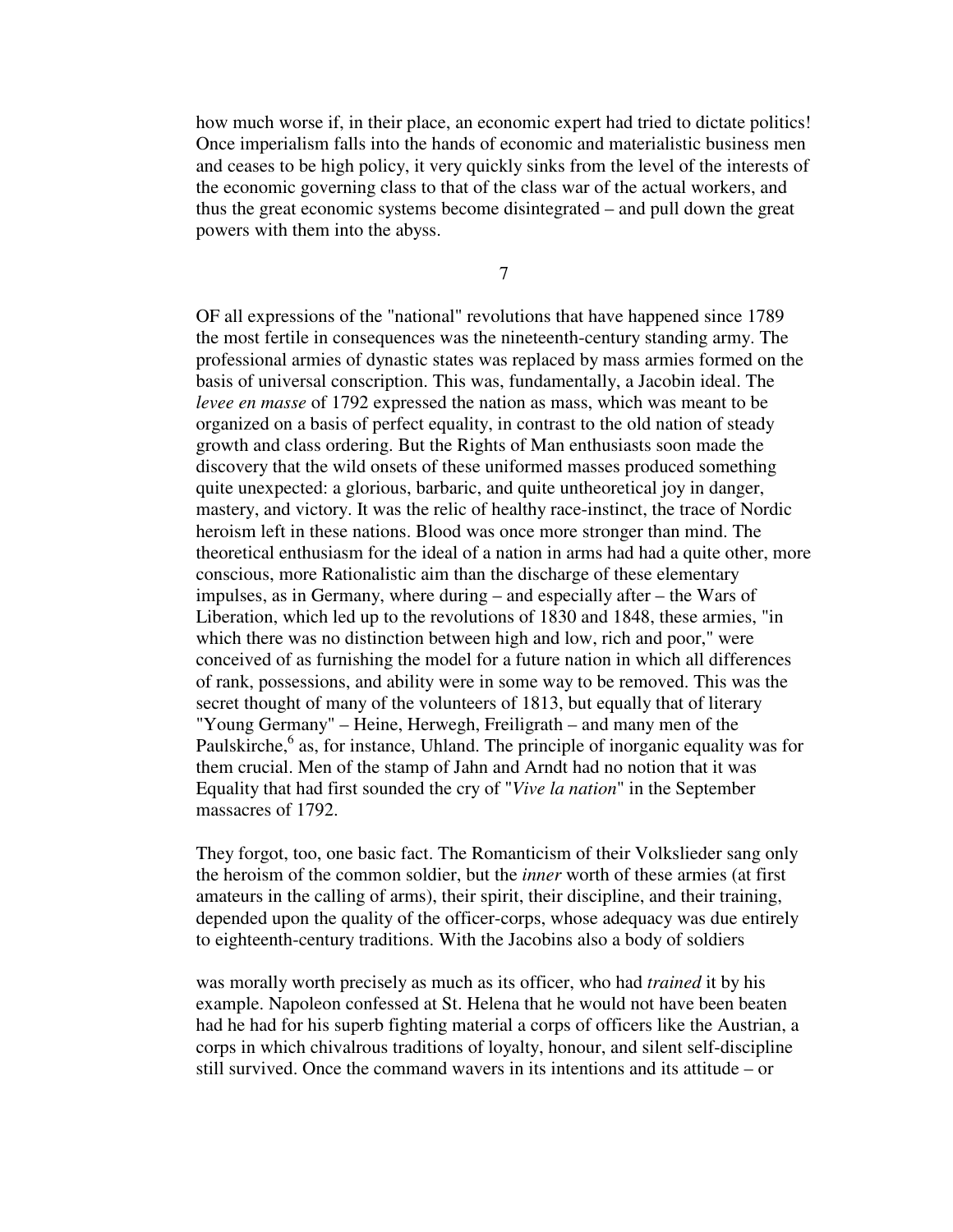itself abdicates, as in 1918 – the bravest regiment becomes on the spot a cowardly and helpless herd.

Given the rapid disintegration of the *forms* of power in Europe, it was a wonder that this *means* of power held out against it. Yet in fact it did so. The great armies were the most conservative element of the nineteenth century. It was they and not the debilitated monarchy, the nobility, or even the church that upheld the form of State authority and enabled it to cope with the anarchic tendencies of Liberalism. "What will come out of all this ruin," wrote Metternich<sup>7</sup> in 1849, "no one today can tell. An element of force has arisen, not only in Austria, but in the whole of hard-pressed Europe. This element is called: standing armies. Unfortunately it is only a conserving, not a creative element, and it is creativeness that is wanted." And, indeed, it was wholly on the strict ideals of the officer-corps – to the level of which the rank and file had been trained – that all depended. In the local riots and insurrections that happened in 1848 and later, the responsibility of failure was always traceable to moral inferiority in the officers. Would-be

political generals who considered themselves entitled by their military rank to make statesmanlike decisions and act according to them have always existed – in Spain and France as in Prussia and Austria – but the officer-corps as a whole always declined to hold political opinions of its own. In 1830, 1848, 1870, it was the armies that stood firm, not he crowns.

It was the armies, also, which averted war from 1870 onward, for no one dared to set this mighty force in motion for fear of its incalculable effect. Hence the abnormal state of peace between 1870 and 1914, which renders it almost impossible for us to see how things really lay. $8$  In the place of direct wars we have the indirect variety, in the form of a steady increase of war-preparedness, of the pace of armament and technical invention: a war in which there are similarly victories, defeats, and shortlived peace treaties.<sup>9</sup> But this method of disguised warfare presupposes a national wealth such as only countries with an extensive industrial system have amassed – to a great extent the wealth, in so far as it represented capital, actually *consisted* in the industrial system – and the existence of the system presupposed supplies of coal, on which all industries depended.<sup>10</sup> Money is needed to wage war, and still more money for war preparations. Industrialism therefore became in itself a weapon. The more productive it was, the more certainly could its success be gauged in advance.

Every furnace, every machine-factory increased war-preparedness. The prospect of successful operations became more and more dependant upon the possibility of unlimited consumption of material – above all, munitions. Only gradually did this fact grow familiar. In the peace negotiations of 1871 Bismarck still laid all the stress on strategic points like Metz and Belfort, and none at all on the Lorraine mining area. But once the whole relation between economics and war, between coal and cannon, was realized, a revulsion set in: a strong economic system came to be regarded as the all-important premiss for war; it was now the first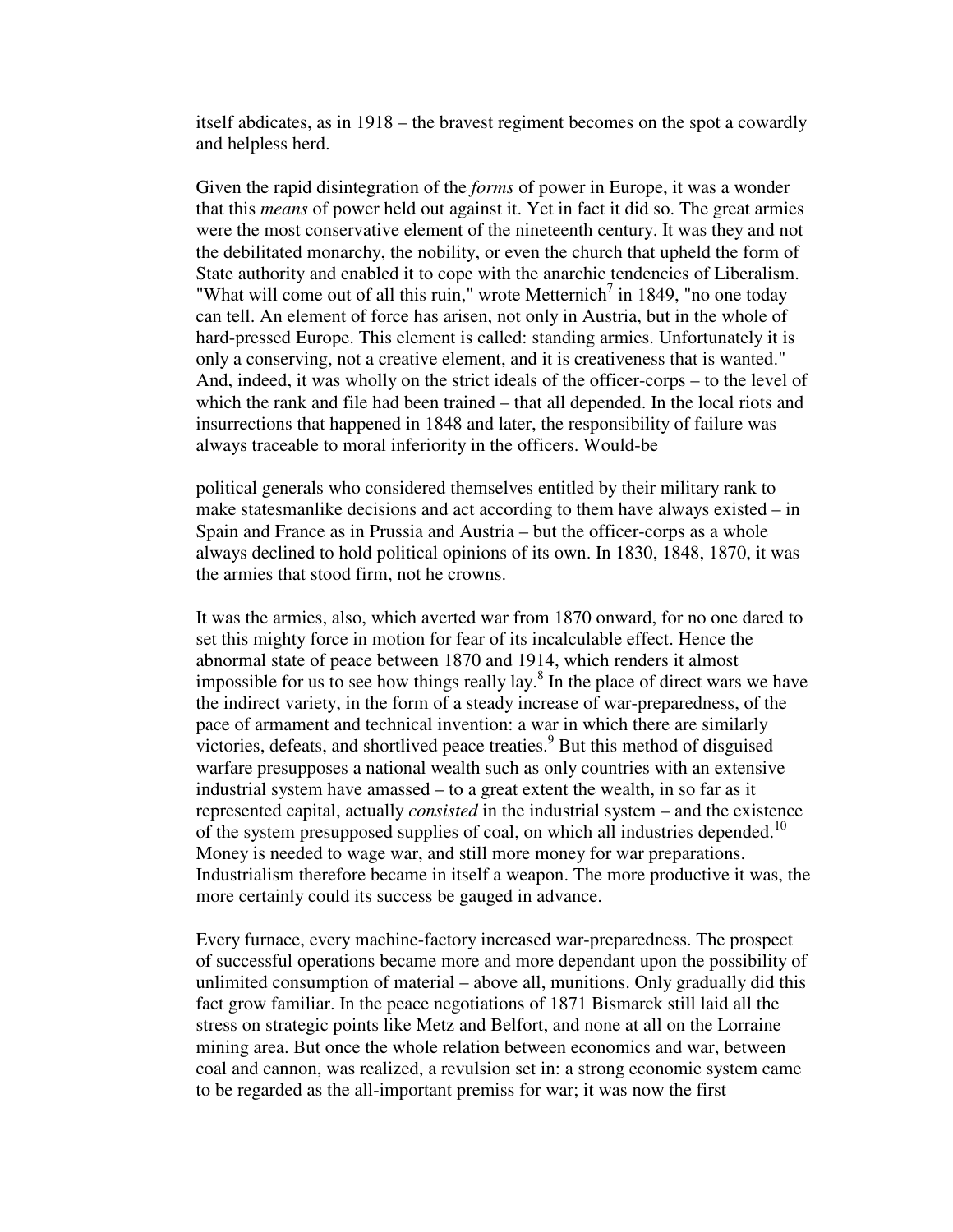consideration, and at once the cannon began to be used to obtain coal.<sup>11</sup> The decline of the State as a concept in consequence of all-grasping parliamentarianism soon followed. The economic system – from trust to trade union – began to play its part in governing and in influencing the aims and methods of foreign policy by its vote. Colonial and oversea policy became a struggle for the marketing areas and raw-material sources of industry, and among these sources oil became more and more important. For petroleum was beginning to threaten – nay, to oust – coal. Without the oil motor, automobiles, airplanes, and submarines would have been impossible.

The same tendency was seen in preparation for sea warfare.<sup>12</sup> When the American Civil War began, armed merchantmen were practically on a level with the contemporary warships. Three years later, armoured vessels were the sea-ruling type. Out of these ships evolved, at a feverish pace of construction, ever larger and more powerful types, of which each in turn became out of date in a few years. These were the floating fortresses of the turn of the century, monstrous machines which on account of their coal requirements became ever more dependant upon coastal bases. The old rivalry for supremacy between sea and land began in a certain sense to incline landwards. Whoever had the naval bases, with their docks and reserves of material, ruled the sea irrespective of the size of the fleet. "Rule Britannia" depended on the last resort upon England's wealth of colonies, which were there for the sake of the ships and not *vice versa*. Therein lay the importance of Gibraltar, Malta, Aden, Singapore, the Bermudas, and numerous other strategic bases. The meaning of war, the decisive battle at sea, was lost sight of. The enemy fleet was shut off from the coast by way of rendering it helpless. There was never anything at sea corresponding to the operations plan of a general staff, never a decision fought out to the end by these battle squadrons. The theoretical dispute on the value of Dreadnought after the Russo-Japanese War was due to the fact that Japan had built the type, but had not yet tested it. In the World War, too, the battleships lay quiet in the harbours. They might as well not have existed. Even the battle of Skagerrack (Jutland) was only a surprise, the *offer* of a battle, which the English fleet evaded as well as it could. Few indeed of the great ships that have been put out of service within the last fifty years as obsolete have fired a shot at an enemy of equal standing. And the development of the air arm today makes it doubtful whether the day of armoured ships is not altogether past. The Corsair warfare may perhaps be the only thing left.

In the course of the World War a complete transformation took place on land. The national mass-armies, which had been developed to the extreme limit of their possibilities and constituted a weapon that, in contrast to the battle fleet, was really "used up", ended in the trenches, where the siege of Germany was carried on by assaults and sorties until the capitulation. Quantity triumphed over quality, mechanism over life. The great numbers put an end to the type of mobility that Napolean had introduced into tactics, particularly in the campaign of 1805 which led in a few weeks through Ulm to Austerlitz, and that the Americans had enhanced in 1861-5 by the use of railways. The World War, too, would have been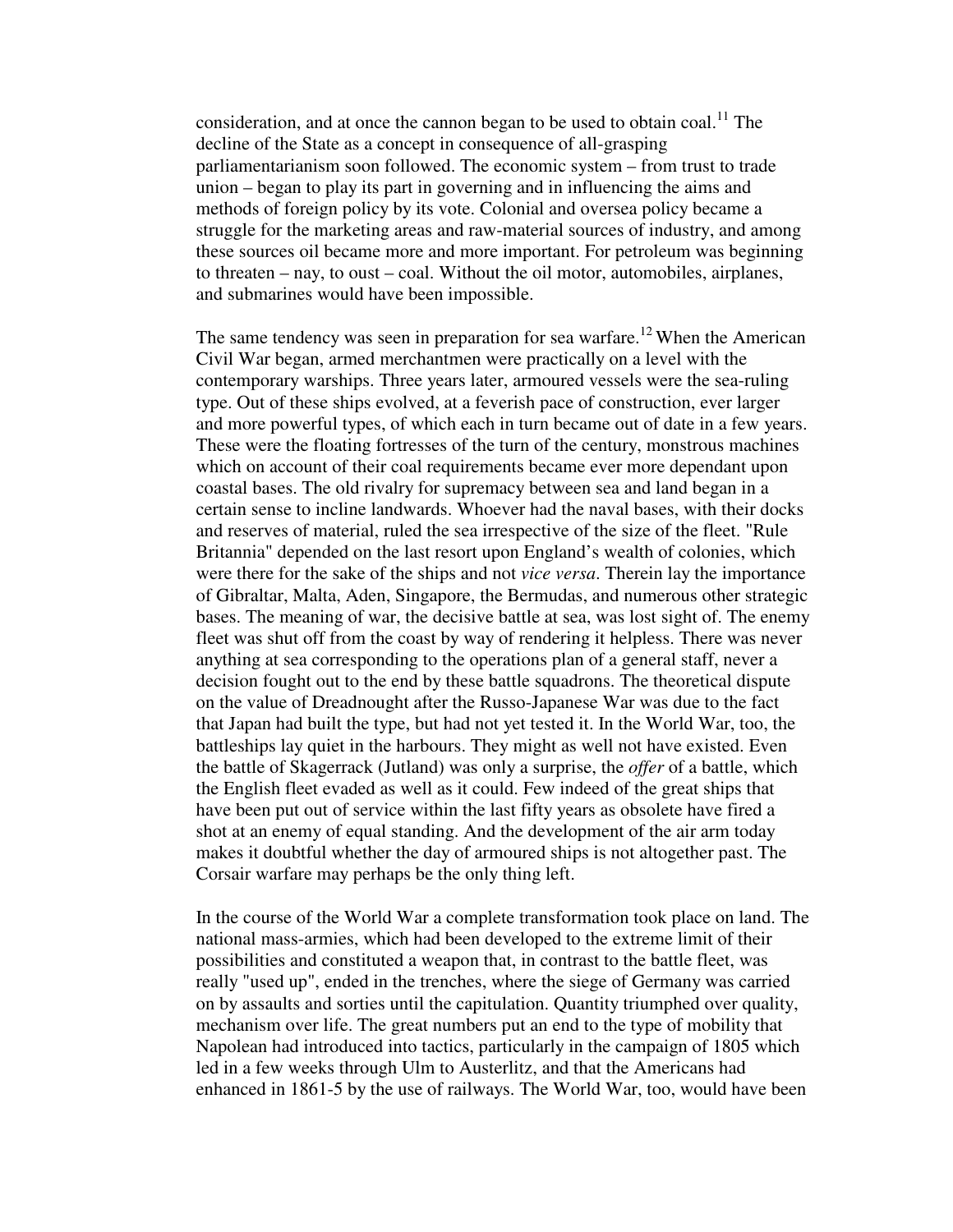impossible both as to form and as to duration without the railways, which enabled Germany to shift whole armies between East and West.

Two really great revolutions in the conduct of war in world history have been brought about by a sudden increase in mobility: the one was in the first centuries after 1000 B.C when at some point in the wide plains between the Danube and the Amur the saddle-horse made its appearance. Mounted armies were far superior to foot-soldiers.<sup>13</sup>

They could appear and vanish again without offering the enemy any chance of attacking or pursuing them. In vain did the nations, from the Atlantic to the Pacific, set up mounted troops alongside their infantry, for the latter hampered the freedom of movement of the horse. Equally vain was the encircling of the Roman, and of the Chinese, *Imperium* with walls and ditches. (The Chinese Wall still runs across half of Asia, and the Roman *Limes* in the Syrian-Arabian desert has just been discovered). It was not possible to assemble the armies behind these walls with the speed demanded by surprise attacks, and the Chinese, Indian, Roman, Arabian, and Western worlds, with their settled peasant populations, succumbed again and again in helpless terror to the Parthians, Huns, Scythians, Mongols, and Turks. It is as if peasantry and life in the saddle were spiritually irreconcilable. It was still superior speed that gave victory to the hordes of Genghis Khan.

The second transformation we are experiencing in our time – the replacing of the horse by the "horse power" of Faustian technics. Right up to the first world war it was precisely the old and famous cavalry regiments of Western Europe which, more than any other arm, were haloed with the pride of chivalry and adventurousness and heroism. For centuries they were true Vikings of the land. More and more they came to stand for the genuine vocation and life of the soldier, in a far higher degree than the infantry of universal service. In the future it will be different. Aircraft and tank squadrons are taking their place. Mobility will be thereby intensified from the limit of organic possibilities to the inorganic possibilities of the machine – but, as it were, of the individual machine – which, however, unlike the impersonal drum-fire of the trenches, presents grand openings for personal heroism.

More significant even than this critical decision between mass and mobility, another factor intervenes in the fate of standing armies which will inevitably prove fatal to the nineteenth-century principle of universal national conscription. The decline of authority, the substitution of party for State – in a word, progressive anarchy – had up till 1914 stopped short of the army. So long as there remained an officer-corps to train a rapidly changing body of men, there remained also the ethical value of military honour, fidelity, and silent obedience, the spirit of Frederick the Great, Napoleon, Wellington – that is, the eighteenth century – and the chivalresque attitude to life. This great element of stability was first shaken in the war of positions, when hastily-trained young officers were set to deal with older troops which had years of war service. Here, again, the long peace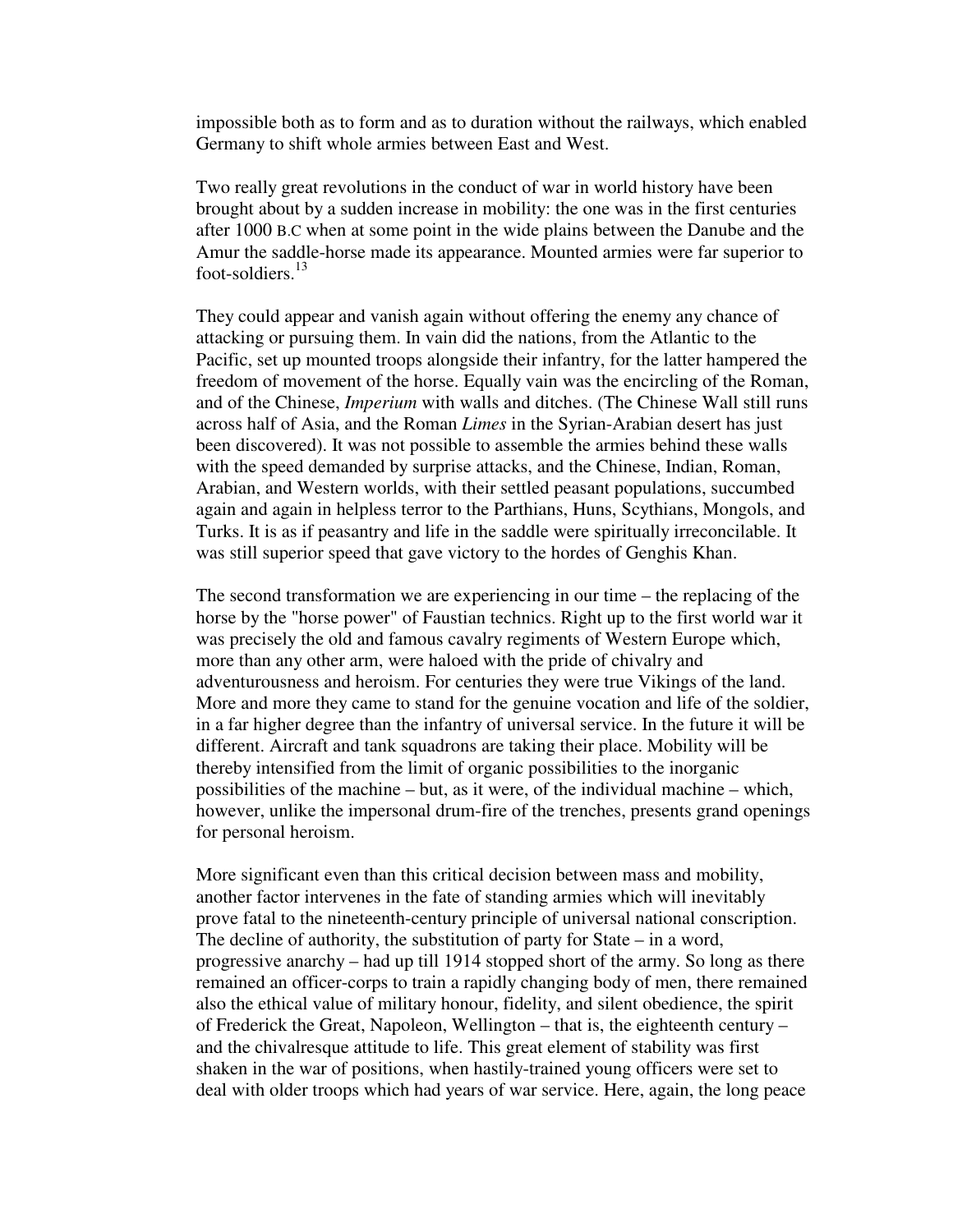of 1870 to 1914 suspended a development which was bound to accompany the progressive decline in the "form" of nations. The ranks, including the lower grades of the officer-corps (who saw the world from below, because they were leaders not by profession but to meet a passing need), came to have their own view of political possibilities. This view was, needless to say, imported from outside, either from the enemy or through the propaganda and disintegration "cells" of the Radical parties in their own countries, and with this view came the impulse to think out ways of imposing it. Thus did the element of anarchy enter he army, the one institution which had so far baffled it. And after the War it continued its work in all the barracks of peace-time standing armies. Moreover the plain man of the people had, like the professional politician and the Radical leader, for forty years dreaded and exaggerated the unknown effect which modern armies would have, upon both foreign armies and insurgents, and therefore hardly even considered the possibility of resisting them.<sup>14</sup> The Social-Democrats had given up the idea of a revolution long before the War – it was merely a phrase in their program – and one company was sufficient to hold thousands of excited civilians in check. But the War proved how negligible the effect even of a strong force with heavy artillery can be upon our stone-built cities, when there is houseto-house defence. The regular army lost its nimbus of invincibility *vis a` vis* revolutions. Nowadays a conscript has a very different idea about it all from that which he had before the War. As a result he has lost the consciousness of being a mere object of the commanding force. I am very doubtful whether, for instance, in France a general mobilization against a *dangerous* enemy could be carried out at all. What is to happen if the masses refuse to be conscripted? And what is the value of such troops, when one does not know how far their moral disintegration has gone or on what fraction of the men one can really rely? This is the end of that universal conscription which in 1792 had the impetus of national war-enthusiasm behind it and started with *voluntary* armies of professional soldiers, who swarmed round some popular leader or were fired by some great aim. In all the Cultures – consider, for instance, the substitution of paid professional armies for the conscripted Roman peasant armies after Marius, and the consequences – this has been the way to Caesarism and is at bottom the instinctive revolt of the blood, of the reserve of race-instinct, of the primitive will-to-power, against the material forces of money and intellect, anarchist theories, and the speculation which exploits them  $-$  the way from democracy to plutocracy.<sup>15</sup>

These materialistic and plebian forces have since the end of eighteenth century proceeded quite logically to adopt other means of fighting that were closer to their modes of thought and experience. Side by side with armies and navies, used to an increasing extent for purposes remote from the nations themselves and serving solely the business aims of individual groups – the name "Opium War" is a drastic comment on this – there arose methods of *economic* warfare, which often enough led in "peace" time to battles, victories, and peace treaties that were purely economic. Real soldiers, like Moltke, let us say, scorned these methods and undoubtedly underestimated their effect. All the more did they appeal to "modern" statesmen who in consequence of their upbringing and disposition,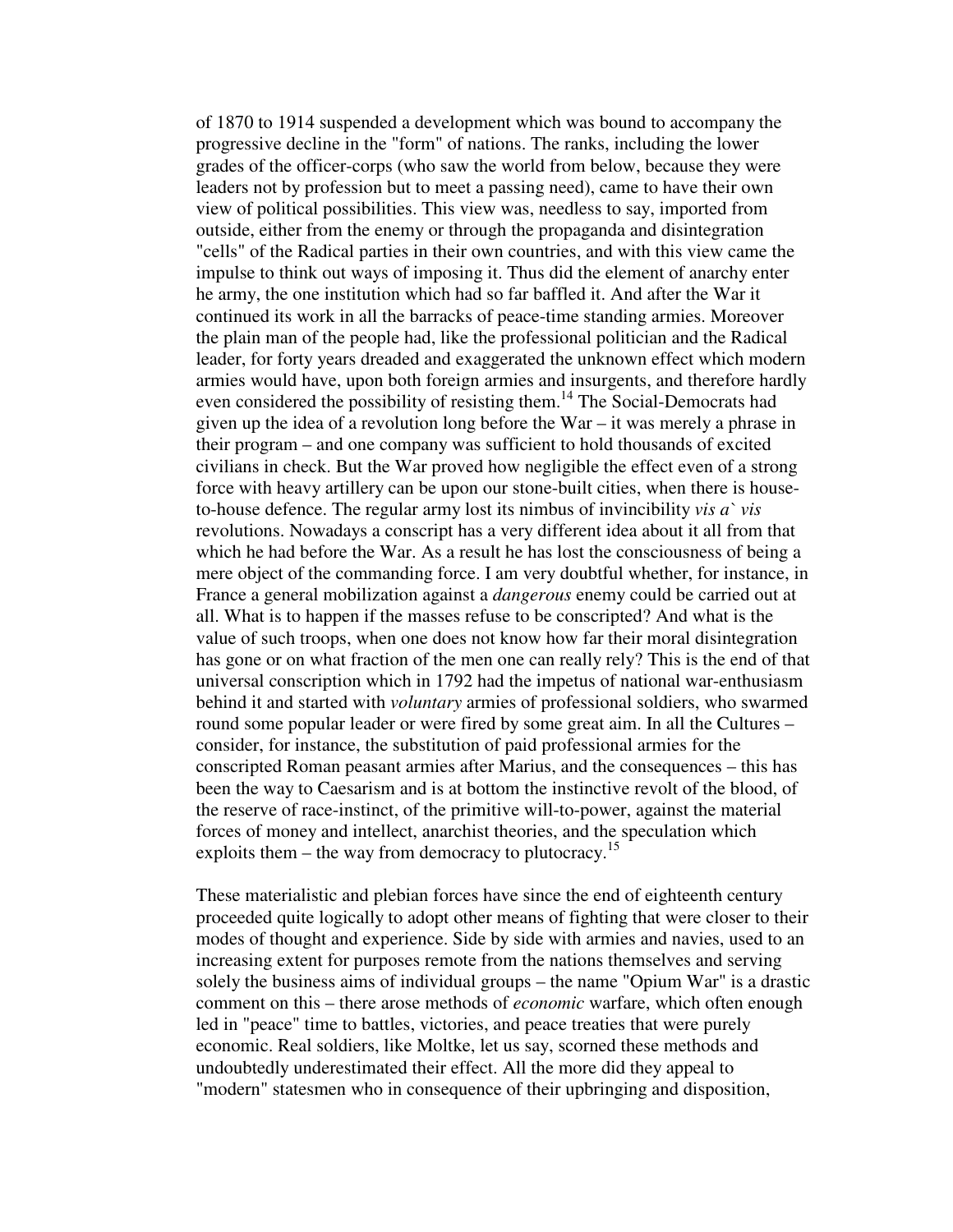thought first in terms of economics and only then (and perhaps) politically. The growing dissolution of State authority

through parliamentarianism afforded the opportunity to exploit the organs of governmental power in this direction. Above all, in England, which by the middle of the nineteenth century had become a "nation of shopkeepers", an enemy power was not to be overthrown by military, but ruined by economic, rivalry, and at the same time retained as a purchaser of English goods. That has been the intention of free-trade "Liberal" imperialism since Robert Peel. Napoleon conceived of the Continental blockade as a purely military measure because he had no other available against England. On the Continent he created only new dynasties, whereas Pitt founded trading and plantation colonies in distant lands. The war of 1914, however, was fought by England, not on France's behalf nor on Belgium's, but for the sake of the "week-end", to dispose of Germany, if possible, for good, as an economic rival. In 1916 there set in, side by side with the military war, a systematic economic war, to be carried on when the other came inevitably to an end, and from then onward the war aims were oriented more and more in that direction. The Treaty of Versailles was not intended to create a state of peace but to organize the relation of forces in such a way that this aim could at any time be secured by fresh demands and measures. Hence the handing over of the colonies and the merchant fleet, the seizure of bank bonds, property and patents in all countries, the severance of industrial areas like upper Silesia and the Saar valley, the inauguration of the Republic – by which it was expected (and correctly) that industry would be undermined by the power assumed by trade unions – and finally the reparations, which England, at least, intended not as war indemnification but as a permanent burden on German industry until it should collapse.

But with this there set in, quite contrary to the expectation of the powers which had dictated the treaty, a new economic war, in which we are still engaged and which accounts for a very considerable part of the present "world economic crisis". The distribution of power in the world had been completely changed by the strengthening of the United States and its high finance and by the new form of the Russian Empire. The opponents and the methods were changed. The presentday war with economic weapons (which may later be accounted a second world war) produced wholly new forms in the Bolshevik economic offensive expressed in the Five Year Plan; the attack by dollars and francs on the pound sterling; the inflations engineered by foreign exchanges which destroyed the whole contents of national exchequers; autarchy of economic systems which may be carried to the extent of wiping out exports from the opposing powers and therewith the whole economic system and the means of existence for great nations; and the Dawes and Young plans, which represent the attempts of financial groups to force whole states to do forced labour for the banks. What it really amounts to is that the life of one's own nation has to be gained at the cost of destroying that of others. It is the struggle on the keel of the overturned boat. And when all other means are exhausted, then the oldest and most primitive, the military means, will come into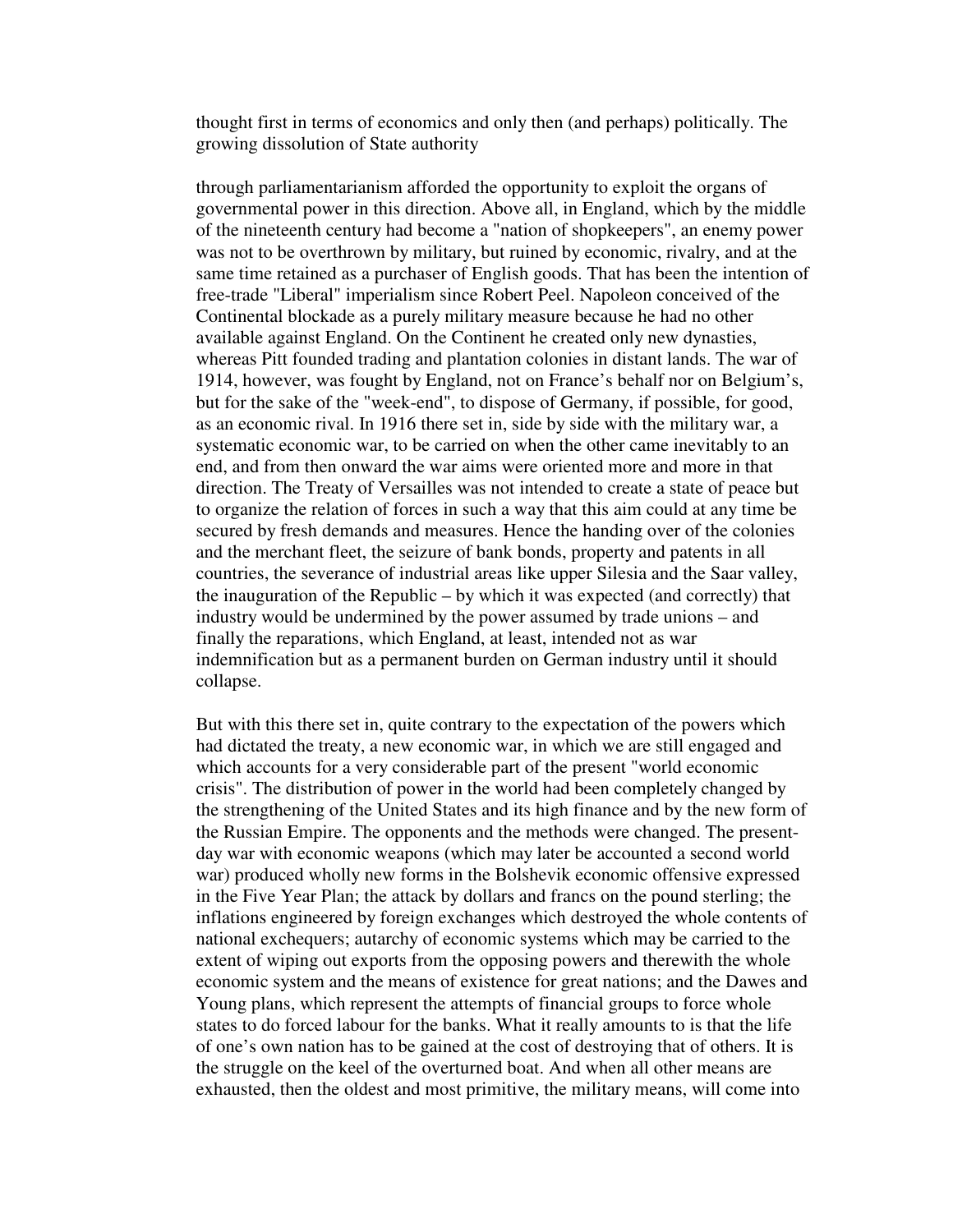their own again. The more strongly armed power will force the weaker one to give up its economic defensive, capitulate, and disappear, Cannon are in the last resort stronger than coal. There is not telling how this economic war will end, but it is certain that it will finally restore to the State *as authority* its historical rights, based on voluntary, and therefore reliable, thoroughly trained, and highly mobile armies – and will push back economics to the second place, where they belong.

8

IN this age of transition, of formlessness "between the ages", which is probably still far short of the summit of confusion and passing forms, new tendencies pointing towards the distant future are faintly outlining themselves. The powers which are destined to wage the final war for supremacy on this planet are beginning to shape themselves into form and position; only one of them can give the *Imperium mundi* its name, and that provided that no terrible fate destroys it before completion. Nations of a new order are about to arise which are not as those of today, summations of individuals of equal rank and of like speech, nor as those of yesterday, when, as in the Renaissance, one recognized with an assurance that rested on the style, the soul of it, a painting, a battle, a face, an idea, a form of moral outlook and opinion as Italian – although there was as yet no Italian State in existence. The Faustian nations of the end of the twentieth century will be *elective affinities* of men with a common feeling about life, with the same imperatives of a strong will and naturally with the same language, but without their knowledge of that language constituting either a hall-mark or a limitation. They will be men if race – not in the sense of today's belief in race, but in my sense of it as a matter of strong instincts, among them that superior eye for the things of reality that the cosmopolitans and authors today can no longer distinguish from the flash of mere intelligence; in short, men who feel themselves born and called to be masters. What matters number? It only tyrannized over the last century, which bowed the knee to quantity. A *man* means a great deal as opposed to a mass of slavish souls, pacifists and world-improvers who yearn for quiet at any cost, even that of "liberty". It is the transition from the *populus Romanus* of the time of Hannibal to the representatives of Romanness in the first century, who in part, witness Marius and Cicero, were not "Romans" at all.

It seems as if Western Europe had lost its authoritative significance, but, except as regards politics, this is only apparently so. The idea of Faustian civilization grew up here. Here are its roots, and here it will win the final victory in its history or swiftly perish. Decisions, wherever made, are made an account of the Western world, though not for its money or happiness, but for its *soul's* sake. But at present the power has been transferred to the border areas of Asia and America. In the one the power spreads over the largest inland mass of the globe; in the other – the United States and the British Dominions – over the two world-historical oceans connected by the Panama Canal. Yet none of the world powers of today stands so firmly that one can say with certainly that it will still be a power in a hundred or in fifty years, or even exist at all.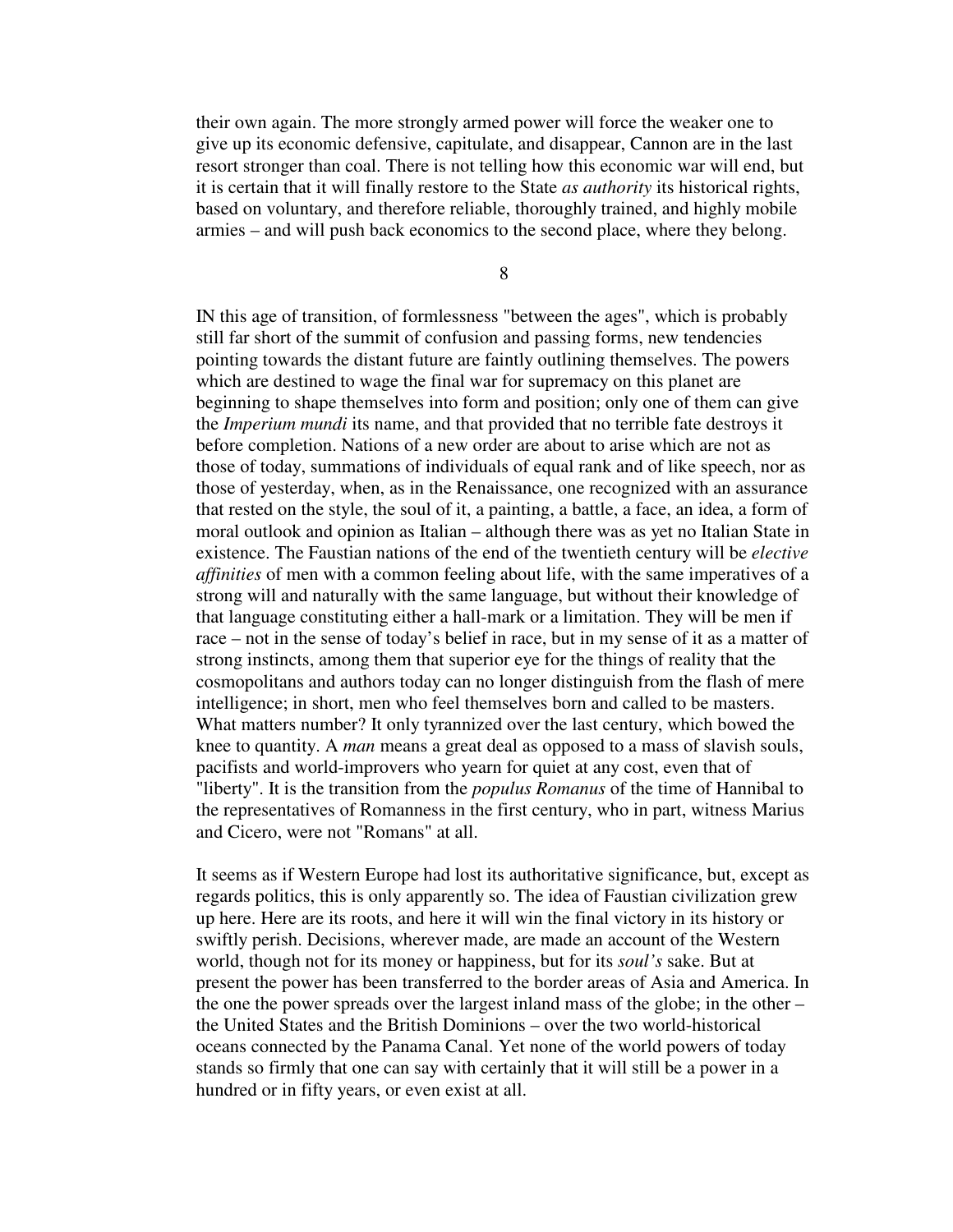What is a power in the grand style today? A state, or state-like structure, with a government which has world-political aims and probably also the power to enforce them by whatever means it relies upon – armies, navies, political organization, credits, mighty banking or industrial groups with the same interests, and lastly and above all a strong strategic position on the globe. We may name them all after the million-cities in which power and the spirit of that power are garnered. Compared with them, whole countries and peoples are no more than "the provinces".<sup>16</sup>

First of all there is "Moscow", mysterious and to Western thought and feeling quite incalculable, the *decisive* factor for Europe since 1812 (when it still belonged to it as a State), but since 1917 for the whole world. The triumph of the Bolsheviks signifies historically something quite other than political socialism or theoretical economics. *Asia has regained Russia,* which "Europe" in the shape of Peter the Great had annexed. The conception "Europe" therefore disappears again from practical political thought – or ought to do so if we had any outstanding statesmen. But this "Asia" is an *Idea*, and an idea with a future too. Race, language, popular customs, religion, in their present form, are a matter of comparative indifference. All or any of them can and will be fundamentally transformed. What we see today, then, is simply the new kind of life which a vast land has conceived and will presently bring forth. It is not definable in words, neither is its bearer aware of it. Those who attempt to define, establish, lay down a program for the future are confusing life with a phrase, as does the ruling Bolshevism, which is not sufficiently conscious of its own West-European, Rationalistic, and cosmopolitan origin.

The population of this mightiest of the earth's inland areas is unassailable from outside. Distance is a *force* politically and militarily, which has not yet been conquered. Napoleon came to know this. What good does it do the enemy to occupy areas no matter how immense? To make even the attempt impossible the Bolsheviks have transferred the centre of gravity of their system farther and farther eastward. The great industrial areas which are important to power-politics have one and all been built up east of Moscow, for the greater part east of the Urals as far as the Altai and on the south down to the Caucasus. The whole area west of Moscow – White Russia, the Ukraine, once from Riga to Odessa the most vital portion of the Tsar's Empire – forms today a fantastic glacis against "Europe". It could be sacrificed without a crash of the whole system. But by the same token any idea of an offensive from the West has become senseless. It would be a thrust into empty space.

This Bolshevik rule is not a State in our sense of the word, as Petrine Russia was. It consists – like Kipchak the Empire of the "Golden Horde" in the Mongolian period – of a ruling horde, called the Communist Party, with its chieftains and almighty Khan and a downtrodden, defenceless mass of people some hundred times as large. Of genuine Marxism there is very little except in names and programs. Actually there is a Tartar-like absolutism, which disturbs and exploits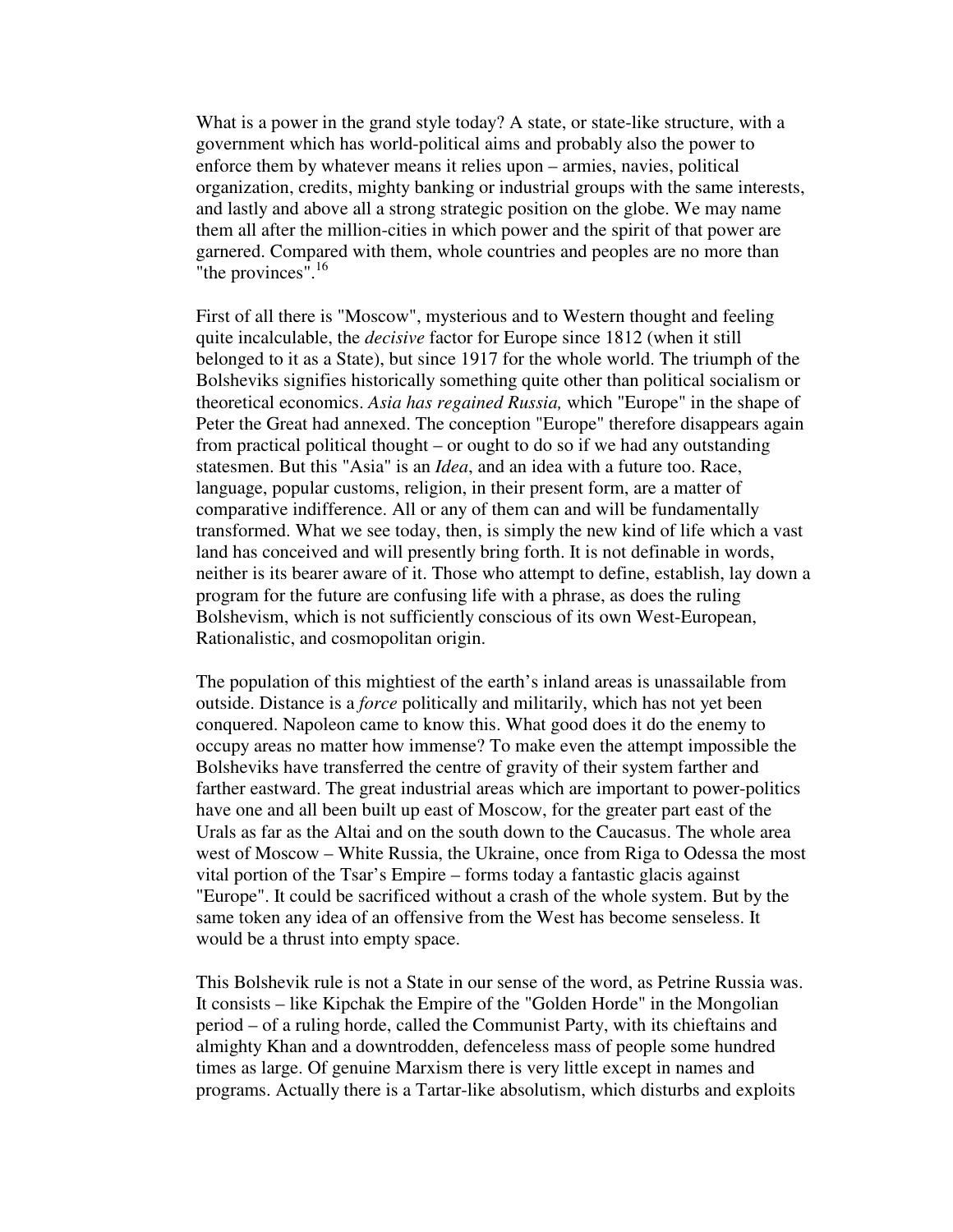the world regardless of any limits save those of caution, grim, cruel, with murder as a routine administrative method, constantly in presence of the possibility of a Genghis Khan rising to roll up Asia and Europe.

The real Russian has remained nomadic in his life-feeling, just as the northern Chinese, Manchu, and Turcoman have done.<sup>17</sup> His home is not the village, but the endless plain, Little Mother Russia. The soul of this endless landscape drives him to wander without a goal. The "will" is lacking. The Germanic life-feeling has a goal to be won, whether this be a distant land, the solution of a problem, a God, power, fame, or riches, but here peasant families, mechanics, and labourers wander from one neighbourhood to another, from factory to factory, not of necessity, but driven by a hidden urge. No repressive measure of the Soviets has succeeded in stopping this, although it makes impossible the founding of a stock of trained workers bound up with their work – a fact that of itself foredooms to failure the attempt to build up and maintain an economic system on West-European lines.

But is the Communist program really still taken seriously – that is, as an ideal to which millions of human beings have been sacrificed and for the sake of which millions more are condemned to starvation and poverty? Or is it just an extremely effective means of defence against the downtrodden masses – above all, the peasants – and of attack against the hated non-Russian world, which is to be disintegrated before it is overthrown?<sup>18</sup> Obviously there would be no startling change if, one day, the Communist principle were dropped in deference to the requirements of power-policy. Names would be altered: the administrative branch of the economic system would be called "firms", commissions "control boards", and the Communists themselves "shareholders", and for that matter the form of Western capitalism has found its way in long ago.

But this power can conduct no foreign wars, either to West or to East, otherwise than by propaganda. The system is far too artificial, for it still has the West-European Rationalistic features inherited from the literary underworld of Petersburg. It would not survive a defeat, since it could not even survive a victory; the Moscow bureaucracy if confronted with a victorious general would be lost and Soviet Russia would be succeeded by some other Russia, the ruling horde being probably massacred. But this would mean only the overthrow of the *Marxian* type of Bolshevism, whereas the nationalist-Asiatic type would reach gigantic proportions unchecked. Is the Red Army really reliable, and employable? And has the officer-corps the requisite professional and moral qualities? What is shown in the Moscow parades is simply the picked regiments of reliable Communists, the actual bodyguard of those in authority, and from the provinces we hear only of suppressed conspiracies. And are the railways, aircraft, and munitioning industries capable of standing a really serious test? The Russian attitude in Manchuria and the non-aggression pacts in the West certainly disclose a determination to avoid a military test in any circumstances. Those other means, economic annihilation of the enemy and, above all, revolution – not as an ideal aim, but as a *weapon*, as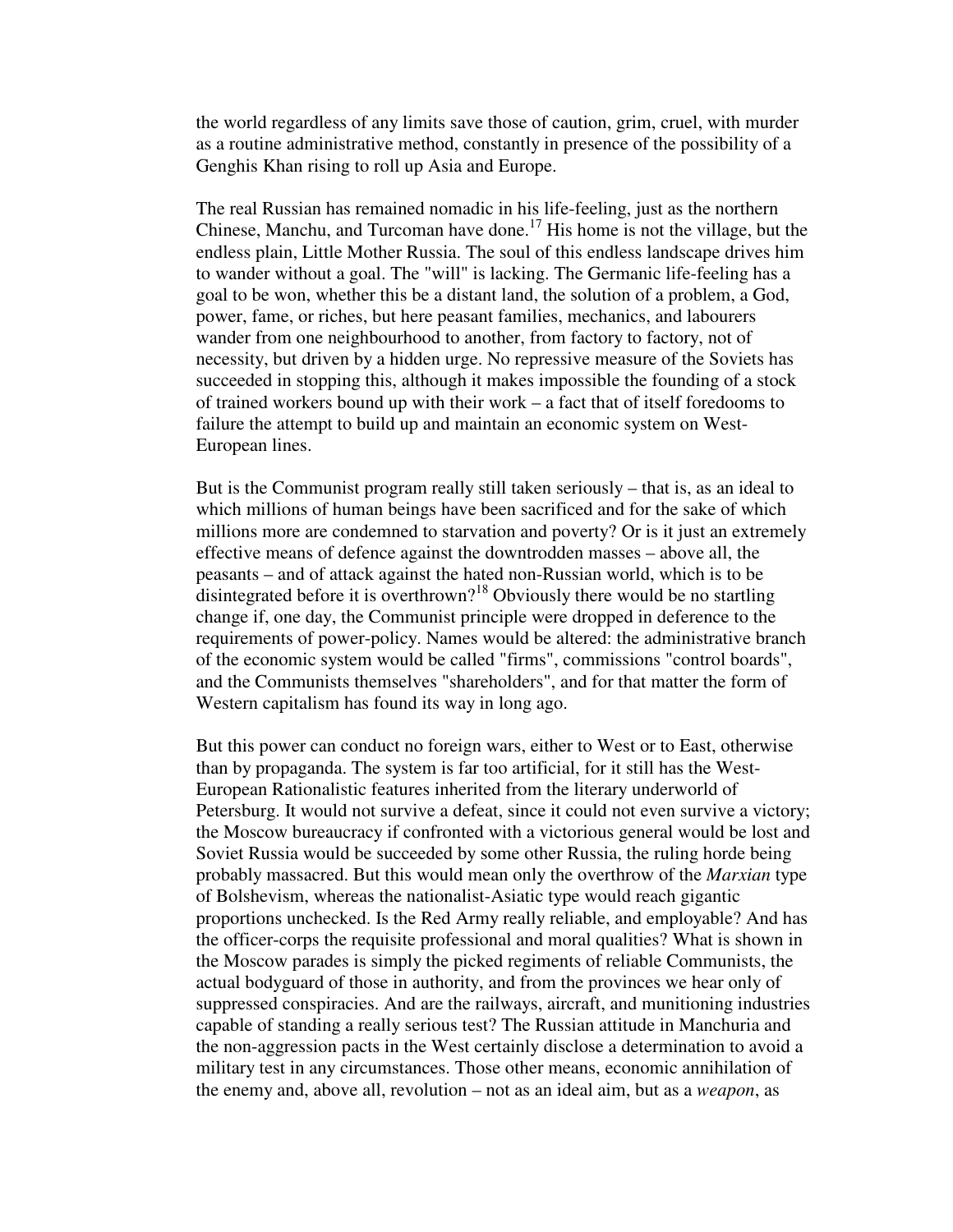England and France used it against Germany in 1918 – are less dangerous and more effective.

Japan, on the contrary, holds a very strong position. She is almost unassailable by sea owing to her conformation as a chain of islands, the narrow channels between which can be securely barred by minefields, submarines, and aircraft, so as to put the China Sea out of reach of any foreign fleet. Further, she has secured in Manchuria a slice of the mainland which will be of enormous importance economically (the soya-bean has already destroyed the lucrative value of the coconut and oil palms in the South Seas and West Africa) and whose population grows at an incredible rate<sup>19</sup>, while its definitive boundaries have not yet been fixed. The least attempt by the Bolsheviks to take military measures against this shifting of power would lead to the taking of Vladivostok, Eastern Mongolia, and probably Peking. The only practical counteracting influence is the Red Revolution in China, but since the founding of the Kuomintang this has come to grief again and again through "capitalist" attacks – namely, the buying-off of generals and whole armies from one side or another. Immemorially old "Fellaheen" peoples<sup>20</sup> such as the Indian and Chinese can never again play an independent part in the world of the great powers. They can change their masters, drive one out – as, for example, the Englishman from India – but it is only to succumb to another. They will never again produce a form of political existence of their own. For that they are too old, too rigid, too used up. Even the form of their present rebelliousness, together with its aims – liberty, equality, parliament, republic, Communism, and the like – is without exception imported from Western Europe and Moscow. They constitute objects and war resources for foreign powers, their countries are battlefields for the decisive battles of foreigners, though precisely for that reason they may achieve immense, if transitory, importance.

Russia and Japan undoubtedly have their eyes fixed on the potential uses of these peoples and are working in secret by methods which the "Whites" neither know or see. But does Japan really stand as firm today as at the time of the war with Russia? Then there reigned the old, proud, honourable, and courageous ruling class of the Samurai, one of the best examples of "race" that the world has known. Today, however, one hears of Radicals, strikes, Bolshevist propaganda, and murdered ministers. Has this splendid State already passed the peak of its existence, poisoned by the Democratic and Marxian decay-forms of the White nations – and this at the moment when the struggle for the Pacific is entering on its decisive phase? If it still possesses its old offensive power, then, given its incomparable strategic position on the sea, it can deal with any enemy combination. But who can seriously be considered as an enemy here? Certainly not Russia, and equally no West-European power. Nowhere can the decline of all these states from their former political status be so clearly gauged as in this connexion. Not much nore than twenty years ago Port Arthur, Wei-Hai-Wai and Kiau-chau were "occupied" and the partition of China into the spheres of interest for the Western was in full swing. Once the Pacific problem was a European one. Now not even England ventures to carry out the development of Singapore which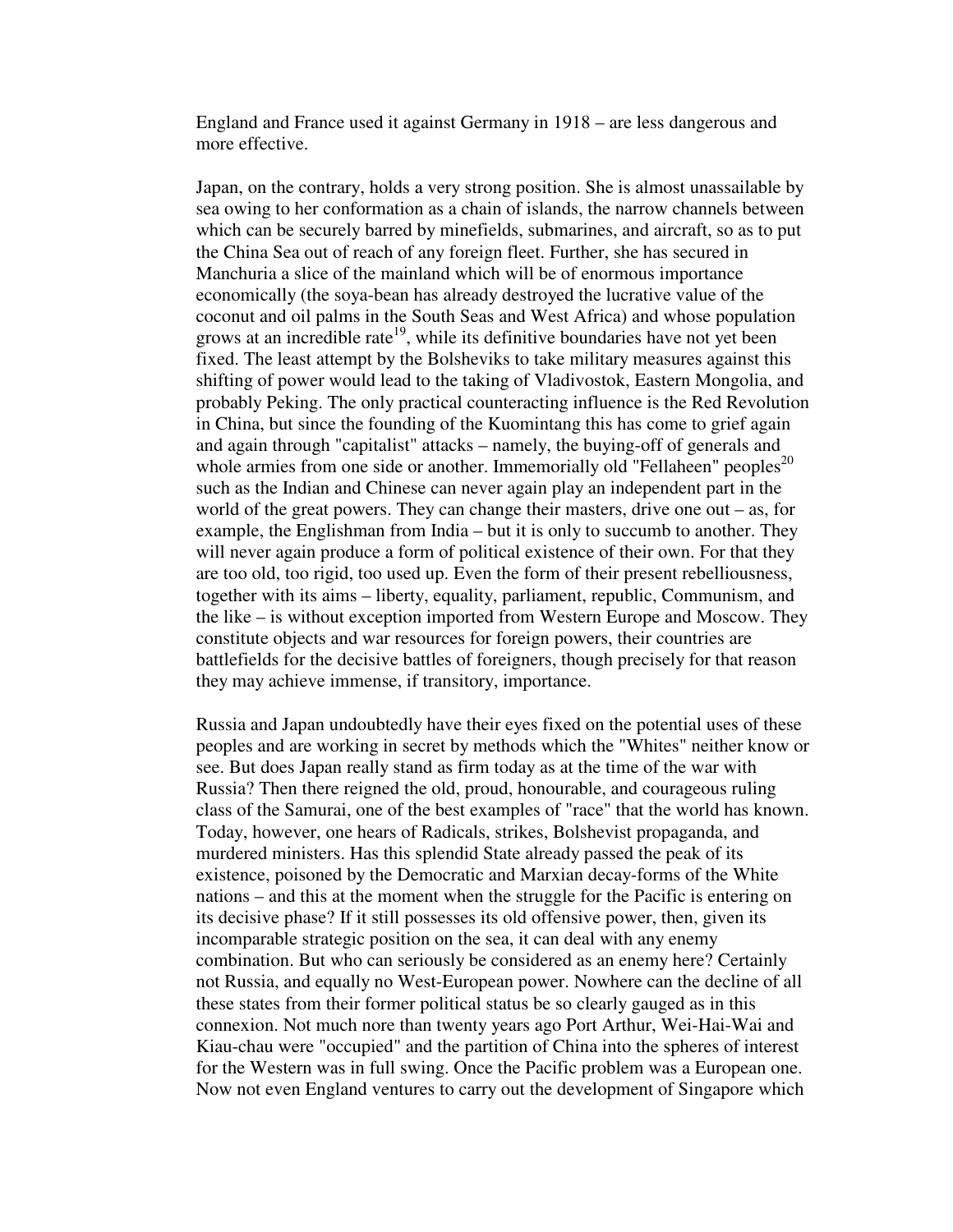was planned several decades ago. It was to have been the mighty base for the British navy in time of Asiatic complications, but the question is now: could it be held against Japan and France, once the latter can use the overland route through Hither India? On the other hand, if England retires from her former position in these seas, thereby exposing Australia to the Japanese pressure, that continent will certainly leave the Empire and attach itself to America. America is the only serious opponent, but how strong is even she *at this point* on the water, notwithstanding the Panama Canal? San Francisco and Hawaii lie much too far apart to serve as naval bases against Japan; the Philippines can scarcely be held, and Japan has potential allies against New York in Latin America, whose significance does not diminish through not being talked about.

9

Is the United States a power with a future? Before 1914 superficial observers talked of unlimited possibilities after they had looked about them for a week of two, and post-war "society" from Western Europe, compounded of snobs and mobs, for full of enthusiasm for "husky" young America as being far superior to ourselves – nay, positively a model for us to follow. But for purposes of durable form records and dollars must not be taken to represent the spiritual strength and depth of the people to whom they belong; neither must sport be confused with race-soundness nor business intelligence with spirit and mind. What *is* "hundred per cent Americanism"? A mass existence standardized to a low average level, a primitive pose, or a promise for the future?

All we know is that so far there is neither a real nation nor a real State. Can both of these develop out of the knocks of fate, or is this possibility excluded by the very fact of the Colonial type, whose spiritual past belongs elsewhere and is now dead? The American does not talk of State or Mother Country like the Englishman, but of *"this* country". Actually what it amounts to is a boundless field and a population of trappers, drifting from town to town in the dollar-hunt, unscrupulous and dissolute; for the law is only for those who are not cunning or powerful enough to ignore it.

The resemblance to Bolshevik Russia is far greater than one imagines. There is the same breadth of landscape, which firstly, by excluding any possibility of successful attack by an invader, consequently excludes the experience of real national danger, and, secondly, by making the State not indispensable, prevents the development of any true political outlook. Life is organized exclusively from the economic side and consequently lacks depth, all the more because it contains nothing of that element of historic tragedy, of great destiny, that has widened and chastened the soul of Western peoples through the centuries. Their religion, originally a strict from of Puritanism, has become a sort of obligatory entertainment, and the War was a novel sport. And there is the same dictatorship there as in Russia (it does not matter that it is imposed by society instead of a party), affecting everything – flirtation and church-going, shoes and lipstick,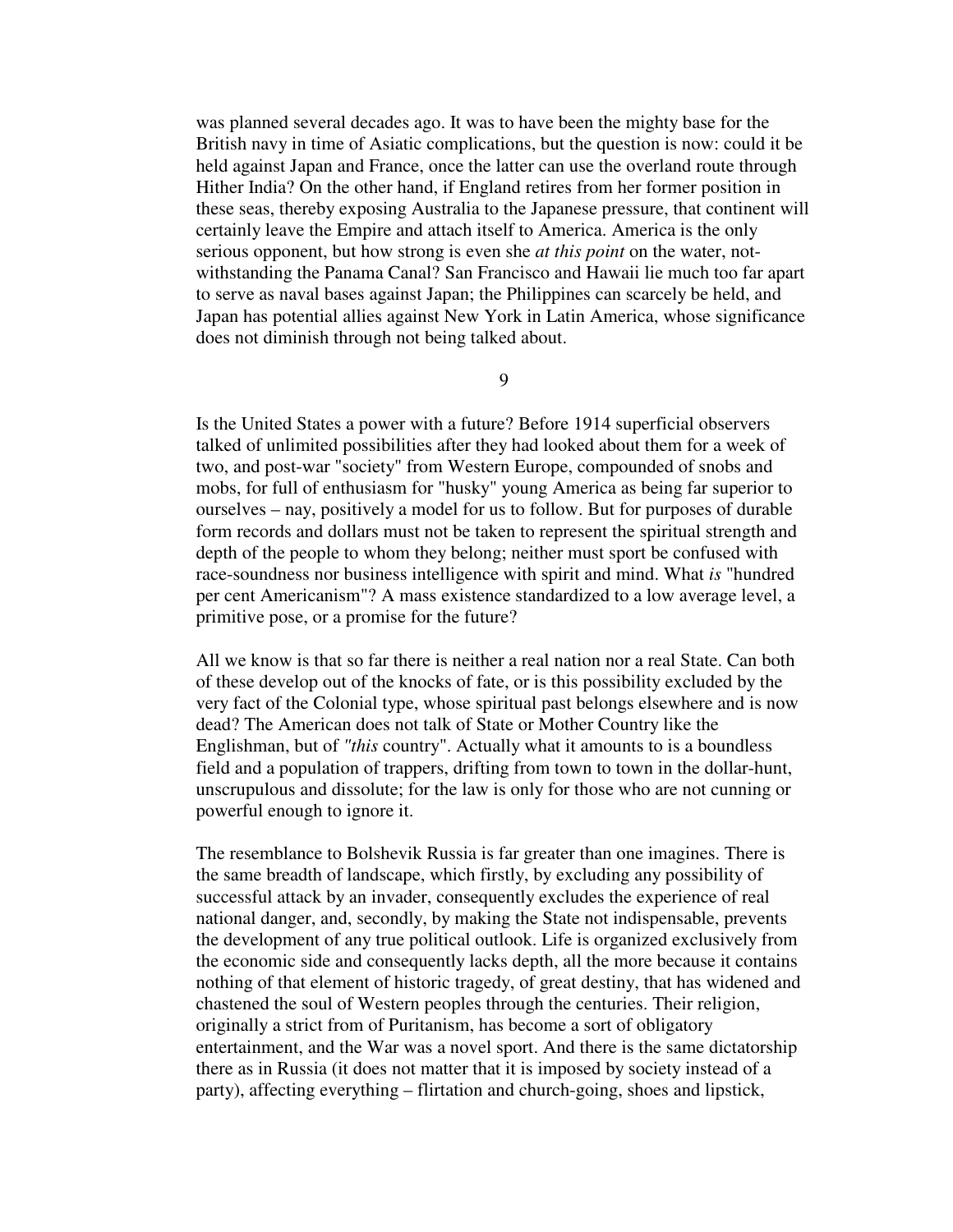dances and novels *a` la mode*, thought, food, and recreation – that in the Western world is left to the option of individuals. There is one standardized type of American, and, above all, American woman, in body, clothes, and mind; any departure from or open criticism of the type arouses public condemnation in New York as in Moscow. Finally, there is an almost Russian form of State socialism or State capitalism, represented by the mass of trusts, which, like the Russian economic administrations, systematically standardize and control every detail of production and marketing. These are the real lords of the land in both cases. It is the Faustian will-to-power, but translated from organic growth to soulless mechanization. Dollar-imperialism, which pervades the whole of America down to Santiago and Buenos Aires and seeks to undermine and eliminate West-European (and, above all, English) trade, is entirely analogous in its control of economic trends by political power to Bolshevik imperialism. The Bolshevik motto: "Asia for Asiatics," too, corresponds in principle to the present-day conception of the Monroe Doctrine for Latin America – namely, all America for the economic power of the United States. This is the ultimate meaning of the founding of "independent" republics like Cuba and Panama, of the intervention in Nicaragua and the overthrow by the might of the dollar of unaccommodating presidents right down to the extreme South.

But this "liberty" of existence on the purely economic basis, free of state and law, has its other side. Out of it has arisen a sea-power which is beginning to be stronger than England's and controls two oceans. Colonial possessions have arisen: the Philippines, Hawaii, islands of the West Indies. And business interests and English propaganda dragged the country deeper and deeper into the first world war, even to the extent of military participation. *But* the United States has thereby become a leading element in international politics, whether it would or no, and it must either now learn to think and act internally and externally in accordance with a State policy or else, in its present form, disappear. There is now no going back. Is the "Yankee" equal to this difficult task? Does he stand for an indestructible kind of life or is he only a *fashion* in physical, mental, and moral clothing? And, moreover, how many inhabitants of the country are there who inwardly do not belong to this ruling Anglo-Saxon type? Quite apart from the Negroes, the immigrants during the twenty years before the War included – with only a small proportion of Germans, English, and Scandinavians – no less than fifteen million Poles, Russians, Czechs, Balkan Slavs, Eastern Jews, Greeks, inhabitants of Asia Minor, Spaniards, and Italians. The greater part of these have not been incorporated in Americanism, but form an alien, foreign-thinking, and very prolific proletariat with its spiritual home in Chicago. They, too, desire unrestricted economic war, but have a different conception of it.

Granted, there is no Communist party. But neither did this exist as an organization for election purposes in the Tsarist regime. And in the one country as in the other, there is a mighty underworld of an almost Dostoievsky sort, with its own urge to power, its own methods of destruction and of business, which, in consequence of the corruption prevailing in the organs of public administration and security,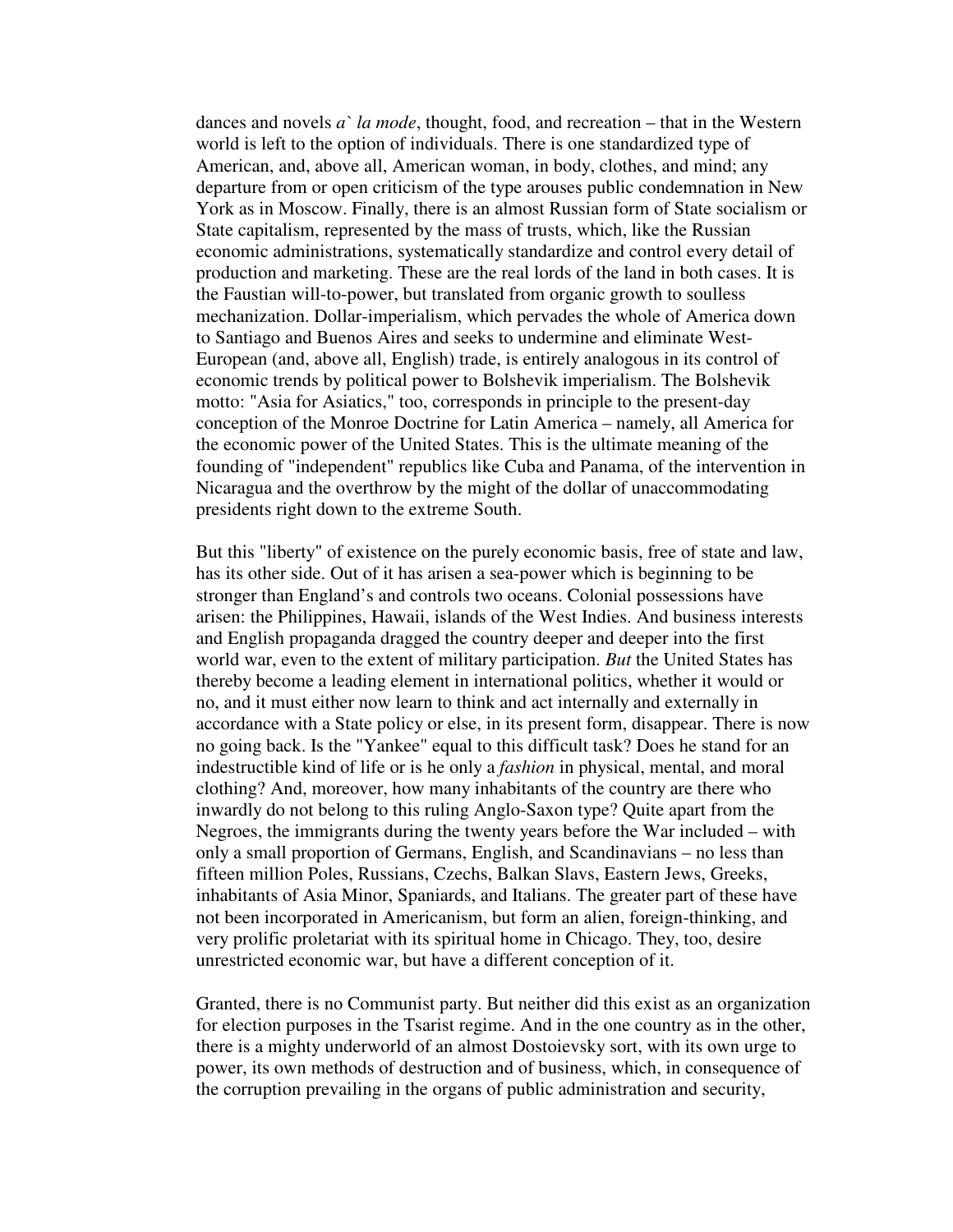extends upwards into very prosperous strata of society – especially as regards that alcohol-smuggling which has intensified political and social demoralization to the extreme. It embraces both the professional criminal class and secret societies of the Ku Klux Klan order, Negroes and Chinese as well as the uprooted elements of all European stocks and races, and it possesses some very effective organizations, certain of which are of long standing, such as the Italian Camorra , the Spanish Guerrilla, the Russian Nihilists before 1917, and the agents of the Cheka later. Lynching, kidnapping, and attempts to assassinate, murder, robbery, and arson are all well-tested methods of political-economic propaganda. In spacious, thinly peopled areas revolutions have necessarily a different form from that which they take in West-European cities. The Latin-American revolutions give incessant proof of this. Here there is no powerful State to be overthrown by fighting an army of old traditions, but neither is there one which can guarantee the existing order by the respect inspired by its existence. What is called "government" is here liable to melt away suddenly. Even before the War the trusts had often enough to defend their works in strikes by their own fortifications and machine-guns. In the "Land of Liberty" there is only the resolve of free men to help themselves – the revolver in the hip-pocket is an American invention – but this form of defence is as freely available for those in possession as for the rest. Only a short time ago the farmers in Iowa besieged a few towns and threatened them with starvation if they did not buy their products at a decent price. Not many years since, anyone using the word "revolution" in connexion with this country would have been called an idiot. Today such ideas are quite in order. What will the masses of the unemployed do – I repeat, the majority are *not* "hundred per cent Americans" – when their sources of relief are exhausted and there is no State support because there is no organized State with exact and honest statistics and control of those in want? Will they fall back on their fists and their common economic interest with the underworld? And will the intellectually primitive upper class, obsessed as it is by the thought of money, reveal all at once, in face of this danger, dormant moral forces that will lead to the real construction of a State and to spiritual preparedness to sacrifice possessions and blood to it, instead of regarding war as a means of gaining wealth as hitherto? Or will the special economic interests of individual areas still pull the most weight and, as once before in 1861, lead to the disintegration of the country into separate states such as, say, the industrial North-East, the farming region of the Middle West, the Negro states of the South, and the area beyond the Rockies?

Leaving out Japan, which only desires to carry out undisturbed her imperialistic plans in eastern Asia and Australia, there is but one power which would do anything and make any sacrifice to bring about this disintegration: England. It has done this before, stopping just short of a declaration of war – namely, in 1862-4 during the War of Secession. Warships and privateers for the Southern States were built or brought in British harbours at that time. These were then armed and manned in European waters – the *Alabama* even with British marines – and proceeded to burn and sink the North's merchant ships wherever they encountered them. England was then the undisputed mistress of the seas. This was the one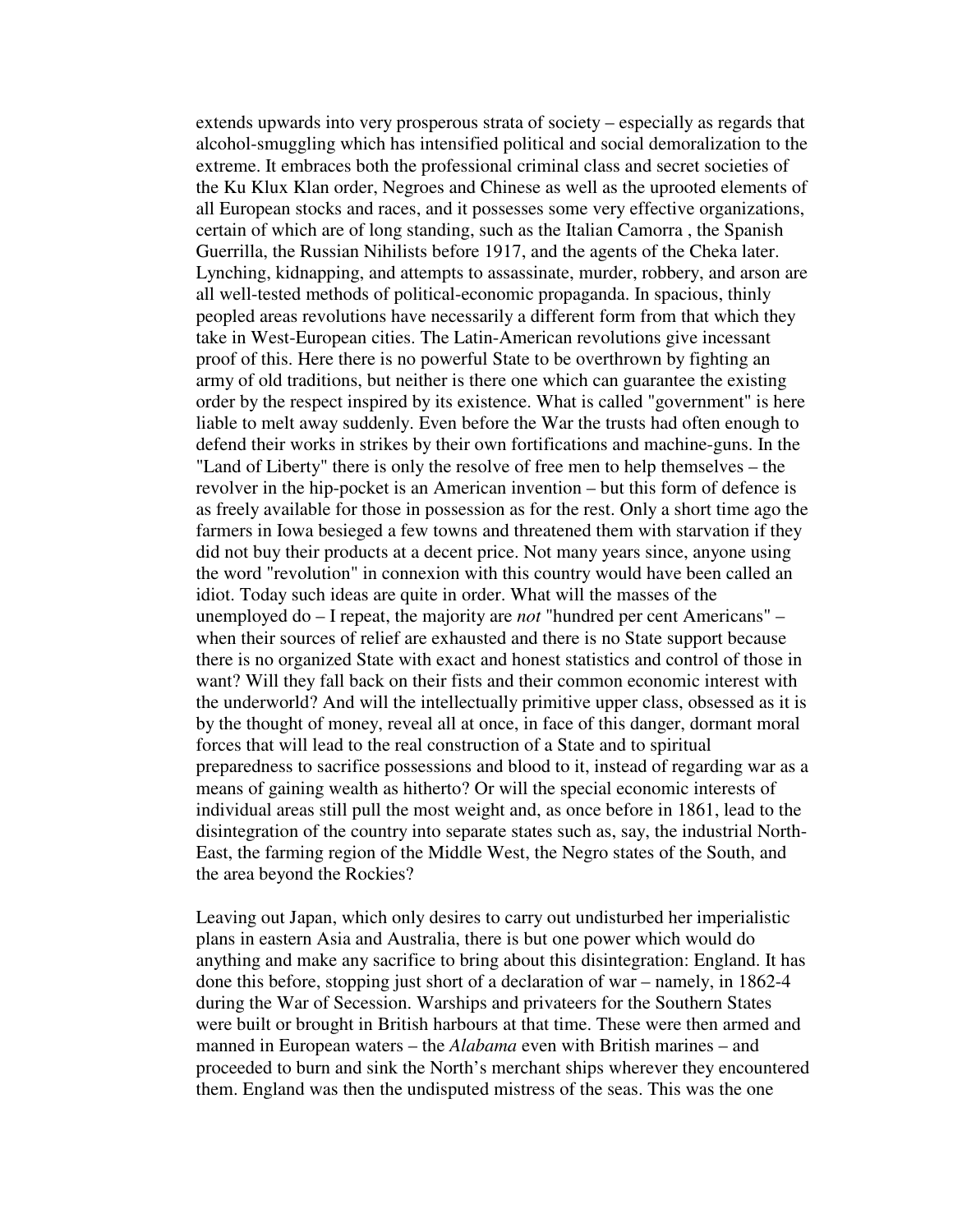reason which kept Washington from declaring war. The "Freedom of the Seas" meant the *English* freedom to trade, and nothing more. Since 1918 that is at an end. England, which in the nineteenth century was the counting-house of the world, is no longer rich enough to keep the lead in the present pace of fleetconstriction, and her power is no longer sufficient to prevent others by force from outdoing her. The premonition of this epochal point in her history was one of the reasons for the war against Germany, and November 1918 probably the last, alltoo-short period during which this power of yesterday could indulge in the illusion of a great victory. But, apart from England's increasing inferiority in warship-construction, the very conception of the command of the seas has changed fundamentally. Airplanes now rank with submarines as a superior weapon, and the hinterland has thus become more important than coasts and harbours. *V is a` vis* French bombing squadrons, England has ceased strategically to be an island, and England as mistress of the seas sinks into the past along with the heavy battleship.

But neither is the English nation strong, young, or healthy enough, spiritually and racially, to combat this terrible crisis with confidence. Too much of its precious blood was spent in the nineteenth century for its possessions, was lost by the exodus to the white dominions and by the devastating effects of climate in the coloured colonies. Above all, it lacks the racial foundation of a tough peasantry. The ruling upper class of Germanic or Celtic race – there is no difference between them – which dates from the conquest, has been used up. The mass of the original population, erroneously called Celts,<sup>21</sup> has forced its way up to a dominant position by its radically different "French" life-feeling.

It has, for instance, exchanged the old oligarchic form of parliamentary government in the grand manner for the Continental and anarchic form of unclean party struggles. Galsworthy has described the tragedy of this transition with painful penetration in his *Forsyte Saga.* It is the economic victory of the *rentier* ideal over capitalist imperialism. There remain considerable fragments of former wealth, but impulse to fight for fresh stocks of it is lacking. The methods of trade and commerce are falling slowly out of date, and no one has the creative energy to reform them on American and German models. The thirst for adventure is dying and the young generation has fallen so precipitously in mind, morals, and world outlook from the qualitative level to which English society had been educated in the previous century as to present a phenomenon without parallel in the world. The old trumpet-call: "England expects every man to do his duty," which every young Englishman of good family at Eton and Oxford before the War felt as directed to him personally, now falls on deaf ears. Youth amuses itself with Bolshevik problems, goes in for eroticism as a sport, and sport as a profession and object in life. Men of the older generation who were active in high positions before the War now ask themselves in dismay who is to defend the ideal of a Greater Britain when they are gone. Shaw hinted in *The Apple-Cart* that "some" people would rather fight out the hopeless struggle against America's preponderance to the end than lay down their arms – but how many of these will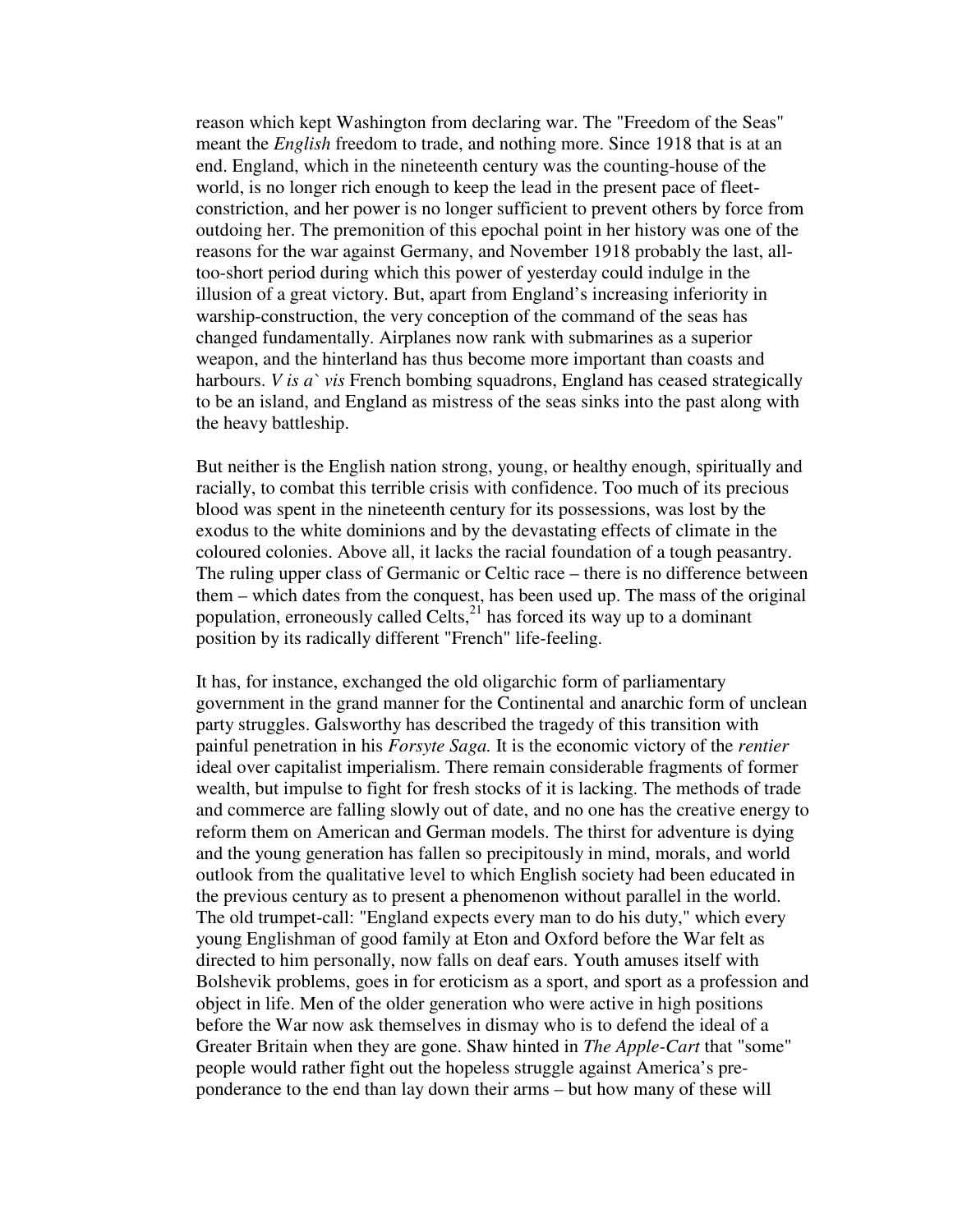there be in ten or twenty years? In 1931 England granted by statute complete equality of status to the white Dominions in the Commonwealth of Nations, thereby relinquishing her priority and allying herself with these states on the ground of common interests, particularly that of protection by the British navy. But there is nothing to prevent Canada and Australia from throwing sentiment to the winds and turning to the United States if they see a chance of better protection there – for instance, from Japan, as white nations. England's former position on the farther side of Singapore is already abandoned, and if India is lost, there will be no real sense in retaining it in Egypt and the Mediterranean either. In vain does English diplomacy of the old style try in the old way to mobilize the Continent for English ends: against America as the debtor front and against Russia as the front against Bolshevism. All that is diplomacy from the day before yesterday. It had its last fateful success in 1914. And how if Russia and America came to an agreement as a result of England's tradition-ridden pride? That is *not* beyond the bounds of possibility.

In face of such phenomena, in which the world's destiny may be involved for centuries of darkness and confusion, the Latin countries have no more than a provincial significance. This applies even to France, whose capital is in process of becoming a historic sight, like Vienna and Florence, and like Athens in Roman times. As long as the old mobility of Celtic and Germanic blood, whose ancestry reached back to the period between the Great Migration and the Crusades, controlled world policy, as it did practically until Louis XIV, there were grandiose aims, like the Crusades even, and the seventeenth-century foundations of colonies. The French people, however, has always concentrated its hatred on powerful *neighbours* whose successes wounded its jealousy: the Spaniards, the English, and, above all, the Germans – in both the Habsburg and the Hohenzollern states – against whom the deep underlying hatred grew, after the unsuccessful "revenge for Sadowa," into a mania. It has never been able to think in long-range terms of space and time, in politics any more than in philosophy; its passion for "*la gloire"* has always been satisfied by annexation or devastation of strips of land on its frontiers. What true Frenchman feels any real enthusiasm for the immense colony in West Africa, except indeed soldiers of high rank and Parisian financiers? Or even for Farther India? And what do they care about Alsace-Lorraine, once they have "reconquered" it? It has lost all its charm through that conquest.

The French nation is becoming ever more clearly separated into two fundamentally differing spiritual ingredients. By far the more predominant is the "Girondist" element, embracing the provincial Frenchman, the enthusiast for the *rentier* ideal, the peasant, and the bourgeois. These desire nothing more than the peace of a people that has become weary and unfruitful through uncleanness, avarice, and stolidity: a little money, wine, and "*amour"*, but no more world politics, economic ambition, struggles for vital aims. Above this lies, however, the gradually diminishing Jacobin class, which has determined the fate of the country since 1872 and has given to nationalism of the French stamp the name of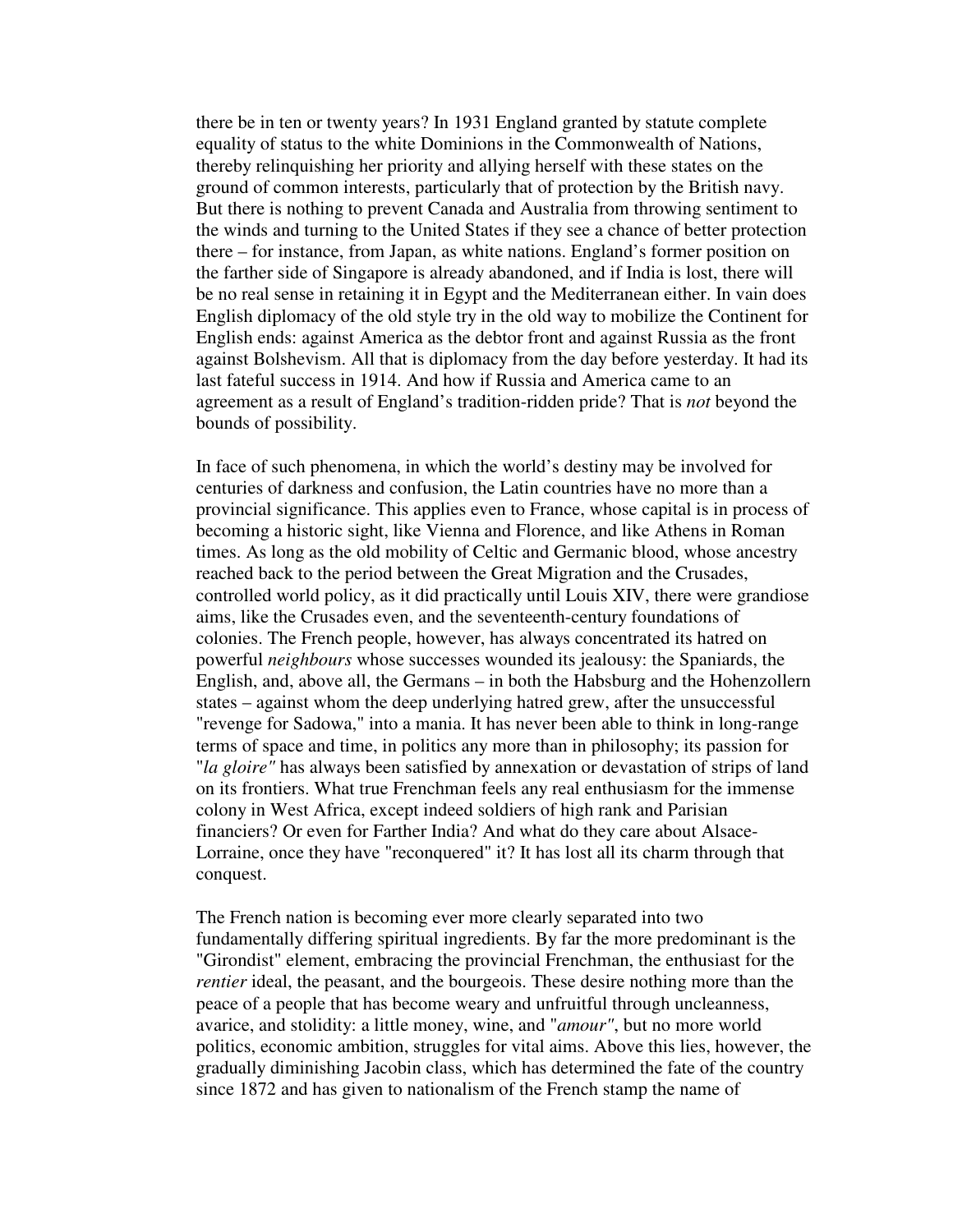Chauvin, after a character in an old comedy of 1831. It is composed of officers, industrialists, high officials of the strictly centralized Napoleonic administration, Parisian pressmen, deputies without difference of party or program – in Paris a deputy represents private business – and a few powerful organizations like the Masonic and the ex-soldier unions. Discreetly this element has been led and exploited for a century past by international Parisian high finance, which subsidizes the press and the elections. Chauvinism has long been to a large extent a *business*.

The supremacy of this ruling class depends upon the fear, nameless but genuine, which prevails in the provinces of any dangerous developments in foreign politics and of a new depreciation in the value of their savings – a fear which is kept alive by the Parisian press and the clever manner in which elections are handled. But this feeling is a danger which threatens and will threaten all the neighbouring countries for years to come – England and Italy as well as Germany. It allowed itself to be exploited before 1914 both by England and by Russia, and it would still be a useful tool in the hands of a skilful foreign statesman. The figure of Chauvin is growing slowly into the counterpart of the Spanish Don Quixote, grandiosely farcical, at which half the world already laughs. It is the figure of a one-time thruster and hero of valorous deeds, now become old, who – with the biggest gold-heap in the world behind him, armed to the teeth, hung about with every description of armour, surrounded by armed servants – calls to all his friends of yesterday for help, looks out in fear and trembling from the window of his fortified house, and shivers at the sight of every armed neighbour. And this is the end of *la grande nation.* Its heir in the domain of the Mediterranean and North Africa may perhaps be Mussolini's creation, if this remains long enough under his rule to acquire the necessary spiritual firmness and durability.

No one can say today whether any of these powers will still be in existence in their present form by the middle of the century. England may have become limited to her island and fallen into America's clutches. Japan and France, who at this time alone know what a strong army is worth, may have fallen into the hands of Communistic dictators. Russia's future possibilities can in some respects not even be imagined. But the situation at the moment is dominated by the conflict of interests between England and Russia in the East, and England and America in the West. In both cases England is retreating – economically, diplomatically, militarily, and morally – and part at least of her lost positions are not to be regained even by a war. Does that signify the inevitable choice between war and capitulation? Or has the failing country no longer even the choice? Most Anglo-Saxons on both side of the Atlantic believe the tie of blood and tradition to be so strong that they cannot be faced with such a decision. But the belief that blood is thicker than water has not survived the test very well in the case of England and Germany. Hatred between brothers has always been stronger in the human race than hatred of an enemy. It is peculiarly apt to grow suddenly from small beginnings into a passion from which there is no retreat.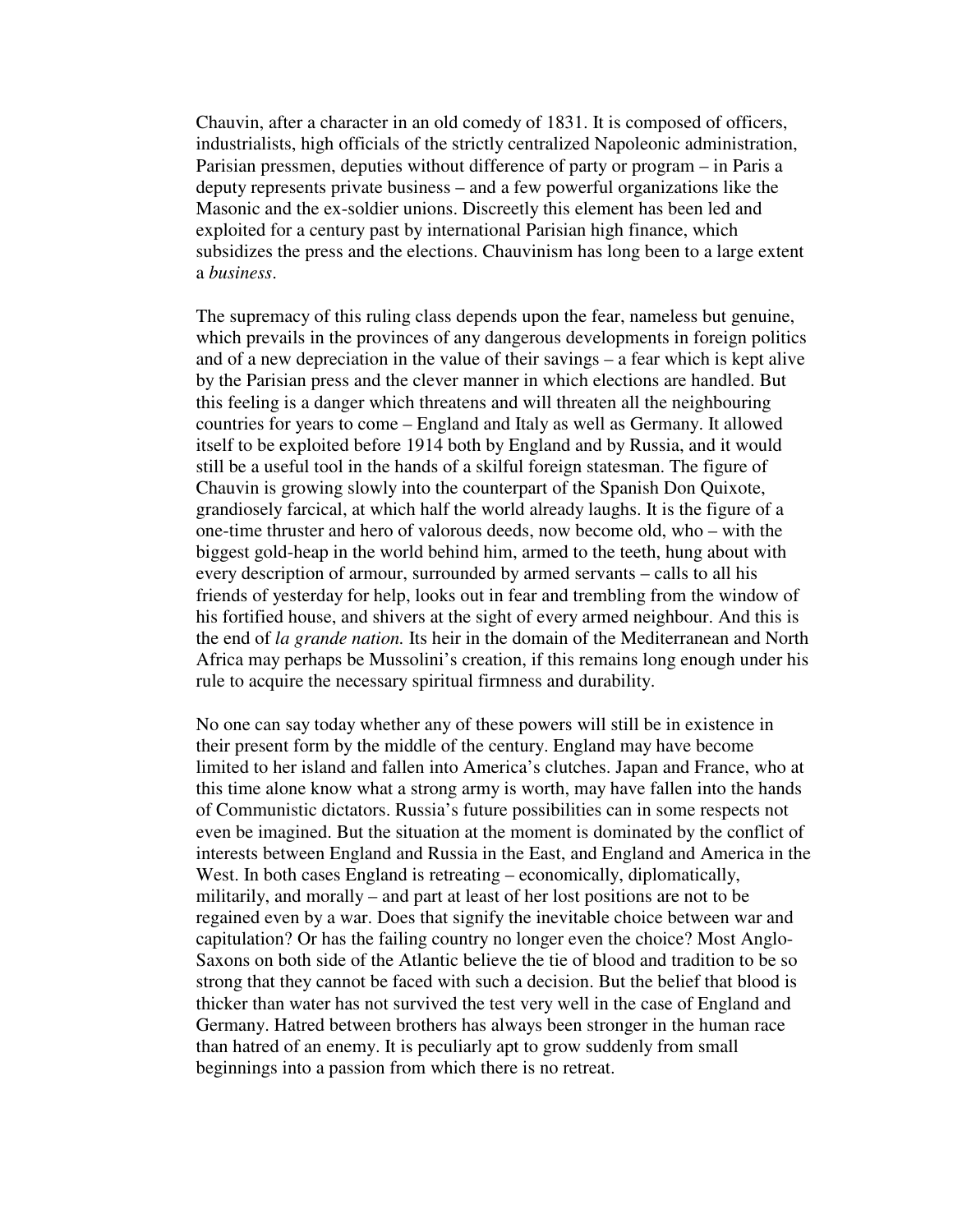Such is the look of the world that surround Germany. So situated, a nation without leaders or weapons, impoverished and torn, *cannot count even upon bare existence*. We have seen millions slaughtered in Russia and starved in China, and for the rest of the world it was but a newspaper report to be forgotten the next day. Not a human being abroad would lose his sleep is something still worse happened anywhere in Western Europe. It is threats that alarm us; accomplished facts we can put up with. Individuals or nations may die – and leave no gap. Situated as we are, we Germans have so far arrived at nothing beyond shouting for party ideals and general quarreling for professional and parochial advantages. *But standing out of world politics does not give protection from the consequences of them.* In the years when Columbus discovered America, and Vasco da Gama the East Indian trade route, when the West-European world began to spread its power and riches over the globe, the steelyard in London was closed at the request of English merchants, and with it German merchantmen vanished from the oceans, because there was no German flag to be flown from their masts. And with that Germany became too poor a country to have an international policy at all. It had to carry on its wars with foreign money and in the service of that money, and it waged wars over miserable scraps of its own country that one diminutive state took from another. The great decisions in distant lands were neither remarked nor understood. Politics were something so miserable and insignificant that only people of insignificant character cared to be concerned in them. Will it be so again, now, in the decades of decision> Are we as dreamers, enthusiasts, and squabblers to be swallowed up by events, leaving behind us nothing to lend a certain grandeur to our historical close? The throwing of the dice for worldmastery has only just begun. They will be strong players who finish the game. Are there not to be Germans as well as others among them?

#### FOOTNOTES

<sup>1</sup> See *The Decline of the West*, II, English translation, pp. 391 et seq.

<sup>2</sup>*Politische Schriften,* pp. 112 et seq.

3 *The Decline Of The West*, II, English translation, pp. 428 et seq.

<sup>4</sup>The Decline Of The West, II, English translation, pp. 407 et seq.

 $<sup>5</sup>$  In the sense in which the term is used in sport; see *The Decline of the West, II*, English</sup> translation, pp. 361 et seq.

<sup>6</sup>The church of the National Assembly of 1848 at Frankfurt. – *Tr*.

 $7$  To Hartig, March 30. See also Bismarck: Gedanken und Erinnerungen, I, p. 63.

 $8$  See p. 16.

9 See *The Decline Of The West,* II, English translation, p. 428; *Politische Schriften,* p. 132.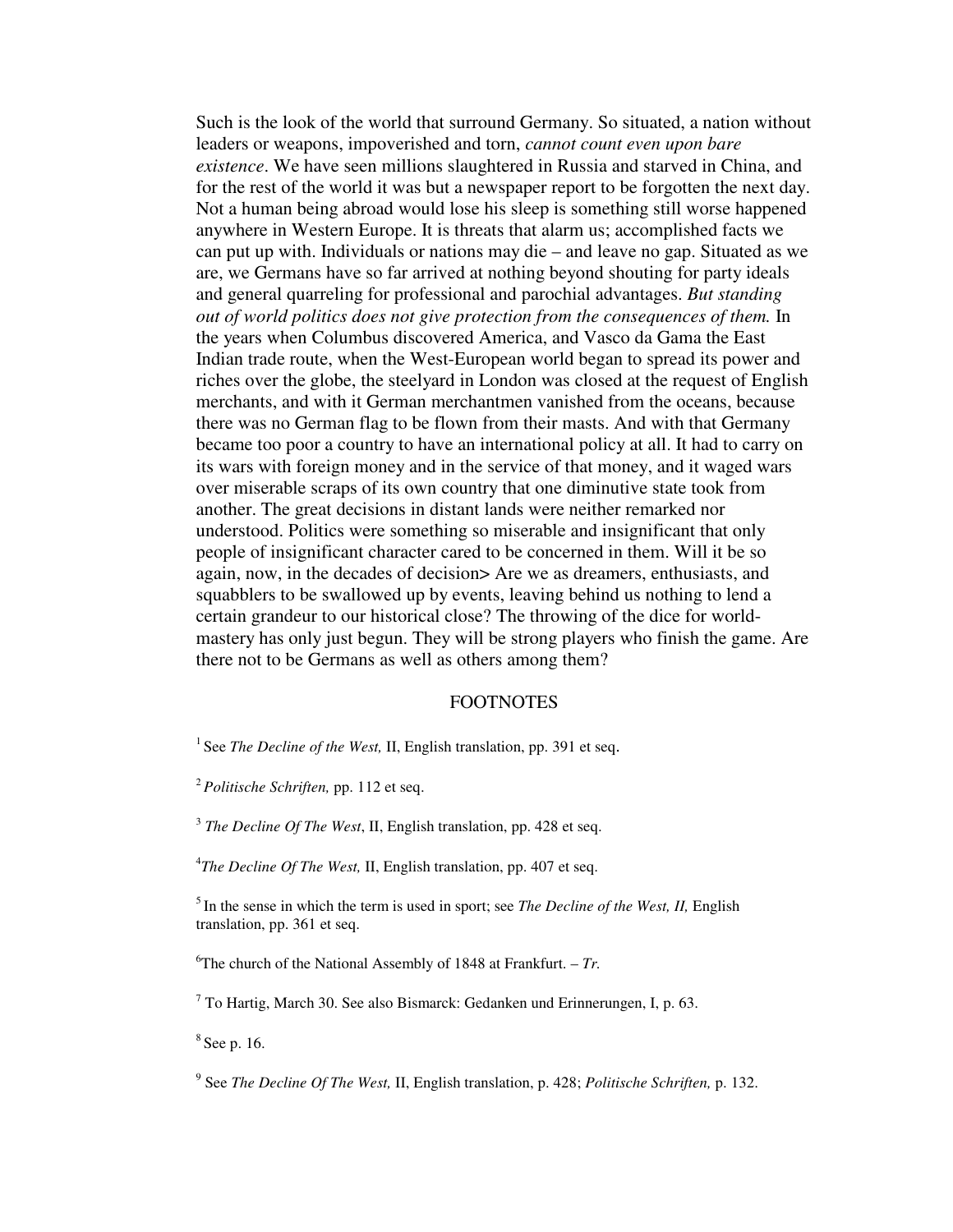<sup>10</sup>*Politische Schriften,* pp. 329, et seq.

<sup>11</sup> *Politische Schriften,* p. 330.

<sup>12</sup>*The Decline Of The West,* II, English translation, p. 421; *Politische Schriften,* pp. 134 et seq., 173 et seq.

<sup>13</sup> As well as to war chariots, which were used only in the battle and not on the march. They came in about a thousand years earlier in the same region and proved, wherever they appeared, to be immensely superior to the existing mode of fighting in the field. They were adopted in China and India from about 1500, in the Near East somewhat earlier, and in the Hellenic world from about 1600 B.C They soon came into general use, but disappeared when cavalry (even though as auxiliary to infantry) became a permanent arm.

<sup>14</sup> *Poltische Schriften,* pp. 179 et seq.

<sup>15</sup> *The Decline Of The West*, II, English translation, pp. 401 et seq., 431 et seq.

<sup>16</sup>*The Decline Of The West*, II, English translation, pp. 98-9.

<sup>17</sup>*Politische Schriften*, pp. 110 et seq.

<sup>18</sup> Dostoievsky wrote in 1878: "All men must become Russian, first and foremost Russian. If general humanity is the Russian national idea, then everyone must first of all become a Russian."

 $19$  It has been tripled by mass immigration and already amounts to over thirty million.

<sup>20</sup>*The Decline Of The West,* II, English translation, pp. 105, 185.

 $21$  It is the same race to which the French peasant and bourgeois and the majority of Spaniards have belonged from the time when the Nordic element in those countries also became exhausted through war and emigration. The *true* Celtic races came in only in the middle of the first century B.C from Northern Central Europe. It is questionable whether they differ from the Germanic in anything but language. They formed in Caesar's time the Gallic and Britannic nobility, ruling over a far more numerous subject population, in the same way as did later the Franks, Saxons, and Normans.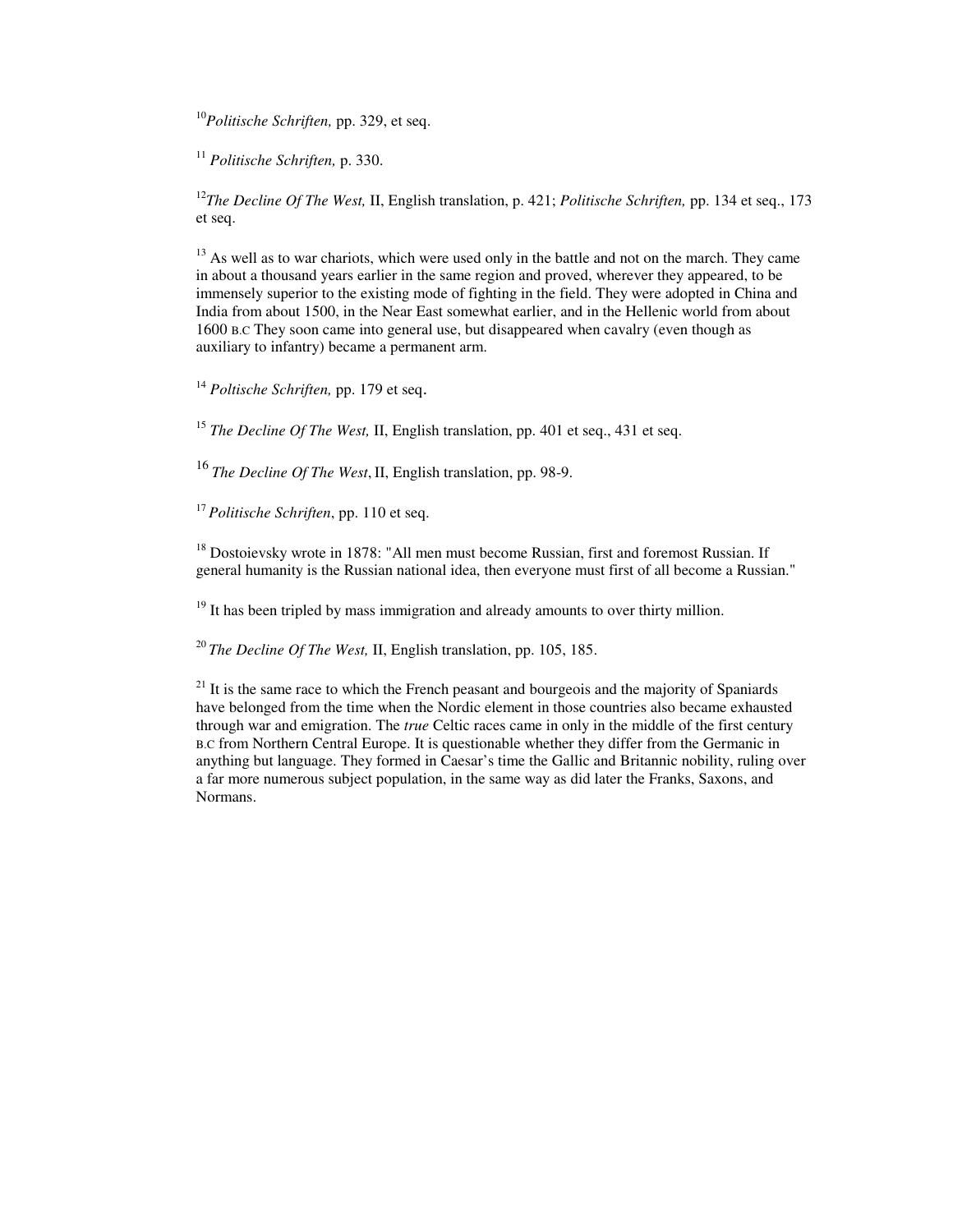# The Hour Of Decision: Part Three

III. The White World-Revolution.

This, then, is the look of the age of world wars, at the beginning of which we find ourselves standing. But behind it appears the second element of the mighty upheaval, the World Revolution. What does it want? In what does it consist? What does the word at very bottom mean? We are as far from understanding its full content today as from grasping the historical significance of the first world war, which lies behind us. It is not, as half of us think, a question of the threat to economic existence from the Bolshevism of Moscow, nor, as the other half think, of the "liberation" of the working class. These are only surface questions. In the first place, this revolution is not a merely impending threat. We are in the midst of it, and not since yesterday or today, but since more than a century ago. It crosses the "horizontal" struggle between states and nations by a "vertical" between the ruling classes of the white nations and the others, and in the background the far more dangerous second part of this revolution has already set in - the whites in general are under attack by the collective mass of the "coloured" population of the earth, which is slowly becoming conscious of its community.

This struggle is being waged not only between strata of humanity but also between strata of the spiritual life right down to the individuals. Almost every one of us has this opposition of thought and feeling in him, though without being conscious of it. That is why so few arrive at seeing clearly on which side they stand. But that very fact shows the inward necessity of this decision, which reaches far beyond one's personal desires and activities. There is very little to be gained out of the catchwords derived from the way of thinking that prevails at the moment - such as Bolshevism, Communism, class struggle, capitalism, Socialism - each of which is believed by the user to convey the exact meaning of the problem simply because he is unable to see deep down into the facts. The same thing has occurred in all former Cultures at the equivalent stage, little as we know of the details. [1]

(1. *The Decline of the West*, II, pp. 419 et seq., 451 et seq.)

But in the case of the Classical Age we do know enough. The climax of the revolutionary movement lies in the period between the Gracchi and Sulla, but the struggle set in a good century earlier with C. Flaminius, whose agrarian law of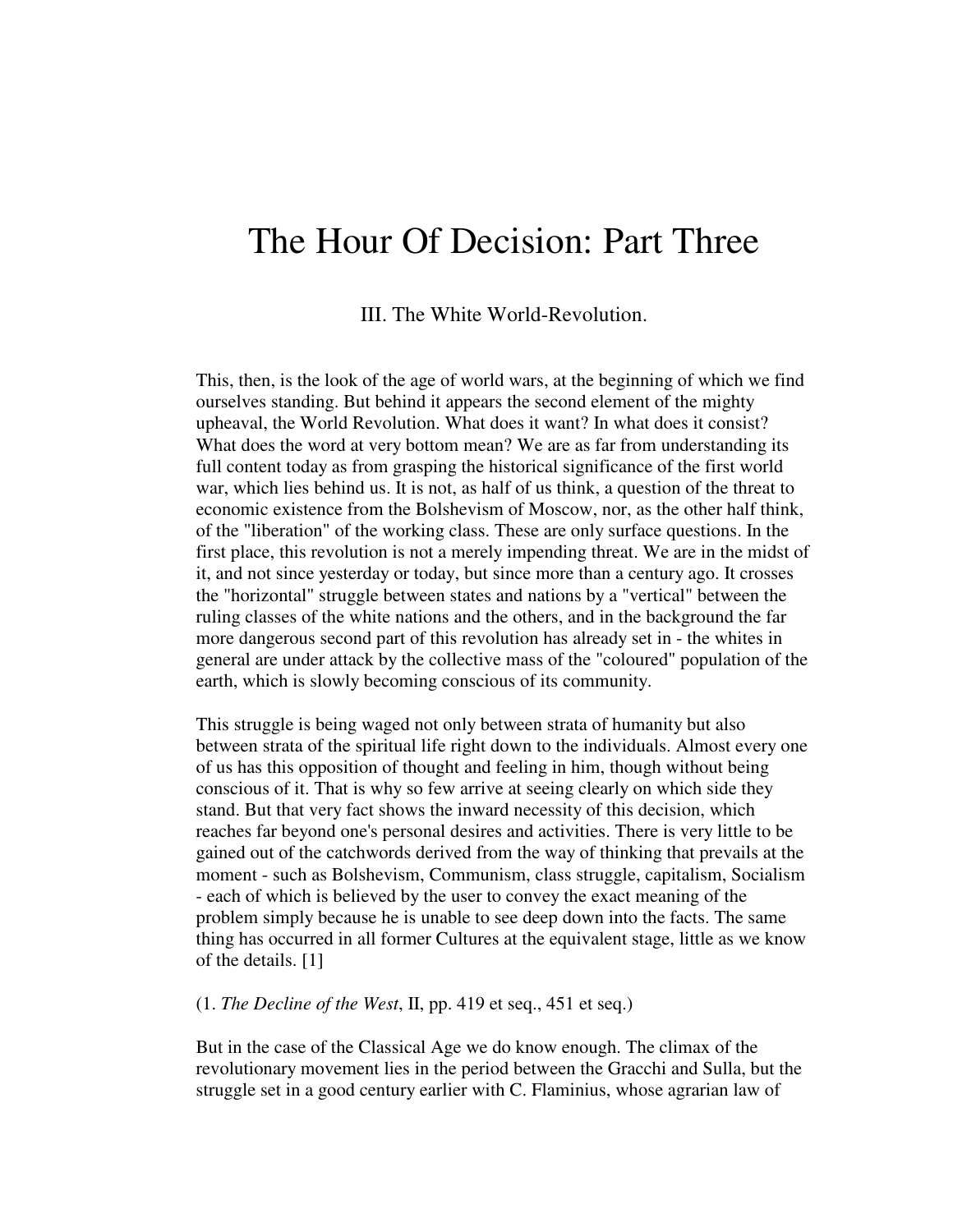232 Polybius rightly describes [2] as the beginning of the demoralization of the masses. This development was only temporarily interrupted and diverted by the war against Hannibal, towards the end of which slaves were drafted to the "citizen" army. From the time of the murder of the Gracchi and of their great opponent, the younger Scipio Africanus, the power of ancient Roman tradition to preserve the State dwindled rapidly. Marius, a man of the lower classes, and not even of Roman origin, created the first army that was based, not on universal conscription, but on the recruitment of paid volunteers who were personally attached to him, and proceeded with this army to launch a pitiless and sanguinary attack on the fundamental relationships in Rome. The older generations, trained for centuries in the statesmanship and sense of moral responsibility that had given Rome its position as a world power, were to a large extent exterminated. The Roman Sertorius attempted to found a rival state in Spain with the aid of the barbarous races there, and Spartacus roused the slaves of Italy to wipe out all that Rome meant. The war against Jugurtha and the Catilinarian Conspiracy revealed the deterioration of the ruling classes themselves, whose uprooted elements were prepared at any moment to appeal to the country's enemy and the mob of the Forum in support of their sordid financial interests. Sallust was perfectly right - it was for the sake of cash, whereof the mob and the rich speculators were equally greedy, that the honour and greatness of Rome, its race and its idea, went down in ruin. But this cosmopolitan mass of people which had swarmed into the city from all sides was - just as is the case now - not mobilized and organized from within to fight for its "right" of self-government, its "liberation" from the oppression of the ruling classes, but from without, as a means to the ends of business politicians and professional revolutionaries. From these circles there emerged - as today - the "dictatorship from below," which is the inevitable final result of radical democratic anarchy. Polybius, with his experience of statesmanship and his keen eye for the trend of events, foretold this with certainty thirty years before C. Gracchus.

"So when they begin to lust for power and cannot attain it through themselves or their own good qualities, they ruin their estates, tempting and corrupting the people in every possible way. And hence when by their foolish thirst for reputation they have created among the masses an appetite for gifts and the habit of receiving them, democracy in its turn is abolished and changes into a rule of force and violence. For the people, having grown accustomed to feed at the expense of others, and to depend for their livelihood on the property of others, as soon as they find a leader who is enterprising but is excluded from the honours of office by his penury, institute the rule of violence; and now uniting their forces massacre, banish, and plunder, until they degenerate again into perfect savages and find once more a master and monarch." [3]

"And for this change [for the worse] the populace will be responsible when on the one hand they think they have a grievance against certain people who have shown themselves grasping, and when, on the other hand, they are puffed up by the flattery of others who aspire to office. For now, stirred to fury and swayed by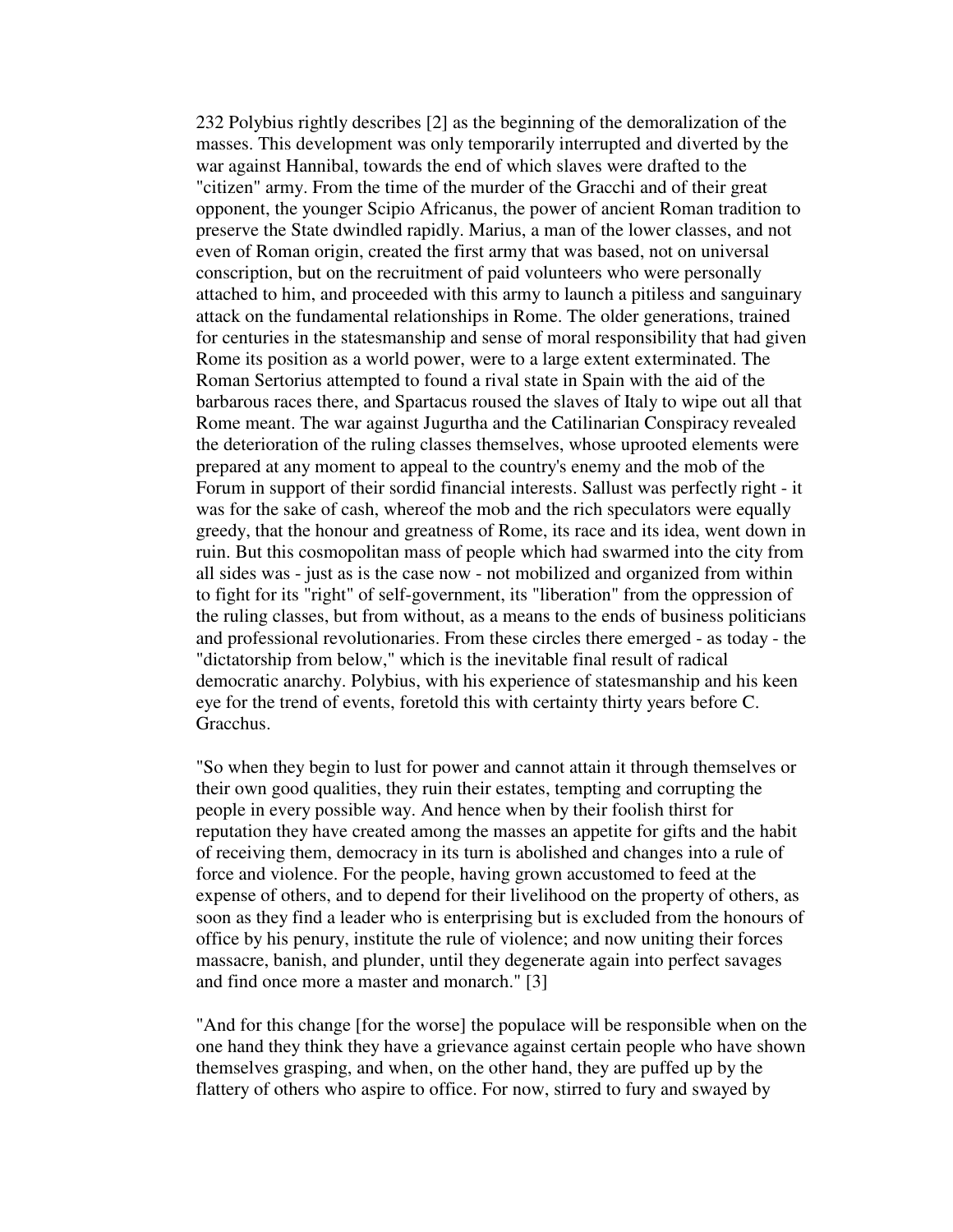passion in all their counsels, they will no longer consent to obey or even to be the equals of the ruling caste, but will demand the lion's share for themselves. When this happens the state will change its name to the finest sounding of all, freedom and democracy, but will change its nature to the worst thing of all, mob-rule." [4]

(2. Polybius, *The Histories*, II, 21.)

(3. Ibid., VI, 9.)

(4. Ibid., VI, 57.)

This dictatorship is for the white races of today not a mere threat: we are already completely under its sway and moreover so submerged and so assured of its normality that we do not even notice it. The "dictatorship of the proletariat" - that is, of its profiteers the trade unions and party officials of all tendencies - is an accomplished fact, whether governments are actually formed by them or, owing to the timidity of the "bourgeoisie," are dominated by them. This condition was what Marius aimed at, but failed to obtain, owing to entire want of statesmanlike ability. But what he lacked his nephew Caesar possessed, and in full measure. He brought the terrible period of the revolution to an end by *his* form of "dictatorship from above," which set the unlimited authority of a superior personality in the place of partisan anarchy. It was a form to which he gave his name for all time. His murder and its consequences could not affect it in any way. From his reign onward, the struggle is waged no longer for gold or to gratify class hatred, but solely for the possession of absolute power.

With the fight between "Capitalism" and "Socialism" it has nothing to do. On the contrary, the class of big financiers and speculators, the Roman *equites* (a term which since Mommsen has quite erroneously been translated "knights"), always had a perfectly good understanding with the populace and its organizations, the voting clubs (*sodalicia*) and the armed bands like those of Milo and Clodius. [5] They supplied money for elections, insurrections, and bribes, and C. Gracchus in return handed over to them the provinces for unlimited exploitation under State protection. There they spread incredible misery by plundering, usury, and the selling of whole towns into slavery. To crown all, they took possession of the lawcourts, where they were able to sit in judgment on their own crimes and acquit each other. They, for their part, promised the dictator everything, only to drop him and his well-meant reforms as soon as they had secured their own advantages. This alliance between stock exchange and trade unions exists now as then. It is part of the natural evolution of such periods, arising as it does from a common hatred of State authority and of the leaders of productive economy, the two obstacles in the way of the anarchic principle of effortless money-making. Marius - a political simpleton like so many popular leaders - and his backers Saturninus and Cinna, thought no differently from Gracchus; and therefore Sulla, the dictator of the nationalist side, after the storming of Rome organized a terrible butchery among the financiers, from which as a class they never recovered. After Caesar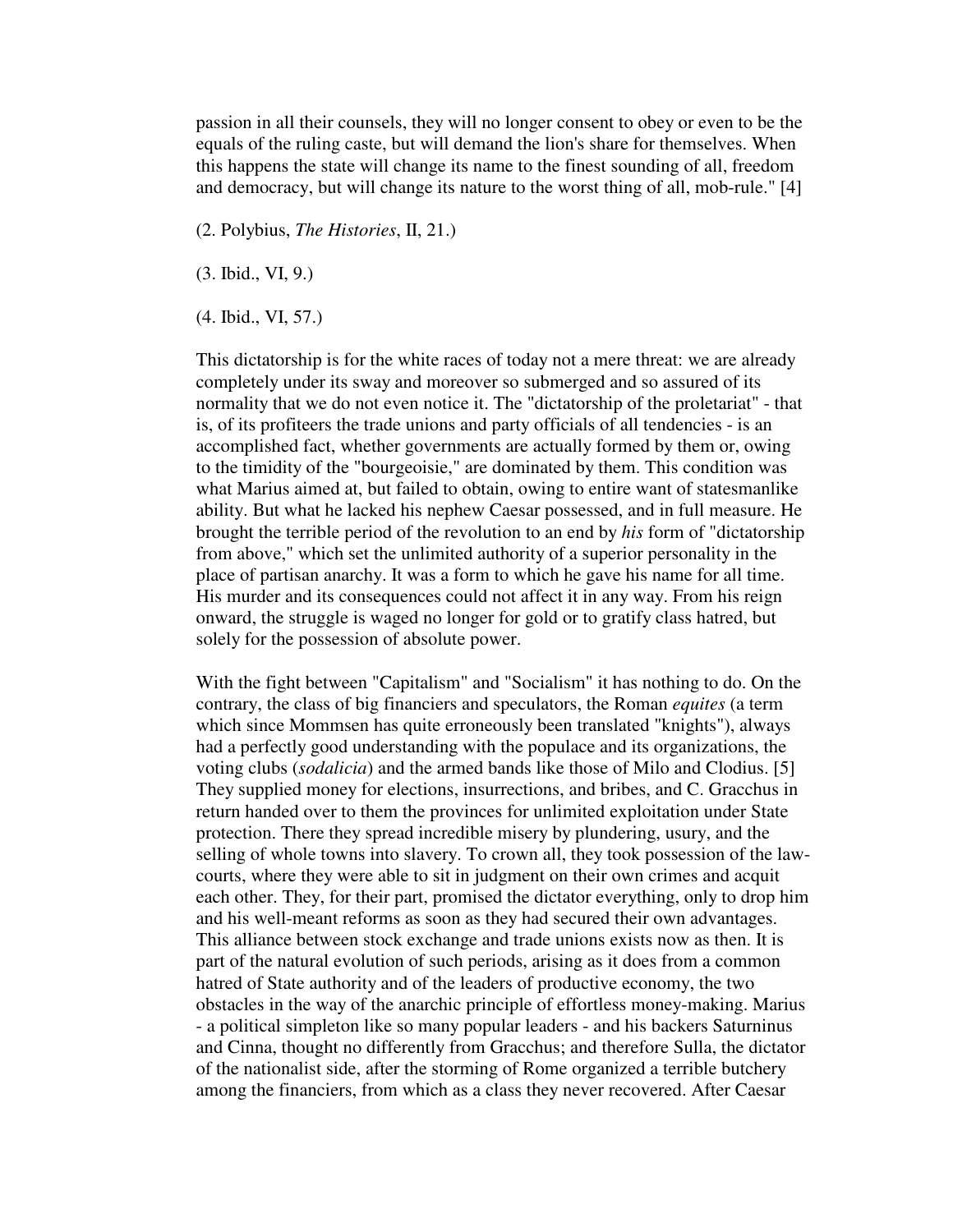they completely disappeared from history as a *political* element. Their existence as a political power was intimately bound up with the age of democratic partyanarchy and did not survive it.

## (5. *The Decline of the West*, II, pp. 455 et seq.)

This revolution of more than a century in duration has fundamentally nothing to do with economics. It is a long disintegration-period in the life of the Culture as a whole, considered as a living body. The inward form of the life falls to pieces, and with it goes the power to give it outward expression through the creative works which collectively form the *history* of states, religions, and arts, after that power has matured to its extreme limits. The individual man with his private existence *follows* the trend of the whole. His doings, his attitude, intention, thought, experience, inevitably form an element, however small, in this development. If he confuses this with purely economic questions, it is already a sign of the decay that is going forward within himself too, whether he feels and knows it or not. It goes without saying that economic *forms* are just as much a part of civilization as states, religions, ideas, and arts. [6] But what is commonly meant by economics is not the forms of economic life that grow up and wither *independently of human will*, but the material product of economic activity, which nowadays is simply equated in the meaning to civilization and history, and the decline of which is regarded, materialistically and mechanically, as the "cause" and content of the world catastrophe.

#### (6. *The Decline of the West*, II, pp. 472 et seq.)

The scene of this revolution of life, its foundation, and, at the same time, its expression, is the Megalopolis which is found arising in the Late period of all Cultures. [7] Into this world of stone and petrifaction flock ever-growing crowds of peasant folk uprooted from the land, the "masses" in the terrifying sense, formless human sand from which artificial and therefore fleeting figures can be kneaded: parties, organizations modelled on program and ideal, but in which that inherent power of growth that the course of the generations had saturated with tradition, and that most of all expresses itself in the fruitfulness of all life - the instinct for the permanence of family and race - is extinct. An abundance of children, the chief sign of a healthy race, becomes tiresome and absurd. [8] This is the gravest sign of the egoism of the Megalopolitans, who have themselves become atoms, of the egoism which is the opposite not of present-day collectivism - between these two there is no difference; a pile of atoms is no more alive than a single one - but of the urge to live on in the blood of posterity, in the creative care for it, in the lastingness of the name. Cold intelligence, on the other hand, that solitary bloom, the weed of the pavements, sprouts in incredible masses. It is no longer the thrifty deep wisdom of old peasant families, which remains true as long as the stock to which it belongs endures, but the mere intelligence of the day, of the daily papers, ephemeral literature, and national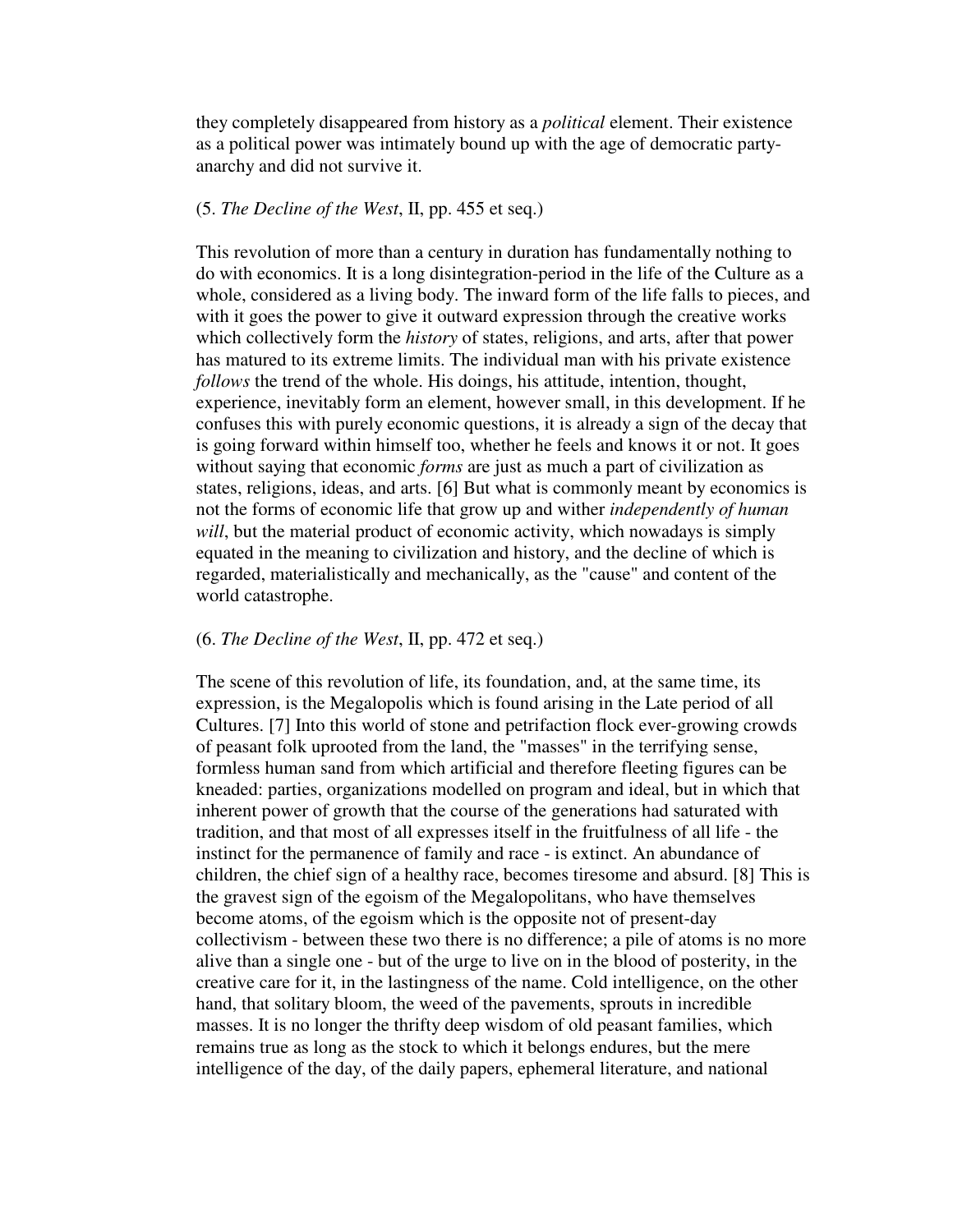assemblies, the bloodless intellect whose criticism gnaws away everything that is left standing of the genuine - that is, the naturally grown - Culture.

## (7. *The Decline of the West*, II, pp. 99 et seq.)

For the Culture is a *growth*. The more perfectly a nation represents, shows the true stamp and style of, its Culture - and amongst the noblest creations of a Culture are its nations themselves - the richer its organic disposition by status and rank, and the more genuine the respect of distances between ranks, from the strong-rooted peasantry to the urban patriciate. Here the high level of form, tradition, training, and custom, innate superiority in the ruling families, circles, and personalities, signify the life, the *destiny* of the whole. A *society* in this sense remains untouched by "rational" classifications and visions, or else it has ceased to exist. Above all, it is *constituted according to rank and not "economic classes."* The latter, the material, English point of view - which has developed with and by the growth of Rationalism since Adam Smith and was formulated in a shallow and cynical system by Marx a century or so ago - is not made any more right by the fact that it has won out to this moment, when it dominates the entire thought, vision, and will of the white nations. It is a sign of the *decline* of society, and nothing more. Before this century is through, men will ask themselves in amazement how this valuation of social forms and degrees on the basis of employer and employed - that is, according to the *amount* of money that the individual has or intends to have as fortune, income, or wages - ever came to be taken seriously. For under this standard it is the mere amount of money that counts, not the social position in which it was acquired and turned into a real possession. It is the standpoint of proletarians and parvenus, who are at bottom one and the same type, the same weed of a metropolitan pavement - from the thief and tub-thumping agitator to the speculator in stocks or party advantage.

But "society" implies having Culture, having "form" down to the last detail of manners or thoughts, a "code" that has been built up by long discipline over whole generations, a strict moral outlook on life which penetrates the whole of existence with a thousand unspoken and rarely conscious obligations and ties, but through them forms all members of society into a living unit - often irrespective of national frontiers, as was the case with the nobility of the Crusades and that of the eighteenth century. This it is that determines rank; this is what is meant by belonging to "society." Among Germanic races it is called, almost mystically, honour. This honour was a force which permeated the lives of whole generations. Personal honour was only the sense of the unqualified responsibility of the individual for the social honour, the professional honour, the national honour. The individual shared the life of the community, and the existence of the others was at the same time his own. Whatever he did, the responsibility was shared by all who came after him, and in those days it was not only a man's spirit that died when he was dishonoured, when his own or his family's sense of honour had been mortally wounded, whether by his own fault or a stranger's. Everything that we call *duty*, the basis of all genuine rights, the original substance of every sort of dignity, may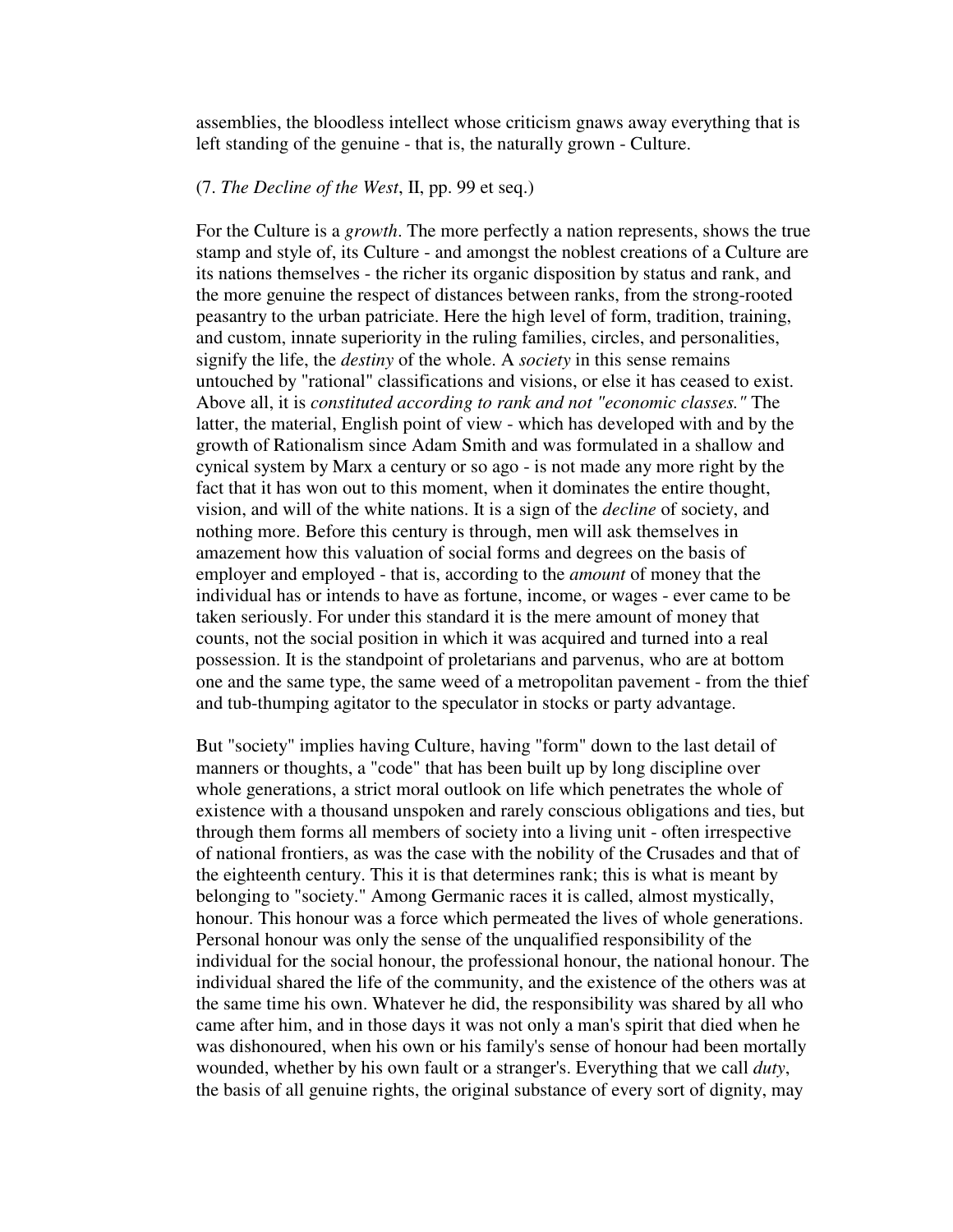be traced back to honour. The peasantry and every kind of handicraftsman, the merchant and the officer, the civil servant and the prince of ancient lineage - all have their honour. Those who have it not, those who "see no point in" maintaining the decencies *vis-à-vis* themselves as well as others, are "vulgar." This is the opposite of nobility, according to the code of every true society; and not poverty or want of money, as envious beings suppose today, when all instinct for superior living and feeling has been lost and the public manners of all "classes" and "parties" are equally debased.

Into the old aristocratic society of Western Europe, which by the end of the eighteenth century had reached a level of existence and refinement of form which could not be surpassed and was already becoming fragile and sickly in certain respects, the successful Anglo-Puritan bourgeoisie thrust its shoots in the eighteen-forties. Its ambition was to vie with the nobility in its mode of life and if possible be merged into it. In this absorption of new currents of human life one sees how strong these forms of ancient growth were. The planters in Spanish South America and English North America had long since formed a true aristocracy on the model of the Spanish grandee and the English lord. The second of these groups was annihilated in the Civil War of 1861 and replaced by the parvenus of New York and Chicago and their revenues from capital milliards. Later, from 1870 onwards, the new German bourgeoisie spread itself into the strict life of the Prussian officer and official class. But this is the very essence of social existence: that that which rises to higher rank by its own ability and its inward force must be disciplined and ennobled by this rigid form and its unconditioned ethic if it is thenceforth to represent it and hand it down to posterity in sons and grandsons. A live society renews itself perpetually by precious blood which pours into it from below and from outside. The capacity of the living form to take in, refine, and assimilate, without becoming unsure in the process, is a test of its strength. But as soon as this form of life becomes anything but self-evident, or even takes notice of critics who dispute the need for its existence, it is all up with it. For then one loses sight of the necessity of a structure that assigns to every sort of person and human activity their place in the life of the whole - the realization of the essential unlikeness, *inequality*, of the parts that is identical with organic formation. One ceases to have a clear conscience as to one's own rank and forgets how to meet subordination as a matter of course, but to the same extent the lower orders forget, *only as a consequence of this*, to practise this subordination and to recognize it as necessary and justified. Here, as always, revolution begins from above, only to make way presently for revolts from below. "Universal" rights have from time immemorial been given to those who had not even thought of claiming them. But society rests upon the inequality of men. That is a natural fact. There are strong and weak natures, natures born to lead or not to lead, creative and untalented, honourable, lazy, ambitious, and placid natures. Each has its place in the general order of things. The more significant the Culture, the more it resembles the structure of a noble animal or vegetable body and the greater are the differences between its constituent elements - *the differences, not the contrasts, for these are only introduced by reasoning*. No good retainer dreams of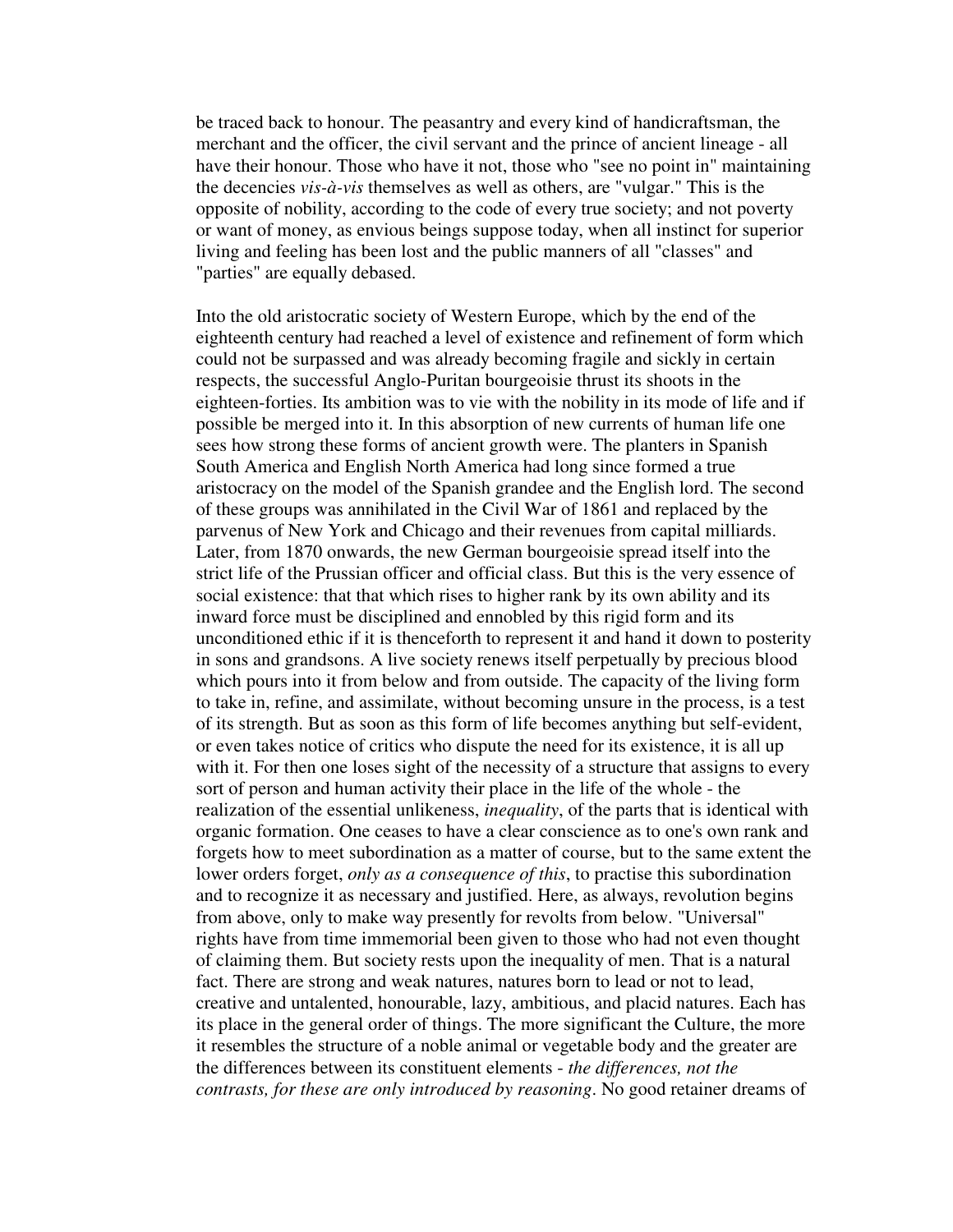regarding peasants as his equals, and every foreman who knows his job refuses to allow unskilled labourers to address him on terms of equality. This is the *natural* feeling in human relations. "Equal rights" are contrary to nature, are an indication of the departure from type of ageing societies, are the beginning of their irrevocable decline. It is a piece of intellectual stupidity to want to substitute something else for the social structure that has grown up through the centuries and is fortified by tradition. There is no substituting anything else for Life. After Life there is only Death.

And that, at bottom, is the intention. We do not seek to alter and improve, but to destroy. In every society degenerate elements sink constantly to the bottom: exhausted families, downfallen members of generations of high breed, spiritual and physical failures and inferiors. One has only to glance at the figures in meetings, public-houses, processions, and riots; one way or another they are all abortions, men who, instead of having healthy instincts in their body, have only heads full of disputatiousness and revenge for their wasted life, and mouths as their most important organ. It is the dregs of the great cities, the genuine mob, the underworld in every sense, which everywhere constitute the opposition to the great and noble world and unite in their hatred of it: political and literary Bohemia, wastrel nobility (Catiline and Philippe Égalité, Duke of Orleans), shipwrecked academicians, adventurers and speculators, criminals and prostitutes, loiterers, and the feeble-minded, mixed with a few pathetic enthusiasts for some abstract ideal. A mushy desire for revenge for some bad luck that has spoilt their lives, the absence of any instinct of honour and duty, and an unlimited thirst for money without work and for rights without responsibilities bring them together. It is from this befogged milieu that the heroes of the moment of all popular movements and Radical parties arise. Here the word "Liberty" takes on the bloody significance that it has in the declining ages. What is meant is: liberation from all the bonds of civilization, from every kind of form and custom, from all the people whose mode of life they feel in their dull fury to be superior. Pride and quietly borne poverty, silent fulfilment of duty, renunciation for the sake of a task or conviction, greatness in enduring one's fate, loyalty, honour, responsibility, achievement: all this is a constant reproach to the "humiliated and insulted."

For, once more be it said, the opposite of *noble* is not poor, but *vulgar*. The debased thought and feeling of this underworld *makes use* of the uprooted masses of great cities who no longer trust their own instincts, in order to achieve their own ends and gratify their desires of revenge and destruction. That is why this helpless crowd is so persistently inoculated by the spoken and written word with "class consciousness" and "class hatred"; and why the ruling classes - the "rich" and "powerful" - are shown, in direct inversion of their real significance, as criminals and exploiters, until finally the accusers offer themselves as saviours and leaders. All the "people's rights," the discussion of which was started from above by sick consciences and loose Rationalist thinking, are now demanded as a matter of course from below by the "disinherited," never for the people; for they have always been given to those who had never thought of asking for them and do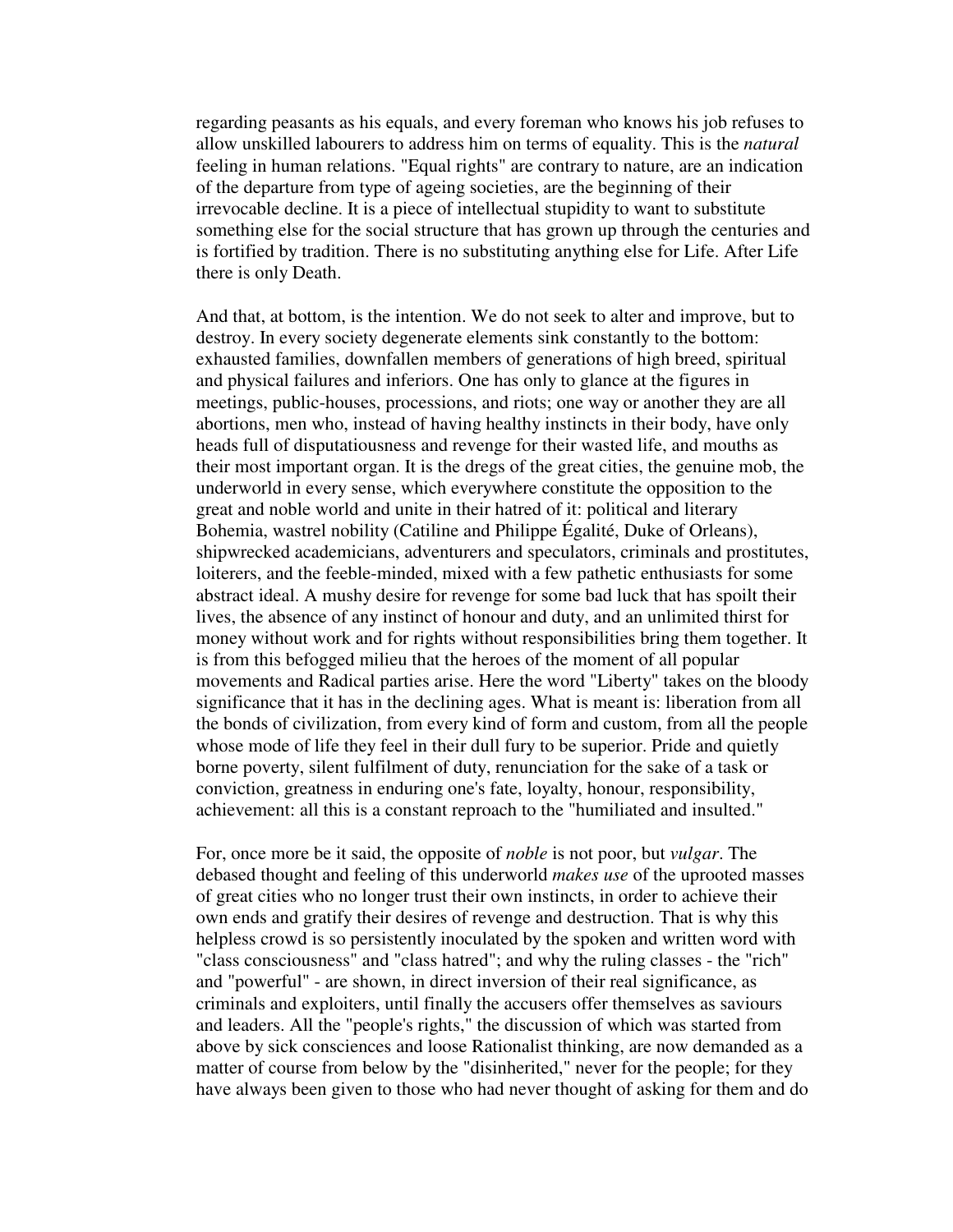not know what to do with them. Neither is it desired that they should, for these "rights" are not meant for the "people," but for the dregs of self-designated "people's representatives"; and out of these a Radical bloc is formed whose trade is to fight against the formative forces of the Culture and puts the masses in tutelage by means of the franchise, freedom of the press, and terrorism.

Thus is born Nihilism, the abysmal hatred of the proletarian of higher form of every sort, of culture as its essence, of society as its upholder and historical product. That anyone should *have* "form," master it, feel comfortable with it, whereas the common person feels fettered by it and unable to move freely under it; that tact, taste, a sense for tradition, should be things that belong to highly cultivated beings by inheritance; that there are circles in which a sense of duty and renunciation are not absurd, but lend distinction: all this fills the Nihilist with a dull fury which in earlier times crept away into corners and there foamed at the mouth in the manner of Thersites, but is now widely diffused in the white nations as an actual world-outlook. For the Age has itself become vulgar, and most people have no idea to what extent they are themselves tainted. The bad manners of all parliaments, the general tendency to connive at a rather shady business transaction if it promises to bring in money without work, jazz and Negro dances as the spiritual outlet in all circles of society, women painted like prostitutes, the efforts of writers to win popularity by ridiculing in their novels and plays the correctness of well-bred people, and the bad taste shown even by the nobility and old princely families in throwing off every kind of social restraint and time-honoured custom: all of these go to prove that it is now the vulgar mob that gives the tone.

But while one half of the world smiles at the well-bred forms and ancient customs, because it no longer regards them as inherently imperative and does not suspect that it is a question of "to be, or not to be," the other half is unchaining the hatred that burns to destroy, the envy of everything that is not available to all, that is prominent and must be pulled down. Not only tradition and custom, but every kind of refinement - beauty, grace, taste in dress, easy good manners, elegance of speech, control of one's limbs, education and self-discipline - irritate the vulgar soul till its blood boils. A finely formed face, the light and dainty step of a slim foot on the pavement, are contradictions of democracy. The preference of *otium cum dignitate* to boxing matches and six-day races, the appreciation of fine arts and poetry, even the delight in a well-kept garden of flowers and rare fruits are things to be burnt, smashed, or stamped out. Culture, because of its superiority, is *the enemy*. Its creations cannot be understood or inwardly assimilated; because they are not available for all they must be annihilated.

Such is the trend of Nihilism. It occurs to no one to educate the masses to the level of true culture - that would be too much trouble, and possibly certain postulates for it are absent. On the contrary, the structure of society is to be levelled down to the standard of the populace. General equality is to reign, everything is to be equally vulgar. The same way of getting money and the same pleasures to spend it on: *panem et circenses* - no more is wanted, no more would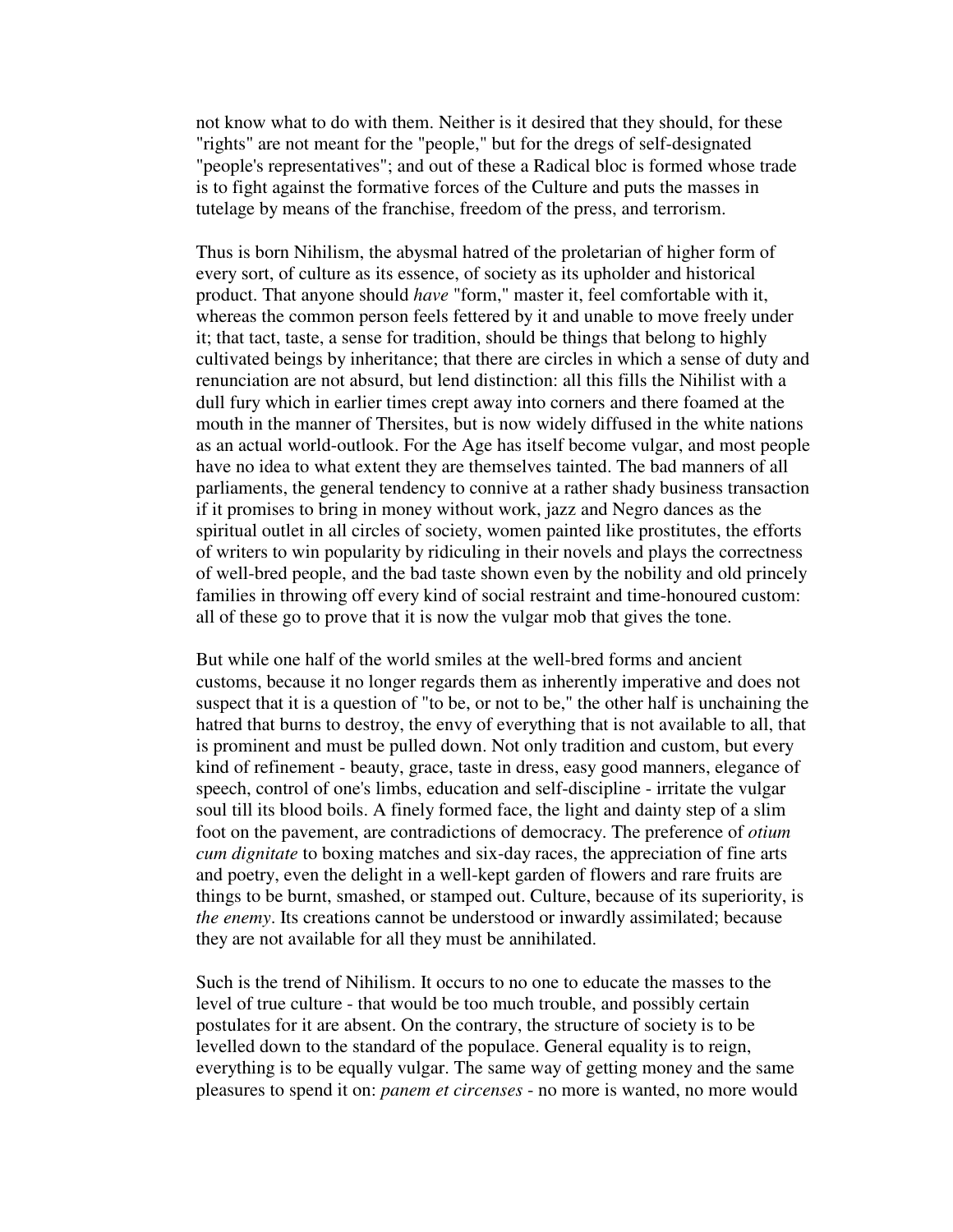be understood. Superiority, manners, taste, and every description of inward rank are crimes. Ethical, religious, national ideas, marriage for the sake of children, the family, State authority: all these are old-fashioned and reactionary. The picture of the streets of Moscow shows the goal, but let no one suppose that it is a spirit from Moscow that has conquered here. Bolshevism's home is Western Europe, and has been so ever since the English materialist world-view, which dominated the circles where Voltaire and Rousseau moved as docile pupils, found effective expression in Jacobinism on the Continent. The democracy of the nineteenth century already amounted to Bolshevism: it lacked only the courage of its logical conclusions. It is only a step from the Bastille and the equality-demanding guillotine to the ideals and street-fighting of 1848, the year of the Communist Manifesto, and only a second step from there to the fall of Western Tsarism. Bolshevism does not menace us, it governs us. Its idea of equality is to equate the people and the mob, its liberty consists in breaking loose from the Culture and its society.

There is one other thing that belongs of necessity to a ripe Culture. That is *property*, the thought of which causes delirious outbursts of envy and hatred from the vulgar-minded. Property, that is, in the original sense: old and permanent possession, inherited from forefathers or acquired over long years by the heavy and devoted work of the owner and cherished and increased for his sons and grandsons. Wealth is not the mere background of superiority, but, above all, the *result* and *expression* of it, a function not only of the way in which it has been acquired, but also of the ability needed to shape and use it as a true cultural element. Let it for once be said outright, though it is a slap in the face for the vulgarity of the age: property is not a vice, but a *gift*, and a gift such as few possess. For it, too, is the product of long training through generations of distinction; occasionally it is acquired in families that have worked their way upward - by self-education on a groundwork of sound and strong race-character, but practically never by original talent alone, without some precondition of educated environment and past example. It is not a question of *how much* one has, but of *what* one has and the way in which one has it. Mere quantity as an end in itself is vulgar. One can have, and will to have, property as a means to power this is a subordinating of economic successes to political aims, and it affirms the ancient experience that money belongs with leadership in war and State. This was Caesar's conception when he conquered and plundered Gaul, and that of Cecil Rhodes when he got the mines of South Africa into his hands in order there to found an empire after his own heart. No poor nation can have great political successes, and so long as it regards poverty as virtue, and riches as sin, it does not deserve any. This was the fundamental though only half-conscious meaning of the old Germanic expeditions by sea and land, for with the booty acquired, ships were built and followers enlisted. This type of will-to-power is hallmarked by a royal generosity. It is the opposite of greed and miserliness and equally remote from parvenu prodigality and womanish love of one's neighbour. But this is beside the point. I am speaking of property-owning in so far as it implies the tradition of a Culture. It signifies inward superiority, it marks a distinction from whole classes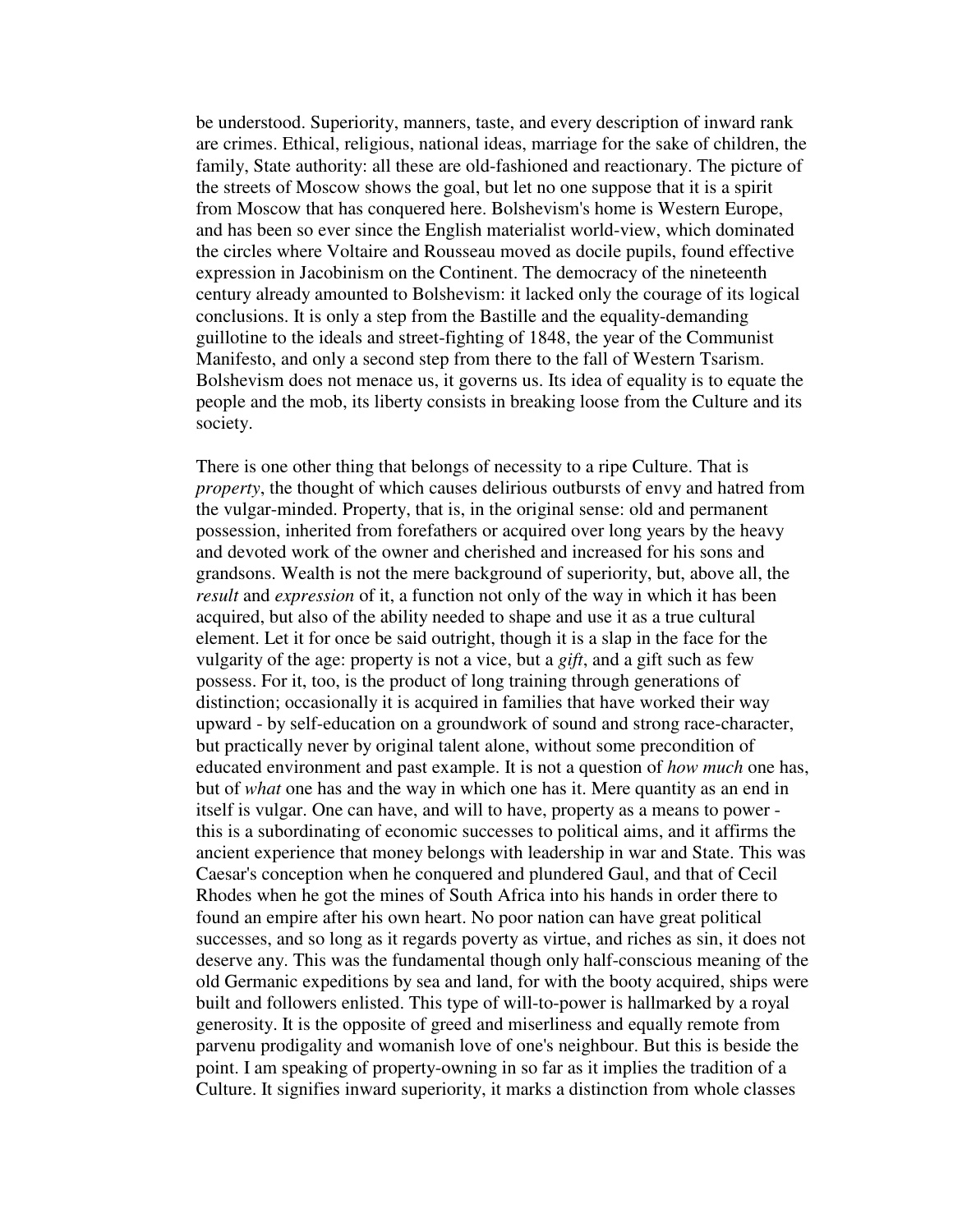of people. Not much is needed: a small well-preserved homestead, a worthy craft reputably practised, a tiny garden bearing evidence of cultivation by loving hands, a miner's spotless home, a few books or reproductions of classical art. The point is that these objects should be transformed into a *personal* world, should bear the stamp of the owner's personality. True possessions are soul, and only through that soul Culture. To estimate them by their money value is, however you look at it, either an incomprehension or a desecration. To divide them after the owner's death is a sort of murder. That was the Germanic conception of inheritance: morally an indissoluble unit, permeated by the soul of the dead owner who had administered it, and not a divisible sum. But who realizes this? Who today has eyes and feeling for the inward, almost metaphysical difference between property and money? [9] True estates are those with which one is inwardly bound up, as is a Germanic warrior with the arms which he takes to the grave with him as his property, a farmer with the farm on which his forefathers worked, a merchant of the old type with his firm which bears the family name, a true craftsman with his workshop and his calling; something, in a word, whose values cannot be expressed in words but only in a close tie, the breaking of which means death. That is why real "property" in the deeper sense is always immovable. It clings to the owner. It *consists* of things and is not merely *invested* [10] in them like "fortune," which can only be defined quantitatively and has actually no home. Families who are making their way upward, therefore, seek a family seat as the original form of real estate, and those who are descending in the scale try to turn it into cash. And herein lies one of the differences between Culture and Civilization.

#### (9.*The Decline of the West*, II, pp. 480 et seq.)

## (10. *Politische Schriften*, pp. 138 et seq., 269.)

But "money" is an abstraction, [11] a pure sense of values in market language, which can only be measured mathematically by some currency or other. Its sole charm lies in the fact that one can come into it overnight - whether by gambling and burglary or by political deals and speculation with sums that one does not possess - or again can throw it away from one moment to the next. On this point proletarians and parvenus are in agreement, and here too there is an inner relationship between Bolshevism and Americanism. The money that a Radical politician or a speculator manages to get, he insists on *displaying*. The palaces of the newly-enriched Jacobins, the smart financiers who began with the French taxfarmers of the eighteenth century, and the American millionaires, tell their own tale; and just so was it in ancient Rome, where the display of all-too-quickly amassed wealth evoked the satire of Martial, Juvenal, and Petronius. Everything of course is really spent by such owners upon themselves, even when they "found" something, "give" lavishly, or provide someone else with a subsidy: the *spectator* is to them the essential. Let the whole world know, or what good is it? They enjoy the spending as spending. They like to play the Maecenas, because they have heard of its being "done," but they get no further than being what in Munich is called a *Wurzen*, a snobbish patron, a copy of the Roman Trimalchio.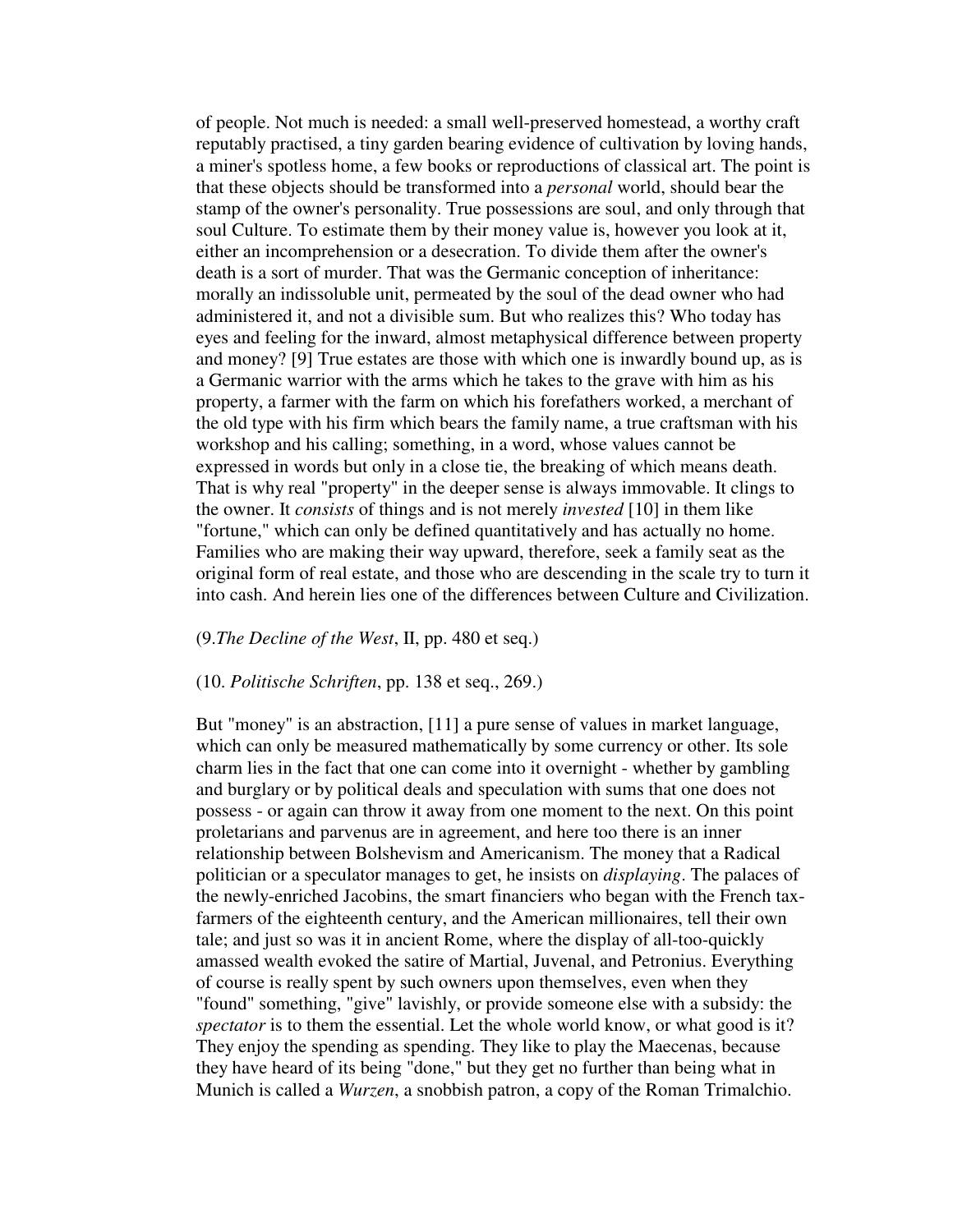They fill their house with things they are unable to appreciate; it is only the price that matters. The art-dealers one and all batten on them now as in Caesar's time. [12] But the most unmeaning "wasters" and debauchees are nevertheless to be found in obscure taverns, where unclean gains and party salaries are drunk and gambled away, and not in the town-houses of old patricians and the country estates of old families. But because culture, the tradition of enjoyment which knows how to make much out of little, is lacking and cannot be had for money, jealousy of this kind of superiority torments all vulgar-minded people. This must be said again and again, and particularly in these days when "national" revolutionaries rave like mendicant friars about universal poverty and squalor - in delightful agreement with the Marxists, who declare the possession of any sort of wealth to be criminal and immoral and war upon everything that has this superiority in things of high culture and any who surpass others in the ability to acquire, maintain, and worthily use property, and that from envy of such ability, which they themselves completely lack. *High culture is inseparably bound up with luxury and wealth*. Luxury, that matter-of-course environment of things of culture that belongs spiritually to one's personality, is a premiss of all creative periods. The birth of a great art, for instance, is not possible at the present time because the true artistic *life* died out with the last century. Then it had its home in "society," where connoisseurs and the creators of important works could meet, and not among art-dealers, art-critics, and snobs, the "people" or the "public." And wealth, collected in the hands of the few and among the ruling classes, is amongst other things the foundation for the training of generations of leading minds through the example of a highly developed environment without which there is no healthy economic life and no development of political talent. An inventor himself can be poor, but in a beggarly people there are no great tasks to bring his gifts to maturity; often, indeed, he is not even conscious of possessing them. It is the same with the ability of statesmen and artists. That is why Germans have since 1648 been a world-remote people of theoreticians, poets, and musicians, for these alone can thrive on no money. They confused, and still today confuse, romantic visions with actual policy, for one need not pay a price for visions - except success. But wealth is a relative conception. To be "not too welloff" in England in 1770 corresponded to being very rich in Prussia. And poverty likewise: the Prussian nobility at its prime was poor, and therefore in comparison with England poor in statesmanlike qualities; for these are bred, with few exceptions, in the life of the great world; but although poor, it did not *feel* itself as living in poverty. [13] The absence of any considerable property or income is no misfortune or misery, so little does its presence signify happiness in the ordinary sense. Not the fact itself but a certain brooding over it, the sense of differences as *contrasts*, and jealousy, turn it into a misfortune. To feel miserable one must first be brought to loathe one's humble lot, and this has from all time been the demagogue's interest. In the Nuremberg of Dürer, say, the plain man enjoyed without envy the splendour of the upper classes. Something of the glitter of his own city was reflected in him; he considered that his life-course depended upon it and was sure he could never feel happy anywhere else. It is precisely the labourers and the craftsmen, with their uneducated reasoning, who are conscious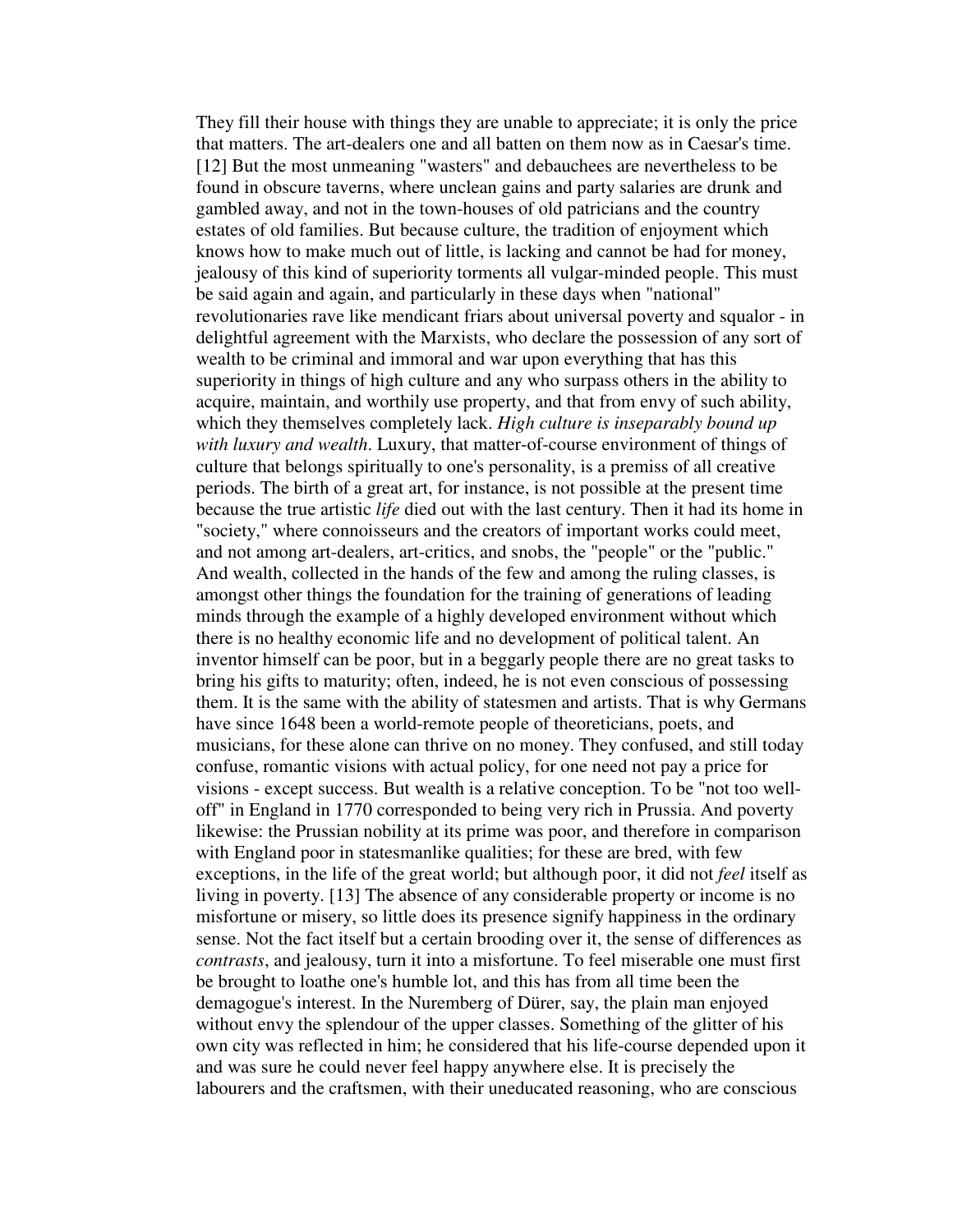that property means above all responsibility, care, and work. But from the eighteenth century, when the Rationalist view of life, history, and human destiny began to prevail, envy - which is quite foreign to the nature of good and industrious workers, was systematically *cultivated* by the underworld of democratic politicians and by writers of the moment such as Rousseau, who by this means earned money or satisfied their morbid feelings. The desire for other people's property - which is called "stolen goods," regardless of the work and ability put into it - was developed into a world outlook and produced appropriate politics from below.

## (11. *The Decline of the West*, II, pp. 481 et seq.)

#### (12. Friedländer, *Römische Sittengeschichte* (1920), III, pp. 97-117.)

(13. Nor, of course, of poverty as an advantage - as some people need telling again and again. Loud praise of poverty is precisely as suspicious as scorn of riches; it is a cloak for anger at one's own inability to put an end to it.)

It was only then that the social revolution began to have the economic tendency which found expression in agitators' theories, and this tendency was concerned not with the organization and aims of the economic system, but with the monetary value of its investments and products. *Contrasts* between rich and poor were created, in order to start the struggle between them. The idea was that "everything" available for turning into money should be shared out or held in common; if possession of it could not be obtained, it was to be destroyed so that others should not continue to possess it. From this way of feeling and thinking, not of the lower orders of society, but of their self-nominated spokesmen, everything arose that in the Classical Age was called the equal distribution of goods, and today is called class war and Socialism. It is the struggle from the above and the below of society, and it is fought between leaders of nations and leaders from the underworld to whom the working classes are but objects and means for their own aims. Ageing society puts up only a feeble defence; its born enemies, however, continue to attack ruthlessly, until the rising Caesarism of the proletarian dictatorship makes an end of the Gracchan and Catilinarian tendencies.

We have thus obtained the premisses on which to set out the full extent, aims, duration, and logical outcome of the "white" revolution. No one has as yet ventured to do this; and indeed the attempt may have been impossible until the consequences of the first world war had brought us to the threshold of the decisive decades. Scepticism (*Skepsis*), the first requirement for the historic outlook, for history seeing through itself - just as contempt for humanity is the essential requirement for a profound knowledge of it - does not stand at the beginning of things.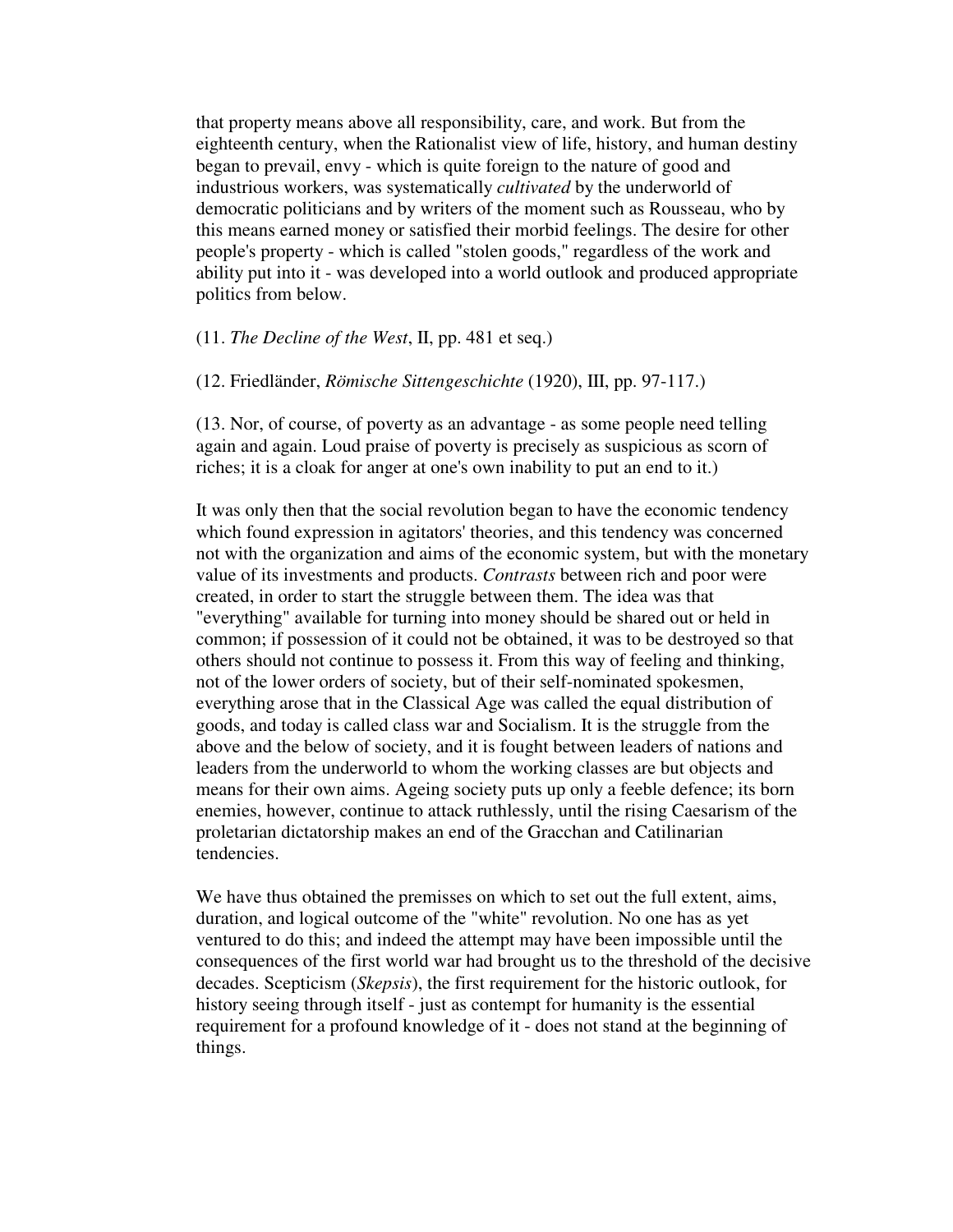This revolution does *not* commence with the materialistic Socialism of the nineteenth century, still less with the Bolshevism of 1917. It has been "in permanence" (to borrow one of its current phrases) since the middle of the eighteenth century. It was then that Rational criticism, proudly named the philosophy of Enlightenment, [14] began to turn its attention from the theological systems of Christianity and the traditional world-philosophy of the scholars which was nothing more than theology without the will to system - to the facts of actuality, the State, society, and finally the evolved forms of economics. It commenced by depriving the concepts of nation, right, government, of their historical content, and interpreting the difference of rich and poor quite materialistically as a *moral* contrast, which was insisted upon by the agitators rather than honestly believed. *At this point "Political Economy" came in*, a materialistic science - founded about 1770 by Adam Smith in association with Hartley, Priestley, Mandeville, and Bentham - that had the presumption to regard men as appurtenances of the economic situation [15] and to "explain" history in the light of prices, markets, and goods. To it we owe the conception of work, not as the content of life and calling, but as the commodity in which the worker trades. [16] The whole history of the formative passions and the creative characters of strong personalities and races is ignored - the will, focused on commanding and ruling, on power and booty; the inventive urge, hatred, revenge, pride in personal strength and its successes; and equally, on the other side, jealousy, laziness, the poisonous emotions of the inferior. And there remain nothing but the "laws" of money and prices, which find expression in statistics and graphs.

#### (14. *The Decline of the West*, II, p. 305.)

(15. Ibid., p. 469.)

## (16. *Politische Schriften*, pp. 79 et seq.)

At the same time there set in the flagellantism of the decaying, all-too-witty society, which could applaud the satires on its own absurdities. The admirers of *The Marriage of Figaro* by Monsieur "de" [17] Beaumarchais, performed in spite of the royal veto at the Château Gennevilliers to the simpering court nobility; of the novels of Monsieur "de" Voltaire, devoured in the highest circles from London to Petersburg; of Hogarth's drawings, *Gulliver's Travels*, and Schiller's *Robbers* and *Intrigue and Love* (the only inspired works that exist in revolutionary literature) - were anything but a lower-class public. As to what was written by the intellectuals of high society itself, the *Letters* of Lord Chesterfield, the *Maxims* of La Rochefoucald, and *Système de la nature* of Baron D'Holbach, it is all so very clever in style as to be unintelligible outside that circle - and it should be remembered that reading and writing were by no means universal among even the middle classes. [18]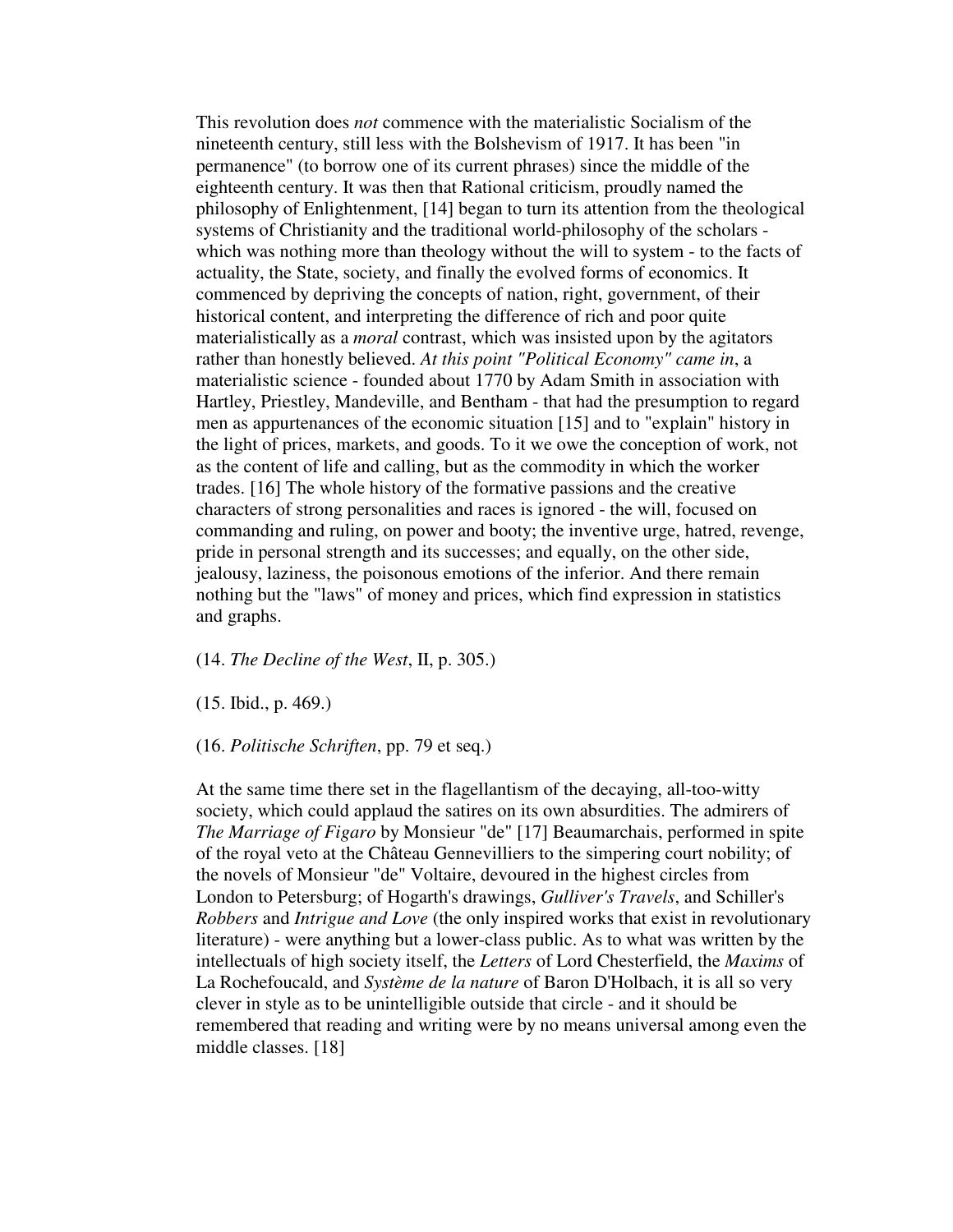(17. Not only these literary bluffers from the *petite bourgeoisie*, sons of Caron the watch-maker and Arouet the revenue officer respectively, but even "de" Robespierre was still at the time of the National Assembly thus aping nobility. They wished to be counted as belonging to the society which they were destroying: a characteristic trait of all revolutionaries of this order.)

(18. Likewise the Socialist plays and novels of the eighties and those written by Bolshevists after 1918, which those against whom the attack was launched pay to see or read in every capital in Western Europe.)

All the better were the professional demagogues, who had learnt nothing but speech-making and pamphlet-writing, able to see the value of these works as a source for first-rate catchwords with which to stir up the masses. In England disturbances began in 1762 with the case of Wilkes, who was condemned for insulting the Government in the press, and thereupon elected again and again to the House of Commons. At meetings and in systematic riots the war-cry was: "Wilkes and Liberty," rioting for the cause of freedom of the press, universal suffrage, and even a republic. In that period Marat had written, in England and for Englishmen, *The Chains of Slavery* (1774). The revolt of the American colonies in 1776 and their proclamation of the universal rights of man and the Republic, their trees of liberty and associations were in reality the outcome of English movements during these years. [19] From 1779 onward there arose the clubs and secret societies which spread over the whole country, aimed at revolution, and from 1790, headed by Fox and Sheridan, sent congratulatory addresses, letters, and advice to the Convention and the Jacobins. Had not the reigning English plutocracy been far more vigorous than the cowardly court of Versailles, revolution would have broken out in London earlier than in Paris. [20] The Paris clubs, particularly the Feuillants and Jacobins, were nothing but copies of the English in their programs, their organization of branches all over France, and the form of their agitation; while the English in turn translated "*citoyen*," the French form of address between members, into "citizen" and the newly-coined "citizeness," and adopted, further, the phrase, "Liberty, Equality, Fraternity" and the designation "tyrants" for kings. Since then, and even in our own time, this remains the form which preparation for revolution takes. It was in those days that there arose the "universal" demand for freedom of the press and of public meetings *as a means thereto* - the central demand of political Liberalism, the desire to be free from the ethical restrictions of the old Culture. Yet the demand was anything but universal; it was only called so by the ranters and writers who lived by it and sought to further private aims through this freedom. But the older society itself, obsessed as it was by *esprit*, the "educated" classes corresponding to the philistines of the nineteenth century - that is, the very *victims* of this freedom exalted it into an ideal which stood above any criticism of its background. Today, when both the hopes of the eighteenth and the results of the twentieth century lie before us, we may be permitted to discuss it. Freedom from what, for what? Who financed the press and the agitation? Who gained by it? These liberties have shown themselves everywhere in their true light: as a means to be used by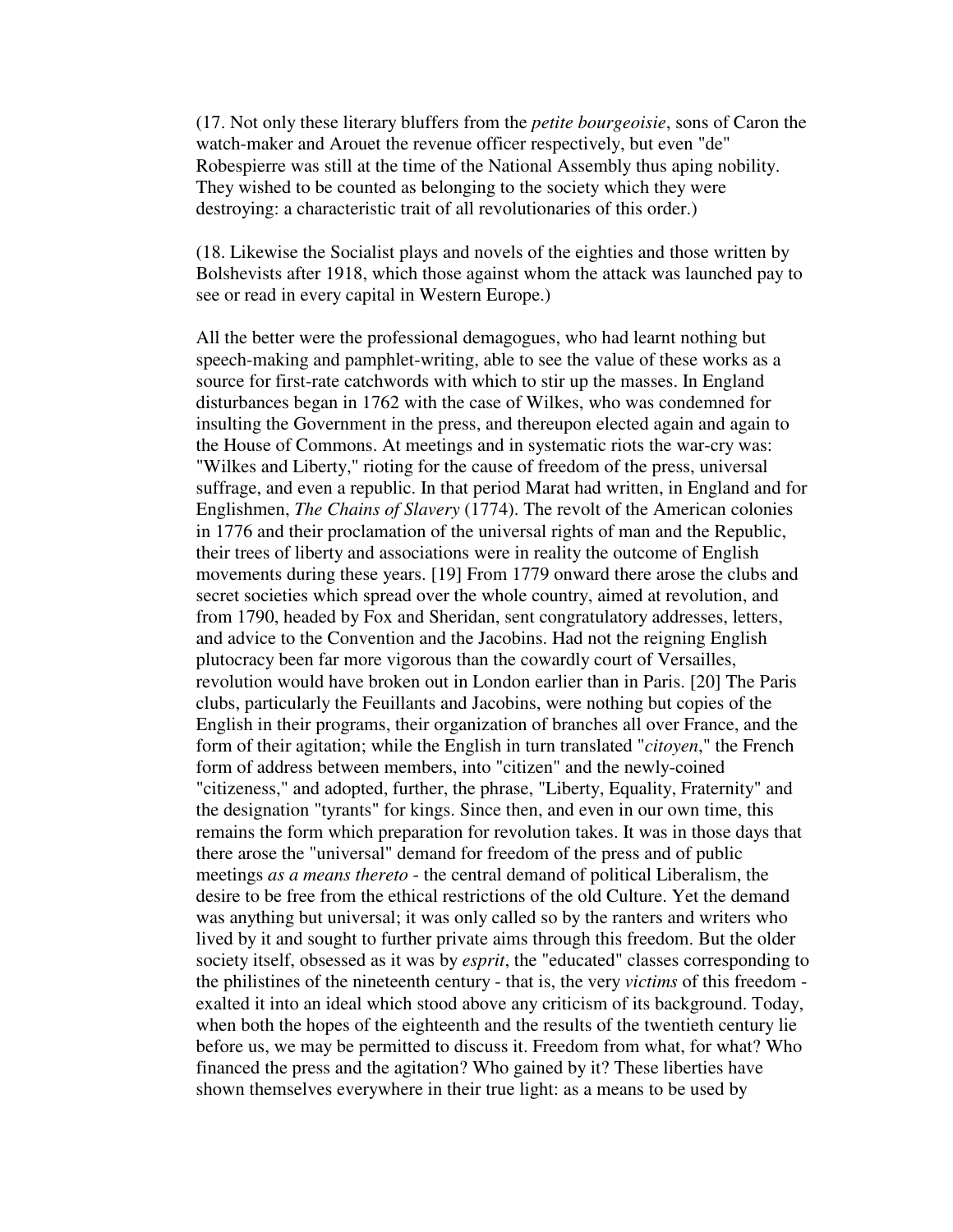Nihilism in levelling society, and by the underworld in inoculating the masses of the great cities with the particular opinion - it has none of its own - which promises the best result for its aims. [21] This is why these liberties, of which universal suffrage is one, are checked, suppressed, and completely inverted, once they have done their work and given the power into the hands of their exploiters. It was so in Jacobin France in 1793, in Bolshevist Russia, and in Germany's tradeunion Republic of 1918. When were there more suppressions of newspapers, in 1820 or in 1920? Liberty has always been the liberty of those who wish to obtain the power, not to abolish it.

(19. The Loyalists - i.e., Americans not in favour of the Republic - emigrated at this time more or less of their own free will into Canada.)

(20. It did not come to this in Germany because there was no real capital with its equipment of agitators, literary hacks, and professional criminals. The ideologies were there. We need only recall Georg Forster and others, who in Mainz and later in Paris appeared as Jacobins and died for their opinions. In 1793 the political clubs on Anglo-French models had to be suppressed by an Imperial law.)

(21. "No one clamours for freedom of the press but him who seeks to misuse it." - Goethe.)

This active Liberalism progresses from Jacobinism to Bolshevism logically. These are not in opposition of thought and will, but are the Early and the Late form, the beginning and the end, of one single movement. It began about 1770 with sentimental "social-political" tendencies: the structure of society according to class and rank was to be destroyed; and there was to be a "Return to Nature," to the uniformity of the herd. The place of class was to be taken by that which has no class: money and intelligence, counting-house and lecturer's chair, arithmeticians and clerks; in place of form-ordered existence, life without form, manners, obligations, respect. It was only about 1840 that this "social-political" tendency passed into an "economic-political" one. The scapegoats are now no longer the aristocrats, but the possessors, from peasant to entrepreneur. The disciples of the movement are promised, not equal rights, but the privilege of the unpropertied; not freedom for all, but the dictatorship of the city proletariat, the "workers." But this represents no change of a world outlook - which was, and still is, materialistic and utilitarian - but solely a change in revolutionary methods. The professional demagogues now mobilize a different section of the nation for class war. At first, about 1770, peasants and craftsman were approached with some hesitation, both in England and France. The *cahiers* of small-town and country deputies in 1789, which were supposed to represent the "Cry of the Nation," were composed by professional ranters [22] and were not understood at all by the greater part of the electorate. These classes were too deeply rooted in tradition to be unconditionally available as means and weapons. Without the mob from the eastern suburbs - the fists of the capital, always handy - the Reign of Terror in Paris would have been impossible. It is not true that the problem was one of *economic* necessities. Rates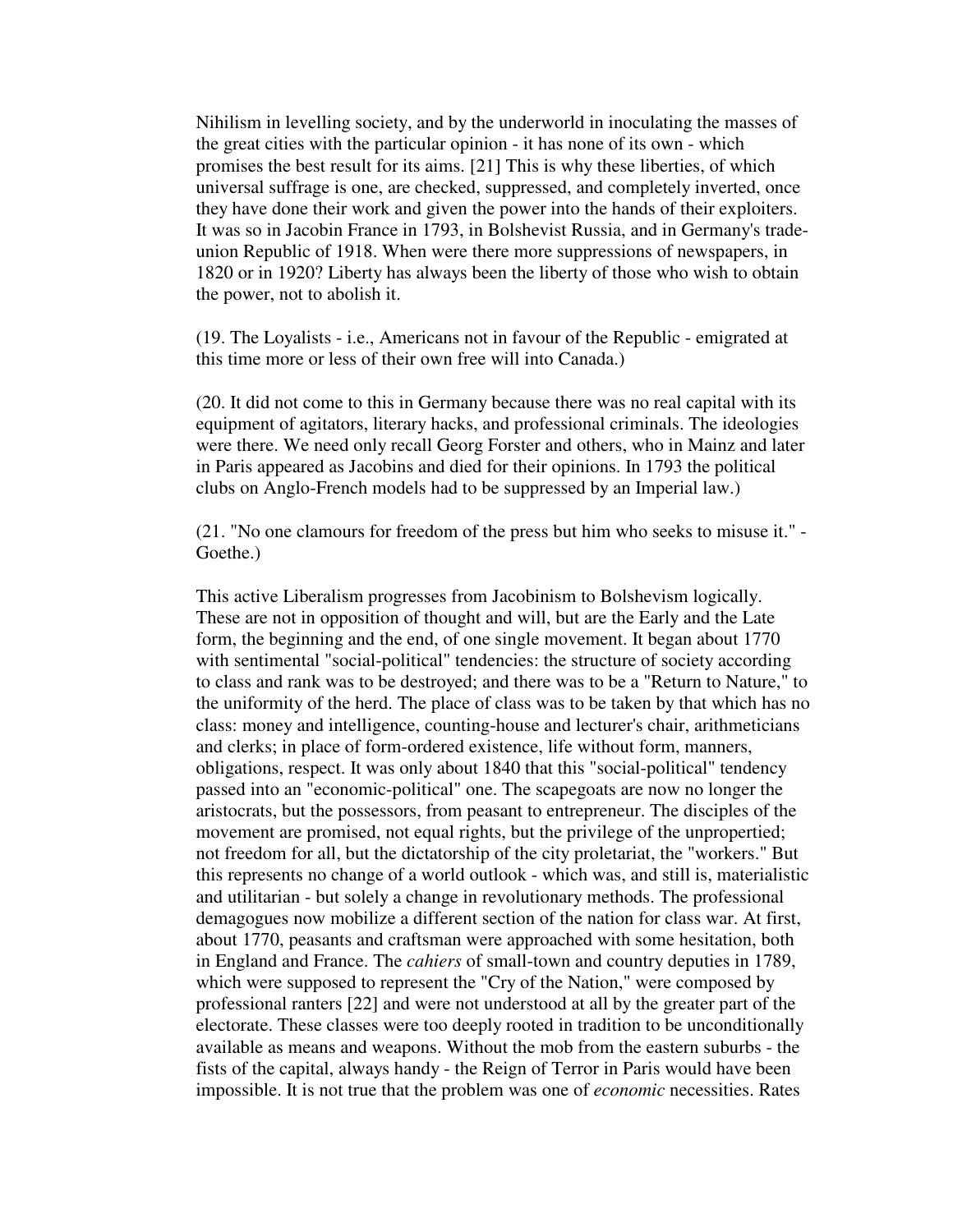and taxes were *sovereign* rights. Universal suffrage was intended as a blow against the *structure of society*. Hence the failure of the Convention: peasantry and craftsmen were no reliable following for professional demagogues. They possessed a native sense of respect and self-respect. They had too much instinct and too little town-intelligence. They were industrious and had learnt something; besides, they wished to leave the farm or the workshop to their sons. No permanent effect could be made upon them by programs and catchwords.

## (22. A. Wahl, *Studien zur Vorgeschichte der französischen Revolution* (1901), p. 24.)

Only about 1840 did the pamphlet-and-platform demagogy of Western Europe, [23] whose development had proceeded on uniform lines, discover a better medium for their ends in the uprooted mass of men who had gathered round the North-European coal area [24] - the type of the industrial worker. It is time we were clear in our own minds about one fact which has been completely smothered in the mist of the party politicians' wars: it was not the "economic distress," into which "capitalism" has brought the "proletariat," that led to the rise of Socialism, but the professional agitation which created this "clear-eyed" outlook on things, just as it had drawn an utterly false picture of the distressed peasant class before 1789 [25] - purely because it was hoped thereby to get a whole-hearted following. And the uneducated and half-educated middle class believed in this picture and does so to this day. The word "worker" has been surrounded by a halo since 1848, without consideration of its meaning and the limits of its application. And the "working class," which does not exist in the economic structure of a single nation [26] - for what have miners, sailors, tailors' apprentices, metalworkers, waiters, bank officials, ploughmen, and scavengers in common with one another? becomes a *political* reality, an attacking *party*, which has split all "white" nations into two armies, of which the one has to feed, and to give its blood for a host of party agents, tub-thumpers, newspaper-writers, and "people's representatives," who pursue their own private aims. That is the purpose for which it exists. The contrast between Capitalism and Socialism - words for which, all this time, literature has searched in vain for a definition, for catchwords are not to be defined - is not derived from any reality, but is purely a built-up challenge. Marx introduced these terms into the English engineering industry, he did not draw them from it; and even so he could only do it by ignoring the existence of all the people engaged in agriculture, commerce, traffic, and administration. This picture of the time had so little to do with the world of reality and its inhabitants that, in theory, the South even became separated from the North: the boundary lay somewhere about the line Lyon-Milan. In the Latin South, where one needs little to live on and does little work, where there is no coal and therefore no industrialism, where thought and feeling are racially different, there developed anarchist and syndicalist tendencies whose wish-picture was the dissolution of the great national organisms into systemless, small self-sufficing groups, Bedouinlike swarms occupied in doing nothing. But in the North, where hard winters mean harder work and make such work not only possible but essential, where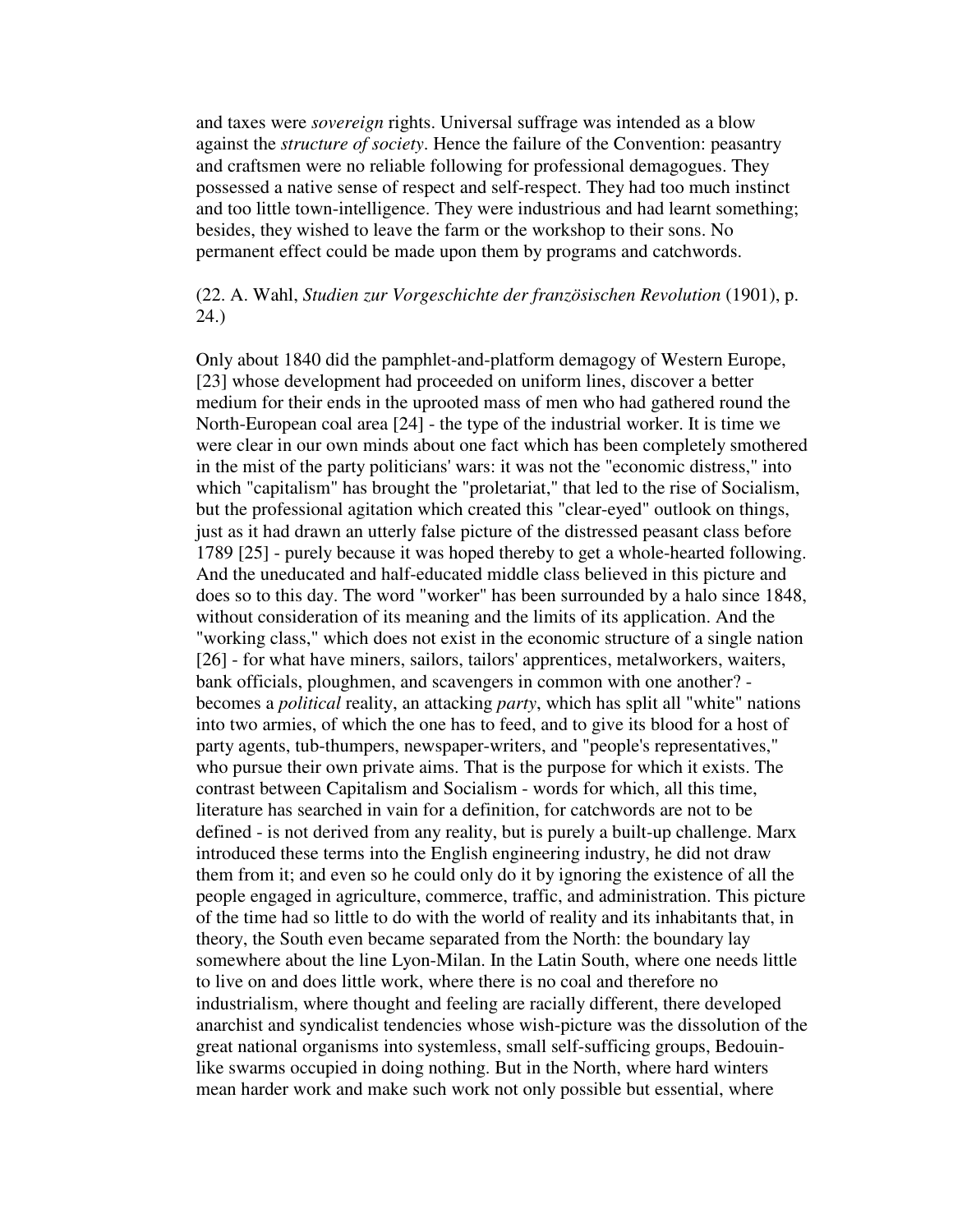from time immemorial the battle has been against hunger and cold combined, there arose out of the Germanic will-to-power, and its urge to large-scale organization, systems of authoritarian Communism which aim at a proletarian dictatorship over the whole world. And, simply because in the nineteenth century the coalfields of these northern lands had attracted an assemblage of people and of national wealth of a hitherto unheard-of order of magnitude, a very different impetus was given to demagogy both within them and outwards from their boundaries. The *high* wages of English, German, and American factory-workers triumphed, precisely because they were anything but "starvation rates," over the low wages of the land-workers in the South, and only because of this "capitalistic" superiority of party means did Marxism triumph over the theories of Fourier and Proudhon. The peasantry had already ceased to exist for all of them. As a *weapon* in the class war it had small value, not merely because it was not available on the pavements at any and every moment, but also because its traditions of property and labour were contrary to the views of theory. It was therefore ignored by the catchwords of the Communist program. Bourgeoisie and proletarian - that is the picture one can take in, and the simpler one is, the less one notices how much there is left outside this scheme.

(23. Its celebrated leaders belonged one and all to the bourgeois class. Owen, Fourier, Engels were entrepreneurs; Marx and Lassalle "academics"; Danton and Robespierre had been lawyers, Marat a physician. The rest were literary men and journalists. There was not a single working man among them.)

## (24. *Politische Schriften*, pp. 331 et seq.)

(25. Promptly abandoned when it was found not to have the desired result. In reality, in Louis XVI's time the peasant was better off in France than anywhere else in Europe.)

#### (26. *The Decline of the West*, II, p. 479.)

Every demagogy forms its program according to the section of the nation which it hopes to mobilize for its purpose. In Rome, from Flaminius to C. Gracchus, it was the Italian peasant farmers who wanted land, so that they might till it. Hence the division of the Gallic area south of the Po by the former and the demand for the division of the *ager publicus* by the latter. But Gracchus went under because the peasants, who had moved into Rome in masses to vote, had to go home again for the harvest. After this experience the demagogy of the type of Cinna and Catiline had to rely upon slaves and, above all, instead of on industrious journeymen (like demagogy in the Greek cities from Cleon's time) upon the unskilled populace of mixed origins which prowled about the streets of Rome and asked to be fed and amused: *panem et circenses*. And precisely because, for the next century, these masses had to be won over by ever-increasing expenditure, they grew, even after Caesar, to a size which made them a standing danger to the Government of the world empire. The lower the type of such a following, the more usable it is. For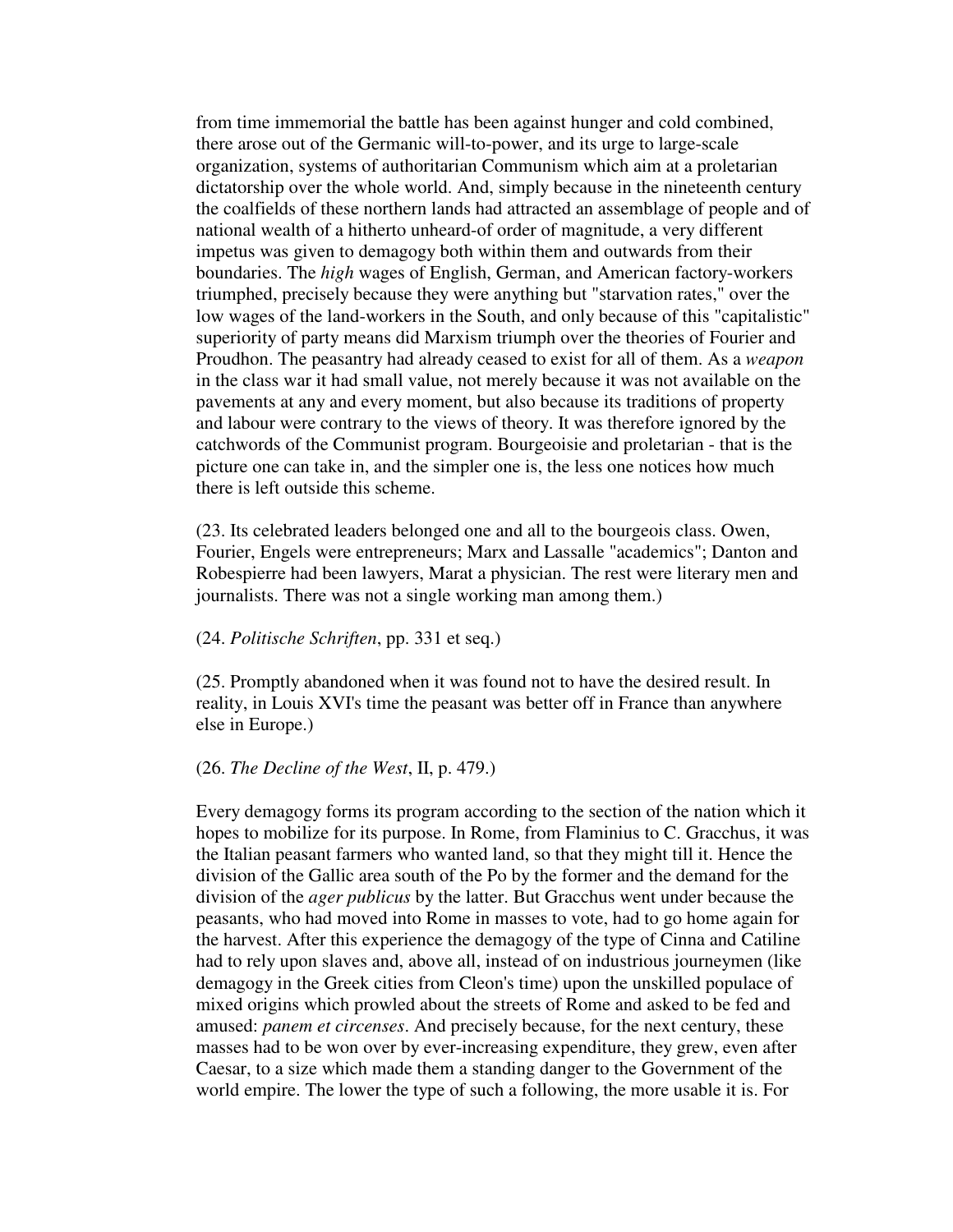this reason has Bolshevism, ever since the Paris Commune of 1871, made far less effort to influence the skilled, industrious, and sober worker than the work-shy rabble of the cities which is ready at any time to plunder and murder. For this reason also have the ruling trade-unionist parties in Germany, from 1918 right into the peak years of unemployment, been careful to allow no legal differentiation between the workless and the work-shy. At that time, while assistance was being given to the supposedly unemployed, there was a dearth of workers, especially on the land, and no one seriously tried to remedy it. The sickness-relief funds were misused by thousands as a means of evading work. Unemployment in its early stages was positively fostered by Marxism. The concept "proletarian" excludes all joy in work. A worker who knows his job and is proud of his achievement has no qualifications for proletarianism. He is a drag on the revolutionary movement. He has to be proletarianized, demoralized, before he is of use to it. That is the true Bolshevism by which this Revolution will reach its climax, but by no means its close.

It is characteristic of the superficial way in which the whole "white" world thinks that this Bolshevism is regarded as a Russian creation, threatening to conquer Europe. Actually, it was born in Western Europe, and born indeed of logical necessity as the last phase of the liberal democracy of 1770 and the last triumph of political Rationalism - which is to say, of the presumptuous intention to control living history by paper systems and ideals. Its first outbreak on a large scale, after the July conflicts of 1848, was the Paris Commune of 1871, which came near to mastering the whole of France. [27] Only the army prevented it [28] - that and the German policy which gave the army its moral support. It was then, and not in Russia in 1917, that out of the facts of a besieged capital were born the workers' and solders' councils which Marx (a simpleton in practical matters) ever afterwards commended as the possible form for a Communist government. It was then that the mass slaughters of opponents were carried out which cost France more lives than the whole of her war against Germany. It was then that the workshy rabble were in power, and not the working class: deserters, criminals and bullies, literary men and journalists, with among them, as always, many foreigners: Poles, Jews, Italians, and even Germans. But it was a specifically French form of revolution. There was no mention of Marx, but all the more of Proudhon, Fourier, and the Jacobins of 1792. A loose alliance of the large cities (that is, of their lowest classes) was to overthrow and conquer the open country and provincial towns - a notion typical of Latin anarchy. Something similar had been attempted in 1411 by the butcher Caboche with the militarily organized Parisian populace, and the same idea was copied faithfully in Petersburg in 1917 with just such another "Western" populace and with the same catchwords. The "Asiatic" side of this Russian revolution, however, which hardly emerged at the time and has still not succeeded in overcoming the Western Communistic forms of Soviet rule, found its earliest expression in Pugatchev's insurrection (1772-75), which seized the whole of the Upper Volga region and even for a time Moscow, putting Tsarism itself in peril. The fanatically religious [29] peasantry, including whole Cossack tribes, killed everything in the way of representatives of Petrine,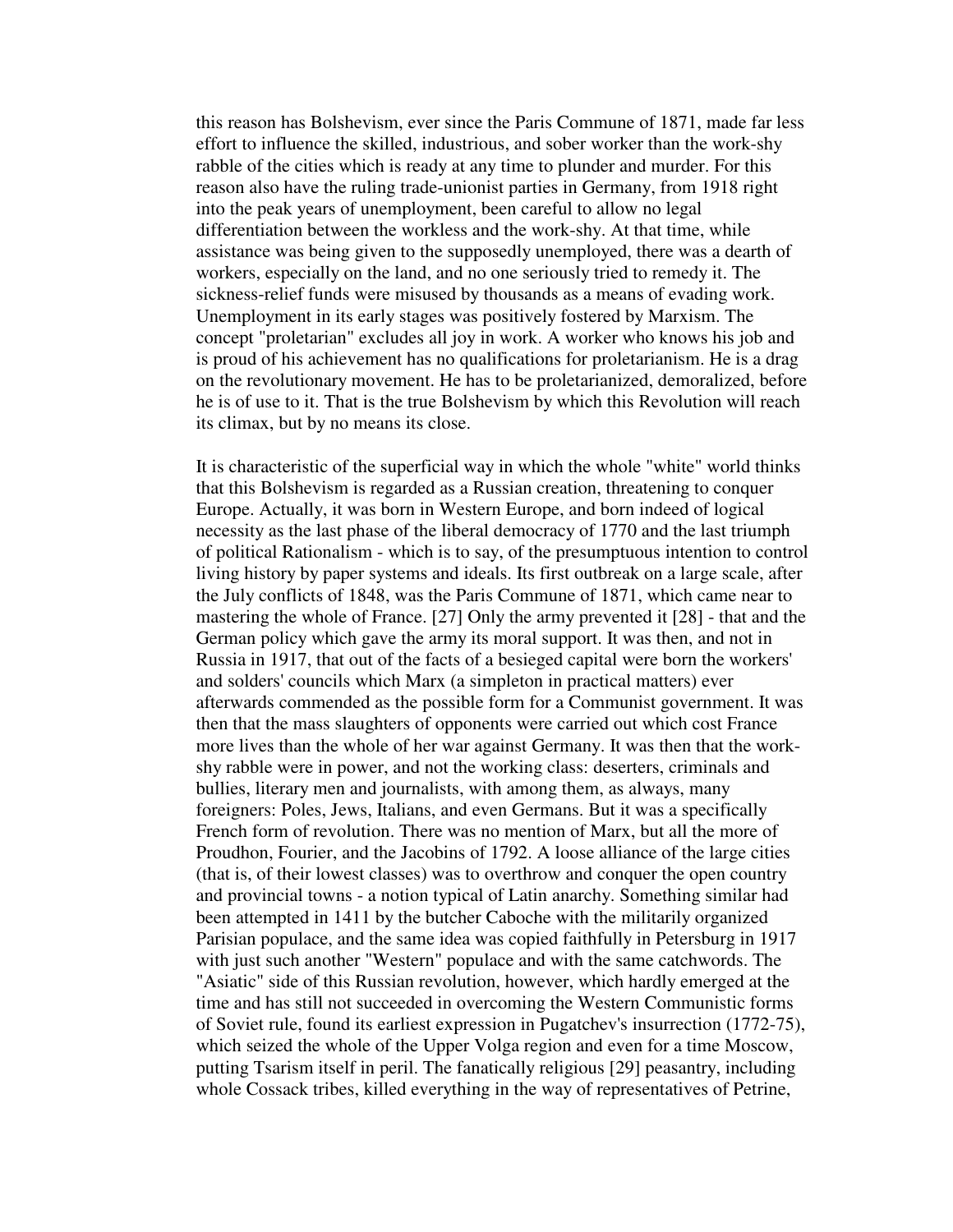European-made Russia who fell into their hands - officers, officials, and, above all, the new nobility. They would have treated the representatives of the Soviet bureaucracy in the same way, and their descendants would gladly have it happen today - perhaps they will really do it tomorrow. Hatred of this foreign type of government, against which the Moscow of these days is less and less able to defend itself, is very old; it goes back to the insurrection of the "Strelitz" against Peter the Great. Democrats and Socialists from the West cannot appreciate a feeling so alien to their own way of thinking. It marks the contrast between the real Bolshevism, which seethes underground among all "white" nations and has produced these very democrats and Socialists, and that other form, the hatred which is piling up among all the *coloured* populations of the world against the whole white civilization, its revolutionary currents with the rest.

(27. The insurrection broke out also in Lyon, Marseille, Toulouse, Le Creusot, Narbonne - these all, very significantly, in the South.)

(28. Chapter II, Section 7.)

(29. "It was God's will that Russia should be chastised by me, His humble tool," said Pugatchev, when brought before his judges.)

And now what is the attitude of "society" in the West-European Civilization since 1770, and particularly since 1848, towards the *fact* of this revolution from below, which has long since reached the stage of scorning and deriding its Liberal beginnings and the concessions they have won, such as freedom of the press, of unions, and of meeting, finally universal suffrage - after exploiting them to the furthest limits of disintegration? By "society" we mean here that which is now generally called the "middle classes" in England and "bourgeoisie" on the Continent - the peasants being, as usual, ignored. [30] It is a chapter of shame that here presents itself to the historian of the future. Built up though it was on the basic human facts of rulership, grade, and property, society met the Nihilist attack upon these with submission, "understanding," acclamation, and support. This intellectual suicide was the common fashion of last century.

(30. The use of *citoyen* and *bourgeois* in France since 1789 is the actual expression of this *will* of town against country.)

It must be stated again and again that this society, in which in our own time the transition from Culture to Civilization is taking place, is *sick*, sick in its instincts and therefore in its mind. It offers no defence. It takes pleasure in its own vilification and disintegration. From the middle of the eighteenth century it has broken up more and more into *Liberal* and *Conservative* circles - the latter representing merely the opposition set up in desperate self-defence against the former. On the one side there is a small number of people who, possessed of the true political instinct, see what is going on and whither it is leading and exert themselves to prevent, moderate, or divert accordingly; people of the kind who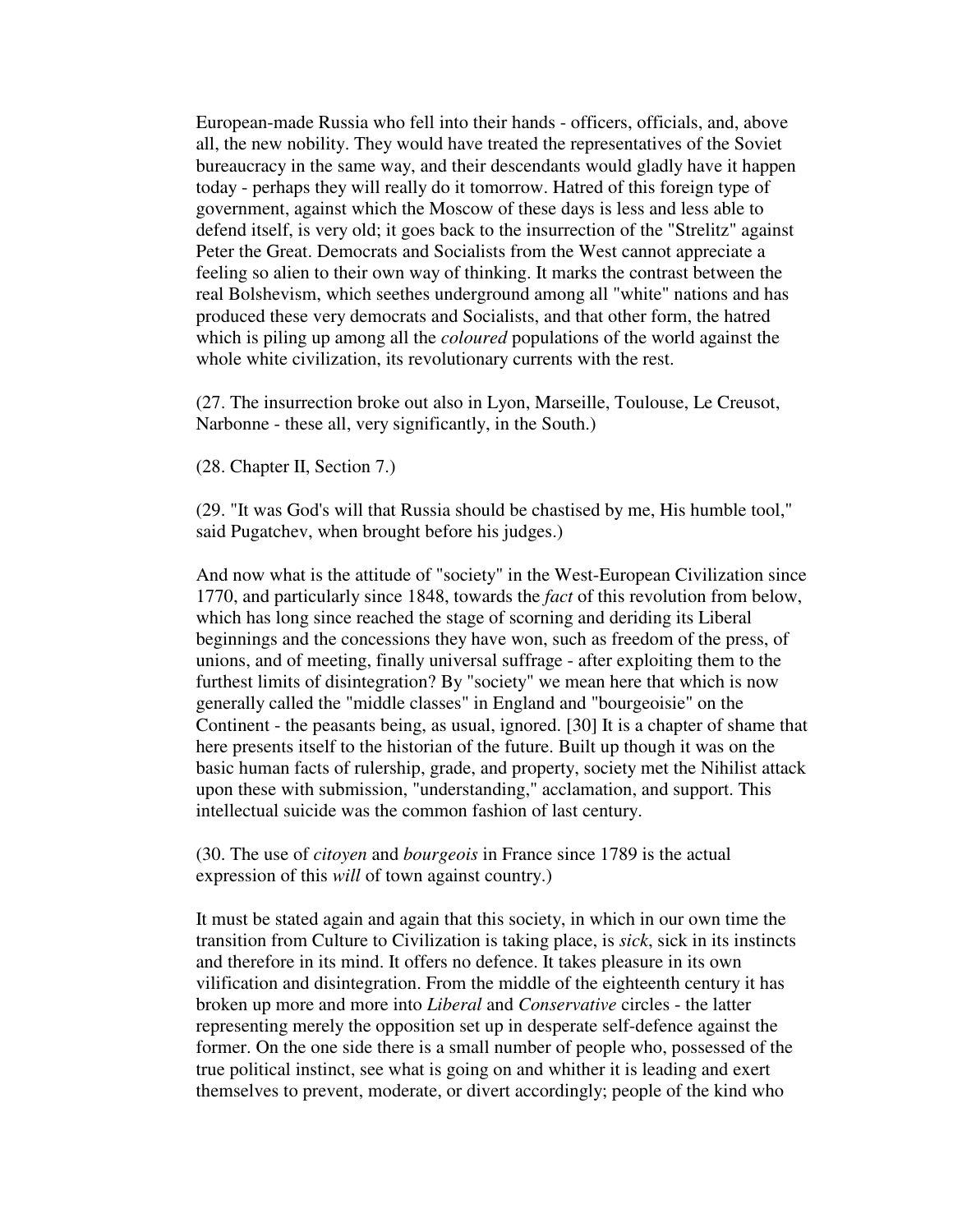formed Scipio's circle in Rome (and whose outlook inspired Polybius' historical work), and, again, Burke, Pitt, Wellington, and Disraeli in England, Metternich, Hegel, and Bismarck in Germany, and Tocqueville in France. They sought to defend the conserving forces of the old Culture - State, monarchy, army, consciousness of standing, property, peasantry - even in cases where they had reason to object, and are therefore cried down as "reactionary." This word, which the Liberals invented, is thrown back at them now by their Marxian pupils, in that they try to prevent the logical outcome of their actions: such is our reputed progress. On the other side stands almost everything that has the urban intelligence or, if not, at least looks up to it as the badge of superiority in the conditions of today and in terms of the power of the future - the future that is already the past.

At this point journalism becomes the dominant expression of the time. It is the critical *esprit* of the eighteenth century diluted and lightened for intellectual mediocrity - and let us not forget that age means to part, to dissect, to disintegrate. Drama, poetry, philosophy, even science and history [31] are turned into leading articles and feuilletons written with an unashamed bias against everything that is conservative and has formerly inspired respect. "Party" becomes the Liberal substitute for rank and State; revolution, in the form of periodic mass elections fought by all available means of money, brains, and even - after the Gracchan method - physical violence, is exalted into a constitutional process; government, as the meaning and duty of State existence, is either opposed and derided or degraded to the level of a party business. But the blindness and cowardice of Liberalism goes further still. Tolerance is *extended* to the destructive forces of the city dregs, not *demanded* by them. In Western Europe Russian Nihilists and Spanish anarchists are gushed over in "good" society with revolting sentimentality and passed on from one fashionable hostess to another. In Paris and London, above all in Switzerland, both they and their undermining activities are carefully protected. The Liberal press rings with maledictions of the prisons in which the martyrs of liberty languish, and not a word is dropped in favour of the countless defenders of the State, down to the simple soldier and policeman, who are blown into the air, crippled by bullet-wounds, or slaughtered in the exercise of their duty. [32]

(31. Think of Haeckel, for instance. And Mommsen's *Roman History* is a pamphlet of a man of '48 against "Junkers and parsons," with a completely misleading representation of the inner development of Rome. Eduard Meyer was the first to write an unbiassed history of these events in his *Untersuchungen zur Geschichte der Gracchen* and *Caesars Monarchie und das Prinzipat des Pompejus*.)

(32. When Schopenhauer left a sum in his will for the dependants of soldiers who fell in Berlin in 1848 - no one else would have given a thought to *these* victims of the Revolution - literary men, headed by Gutzkow, cried out at so scandalous an action. It was the same spirit which inspired the sympathy expressed with the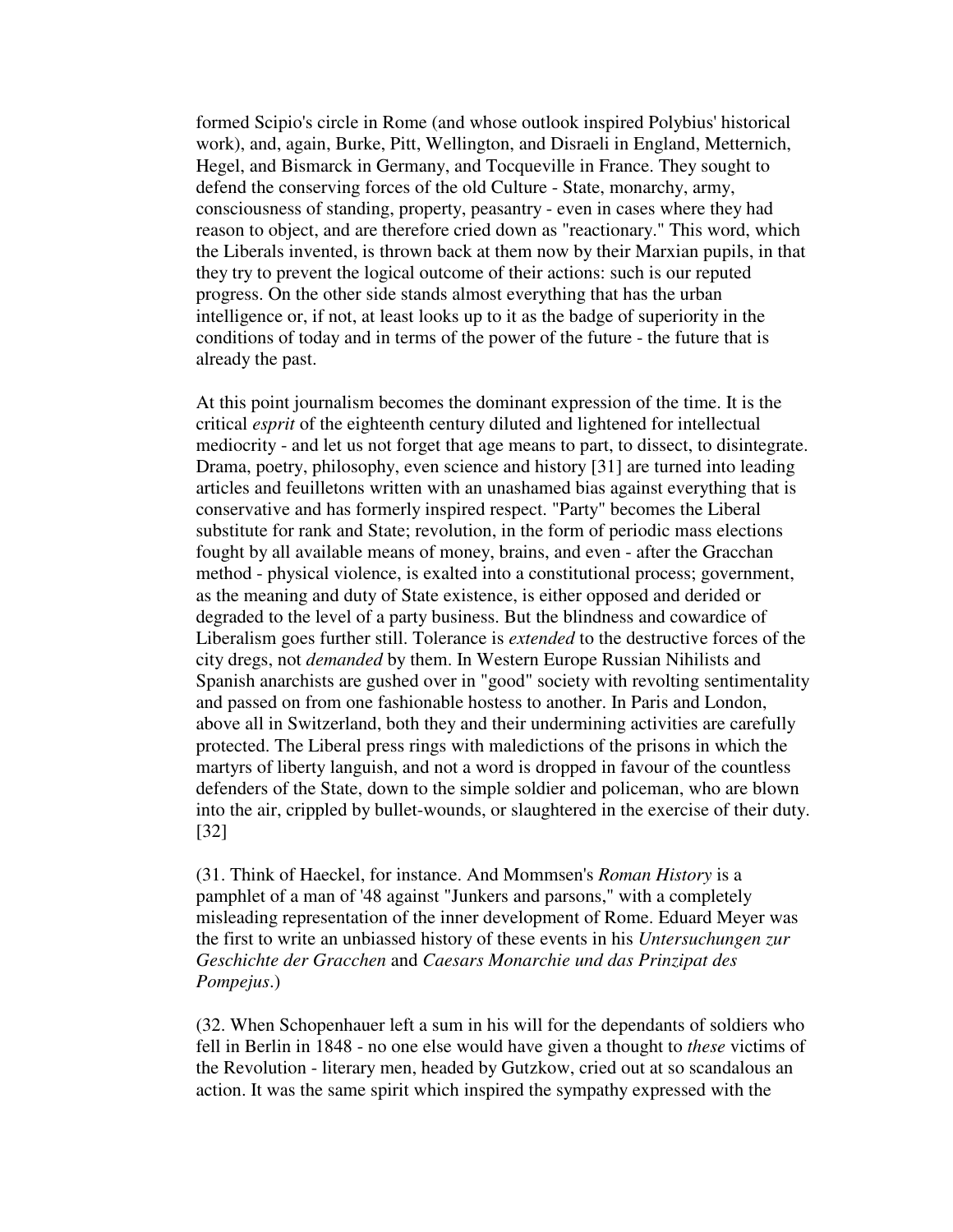Bolshevist mass-murderer Trotsky when the "bourgeois" governments of Western Europe refused State protection to enable him to visit a watering-place.)

The concept of the proletariat, created of deliberate intention by Socialist theoreticians, has been accepted by the middle classes. Actually it has nothing to do with the thousand branches of strict and skilled labour - from fishing to bookprinting, from tree-felling to engine-driving - and is scorned and felt as a disgrace by industrious, trained workers. It was intended solely to secure the amalgamation of these workers with the city mob for the purpose of overthrowing the social order. But Liberalism centred political thought upon it by employing it as though it were an established concept. Under the name Naturalism there arose a pitiable school of literature and painting which exalted filth to aesthetic charm, and vulgar feeling and thinking to a binding world-view. "People" no longer meant the community of the whole nation, but that section of the city masses which set up in opposition to this community. The proletarian appeared as the hero on the stage of the progressive bourgeoisie, and with him the prostitute, the shirker, the agitator, the criminal. From this time onward it has been "modern" and superior to see the world from below, from the perspective of a bar-parlour or a street of ill repute. The cult of the proletarian arose during that period, and in the Liberal circles of Western Europe, not in 1918 in Russia. A fatal notion of things, half false and half stupid, began to pervade educated and semi-educated minds: "the worker" becomes the real person, the real nation, the meaning and aim of history, politics, public care. The fact that all men work, and moreover that others - the inventor, the engineer, and organizer - do more, and more important, work is forgotten. No one any longer dares to bring forward the class or *quality* of his achievement as a gauge of its value. Only work measured in hours now counts as labour. And the "worker," with all this, is the poor unfortunate one, disinherited, starving, exploited. The words "care" and "distress" are applied to him alone. No one has a thought left for the countryman's less fertile strips of land, his bad harvests, his losses by hail and frost, his anxiety over the sale of his produce; or for the wretched existence of poor craftsmen in strongly industrialized areas, the tragedies of small tradesmen, fishermen on the high seas, inventors, doctors, who have to struggle amid alarms and dangers for each bite of daily bread and go down in their thousands unheeded. "The worker" alone receives sympathy. He alone is supported, cared for, insured. What is more, he is made the saint, the idol, of the age. The world revolves round him. He is the focus of the economic system and the nurseling of politics. Everybody's existence hinges on him; the majority of the nation are there to serve him. The dull lump of a peasant, the lazy official, the swindling tradesman, are legitimate targets for mirth, not to mention judges, officers, and heads of businesses, who are the popular objects of ill-natured jest; but no one would dare to pour the same scorn on "the working man." All the rest are idlers, egoists; he is the one exception. The whole middle class swings the censer before this phantom. No matter what one's own achievements in life may be, one must fall on one's knees before him. His being stands above all criticism. It was the middle classes who successfully "put over" this notion of him, and the very business-like "representatives of the people" continue to sponge upon this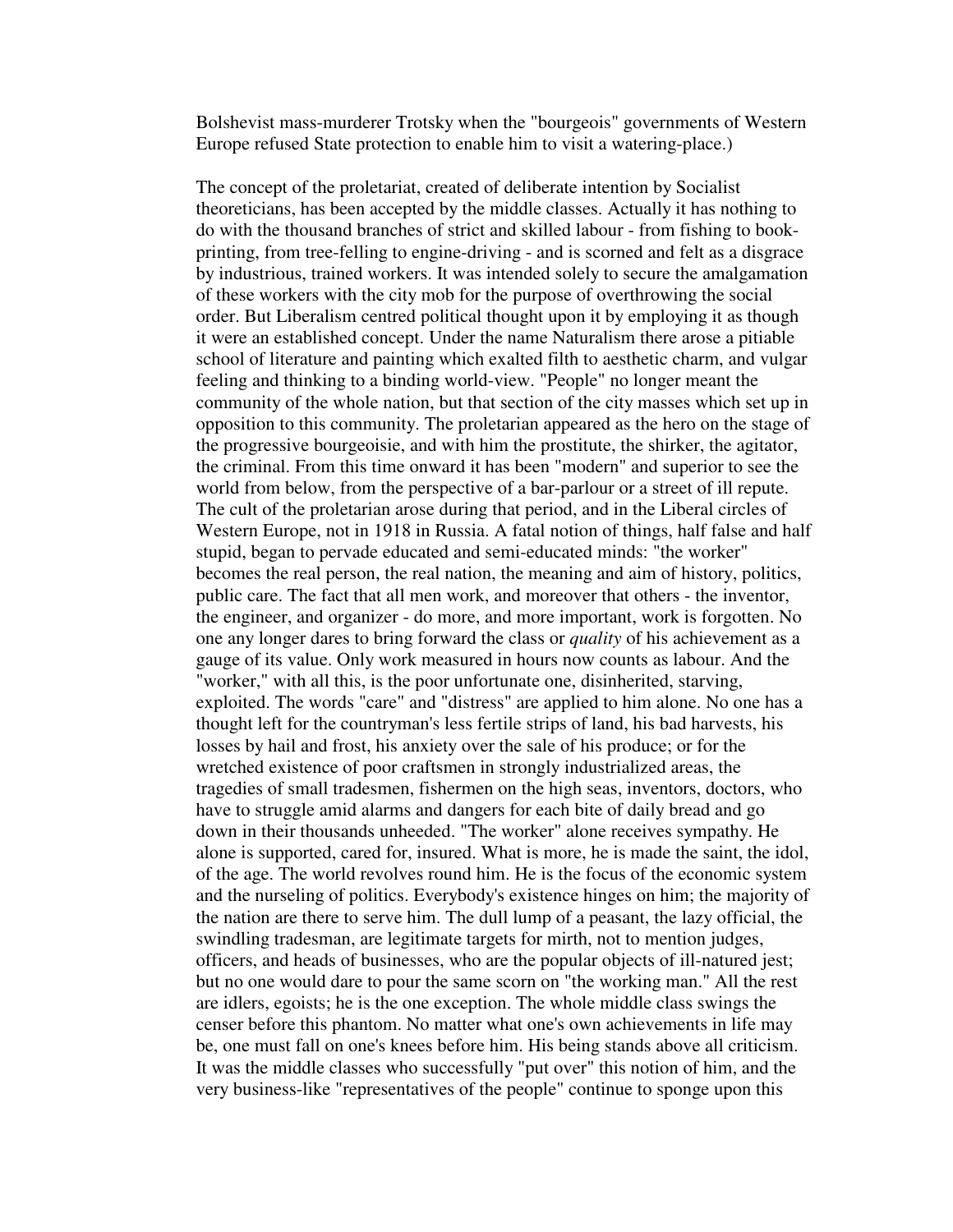legend. They dinned it into the wage-earners until they believed it; until they felt themselves to be really ill-treated and wretched, until they lost all sense of proportion with regard to their output and their importance. Liberalism *vis-à-vis* the demagogic trend is the form of suicide adopted by our sick society. With this perspective it gives itself up. The merciless, embittered class war that is waged against it finds it prepared to capitulate politically, after having helped spiritually in the forging of the enemy weapons. Only the Conservative element - weak as it was in the nineteenth century - can, and in the future *will*, hinder the coming of this end.

Who is it, then, who has flattered and organized this mass of wage-earners in the cities and industrial areas, provided them with catchwords, driven them by cynical propaganda into the class war against the majority of the nation? It is *not* the industrious and highly trained workman, the "vagabond," as he is contemptuously called in the Marx-Engels correspondence. In a letter to Marx on the 9th May 1851 Engels speaks of the democratic Red and Communistic mob, and on the 11th December 1851 writes to him: "What is the rabble good for if it forgets how to fight?" The manual worker is merely a means to the private ends of professional revolutionaries. He is to fight for the satisfaction of their hatred of the conservative forces and their thirst for power. [33] If only workers were to be recognized as representatives of the workers, the benches of the Left would be very empty in all parliaments. Among the originators of their theoretical programs and leaders of revolutionary campaigns there is not one who actually worked for years in a factory. [34] The political Bohemia of Western Europe in which Bolshevism grew up from the middle of the nineteenth century was composed of the same elements which went to the making of the revolutionary Liberalism of 1770. Whether the February Revolution of 1848 in Paris was for "Capitalism" or that of June against it, whether "Liberty and Equality" were to be secured for the middle class in 1789 or for the lower orders in 1793 and 1918, the aims of the inciters of these movements and their ultimate motives were in fact all exactly the same; and no different is the situation in Spain today, and perhaps that in the United States tomorrow. It is from the intellectual "mob," with the failures from all academic professions, the spiritually unfit and morally inhibited, at its head, that the gangsters of Liberal and Bolshevist risings are recruited. Their "dictatorship of the proletariat" - which is to say, their own dictatorship with the help of the proletariat - is to be their revenge on those who are happy and successful, as a last means of appeasing the morbid vanity and vulgar greed for power which alike arise from unsettled self-respect, the final expression of depraved and misdirected instincts.

(33. Friedrich Lenz has demonstrated in *Staat und Marxismus* (1921, 1924) that it was only on these grounds that Marx attacked the states of the Holy Alliance, particularly Prussia and Russia, before he became a Socialist in 1843; and that he was still willing, at a much later date, to drop his own Communistic theory of the industrial proletariat and replace it by a rising of the peasants for the better success of his plan to destroy Tsarism.)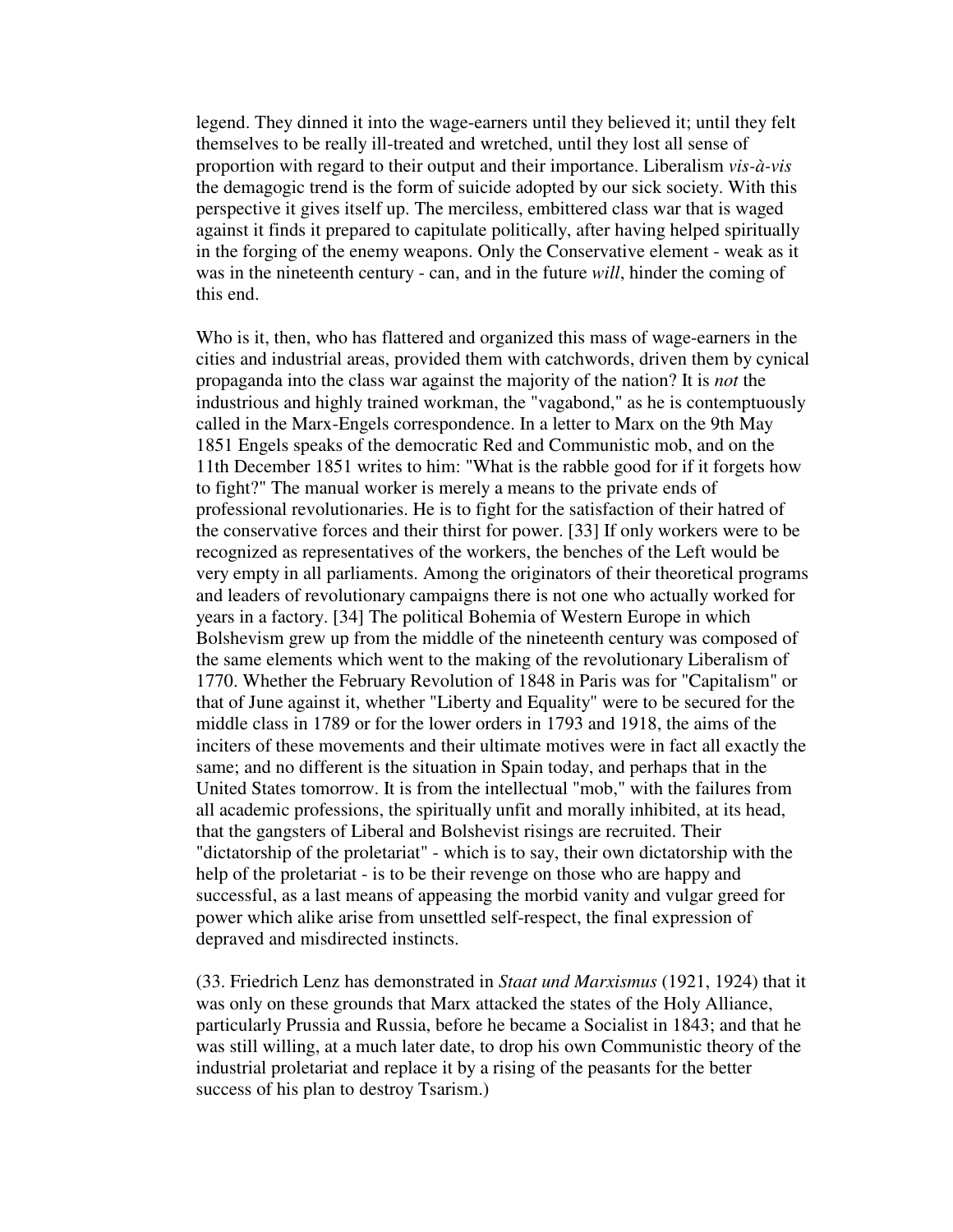(34. What mostly happened, in fact, was that the worker who "worked his way up" by industry and ability rose to the management of a business. Bebel branded this in his fury as a betrayal of the working classes. In his opinion the only conscious aim of the worker should be to arrive by way of a party secretaryship at mass-leadership.)

Among all these jurists, journalists, schoolmasters, artists, and technicians one is apt to overlook one type, the most sinister of all: the sunken priest. Religion is the personal relation to the powers of the world around us, expressed in a world view, in pious usages and the personal attitude of renunciation. A church is the organization of a priesthood which fights for its temporal power. It brings the forms of religious life, and therewith the people who cling to them, under its power, and it is therefore the born enemy of all other forms of power: State, rank, or nation. During the Persian Wars the priesthood of Delphi agitated on behalf of Xerxes and against the national defence. Cyrus was able to conquer Babylon and overthrow Naboned, the last king of the Chaldees, because the priesthood of Marduk was in league with him. The histories of ancient Egypt and ancient China are full of examples of the sort, and in the West there was only occasionally truce between monarchy and church, throne and altar, nobility and priesthood, when an alliance between them against a third party promised to be advantageous. "My kingdom is not of this world" is the deep saying which is true of every religion and is betrayed by every church. But every church from the very fact of its existence falls in with the conditions of historical life; it thinks in terms of political power and material economy; it wages war in diplomatic and military fashion, and shares with other institutions of power the consequences of youth and age, rise and decay. Above all, in respect of conservative policy and tradition in State and society, it is not honest and *qua* church cannot be so. All young sects are at bottom hostile to State and property, class and rank, and are attracted to universal equality. [35] And the policy of any church that has grown old, conservative as it may be with regard to itself, is always being tempted to become in relation to State and society Liberal, democratic, or Socialistic - that is, levelling and destructive - as soon as the struggle between tradition and the mob sets in.

(35. And every revolutionary movement, on the contrary, has the quite unintentional and often unobserved tendency to take on the forms of a cult. The cult of Reason in the French Revolution is one example, Lenin's mausoleum another.)

All priests are human beings, and hence the fate of churches becomes dependent upon the human material of their continuously changing personnel. Even the strictest selection - and it is as a rule masterly - cannot prevent vulgar instincts and vulgar thought from becoming frequent and even predominant in times of social degeneration and revolutionary demolition. In all such times there is a priest-rabble which drags the dignity and faith of the church through the mud of party politics, allies itself with the revolutionary forces, and, by sentimental talk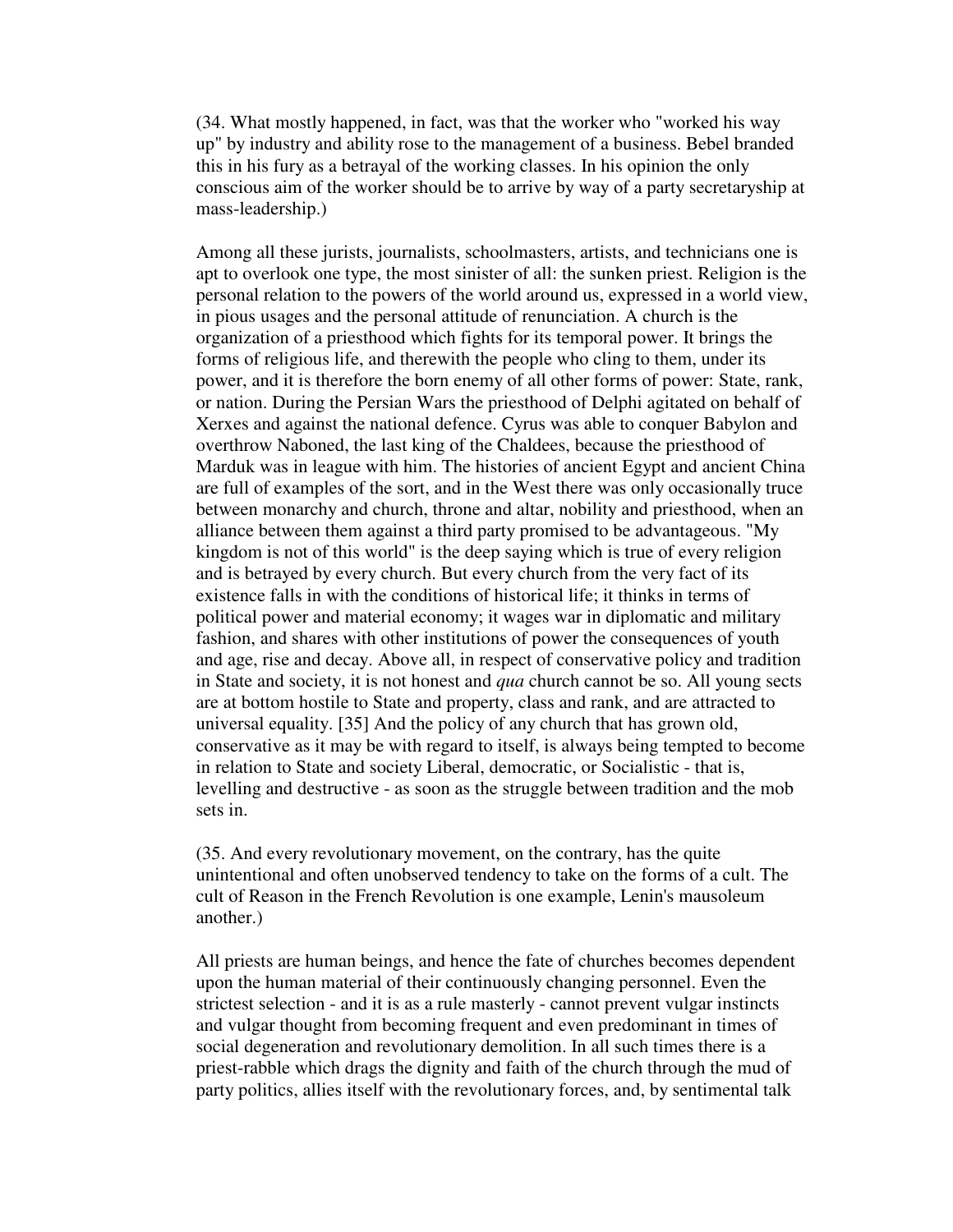about loving one's neighbour and helping the poor, eggs on the underworld to set about destroying the social order - that order with which the church is irrevocably and fatally bound up. A religion is that which the soul of the faithful is. A church is worth just so much as the priest-material of which it is composed is worth.

At the beginning of the French Revolution we have, besides the swarm of degenerate abbés, who for years had mocked at authority and rank in their writing and preaching, the runaway monk Fouché and the renegade bishop Talleyrand, both of them regicides and thieves *en grand*, Napoleonic dukes and traitors to their country. From 1815 onward the Protestant priest tends to become more and more a democrat, Socialist, and party politician. Lutheranism, which is hardly a church, and Puritanism, which is not one at all, have neither of them as such promoted any destructive policy. The individual priest went on his own account among "the people" and into the workers' party, spoke in electoral assemblies and parliaments, wrote on "social" questions, and ended as a demagogue and Marxian. The Catholic priest, however, who was more firmly attached to his church, pulled it over with him. It became woven into the party agitations, at first as an effective medium and finally as a sacrifice to this policy. A Catholic trade-union movement with Socialist-Syndicalist tendencies existed in France as early as Napoleon III's reign. In Germany the first example of such arose after 1870, inspired by the fear that the "Red" trade unions would gain sole power over the masses in the industrial areas. And it at once came to an understanding with these. *All* workers' parties are dimly aware of their common cause, however much the executive groups may hate each other.

Truly, it is a long time since Leo XIII's view of world politics commanded a following, and a true prince of the church like Cardinal Kopp ruled over the clergy in Germany. At that period the church was conscious of being a conservative force, and it knew well that its fate was bound up with that of the other conservative forces - State authority, monarchy, the social order, and property - that it stood, in the class war, unconditionally against the Liberal and Socialist forces, on the "Right," and that its prospect of outlasting the revolutionary age depended upon doing so. But the change has come quickly. Spiritual discipline is shaken. The activities of the mob element in the priesthood tyrannize over the church right up to the highest positions, and those who hold them are forced to keep silence to hide their impotence from the world. Church diplomacy, formerly directed from above in so distinguished a manner, and exercising its tactical judgment over things decades ahead, gives way increasingly to the vulgar methods of day-to-day politics, to party democratic agitation from below, with its contemptible dodges and specious argumentation. Thought and action are on the level of the cosmopolitan underworld. The traditional striving for temporal power is reduced to petty ambition in the direction of election successes and alliances with other "mob" parties for the sake of material results. The mob element in the priesthood, once severely curbed, now prevails, with its proletarian way of thinking, over the really worthy section of the clergy that considers the soul of a man to be worth more than his vote and takes metaphysical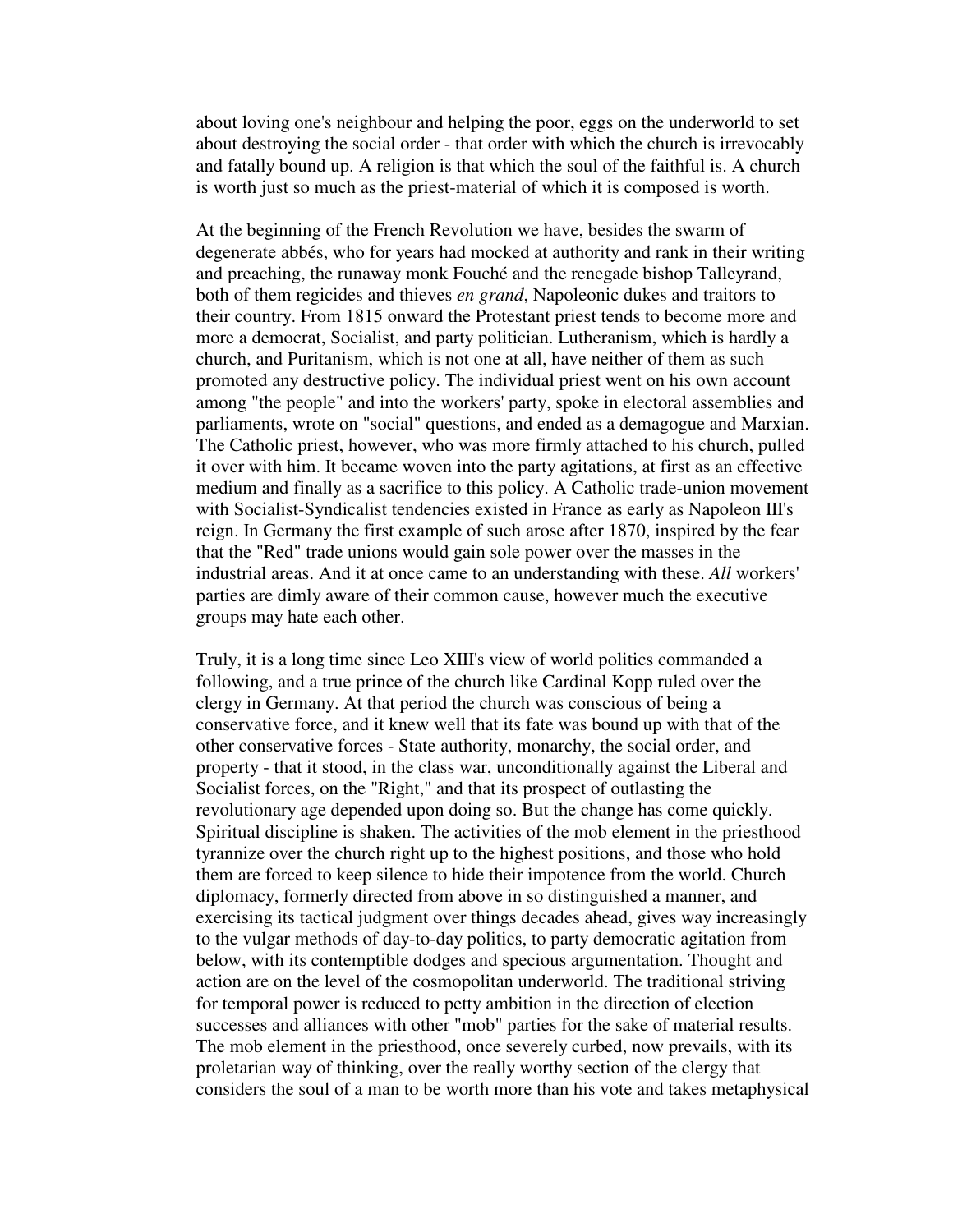problems more seriously than demagogic raids upon economic life. Tactical mistakes, such as the Spaniards made in imagining they could separate the destinies of throne and altar, would *not* have been made a few decades back. But since the end of the World War the church - in Germany above all, where, being an ancient power of rigid traditions, it had to pay heavily in prestige with its own adherents by descending to street level - has sunk to class wars and association with Marxism. There is in Germany a Catholic Bolshevism which is more dangerous than the anti-Christian because it hides behind the mask of a religion.

Now, all Communist systems in the West are in fact derived from Christian theological thought: More's Utopia, the Sun State of the Dominica Campanella, the doctrines of Luther's disciples Karlstadt and Thomas Münzer, and Fichte's State Socialism. What Fourier, Saint-Simon, Owen, Marx, and hundreds of others dreamed and wrote on the ideals of the future reaches back, quite without their knowledge and much against their intention, to priestly-moral indignation and Schoolmen concepts, which had their secret part in economic reasoning and in public opinion on social questions. How much of Thomas Aquinas' law of nature and conception of State is still to be found in Adam Smith and therefore - with the opposite sign - in the Communist Manifesto! Christian theology is the grandmother of Bolshevism. All abstract brooding over economic concepts that are remote from any economic experience must, if courageously and honestly followed out, lead in one way or another to reasoned conclusions against State and property, and only lack of vision saves these materialist Schoolmen from seeing that at the end of their chain of thought stands the beginning once more: effective Communism is *authoritative bureaucracy*. To put through the ideal requires dictatorship, reign of terror, armed force, the inequality of a system of masters and slaves, men in command and men in obedience - in short: Moscow. But there are two sorts of Communist. The one, the credulous type, obsessed by doctrine or feminine sentimentality, remote from and hostile to the world, condemns the wealth of the wicked who prosper and also, at times, the poverty of the good who do not prosper. This lands him either in vague Utopias or throws him back upon asceticism, the monastic life, Bohemia, or vagabondism, which proclaims the futility of all economic effort. But the other, the "worldly" type with the realist political outlook, hopes through its followers to destroy society, either from envy or revenge, because of the low place assigned in it to their personality and talents, or, alternatively, to carry away the masses by some program or other for the satisfaction of his own will-to-power. But this, too, likes to hide itself under the cloak of some religion.

Marxism is indeed a religion, not in the sense of its founder, but in that which his revolutionary following has imparted to it. Like any church it has its saints, apostles, martyrs, fathers, bible and mission. Like any church it has dogmas, heresy-tribunals, an orthodoxy and a scholasticism, and, above all, a popular moral - or rather two, for believers and unbelievers. And does it make any difference that its doctrine is materialistic through and through? Are those priests who agitate on economic questions any less so? What are, actually, Christian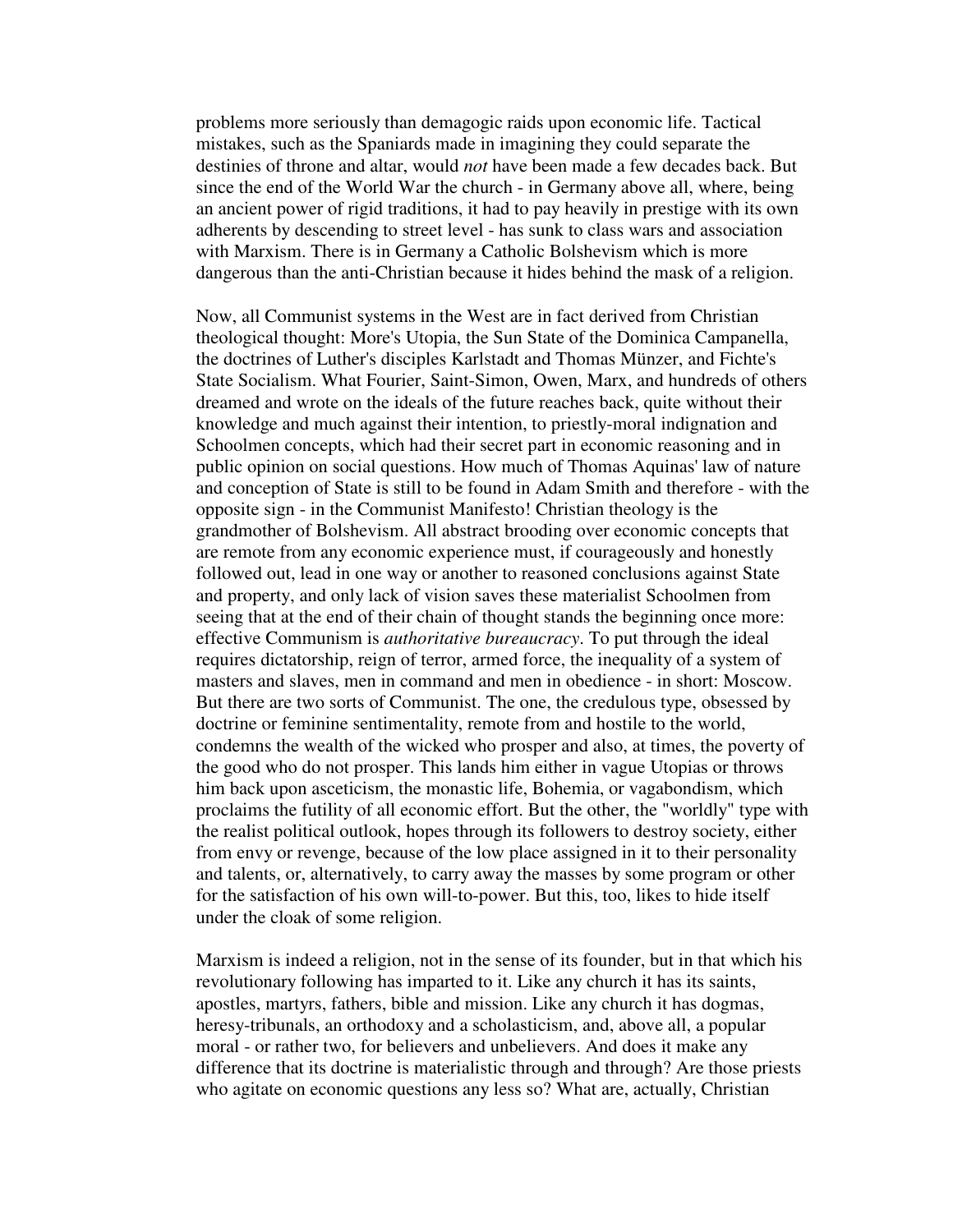trade unions? Christian Bolshevism, neither more nor less. Since the beginning of the Rationalist age - that is, since 1750 - there is materialism both with and without Christian terminology. As soon as one mixes up the concepts of poverty, hunger, distress, work, and wages (with the moral undertone of rich and poor, right and wrong) and is led thereby to join in the social and economic demands of the proletarian sort - that is, money demands - one is a materialist. And then the pressing inward need for a high altar is supplied by the party secretariat, for a poor-box by election funds - and the trade-union official becomes the successor to St. Francis.

This materialism of the Late megalopolis is a *practical* cast of thought and action, whatever the "faith" may be that accompanies it. It is the mode of regarding history and public and personal life "economically" and of looking upon economics, not as a thing of vocations and the content of lives, but as the method by which with the least exertion the most money and pleasure can be secured: *panem et circenses*. Most people nowadays do not realize at all how materialistic they are in themselves and their thought. They may be zealous in prayer and confession and have the word "God" for ever on their lips, [36] they may even be priests by calling and conviction, and yet be materialists. Christian morality is, like every morality, renunciation and nothing else. [37] Those who do not feel it to be so *are* materialists. "In the sweat of thy face shalt thou eat bread" means: do not regard this hard meaning of life as misery and seek to circumvent it by party politics. But for proletarian election propaganda the precept is certainly not suitable. The materialist prefers to eat the bread that others have earned in the sweat of their face, the peasant, the craftsman, the inventor, the captain of industry. But the famous "eye of a needle," through which many a camel passes, is not too narrow for the "rich man" only; it is equally narrow for the man who extorts bigger wages and shorter working hours by means of strikes, sabotage, and elections - and for him, too, who engineers these for the sake of his own power. It is the utility-moral of the slave-souls: slaves, not because of their situation in life for that we are all without exception, from the destiny of being born at a particular time and place - but because to regard the world from below is mean. Does one regard the state of being rich with envy or with contempt? Does one acknowledge the man who has by personal superiority worked his way up to the rank of a leader - from locksmith's apprentice, say, to founder and owner of a factory - or hate him and try to pull him down? That is the test. But this materialism, to which renunciation is incomprehensible and absurd, is nothing but egoism of individuals and classes, the parasitic egoism of inferior minds, who regard the economic life of other people, and that of the whole, as an object from which to squeeze with the least possible exertion the greatest possible enjoyment: *panem et circenses*. Such people look upon personal distinction, industry, success, joy in achievement as wickedness, sin, and treason. It is the moral of class war, which lumps all this together under the name Capitalism (which had from the first a *moral* significance) [38] and sets it up as a target for proletarian hate, while on the other side it aims at welding the wage-earners into one political front with the underworld of the great cities.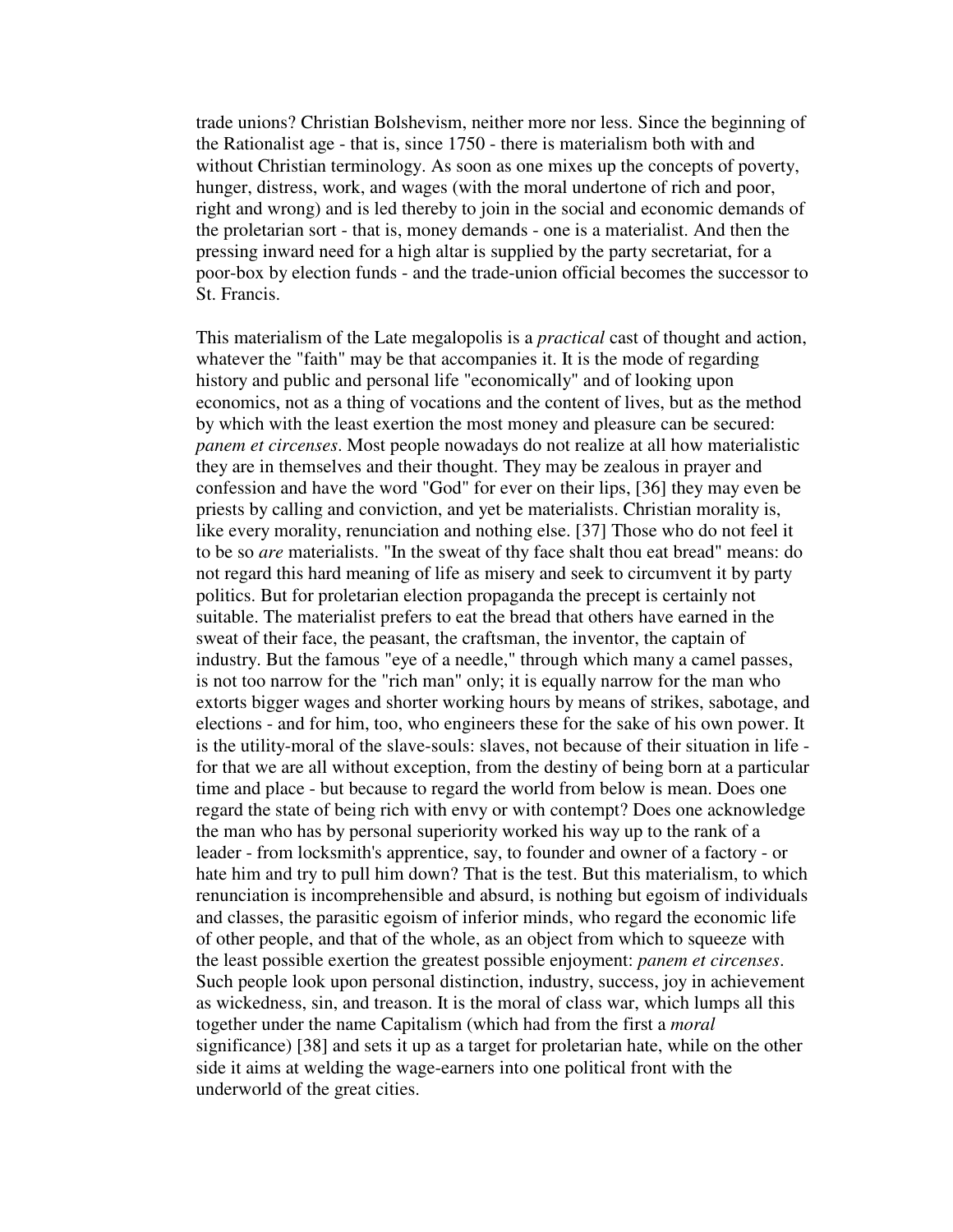(36. The very prevalence of this fashion in speech and writing today shows that the word has become a catchword, an empty concept, and anything but the expression of religious renewal and inner experience. There are profound religions and great men's religious convictions that are atheistic, pantheistic, or polytheistic, in China, India, the Classical world, and in the West today. The old Germanic word *god* was a neuter plural and was only turned into a masculine singular by Christian propaganda. The ways in which we seek to interpret the impenetrable mystery of the world around and the fact we do it have nothing to do with the *order* of the religious view and attitude. But here there is confusion of "religious" with "confessional," the acknowledgment of certain doctrines and precepts, and with "clerical," the recognition of the claims of a priesthood. In reality the profundity of a religion depends upon the personality of him in whom it lives. Without lay piety even a definitely priestly religion is non-viable.)

## (37. *The Decline of the West*, II, pp. 272 et seq.)

#### (38. *Politische Schriften* ("*Preußentum und Sozialismus*"), pp. 77 et seq.)

Only the "worker" is permitted and commanded to be an egoist, not the peasant or craftsman. He alone has rights instead of obligations. The others have obligations and no rights. He is the privileged class whom the others have to serve by their labour. The economic life of the nation exists for him and must be organized solely with a view to his comfort, whether it falls to pieces in the process or not. That is the world outlook - fashioned by the "people's representative" class and by academic riff-raff from professor to priest - by which the lower orders of society are demoralized in order that they may be mobilized in the interests of the leaders' hatred and thirst for power. For this reason Socialists of higher quality and conservative ways of thinking, like Lassalle, supporter of monarchy, and Georges Sorel, who looked upon the defence of fatherland, family, and property as the noblest task of the proletariat (and of whom Mussolini has said that he owes more to him than to Nietzsche) are difficult to reconcile with Marx and are therefore never quoted according to their true intent.

Among the many sorts of theoretical Socialism or Communism it is, of course, the lowest, and in its ultimate intentions the most dishonest, that has won the day; the one which has been most ruthlessly directed towards acquiring power over the masses for the professional revolutionaries. We may call it Marxism or not as we please. It is equally unimportant which theory supplies the catchwords for propaganda or behind which non-revolutionary world-outlook it conceals itself. The practical thought and intention is all that matters. He who is vulgar thinks, feels, and acts vulgarly and will not be changed by donning priestly robes or waving national flags. Whoever founds or leads trade unions or Labour parties anywhere in the world today [39] is almost of necessity bound to succumb very quickly to the Marxist ideology, which slanders and persecutes all political and economic leadership, the social order, authority and property, under the collective concept of Capitalism. He will at once find among his followers the now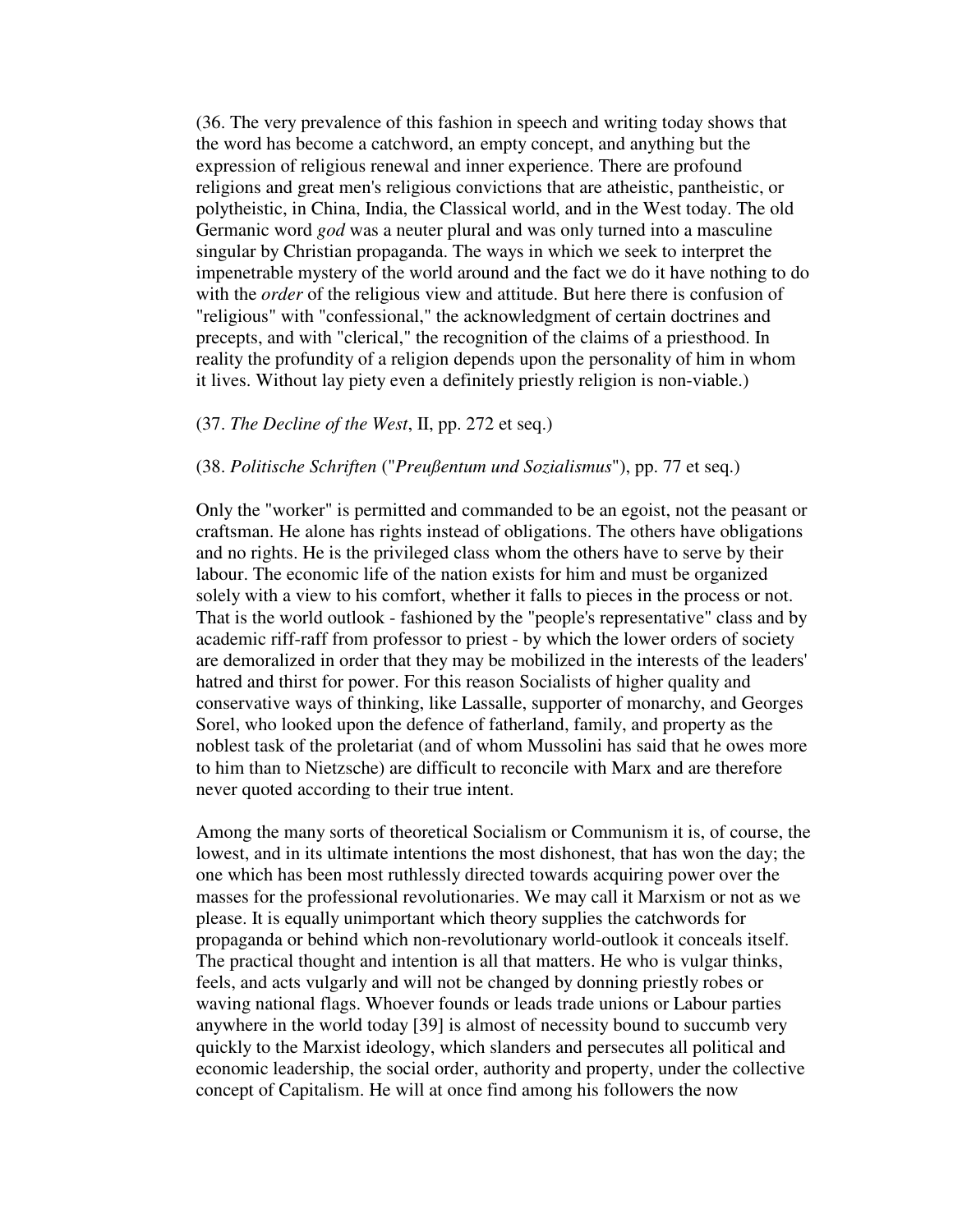traditional conception of the economic system as class war, and will be forced to depend upon it if he wishes to remain a leader. Once for all, proletarian egoism, with its aims and methods, is the form in which the "White" Revolution has been working itself out for almost a century, and it makes little difference whether it calls itself a social or a Socialist movement and whether its leaders insist on being Christians [40] or not. The floraison of world-improvement theories fills the first ascending century of Rationalism from the *Contrat social* (1762) to the Communist Manifesto (1848). [41] In those days men believed, like Socrates and the Sophists, in omniscience of human reason and its ability to control destinies and instincts and to order and direct historical life. Even in the Linnaean system the human being took rank as *homo sapiens*. The beast in man, which gave a forceful reminder of its existence in 1792, was forgotten. Never were people further removed from the scepticism of the true judge of history and the wise man who in all ages knows that "man is wicked from his youth up." It was thought that the nations could be organized according to doctrinaire programs with a view to their ultimate bliss, and at any rate the readers of the materialistic Utopias believed in them - though how far the writers did is another matter.

(39. This applies to the Left wing of the very national English Labour Party and to German National Socialism as much as to Spanish anarchist clubs and American and Japanese trade unions, little as they wish, at times, to hear Marx mentioned.)

(40. The leader of the Catholic Miners' union said, speaking at Essen on the 18th January 1925: "Social ideas establish themselves either by way of reform *or by way of force*. This is not intended as a threat, but as an established fact, and if a revolution does come again, I do not think that the heads of the German business leaders will be saved." The Catholic unions have repeatedly, with the applause of the "atheistic" ones, demanded the expropriation of mining property and industrial establishments at today's valuation - that is, without compensation. This is the expropriation of the expropriators of the Communist Manifesto (cf. the pamphlet: *Christentum oder Klassenkampf?* by F. Holtermann, Berlin). The growing discontent of the worthier section of the clergy against the priestly elements which helped to develop Catholic Bolshevism and drive it into an alliance with Social Democracy, is so great and has spread so extensively from them to the peasantry and middle classes that the formation of a German National Church - such as the famous Vicar-General of the bishopric of Konstanz, von Wessenberg, tried to establish at the time of the Vienna Congress - is not beyond the bounds of possibility.)

# (41. *The Decline of the West*, II, pp. 453 et seq.)

But after 1848 all this came to an end. One of the reasons why the Marxian system became the most effective was that it was the last. Anyone who today draws up political or economic programs for the salvation of "mankind" is out of date and tiresome. He is near to becoming ridiculous. But the upsetting effect of such theories on blockheads - who in Lenin's estimation amount to ninety-five per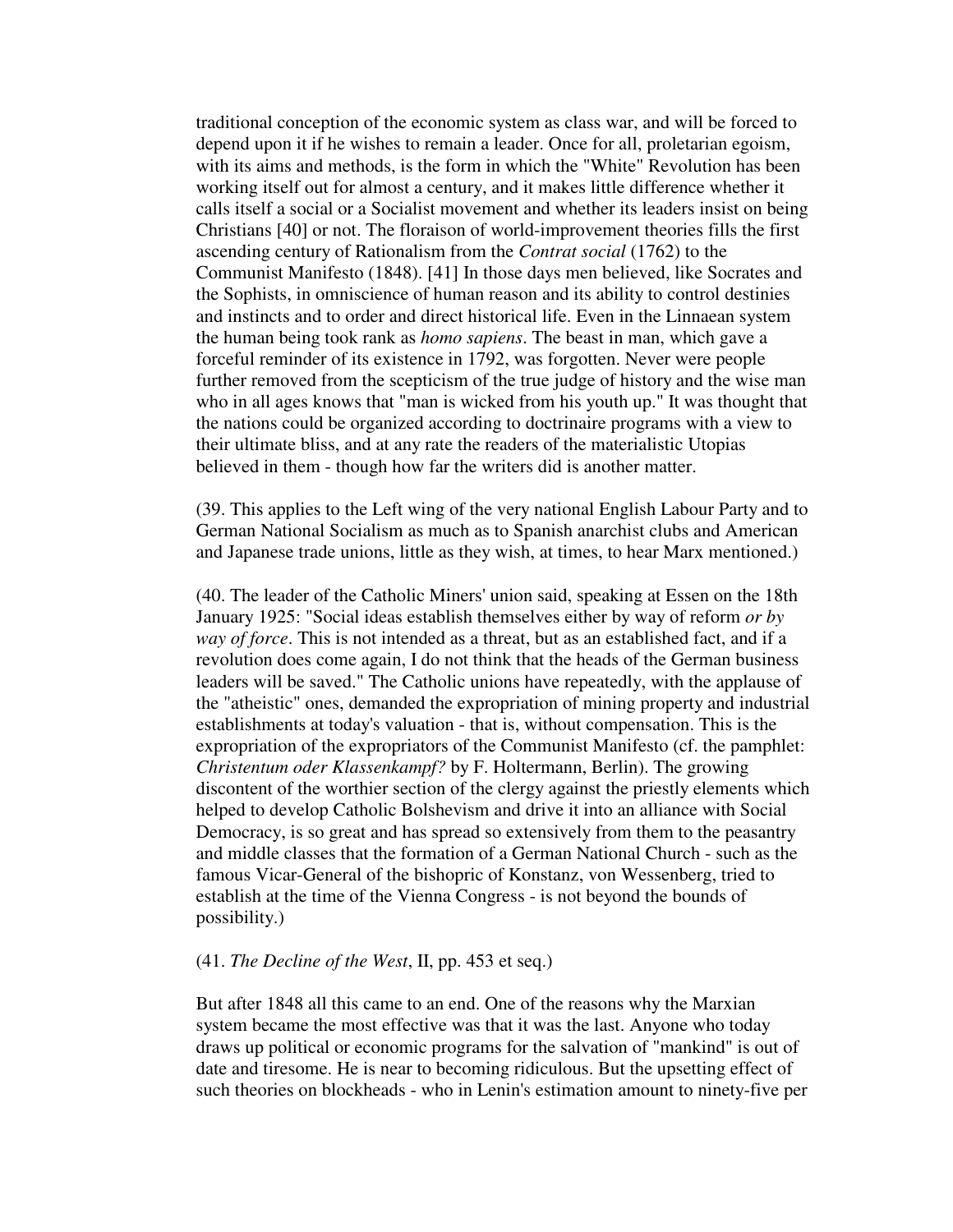cent of all humanity - is still very great (and is actually on the increase in England and America), except in Moscow, where there is only a pretence, for political purposes, of believing in it.

The classic "political economy" of 1770 and the equally old materialistic, or "economic," conception of history, both of which deduce the destinies of millennia from the concepts of "market," "price," "goods," belong fundamentally to this same category. They are inwardly related, in many ways identical, and lead inevitably to dreams of a Third Empire such as the nineteenth-century faith in "progress" looked for as in some way the end of history. It was the materialistic travesty of the conceptions of a Third Kingdom held by great Gothic Christians like Joachim de Floris. [42] It was to establish perfect bliss on earth, the fool's paradise of all the poor and wretched, who more and more came to be identified with "the worker." It was to bring with it the end of anxiety, the *dolce far niente*, and eternal peace; and the road to it was to be made by class war and the abolition of property, the breaking down of interest-slavery, State Socialism, and the destruction of all masters and plutocrats. It was triumphant *class egoism*, labelled "welfare of mankind" and raised morally to heaven.

## (42. *The Decline of the West*, I, p. 363.)

The ideal of the class war [43] appears first in 1789 in the famous propaganda pamphlet of Abbé Sieyès - again a Catholic priest! - on the Third Estate, which was to level the two above it. From this young-revolutionary Liberal form it developed logically into the Bolshevist late form of 1848, which transferred the struggle from the political to the economic domain, not for the sake of economic life, but for the purpose of securing political aims by its destruction. If "middleclass" ideologists discover any difference between idealism and materialism in this connexion, they must be unable to see through the foreground of catchwords into the depths of the ultimate aims, which in the one and the other case are absolutely the same. All class-war theories have been drawn up with the object of mobilizing the masses of the large cities. The "class" which could be used for fighting had first to be *created*. The aim was described in 1848, when the first experience of revolutions lay well behind, as the dictatorship of the proletariat, but that first experience might equally have been called the dictatorship of the bourgeoisie - for that is all that Liberalism sets out to be. It is the ultimate meaning of constitutions, republics, and parliamentarism. But in reality what was *meant* in each case was dictatorship of the demagogues, and the demagogues' intention was in part, by the aid of a systematically demoralized mob, to annihilate nations out of pure revenge and in part to gratify their thirst for power by enslaving them.

# (43. *Politische Schriften*, pp. 74 et seq.)

Every ideal is born of someone who has need of it. The ideal of the Liberal, as of the Bolshevist, class war was created by people who had either striven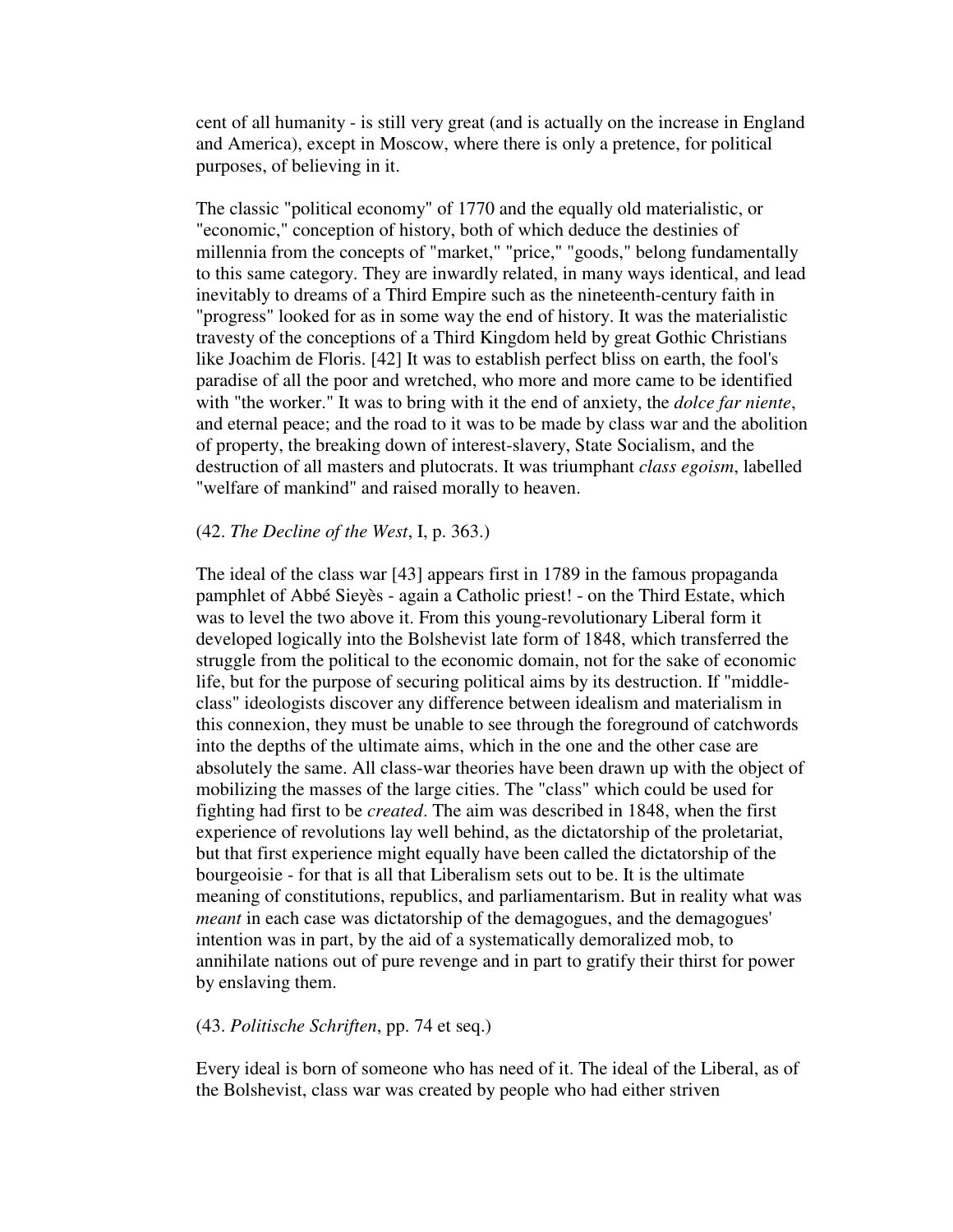unsuccessfully to gain admittance to a higher class of society than their own or found themselves in one to whose ethical standard they could not rise. Marx is a "failed bourgeois," hence his hatred of the bourgeoisie. And the same applies to all the other lawyers, writers, professors, and priests: they had chosen a profession to which they were not called. This is the moral premiss of professional revolution.

The ideal of class war is, as we all know, an *overthrow*. Not the construction of anything new, but the destruction of what exists. It is an aim without a future. It is the will-to-nothing. Utopian programs are designed only for the spiritual bribery of the masses. The only serious intention is in the object of the bribery, the creation of class as a fighting force by means of systematic demoralization. Nothing is a better welder than hate. We ought, though, to speak of class envy rather than class hatred. For in hatred there is a silent acknowledgment of the opponent, while envy is the crooked glance from below up to something higher, which remains uncomprehended and unattainable and must therefore be pulled off its perch, sullied and despised. The vision of the proletarian future, therefore, embraces not only the *happiness* of the *many*, [44] which consists in happily doing nothing - once more, *panem et circenses* - and perpetual peace in which to enjoy it, free from all anxiety and responsibility; but also, and primarily, with typical revolutionary bad taste, the opportunity of gloating over the *unhappiness* of the *few*, of the once mighty, the wise, the aristocratic, and the rich. [45] Every revolution proves it. It is only half the fun for the lackeys of yesterday to gorge at their masters' table; their masters must also wait upon them.

(44. The Liberal formula: "the greatest happiness of the greatest number" derives from the English materialists of the eighteenth century, among whom were devout theologians of the stamp of Paley and Butler. It developed logically into the Bolshevist formula of the reign of the proletarian masses. There is no longer any talk of innate differences of rank. Only quantity matters, quantity of happiness and of happy people. Qualities do not count.)

(45. This too is an ideal of Christian theology, which it counts it among the joys of paradise that one may watch the tortures of the damned: "*Beati in regno coelesti videbunt poenus damnatorum, ut beautitudo illis magis complaceat*." - Thomas Aquinas.)

The target of class war, which about 1789 had been waged against "tyrants" (kings, squires, parsons), began about 1850 - for by that time the political struggle had been transferred to the economic sphere - to be "*Capitalism*." It is hopeless to try to define this catchword - for such it is. It is no product of economic experience, but is meant to have a *moral*, not to say semi-Christian implication. [46] It is intended to express the essence of economic evil, the great sin of superiority, the devil disguised as economic success. In certain middle-class circles it has even become a term of abuse for everyone who is disliked, every person of rank, successful entrepreneurs and tradesmen as well as judges, officers,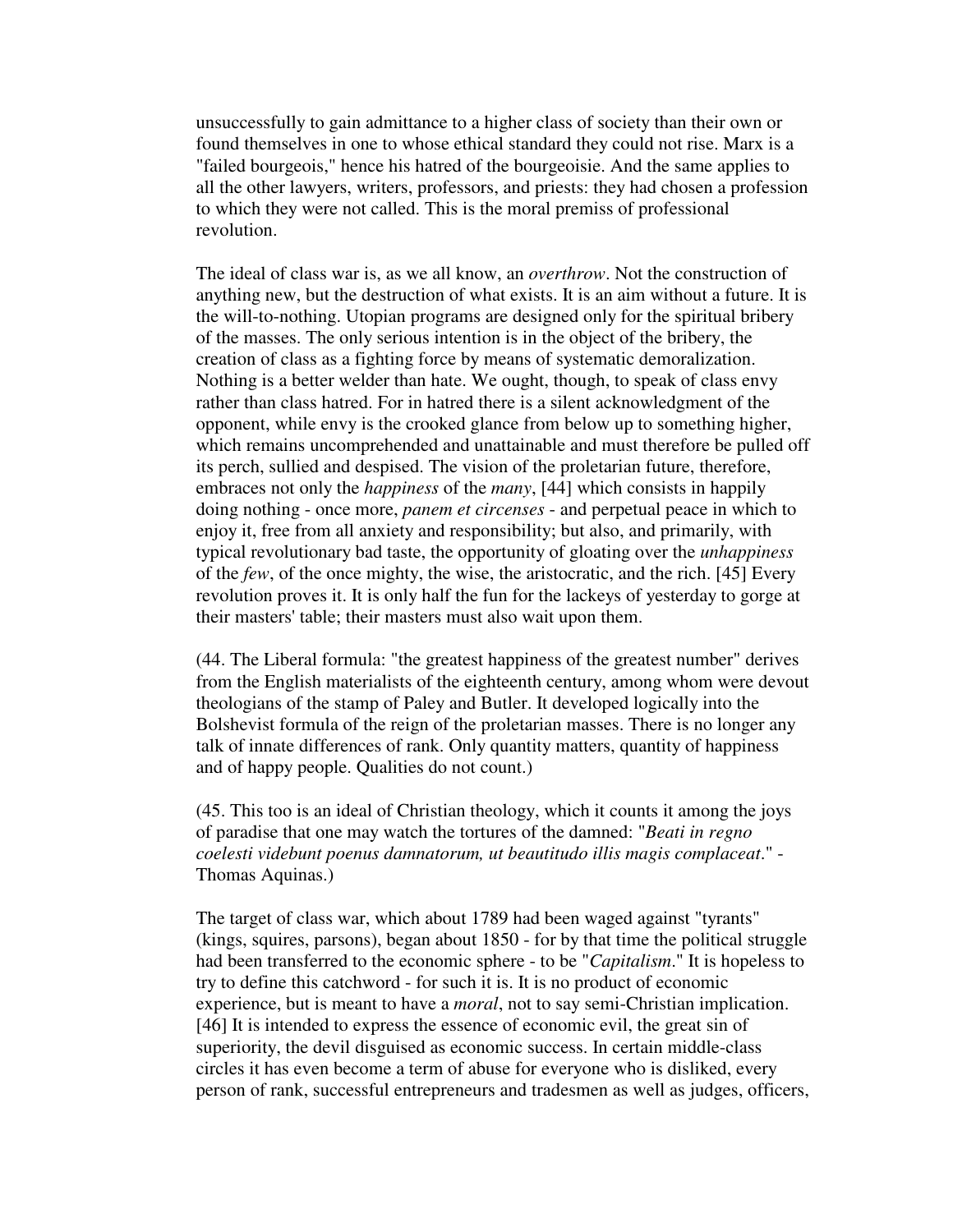and scientists, or even peasants. It denotes everyone who is not a "worker" or labour leader, everyone who has not failed through inferior ability. For all malcontents, for the spiritual mob, it serves as one comprehensive label for those who are strong and sound.

# (46. *Politische Schriften*, pp. 77 et seq.)

"Capitalism" is in no sense a form of economy or a "bourgeois" method of making money. It is a way of looking at things. There are economists who have discovered it in the time of Charlemagne and in the most primitive villages. Since 1770 economists have regarded the economic system, which is really one side of nation's historical existence, from the standpoint of the English merchant. [47] The English nation was at that time engaged in monopolizing world commerce. Hence its reputation as a "nation of shopkeepers." But the merchant is only a middleman. The existence of economic life is a *premiss* of his own activity in making himself the centre of gravity around which others, in the role of producers and consumers, revolve. This position of power is what Adam Smith describes, his "science." And that is why economics to this day starts from the viewpoint of *prices* and envisages goods and markets instead of economic life and active human beings. And this is why, henceforth, and especially since the rise of Socialist theory, labour also counts as goods, and wages as its price. In a system of this sort there is no room either for the work of the higher executive and inventor or for that of the peasant. All one sees is manufactured goods - and oats or pigs. It will not be long before peasants and craftsmen have been quite forgotten and the division of mankind into categories will - as with Marx - result in two only: the wage-earner and the others, the "exploiters."

(47. *The Decline of the West*, II, pp. 469, 483-4. Even Sombart (*Der moderne Kapitalismus*, 1919, I, p. 319) describes the purport of every economic system as being organization for economic *traffic*.)

Thus arose the artificial division of "humanity" into the two classes, producers and purchasers, [48] which in the hands of class-war theorists are falsely contrasted as capitalists and proletarians, bourgeoisie and labour, exploiters and exploited. Of the trader, however, the real capitalist, one hears nothing. The manufacturer or the farmer is the *visible* enemy, because he accepts hired labour and pays wages. The notion is senseless, but effective. The stupidity of a theory has never prevented its being effectively used. Criticism appertains to the author of a system - the believer in invariably uncritical.

(48. Sombart says in the same passage: "Capitalism is an organization for economic traffic in which invariably two different groups of the population, bound together by the market, co-operate: the owners of the means of production, who also control them (economic *subjects*), and the mere workers (economic *objects*)." But this, though "Liberal," is already half-way to Marx. It applies neither to the peasants nor to craftsmen.)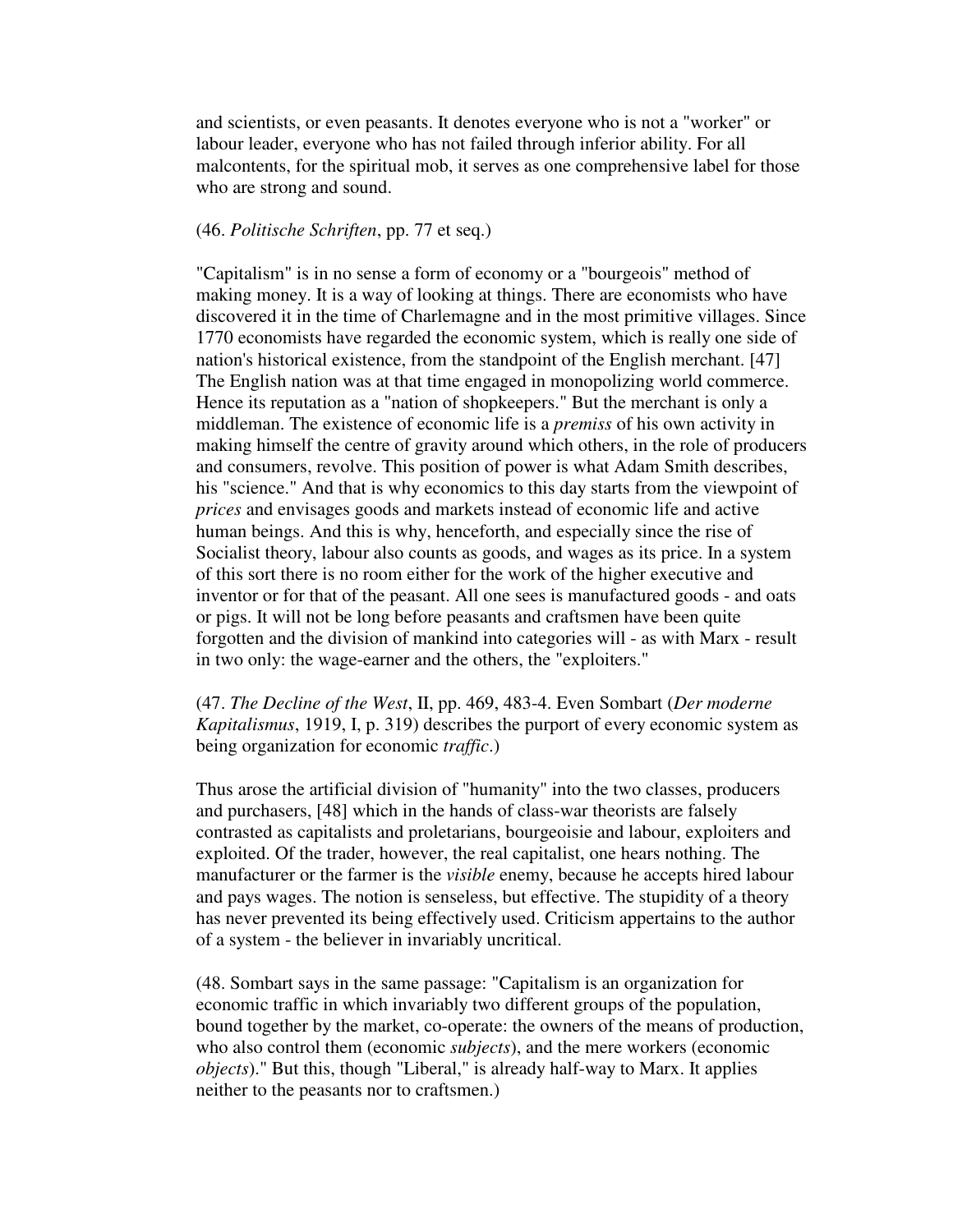"Capitalism" and "Socialism" are both of an age, intimately related, produced by the same outlook and burdened with the same tendencies. Socialism is nothing but the capitalism of the lower classes. [49] The Manchester Free Trade doctrine of Cobden and the Communist system of Marx were both born in 1840 and in England. Marx even welcomed free-trade Capitalism. [50]

(49. What I described in *Preußentum und Sozialismus*, and what has always been misunderstood, was Socialism as an *ethical* attitude, not as a materialistic, economic principle.)

(50. He said in 1847: "Generally speaking, the protectionist system today is conservative, whereas the Free Trade system has a destructive effect. It destroys the former nationalities and renders the contrast between proletariat and bourgeoisie more acute. In a word, the Free Trade system is precipitating the social revolution. And only in this revolutionary sense do I vote for Free Trade." - (Appendix to *Elend der Philosophie*.))

"Capitalism from below" wishes to sell its goods - namely, paid labour - at as high a price as possible, without regard to the purchasing power of the buyer, and to supply as little as possible. Hence the hatred of Socialist parties for quality-work and piece-work and their efforts to do away where possible with the "aristocratic" distinction between the payment of skilled and unskilled labour. They wish to force up the price of manual work by means of strikes - the first general strike took place in England in 1841 [51] - and, finally, by expropriating the factories and mines, to place the fixing of wages in the hands of the bureaucracy of the labour leaders, who at this stage will be in control of the State. For that is the under-meaning of State ownership. "Capitalism from below" describes the property that talented and superior people have worked to acquire as "stolen," in order to get enough fists clenched for it to be appropriated without work. This, then, is the origin of the class-war theory, economically constructed with a view to the worker's vote and politically designed for the benefit of the labour leader. It was a short-range aim. Inferior minds can see no further than the morrow in their outlook on the future, and they act accordingly. Class war was meant to bring destruction and nothing else. It was to clear away the forces of tradition, both political and economic, to give scope to the revenge and dominion of the forces of the underworld. What lies in store beyond that victory, when class war has long passed away, no one in these circles has troubled to inquire.

(51. That the Marxian strike has, however, no economic aims, but a political purpose, becomes evident to most people only through the experience of a general strike. German Socialists have often enough said that it is the *lost* strikes rather than the successful ones which are of interest to the party; they stoke the fires of hate and weld the "class" closer together.)

Thus after 1840 the real and infinitely complicated economic life of the white nations was subjected to annihilating attack from *two* sides. Attack from above,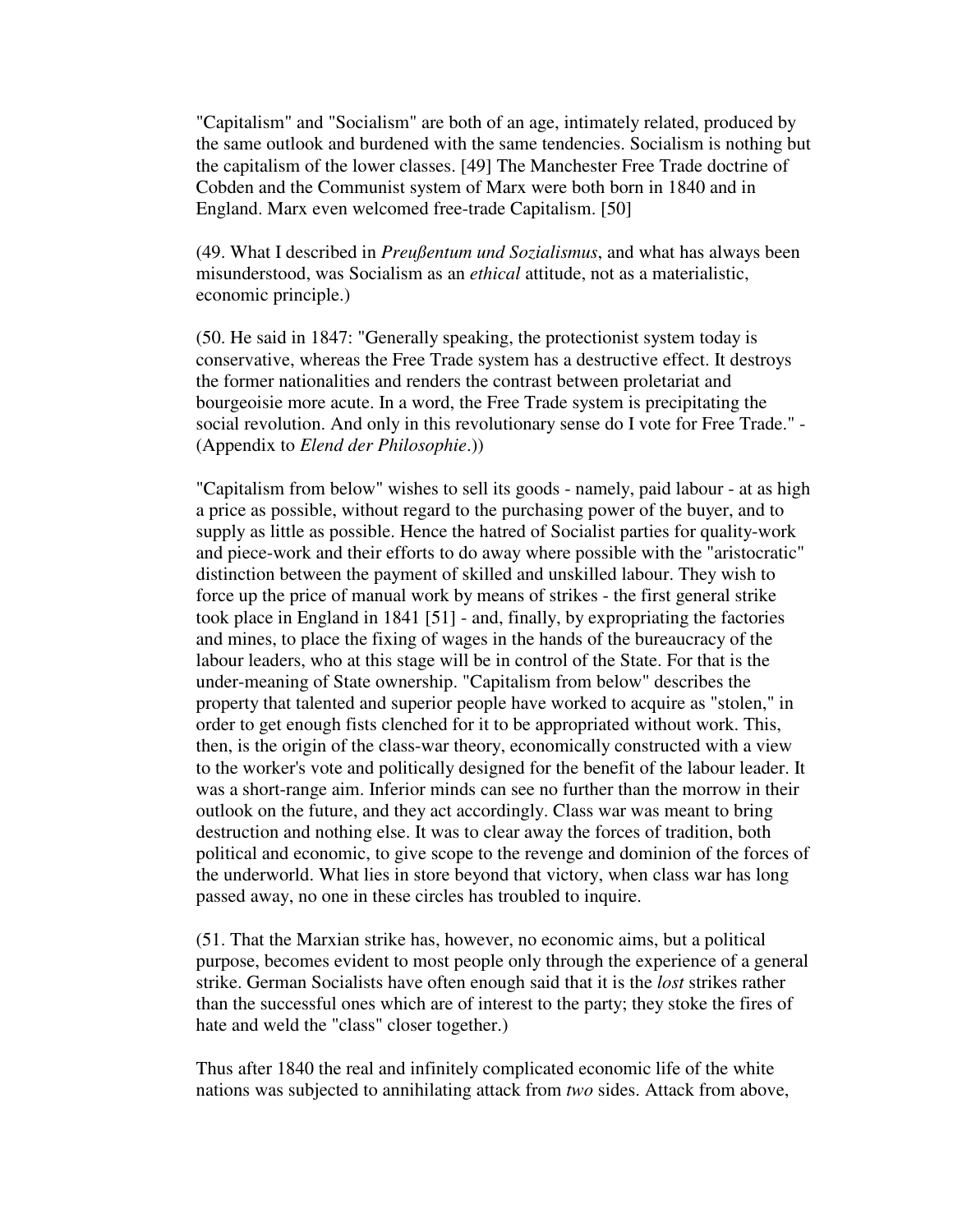by the league of financiers and speculators, "high finance," pervaded it with its bonds and credits and boards of directors, making the administrative work of professional entrepreneurs (among whom were numerous former employees who had worked their way up by their industry and talent) dependent upon its intentions and interests. The actual economic employer sank to being the slave of the financier. He might be working for the success of a factory while it was being ruined by a gamble on the stock exchange of which he knew nothing. [52] Attack from below, by the unions fashioned by the labour leaders, which set to work slowly but surely to destroy the economic organism. The theoretical weapon of the one is the scientific "Liberal" economics, which forms public opinion on economic questions and brings its arguments and decisions to bear on legislation; the weapon of the other is the Communist Manifesto, the principles of which are likewise used to influence the legislature by the "Left" of all parliaments. And *both* represent the principle of the "International," which is purely Nihilistic and negative. It is directed against the bounds set by the historical forms - and every form, every structure, is a setting of bounds - of the nation, the State, and the *national* economies whose *sum* is world economy. All these stand in the way of both high finance and professional revolutionaries. Therefore they are repudiated and marked for destruction.

#### (52. *Politische Schriften*, pp. 138 et seq., 305 et seq.)

But both types of theory are now out of date. All that could be said has long been said, and both theories have been so thoroughly discredited since 1918 by their prophecies, whether concerning New York or Moscow, that although they continue to be quoted, no one believes in them. The world revolution began under the shadow of them. It has perhaps reached its height today, but is far from being at an end, for it is assuming forms that are free from all theoretical twaddle.

And now at last it is possible to record the "successes" which the World Revolution has *achieved*. For the Revolution has reached its goal. It no longer menaces, it triumphs. *It has won*. And if its supporters argue the contrary to others or to their own horrified consciences, this is but one more case of the fate that eternally in human history pursues the fighter - the realization, with cruel distinctness, that the goal reached is quite different from that aimed at, and, in most cases, that it was not worth the trouble.

The success this time is enormous. It is for all white nations so terrifying that no one sees, or dares to see, all its implications; the originators have not the courage to acknowledge it as their work, neither has the remnant of "society," as it survives among the middle classes, the courage to confront them with the fact. The first part of the way from Liberalism to Bolshevism was traversed in fighting against the political forces. Today these are destroyed, devoured, crushed. Once more, as in the Rome of the Gracchi, we are shown that everything that the few big and strong beasts of prey, the statesmen and conquerors, have created through the centuries can be gnawed away in a short time by the mass of small animals,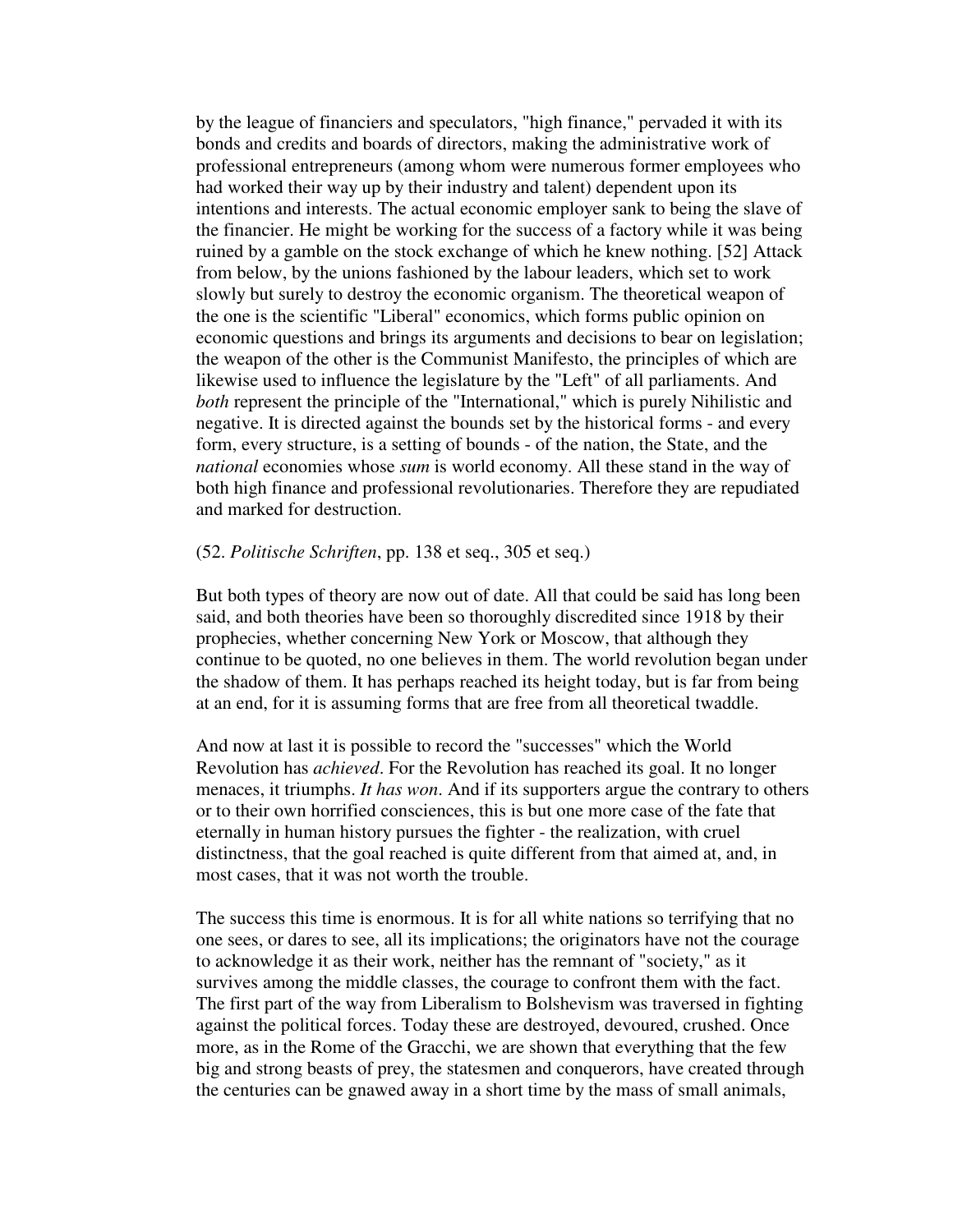the human vermin. The old and honourable forms of the State lie in ruins. They have been replaced by formless parliamentarism, a dust-heap of what was once authority, art of governing and wisdom of State. And on it the parties, those hordes of business-politicians, scramble for the booty. Dynastic sovereignty has been replaced by election that each time brings new hordes of the unfit into State affairs.

And among these parties it is everywhere Labour and its trade unions (pursuing political aims with economic means, and economic means with political means), with their pooling of leader-material programs and methods of agitation, that have set the fashion for all. *All* seek to win over the masses of the great cities, pelt them with the same senseless hopes, and whip them on with the same accusations. Hardly a party now dares to suggest that it represents any *other* section of the nation but the "worker." Whether from cowardice or from hope of successes at the poll, they treat him almost without exception as a privileged class. In all countries they have succeeded in demoralizing him, turning him into a most exacting, discontented, and therefore unhappy creature, putting him in the melting-pot with the rabble of the streets to produce a like-minded unit, a "class," to breed from him the type of the proletarian in spirit - which by the mere fact of its existence guarantees revolutionary success, which despises industriousness and achievement as a betrayal of the "cause," and whose highest ambition it is to become a leader of the masses and pillar of the Revolution.

It makes no difference whether these class-war fronts have taken the form of bureaucratic parties or trade unions, such as the Marxian, Catholic, and National unions in Germany and similar ones in England; whether they have the Latin form of anarchist and Socialist clubs as in Barcelona and Chicago, or whether they exist, as once in Russia and now in America, in underground movements and only rally visibly at the moment of action. One and all they consist of controlling groups of professional demagogues and a sheeplike following which has to serve the scarcely comprehended ultimate aim and be sacrificed to it. The governments have long ago become their executives, either because the mass-leaders themselves possess the parliamentary power or because their opponents, hypnotized by the "worker" ideology, lack courage to think and act for themselves.

They reign supreme in economics also, in this case using political means for a political object. And this object has never been lost sight of: class war against the organic forces and forms of economic life known as Capitalism. Since 1848 *the ultimate aim is its annihilation, and this has now been achieved. The worldeconomic crisis of this year and a good many next years is not, as the whole world supposes, the temporary consequence of war, revolution, inflation, and payment of debts. It has been willed.* In all essentials *it is the product of the deliberate work of the leaders of the proletariat.* Its roots lie far deeper than is thought. Its effects are only to be overcome in long, hard battles against everything that is popular today, and much of this can never now be undone.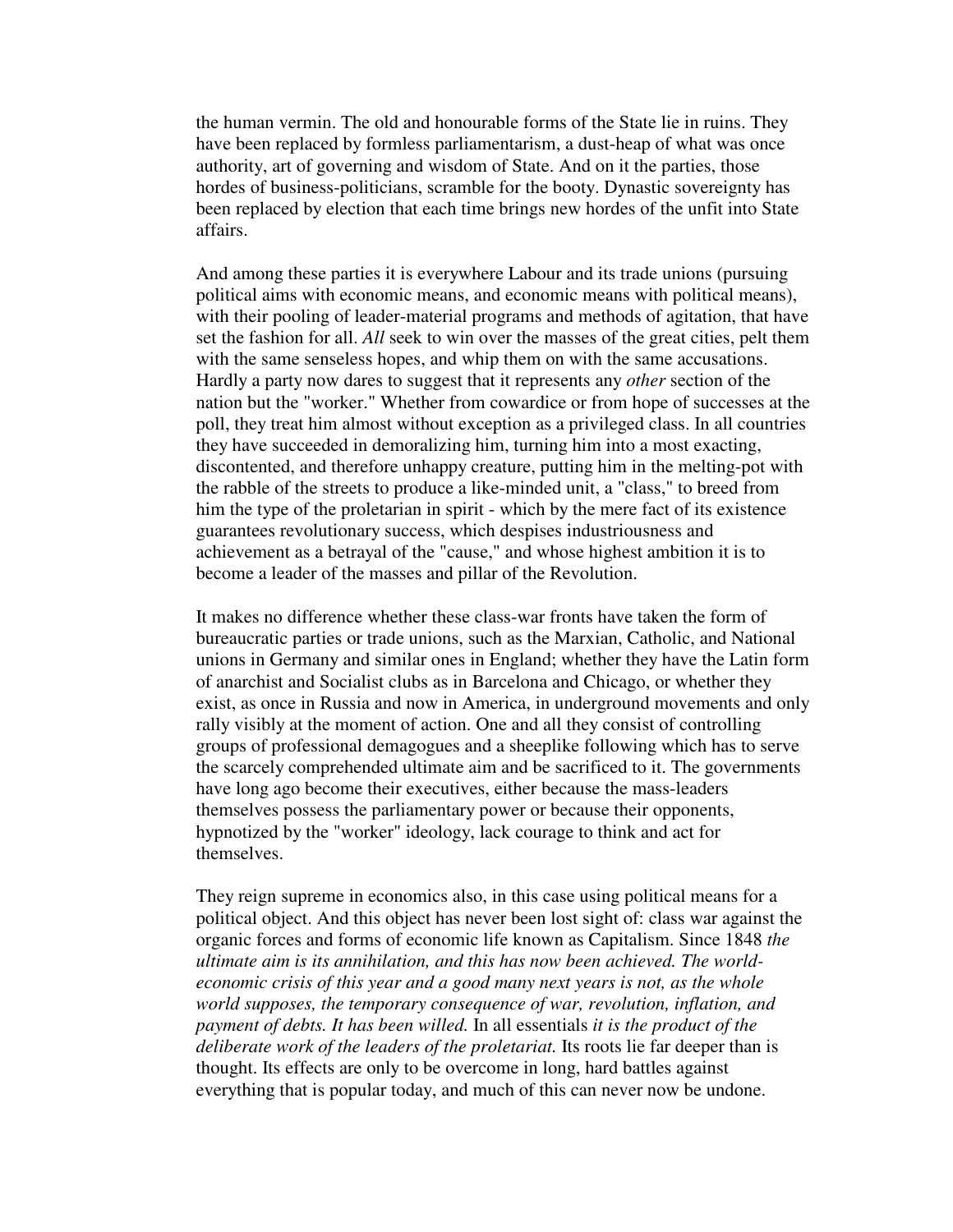Courage to see what is actually happening would be the initial requirement, and I fear that the stock of this is very low. At no time has the whole world shown such cowardice before the general opinion of parliaments, parties, speakers, and writers. They are all on their knees before the "people," the masses, the proletariat, or whatever they may call that which blindly and unsuspectingly serves as weapon for leaders of the World Revolution. The reproach of being "the enemy of the worker" causes every politician to blanch.

But who, then, really won the World War? Certainly not any State, neither France nor England nor America. Nor white "Labour," though it did to a great extent pay for it: first with its blood on the field, then with its standard of life in the economic crisis. It was the noblest victim of its leaders. It was ruined for their ends. *The labour leader won the War.* That which in every country is called the Labour party and the trade union, but is in reality the trade union of party officials, the bureaucracy of the Revolution, gained the mastery and is now ruling over Western Civilization. It has driven the proletariat from strike to strike, from street-fight to street-fight and has itself proceeded from one devastating parliamentary resolution to another, either in virtue of its own power or because of the terror of the beaten middle classes. The governments, everywhere in the world, have since 1916 become more and more rapidly dependent on them and are obliged to obey their orders if they do not wish to be overthrown. These brutish inroads into the structure and meaning of economic life they must either allow to be made or make them themselves. Such attacks are wholly in the interests of the lowest grade of labour, the merest "hands," and take the form of extravagant raising of wages and reduction of working hours, of devastating taxes on the profits of management, on old family property, on industry, and on the peasantry. The sack of society has been accomplished. It was the reward of the mercenaries in the class war. The natural centre of gravity of the economic body, the economic judgment of the real experts, was replaced by an artificial, nonexpert, party-political one. The equilibrium was destroyed and the structure collapsed. But this had for decades been the openly avowed intention of Western Bolshevism, and so economic catastrophe was a *tactical victory*, little as Labour had suspected or intended it. This overthrow of capitalism, prefigured ever since 1840 and enthusiastically lauded by Bebel, this "Last Judgment" on the bourgeoisie, *ought*, it is true, to have automatically brought about the longed-for dictatorship of the proletariat (that is, of its creators and leaders).

It has not done so, we think - and yet, has it not? Quite apart from Moscow, what but this was the trade-union Republic in Germany? Is not economic, bureaucratically administered Socialism the reigning ideal in the national Labour parties of Germany, England, and even Italy? Have not the men with creative economic ideas, the promoters of private economic enterprise, been sacrificed to this dictatorship on the platform of the world-economic ruin? The economic *leader*, the *expert* in economic life, has been ousted by the party leader, who, if he know nothing of economics, knows all there is to know about demagogic propaganda. He rules as a bureaucrat in the drafting of economic legislation,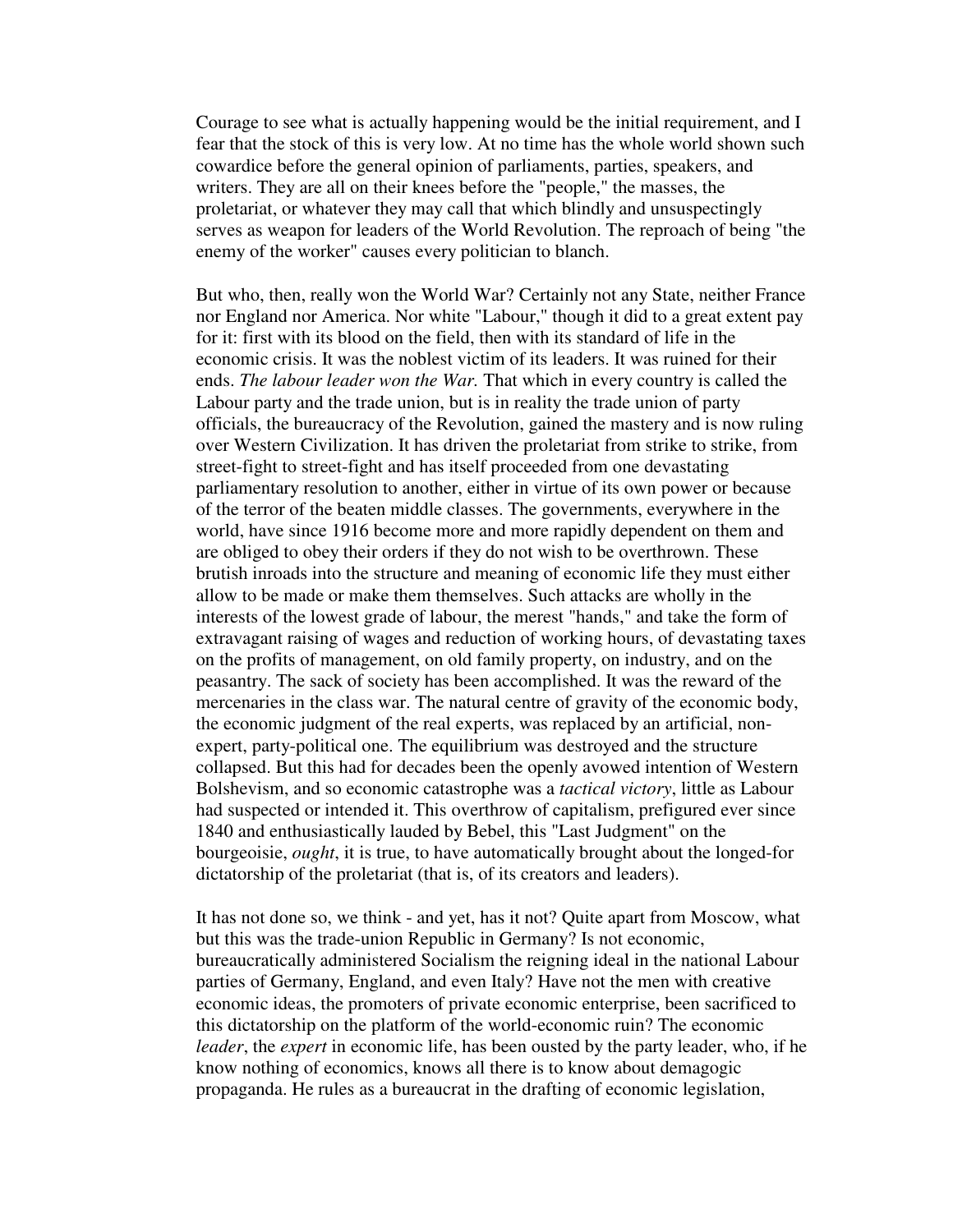which has displaced the free decisions of the man who knows, as leading spirit in countless committees, courts of arbitration, conferences, cabinet meetings and whatever the forms of his dictatorship may call themselves, and even in the Fascist ministry of Corporations. He is out for State Socialism, for the elimination of private initiative, for economic "planning" - all of which mean the same thing: Communism. No matter if the "worker" be sacrificed with the "boss," the professional "labour leader" has at last the desired power in his hands and is able to avenge the underworld against those who, by the accident of birth which endowed them with talents and natural superiority, were called to see things from above and to govern.

I am well aware that most people will refuse with horror to admit that this irrevocable crashing of everything that centuries have gone to build was intentional, the result of deliberate working to that end. But so it is; there is proof of it. The process began as soon as the professional revolutionaries of Marx's generation had realized that, in North-West Europe, the dependence of industry on coal had become the vital factor of economic life. The bare existence of the growing masses of the nations depended on its flourishing. As regards England, this was already the case; as to Germany they were hopeful, and the doctrinaires who viewed the world diagrammatically as bourgeoisie and proletariat assumed as a matter of course that the same development must take place everywhere. But how did it stand with Spain and Italy, which had no coal? Or even with France, not to mention Russia? [53] It is amazing how narrow the horizon of these theologians of the class war was and remained, and how little this has been realized until our day. Did they ever include Africa, Asia, or Latin America in the sphere of their economic researches and prophecies? Did they waste one thought on the coloured workers of tropical colonies? Were they aware that these were omitted and why they had to be omitted? They talked of the future of "humanity," and instead of taking the whole planet into their field of vision they stared fixedly at a few European countries, whose State and society they intended to destroy.

(53. In the preface to the second Russian edition of the Communist Manifesto (1882) Marx and Engels set up a theory of evolution which entirely contradicts that expressed in *Capital*. Here the road to definitive Communism is, all at once, to run by way of the reputed village Communism of the peasants, the *mir*, instead of through an absolute domination of the bourgeoisie. There was in Russia neither bourgeoisie nor proletariat in the Western European sense, and the two demagogues therefore adapted their "conviction" to the masses whom they wished to mobilize against the Petrine State. The labour leaders of Moscow, on the contrary, proceeded, in the interests of the Western "truth," to fight the peasants for the sake of a working class which hardly existed.)

In the case of these, however, they saw that this would be possible if they paralysed the vitality of industry, and the systematic attack upon it began with the attempt to make its organized working impossible. This was done in the first place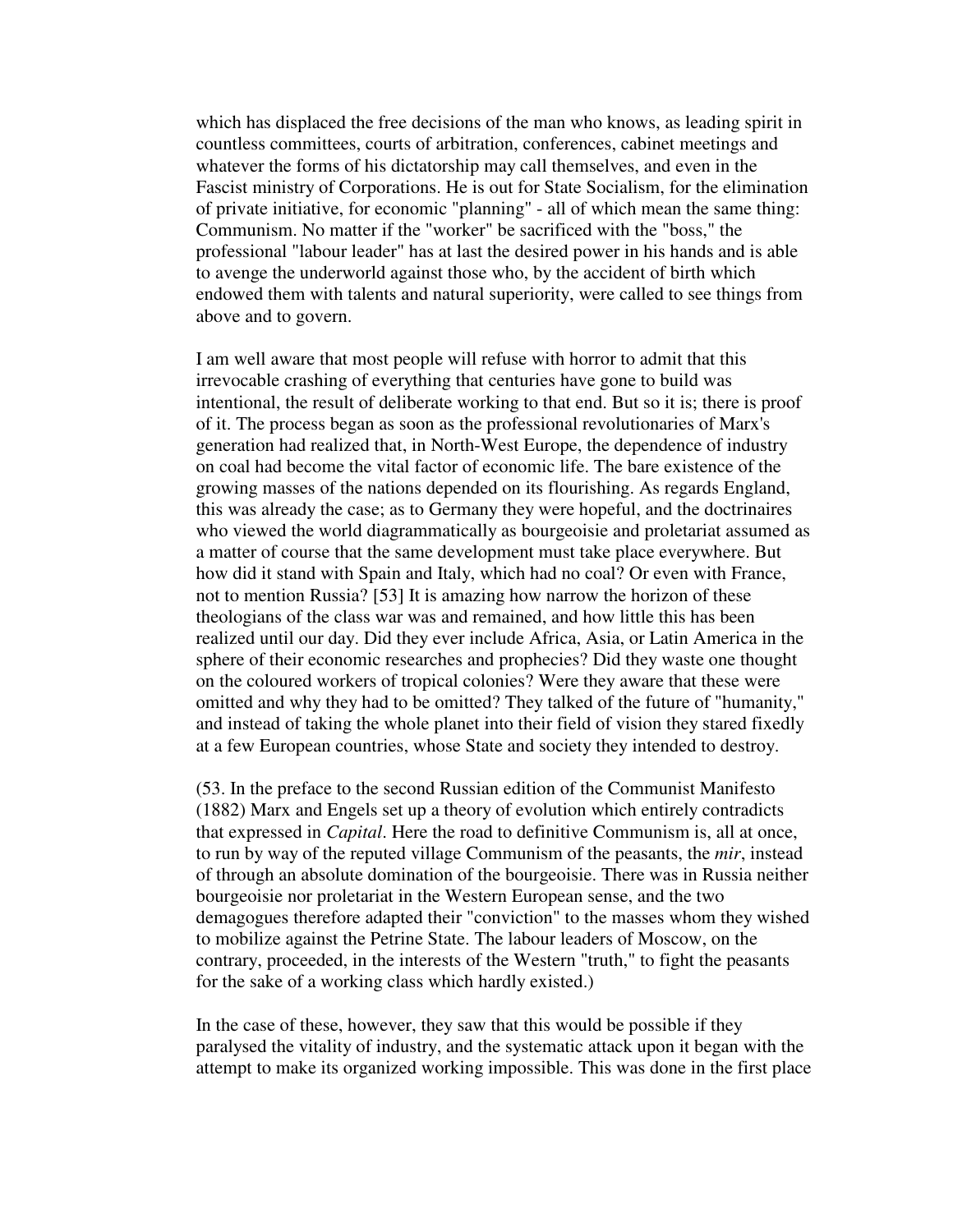by forcibly reducing the daily hours of wage-earners in factories (at first in them only) in contrast to the higher work of executives, inventors and engineers. [54]

(54. This *intellectual* work can never be limited to a definite number of hours. It pursues and tyrannizes over its victims during their periods of rest, on their travels, and in their sleepless nights. It makes a real rest from thought and real relaxation impossible and uses up the most able men of the time. No worker for wages breaks down from overstrain or mental collapse. But among these others it happens in innumerable cases. So much for the demagogues' picture of the gourmandizing, idle bourgeois!)

In the eighteenth century the working day amounted to more than twelve hours, though without it being legally fixed, this being the usual practice among Nordic peasants and artisans. At the beginning of the nineteenth century it was limited in England to twelve hours, and about 1850 was again reduced by the Ten-Hour Bill, which incidentally was fiercely opposed by the workers themselves. [55] When the bill was finally passed, it was acclaimed in revolutionary circles as a victory for the working class and rightly, as the crippling of industry. The blow, it was believed, would be fatal. From that time the trade unions of all countries undertook to exert increasing pressure to reduce the working day still more and to extend the rule to all wage-earners. Towards the end of the century the limit was nine hours, and at the end of the World War eight hours. Today, as we approach the middle of the twentieth century, the forty-hour week is the minimum of the revolutionary demand. Since at the same time the ban on Sunday work is more strictly enforced, the individual worker delivers only half of the original, possible, and natural quantum of what he has to sell - namely, labour. And thus the "worker," who according to the Marxian doctrine is the *only* one who works, has become, to a great extent unwillingly, the one who works the least. What profession would tolerate so slight an output?

(55. Because they did not wish to be prevented from making full use of their working power, as every tailor might do. This healthy instinct still forces its way up, in spite of all Labour agitations, as is seen is the desire for overtime work and subsidiary occupations.)

This was the fighting method of the strike in a disguised, slowly penetrating form. It first took on meaning through the fact that the price for this form of goods, the weekly wage, was not only not reduced, but was forced steadily upward. Now, the "value," the actual product of the work done, is not an independent quality. It is a result obtained from the organic whole of industrial labour, in which the administrative work of controlling and regulating operations, the obtaining of materials, the marketing of products, the thinking out of costs and yield, of lay-out and equipment, and of new possibilities, are of far greater importance. The total output depends upon the order and amount of head-work, not hand-work, that is put into it. If there is no yield, if the product is unsaleable, then the work put into the process has been valueless and ought really not to be paid for at all. This is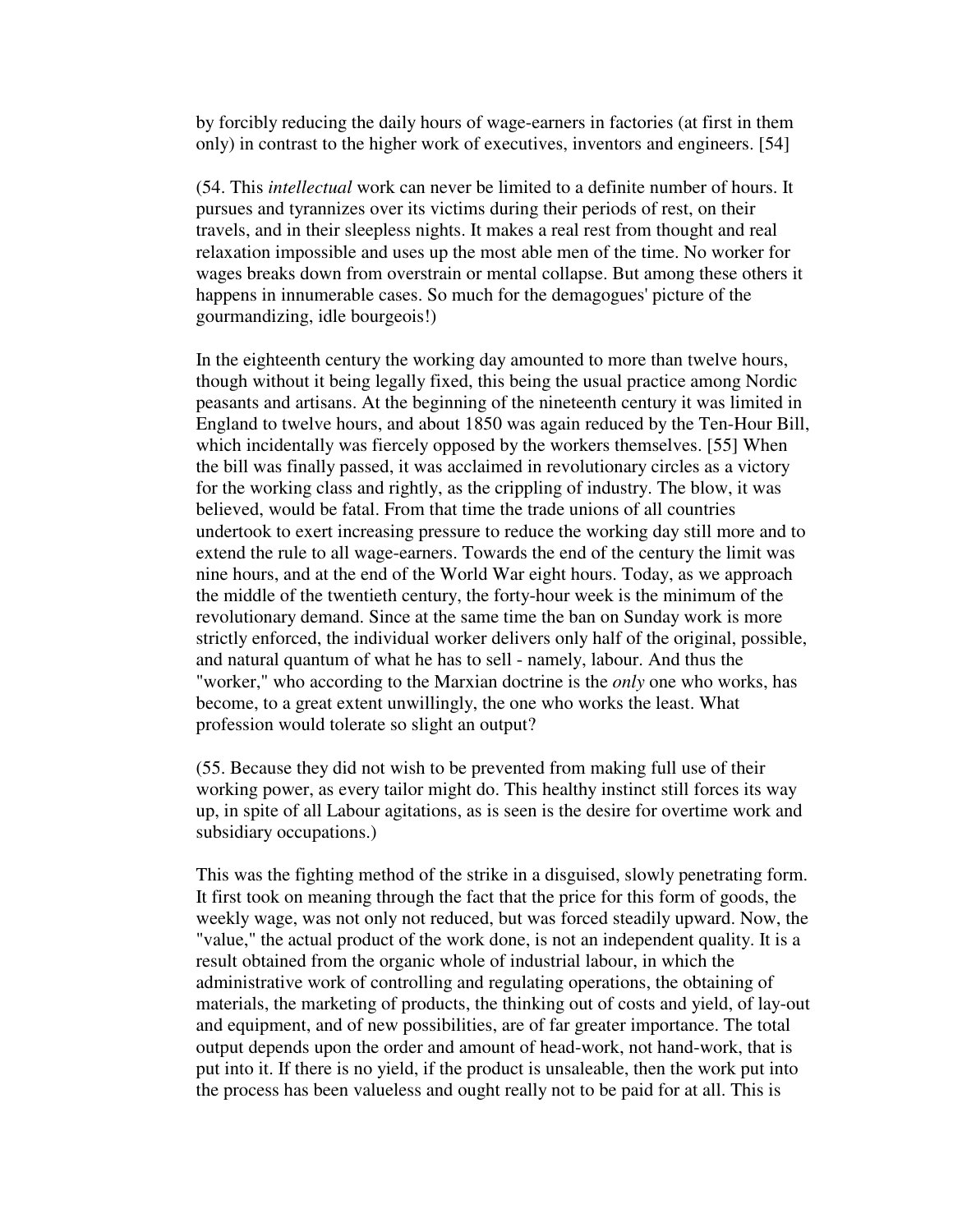what happens to the peasant and the craftsman. But through the activities of the trade unions the hourly wage of the handworker has been removed from the unit of the organism. It is settled by the party leader, not by the economic leader, and if the latter does not and cannot consent to it, it is enforced by strikes, sabotage, and pressure on parliament. In the last hundred years it has risen by a great deal in proportion to the earnings of peasants and craftsmen. Everyone actively employed in the economic system is dependent for his gain on the economic situation everybody except the wage-earning workman. He has a claim to the wage-level that is fixed inorganically and fought for by party-political means, even when it can only be maintained by allowing works to fall into decay, cutting out profits altogether, and selling goods at less than cost price - until the factories themselves give in, and a malicious feeling of triumph runs through the ranks of the labour leaders who have once more won a victory on the road to their eventual goal.

Today, when the birth of the class-war theory is nearly a hundred years behind us and no one any longer really believes in it, it seems doubtful whether these leaders are still conscious of the end for which all this work of destruction was originally designed and started. There is, however, a tradition and method which over long years has grown up among them by which they are bound to work unceasingly for reduction of work and increase of wages. It is this which proves their ability in the eyes of the Party. And if today the original dogmatic meaning is forgotten and the good conscience of the believer is lacking, the effect is still there, though it may be traced back to other causes: a new means of agitation, the finding of a new sin against the working class which may be fathered upon Capitalism.

Once the doctrine of "surplus value" had power to sway the undeveloped reasoning of the masses: the *whole* output of industrial production was equal to the value of executive manual labour and had to be allotted accordingly. What the manufacturer deducted from it - for upkeep of the works, payment for raw materials, salaries, interest: the "surplus value," in fact - was *robbery*. The administration, the inventors, the engineers, all did no work whatever; and if they had done, mental work such as theirs, which was a kind of doing nothing, had no real value. It was the same "democratic" tendency which scorned and would have destroyed quality of any sort, and thought only in terms of quantity, even in manual work. The "aristocratic" distinction between skilled and unskilled labour had to be abolished. Both should receive equal payment. Piece-work and superior production were branded as betrayal of the cause. This attitude has triumphed, and post-War Germany in particular is its triumph. It has eliminated competition among the workers, stifled the impulse to attain higher levels of skill, and thereby reduced the total output. That all this was Nihilism, the will-to-destruction, we see from the practice prevailing in Moscow today. There the situation of 1840 was reestablished in every respect as soon as "the goal" had been realized: long working hours, low wages; the widest possible gulf - wider even than in America between the payment of skilled and unskilled work, and the importation of foreign engineers to replace their own - who had been killed off, as, according to the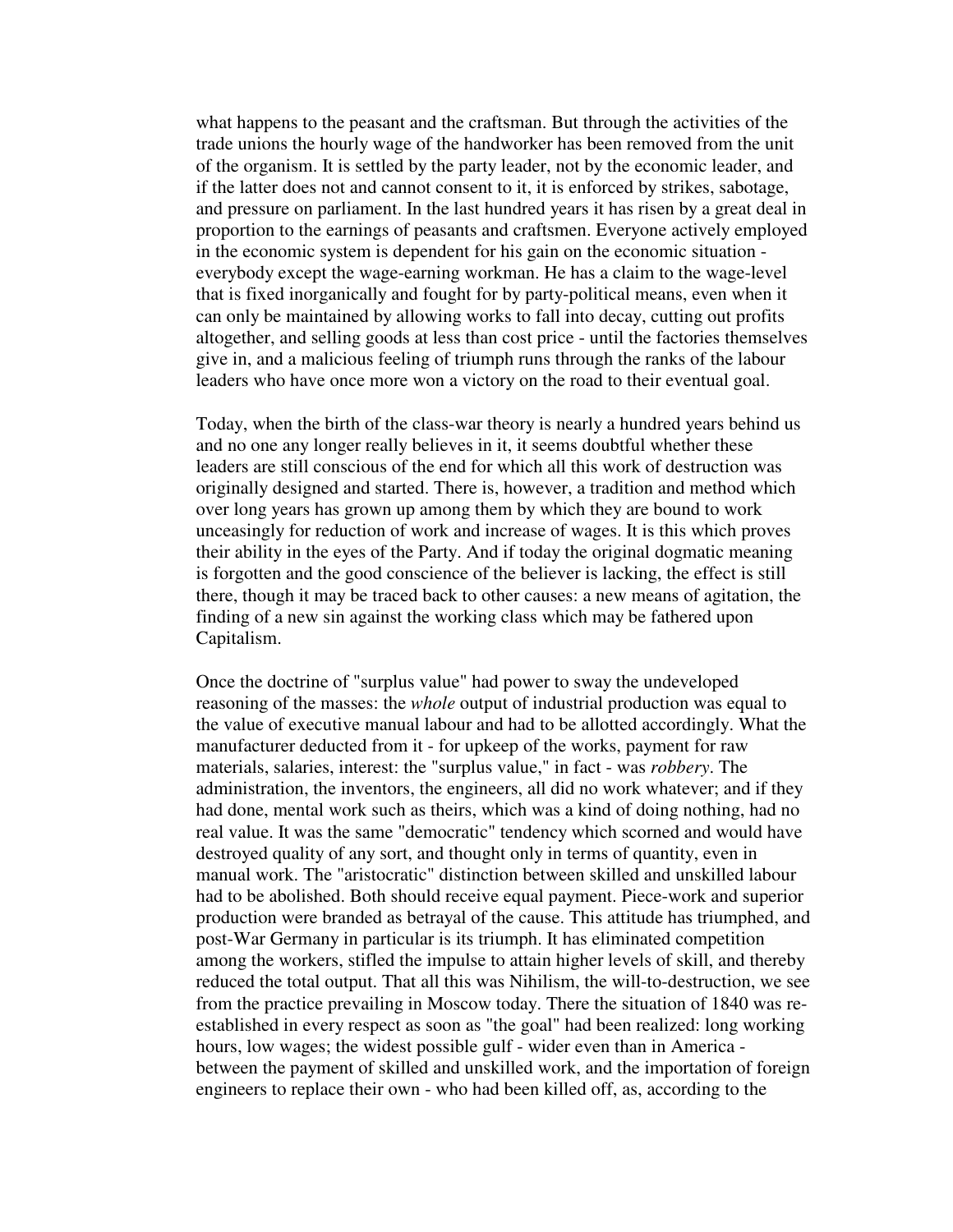doctrine of the Communist Manifesto, they merely exploited the worker without doing anything: their worth was not realized until later.

The idea that the worker had a right to the "full value" of his work, which was equated with the total yield of the undertaking, persisted until the end of the century. This at least set a natural limit for the wage-demands. But side by side with and out of it arose, from about the seventies onward, the far from theoretical method of forcing up wages by the *political* pressure of the workers' organizations. It was no longer a question of the limits fixed by the economic system to this exploitation in favour of the one class, but only of the limits of political, parliamentary, revolutionary *power*. In almost all "white" countries, about the turn of the century and in Germany most conspicuously after 1918, there existed, side by side with the constitutional Government a subsidiary one consisting of trade unions of every variety. Its task was primarily to feed the electorate with wages and purchase the right to do so from the "bourgeois" powers by granting them permission to govern. The "working-class vote," handled as such by all party leaders, had become the decisive factor for everything to which parliaments dared to commit themselves. Thus the *political wage*, for which there were no longer any natural, economic limits, became an established fact. The wage-tariffs, which the State was bound to support, were fixed by the party, not calculated economically, and the high tariff of trade unions became a right which no bourgeois party or government dared to touch or call in question. The political wage soon outdistanced the "full value" of the work. It drove industry in the "white" countries to desperate measures of self-help and self-preservation and so landed it in the tangled situation of which the result is the world-economic catastrophe now before us. *Wage-Bolshevism*, working through strikes, sabotage, elections, and government crises, drained so much blood from the economic life of nations - not Germany's alone - that fevered efforts had to be made to make good these losses by every imaginable device.

We must realize how comprehensive is the term "political wage" before we can estimate the pressure of this wage-dictatorship on the economic life of nations. Reaching out far beyond money payment, it embraces concern for the "worker's" whole existence, the burden of which is taken from him to be loaded on to "the rest." "The worker" has become a pensioner of society and of the nation. Every human being has, like every animal, to defend himself against the incalculable workings of destiny - or to submit to them. Each has his *own personal cares, full responsibility* for himself, and must inevitably make his own decisions in all dangers threatening himself and his aims. No one dreams of relieving, at the expense of others, farmers from the consequences of bad harvests, cattle disease, fire, and failing markets; or artisans, doctors, engineers, tradespeople, and scientists from the threat of economic ruin and unfitness for work owing to insufficient qualifications, sickness, or accident. Each of these has to deal with such things himself and at his own expense or else bear the consequences and beg or go under in any other way he pleases. Such is life. The craving to insure oneself, against old age, accident, sickness, unemployment - in short, against fate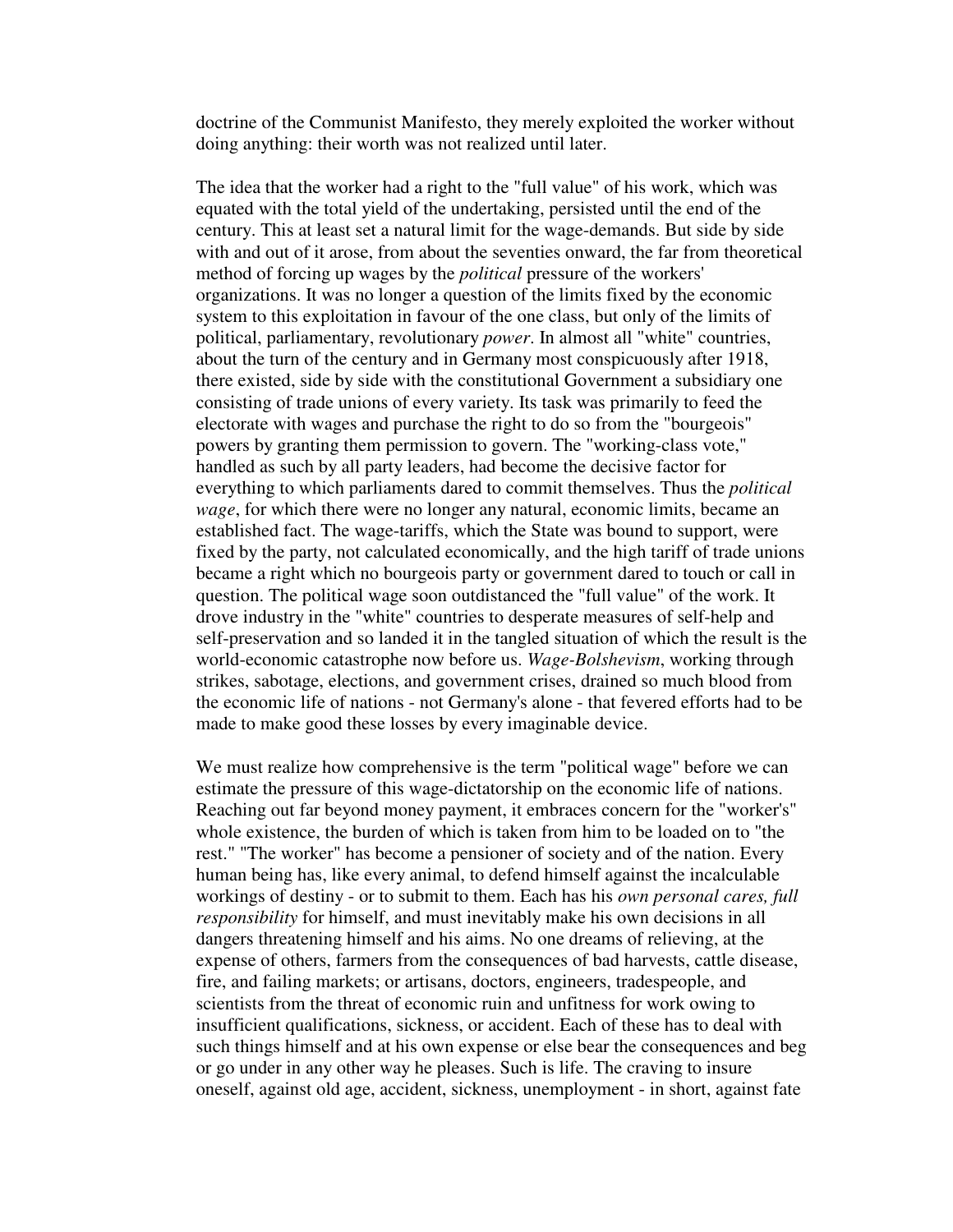in every conceivable form - which is a sign of shrinking vitality, beginning from Germany has now embedded itself in one way and another in the mentality of all "white" nations. The victim of misfortune cries out to others without any will to help himself. But there is a difference which denotes the victory of Marxian thought over *the original Germanic, individualist* instincts of delight in responsibility and of the personal struggle with fate, the *amor fati*. All the rest in seeking to evade or to meet the unforeseen do so according to their own resolve and in their own strength; it is only the "worker" who is spared this decision. He alone can rest assured that others will think and act for him. The degenerating effect of this freedom from all responsibility, which is seen similarly in children of very rich parents, [56] has overtaken the whole working class, especially in Germany: at the first sign of any distress, appeal for help is made to the State, the party, society, or, in any case, "others." We have forgotten how to take decisions ourselves and to live under the stress of real anxiety.

(56. The result is the preposterous importance attached to *minor* anxieties - the "problems" of fashion or of cooking, of married or unmarried lovers' quarrels, and, above all, of boredom, which leads to weariness of living. Vegetarianism becomes a sport, and erotic taste a "world outlook." One commits suicide if one cannot have the desired evening frock or lover, or because one cannot agree about a dinner or an outing.)

But this means a further burden laid on the higher work in the community for the benefit of the lower. For this part of the political wage also - insurance of every kind against fate, the building of workers' dwellings (no one thinks of demanding these for farm labourers), the construction of playgrounds, convalescent homes, libraries, and the special terms for food, railway journeys, and amusements - is all paid for directly or indirectly by taxation of "the rest" for the working man. *This in fact is an essential part of the political wage*, and it receives very little thought. At the same time the national wealth of which we are given the amount in figures is an economic fiction. It is calculated - as "capital" - from the yield of economic undertakings or from the market prices of interest-bearing shares, and it falls with these when the value of the working factories is threatened by the burden of high wages. A factory that is thus made to close down is, however, of no more value except for the scrap-heap. Under the dictatorship of the trade unions, Germany's economic system had in the four years 1925-29 to meet an extra load of 18,225,000,000 marks annually in respect of increased wages, taxes, and grants for social purposes. [57] This means *one-third of the national income spent onesidedly*. One year later the sum had grown to far beyond twenty milliard marks. What are two milliards for reparations compared with this? It endangered the financial position of the Reich and the currency. Its drag on the economic system was not even taken into account when the effects of wage-Bolshevism were in question. It was the expropriation of the whole economic system in the interests of one class.

(57. Report of the Langnamverein, 1929, p. 6.)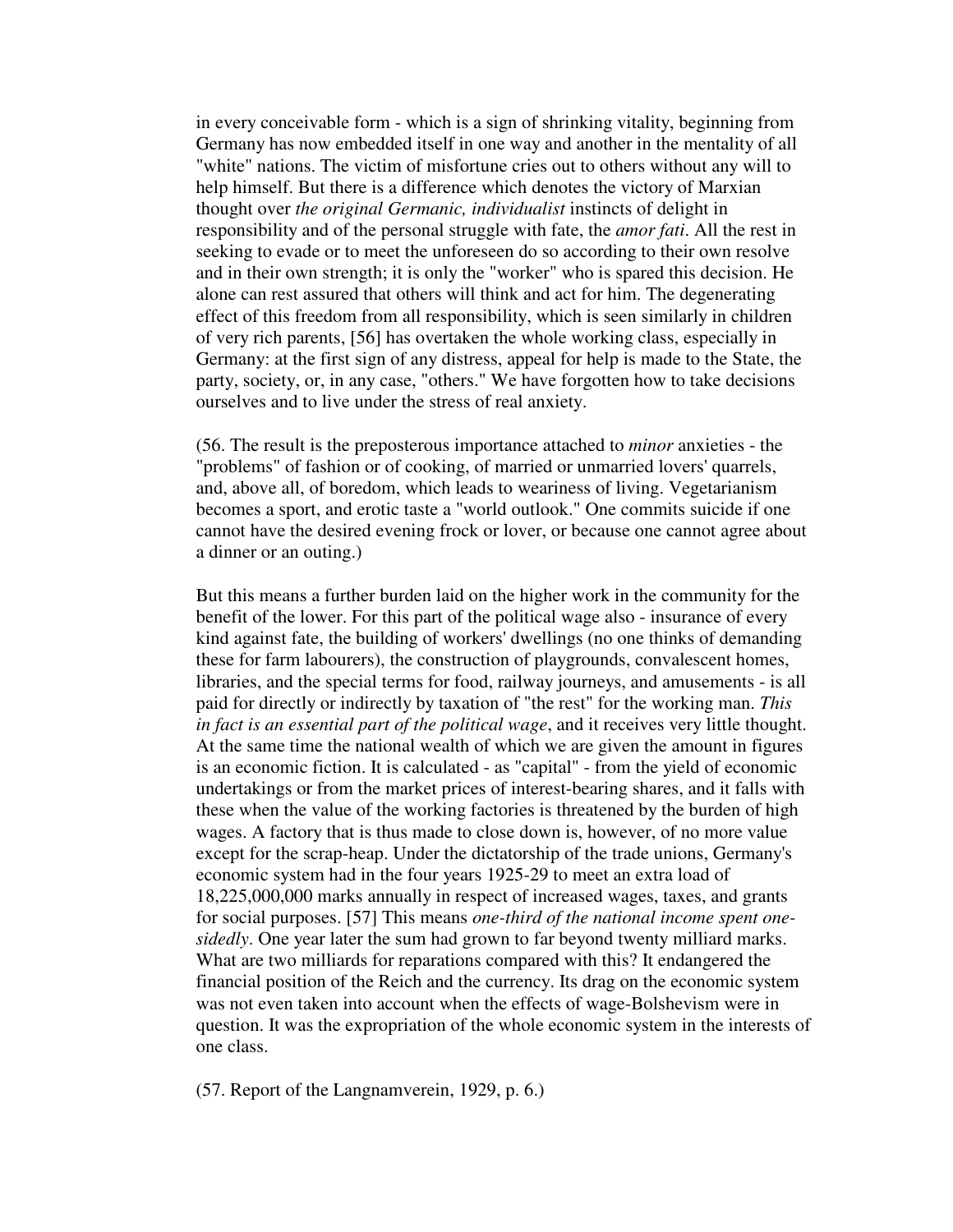There is higher work, and lower: nothing can deny or alter this truth. It is the expression of the fact that Culture exists. The higher the stage of development in a Culture, the more powerful its creative force, the greater the difference between *determining* and *subordinate* actions of all kinds; whether political, economic, or artistic. For Culture is ordered, intellectualized life, a maturing and self-perfecting form, which calls for an ever higher grade of personality. There is work for which one must have an inner call, and other work that one *must* do, because one *can* do nothing better to earn a living. There is work for which only a few men of superior rank are competent, and other work which is valuable only in terms of duration and volume. Whichever it is, one is born to it. That is fate. It cannot be altered either by Rationalist or by sentimental-romantic equality-talk.

The global output of work for which the Western Culture is responsible, which is *identical* with it, becomes greater every century. At the time of the Reformation it amounted to many times what it had been in the age of the Crusades, and it grew to immense size in the eighteenth century, in response to the dynamism of creative leaders' work, which had of necessity made the demand for the lower type of mass labour greater and greater. But it is for that very reason that the proletarian revolutionary - who sees Culture from below and, not possessing it himself, is unable to understand it - seeks to destroy it, to do without "quality" work, or any work even. If there are no more men having Culture - to his mind they are a luxury and superfluity - there will be less work, and, above all, inferior work which anyone can do. I once read in a Socialist paper that when the moneymillionaires have been abolished, the brain-millionaires must be sent after them. Real creative work is a vexation to such people. They hate its superiority and envy its success, whether the result takes the form of power or of wealth. The charwoman of a hospital is of more importance to them than the principal physician; the ploughman is worth more than the farmer who improves the grain and breeds pedigree cattle, the stoker more than the inventor of the engine. A transvaluation of economic values - to use a Nietzschean phrase - has come about, and as, in the eyes of the masses, any value translates itself into money, into pay, the lower-grade mass labour ought to be better paid than the higher work of outstanding personalities - and this is being brought about.

There have been consequences that no one yet has really understood. This "white" worker, whom Labour party leaders and a cowardly middle class vie with each other in flattering and spoiling, is becoming a luxury animal. Do let us leave out idiotic comparisons with millionaires who are "well off" - it is not a question of people who live in palaces and keep armies of servants. Take an modern industrial worker's private cost of living in comparison with that of a yeoman. About 1840 the mode of living was much the same for both. Today the former works far less than the other, but the manner in which the peasant - whether in Pomerania, Yorkshire, or Kansas - lives, feeds, and clothes himself contrasts so pitifully with what a metal worker, from the Ruhr area to Pennsylvania, spends on his keep and above all on his amusements that the latter would immediately strike at the suggestion that he should ever again take up this way of life with twice the work,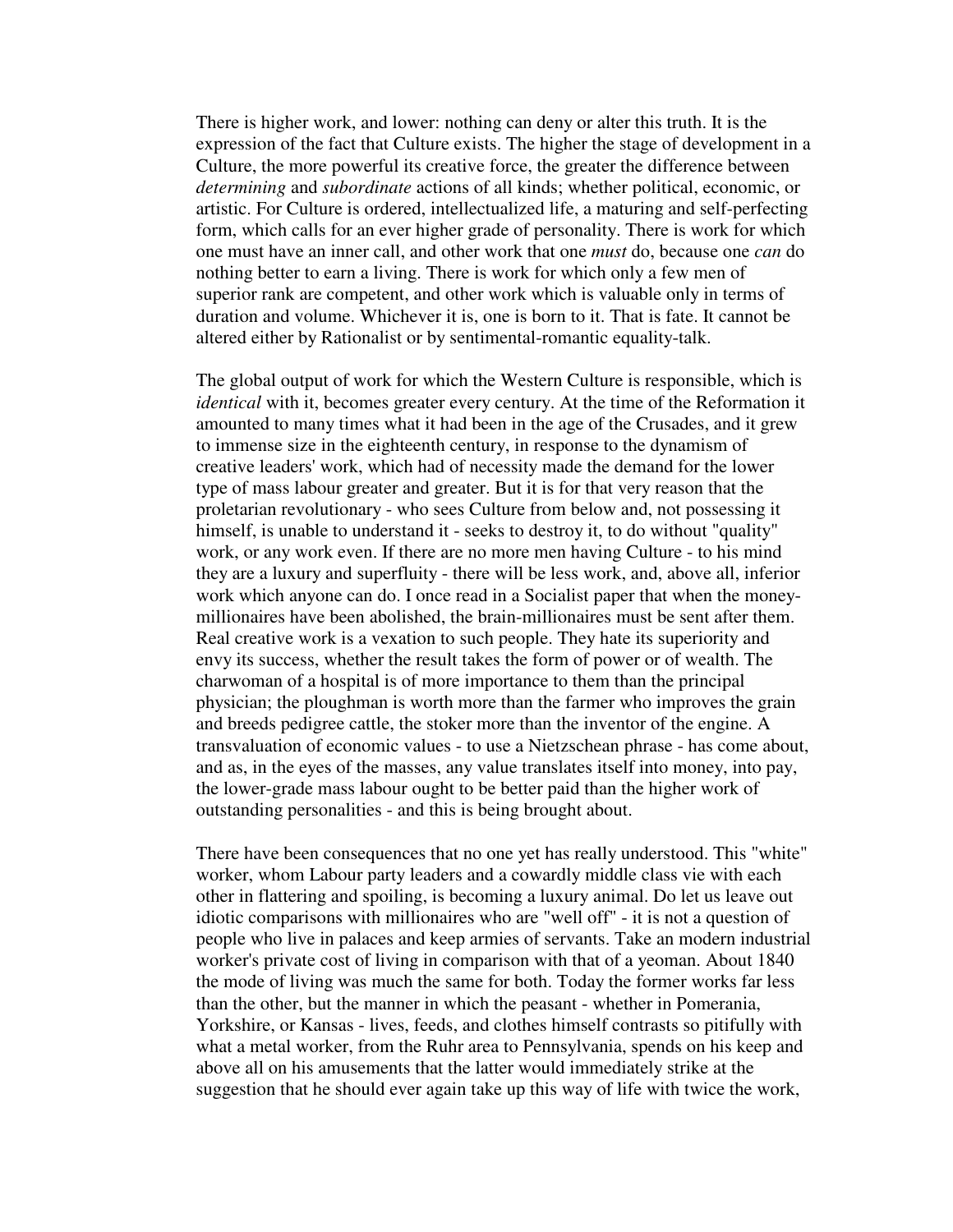and perpetual anxiety over bad harvests, markets, and debts into the bargain. That which appears as the minimum for existence and is regarded as "poverty" in the great Northern cities would seem extravagant in a village an hour's journey away not to mention the style of living in the area of South-European land-Communism, where the simplicity of coloured races still exists. But this luxury of the working classes is a fact, and who pays for it? Not the work that is done. Their output is not worth so much by a long way. It is others who have to work, all the rest of the nation, to meet it. There are fools - and if Ford was serious in what he said and wrote, he is one of them - who believe that the workers' increased purchasing-power will preserve the level of economic life. But did those unoccupied masses in Rome after the Gracchan period do so? People talk of the home market without considering what this really is. Let this new dogma of the "white" trade unions be tested: pay the worker, not in money, but in the products of his own labour: in locomotives, chemicals, and paving-stones, and let it be his business to sell them.

He would not know what to do with them. He would be horrified to find how little these things are worth. It would also transpire that the same degree of Culture, the same intellectualized taste, is needed for the intelligent spending of money as for earning it by superior achievement. Luxury can be elegant or vulgar, and no one can alter the fact. It is the difference between a Mozart opera and a musical comedy, but the luxury wage is definitely not the complement of a refined craving for luxurious conditions. It is only the purchasing power of a higher rank of society that makes quality industry possible. The lower orders merely feed an entertainment industry, as in ancient Rome.

But this vulgar luxury of great cities - little work, much money, and still more amusement - exercised a fatal influence upon the hard-working and simple men of the open country. They learnt to know of needs of which their fathers would never have let themselves dream. Self-denial is hard when one has the opposite before one. The flight from the land set in: first the farm-hands and maids went, then the farmers' sons, and in the end whole families who did not know whether or how they could hold the paternal heritage in the face of all this distortion of economic life. It has been the same in all Cultures at that stage. There is no truth in the belief that Italy became depopulated after Hannibal's time by the large landed estates. It was the "*panem et circenses*" of cosmopolitan Rome that did it, and it was only when the land had lost its population and became worthless that the farming of large estates by means of slaves developed. [58] Otherwise it would have become a wilderness. The depopulation of the villages began in England in 1840, in Germany in 1880, in the Middle West of the United States in 1920. The peasant is tired of working without wages when the town offers him wages without work. So away he goes - to become a "proletarian."

(58. *The Decline of the West*, II, p. 106.)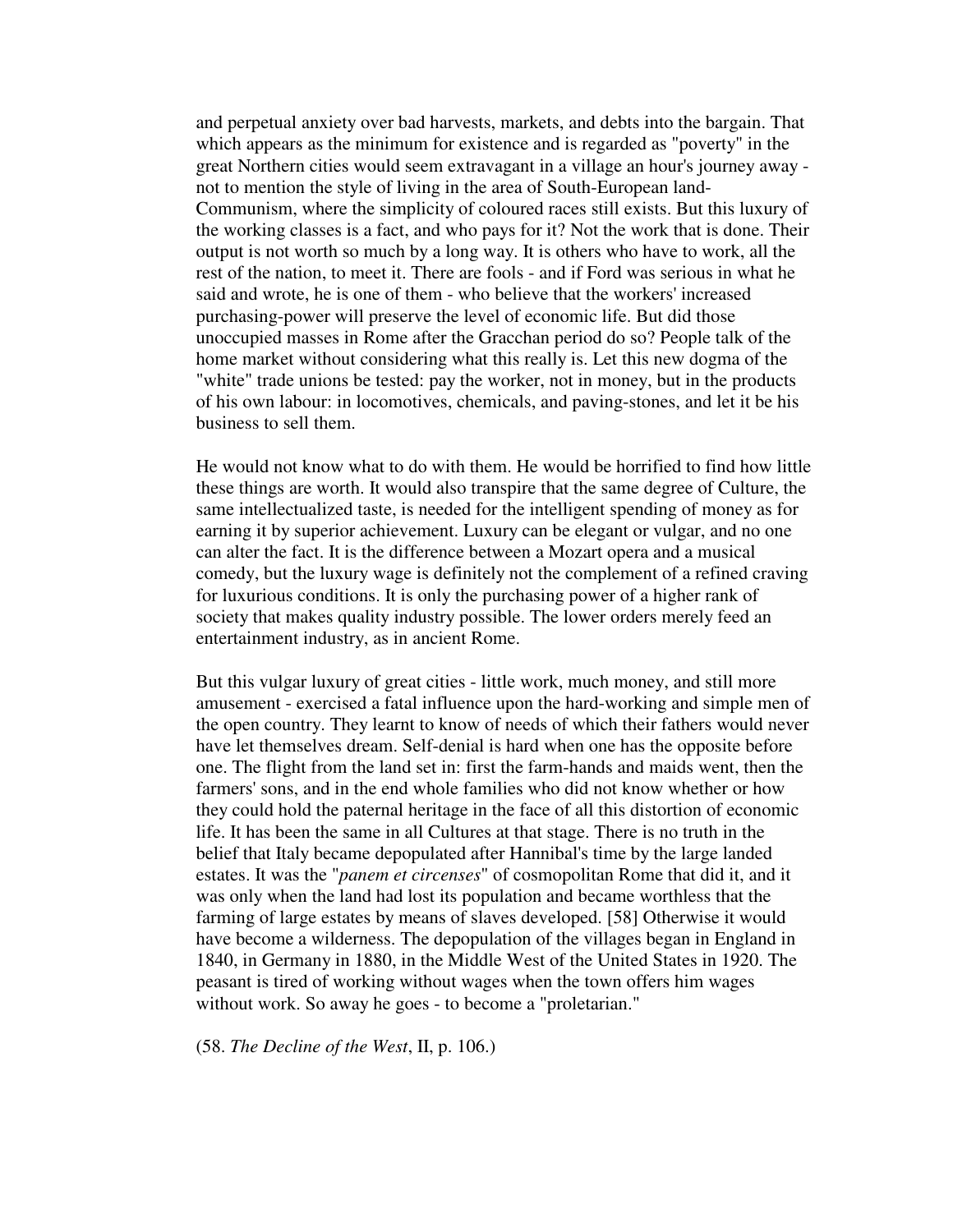The worker himself was innocent in the matter. He does not feel his mode of life to be luxurious; quite the contrary. He became wretched and dissatisfied like every unearning privileged person. That which yesterday was the object of extravagant desires has today become a matter of course and by tomorrow will be a state of distress calling loudly for help. The labour leader spoilt his man when he appointed him a praetorian of the class war. At the time of the Communist Manifesto he was to be *made* morally a proletarian to this end; now he is encouraged, to the same end, to hope that he will one day no longer be one. But in the one case as in the other the unjustified level of the political wage has led to more and more things becoming indispensable.

But can this wage, which has become *an independent quantity alongside those of economics*, possibly be paid any longer? What with? By whom? Close inspection shows that the conception of economic *profits* has undergone an imperceptible change under the pressure of the forcing up of wages. Only a healthy economic life can be productive. There is a natural, unforced profit as long as the wages involved in a process are functionally dependent on it. Once this becomes an independent, a *political*, quantity, an uninterrupted blood-letting which no living body can stand, there begins an artificial, morbid way of estimating economic operation, a race between the market, which *must* keep on top if the whole is not to collapse and bleed away, and the hurrying advance of wages with the accompanying taxes and the social contributions which are indirect taxes. The feverish tempo of increasing production comes chiefly from this secret wound in the economic life. The incitement to buy luxuries is diffused by every form of advertisement; the foreign market among coloured peoples is extended and imposed by force. The economic imperialism of the great industrial states, which uses military means to secure market areas and keeps them to their role as such, is intensified by the urge to self-preservation of the heads of industry, who have to hold their own under the perpetual political-wage pressure of Labour. From the moment that a real or apparent "recovery" of industry occurs in any part of the "white" world, the trade unions put in new wage-claims in order to secure for their followers profits which actually are non-existent. In Germany, when the reparations payments were suspended, it was at once assumed that these "savings" must go to benefit the working class. The natural result of luxury wages was an increase in the cost of production - and correspondingly a fall in the value of money - and here, too, there was political intervention, in that selling-prices were maintained or lowered by statute to secure the purchasing-power of the wages. Thus, the repeal of the Corn Laws in England about 1850 was a disguised form of wage-increase. Its effect was to sacrifice the agricultural labourer to the industrial worker, and since then this has been attempted or actually carried out everywhere, owing in part to the absurd economic pronouncement of bankers and other "experts" that the world should be divided into agrarian and industrial countries in order to obtain a practicable organization of "world economy." What, in these circumstances, was to become of the peasant class in industrial countries no one inquired. It was the mere object in Labour politics, *the* enemy to the monopoly interest of Labour. All Labour organizations are hostile to the land-workers,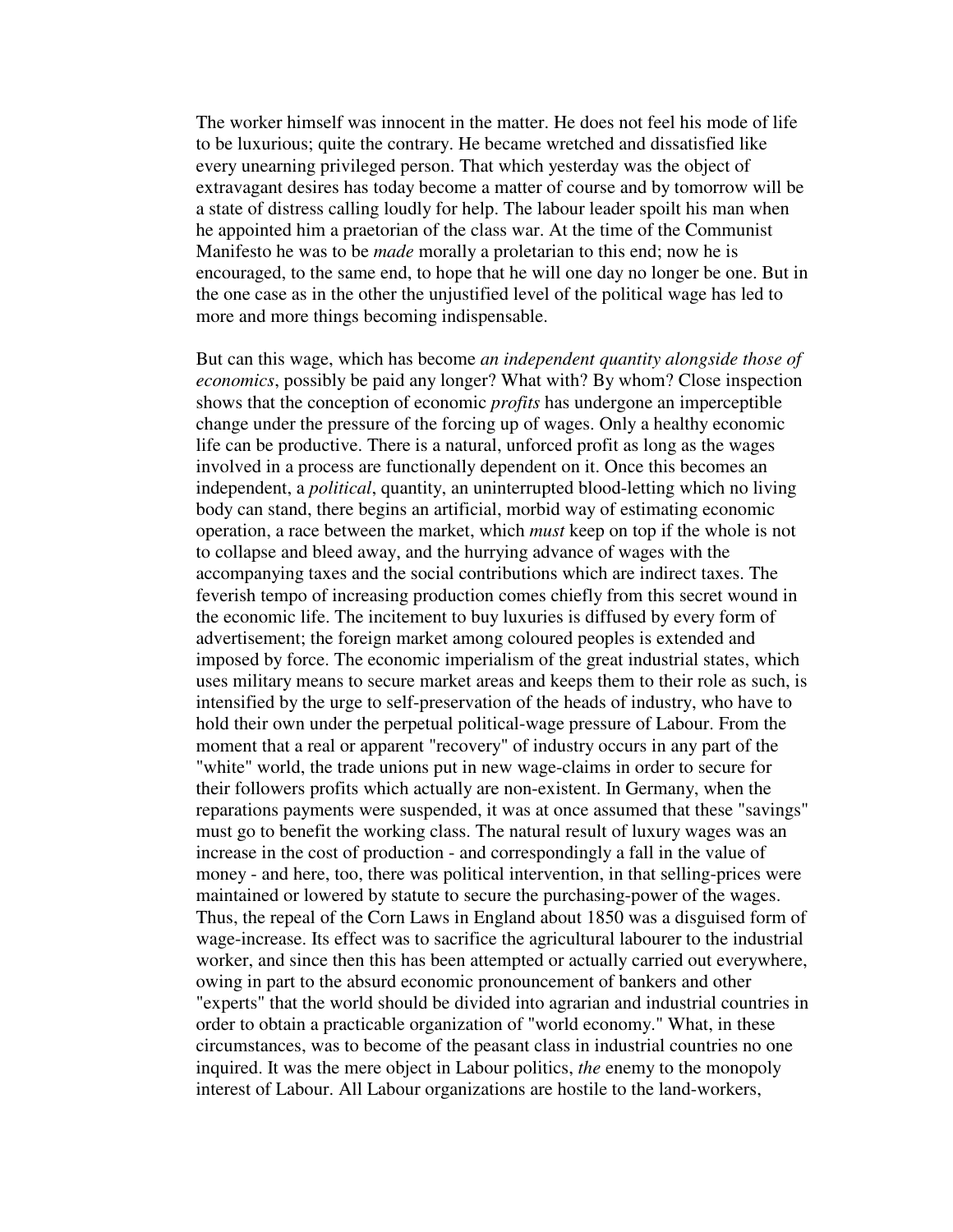whether they admit it or contest it. Similarly the price of coal and iron was fixed under parliamentary pressure without regard to the cost of extraction, though this is bound up with these very wages; all sorts of special prices for the working classes were also insisted upon, and these had then to be made good by a rise in the normal prices for "the rest." If this damaged or even ruined the market, that was the private affair of the entrepreneurs, and the more their position was shaken, the more triumphant the trade unions felt themselves.

One result of the effects of this class war was the increasing need of productive industry for "credit," for "capital" - that is to say, for imaginary money values, which are there only as long as one believes in their existence and when the least doubt arises dissolve into nothingness in the form of a crash on the stock exchange. It was a despairing attempt to replace the lost real values by phantom values. The hey-day of a new and wily banking method had set in, by which enterprises were financed and at the same time controlled by the banks, which not only gave credit, but *created* it on paper, a ghostlike, homeless, and airy financecapital. Old family properties have been more and more rapidly converted into joint-stock companies, made fluid, so that the money thus raised might fill the gaps in the circulation of expenditure and receipts. The indebtedness of productive industry - for shares are at bottom nothing but a debt - grew to fabulous proportions, and when the necessity of paying interest on it, as well as wages, began to look threatening for the latter, the final weapon of the class war was brought out: the demand for expropriation of the works by the State. By this means wages to be definitely withdrawn from the economic balance-sheet and regarded as State salaries, which will be fixed by the governing Labour parties at will and for which the means of the rest of nation will be commandeered by fiscal Bolshevism.

The final, decisive results of this folly of luxury wages have become increasingly apparent since 1900. The growing desolation of the agricultural countryside brought ever greater crowds into the sphere of the *panem et circenses* of the cities and tempted industry to enlarge its undertakings - no misgivings as to the disposal of the products having yet arisen. Between 1900 and 1914 fifteen million of countryfolk from South and East Europe migrated to the United States, where the farming population was already on the decrease. [59] In the North of Europe there was internal migration to the same amount. In the mining area of Briey, for instance, there were in 1914 more Polish and Italian than French miners. And then Nemesis overtook this development from a side which the class-war leaders had never taken into account, and had indeed never noticed.

(59. The pure farming population came to a standstill about 1900, declined by 100,000 from about 1910 onward, by half a million from 1920, and by a million from 1925.)

Marx both admired and hated the industrial system of the "white" countries of the North as the masterpiece of the bourgeoisie. He had eyes only for the home of it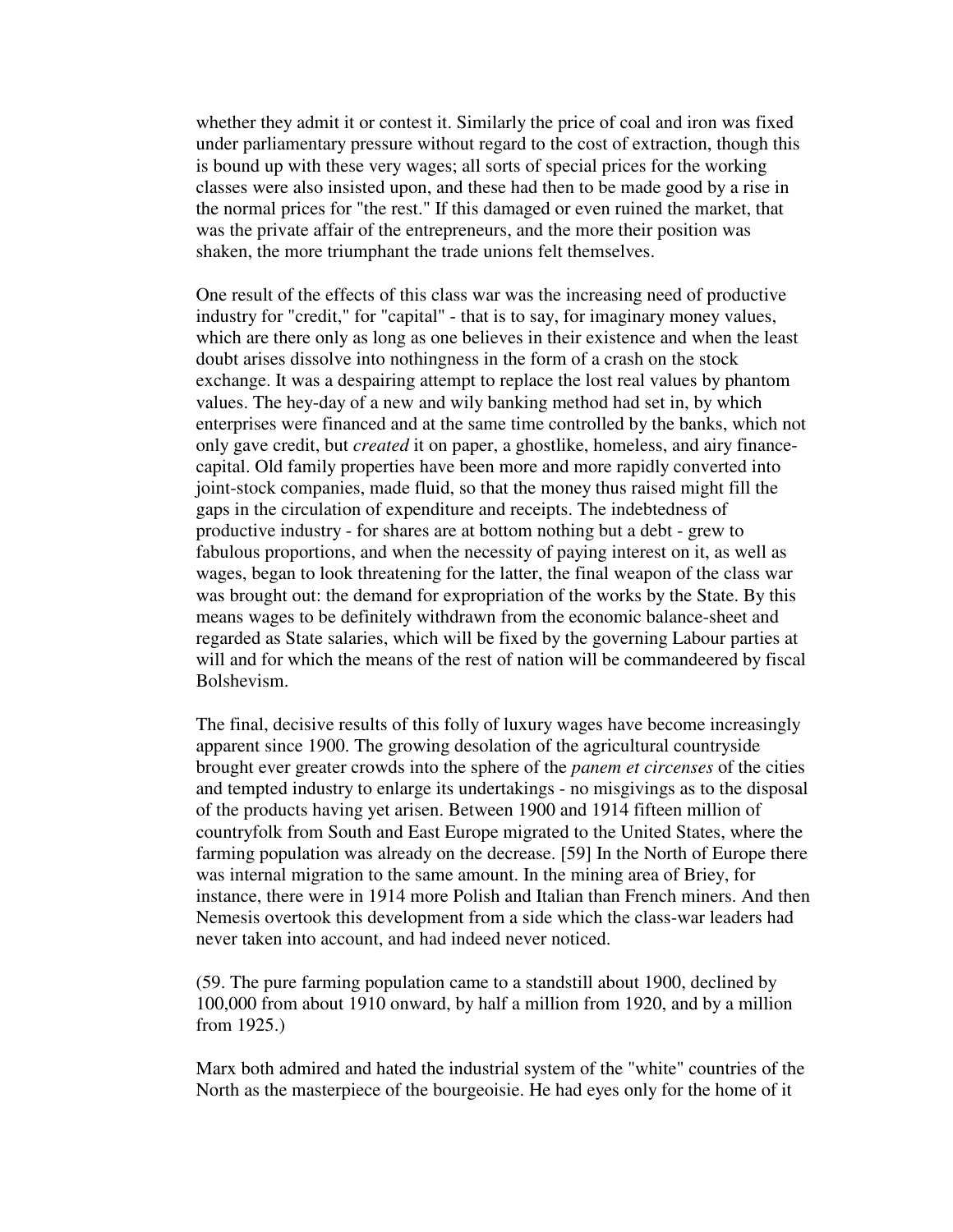in England, France, and Germany, and his successors accepted this provincial horizon as the orthodox premiss of all tactical considerations. But the world was bigger than that, was something more than an area which meekly and obediently absorbed the exports of little Northern Europe. The mass of white workers lived not by industry itself but *by the industrial monopoly of the Northern great powers*. Only on the basis of this fact could the political wage be paid without leading to immediate catastrophe. But outside and beyond the class war of the working class with society within the field of the white nations, a race struggle of quite other dimensions raised its head; no labour leader had foreseen it, and no one to this day has realized, or dared to realize, the fateful relentlessness of its advance. The competition of white workers among themselves had been suppressed by tradeunion organization and wage-tariffs. The difference that had grown up since 1840 between the standard of living of the industrial worker and the land-worker presented no dangers, as all the politico-economic rulings - customs, taxes, statutes - were unilateral, made by the industrial side against the agricultural. *But in the new struggle it was the coloured worker's standard of living which competed with the luxury wage of the white working-class*.

Coloured wages are a quantity of a different order and different origin from those of the white. They are dictated, not demanded, and are kept down if necessary by force of arms. This is not called "reaction" or "injustice to the proletariat," but colonial policy; and the English worker, at least, has been quite agreeable to it, having learned to think imperially. In demanding the "full" value of the proceeds as the workers' wages, Marx tried to suppress one fact which it would have been more honest to note and take account of: the proceeds of the Northern industries include the cost of tropical raw materials - cotton, rubber, metals - and this in turn includes the *low* wages of coloured labour. The overpayment of white labour therefore depends upon the underpayment of coloured labour. [60]

(60. Similarly, the purchasing-power of white wages is increased by the fact that the home agriculture has to face the competition of supplies produced on coloured wages, while it is itself tied to high scales of wages and expense generally.)

Soviet Russia prides itself on the tactics of undercutting by which it attacks the vitality of the "white" economic system: namely, the setting back of its own working-class - if necessary by starving them or (as in Moscow in 1923) shelling them. But as a matter of fact the method had been in process of development for a long time, and without any forcing, all over the globe. And it struck with terrific effect, not so much on the quality of Western industrialism as on the very existence of the white working-class. Were the Soviets so dogma-blinded as not to see this, or were they heralds of the will-to-annihilate of the Asiatic raceconsciousness that is awakening and means to exterminate the Western Culturepeoples?

In the South African mines, whites and Kaffirs work side by side: the whites for eight hours at the rate of two shillings an hour, the Kaffirs for twelve hours at the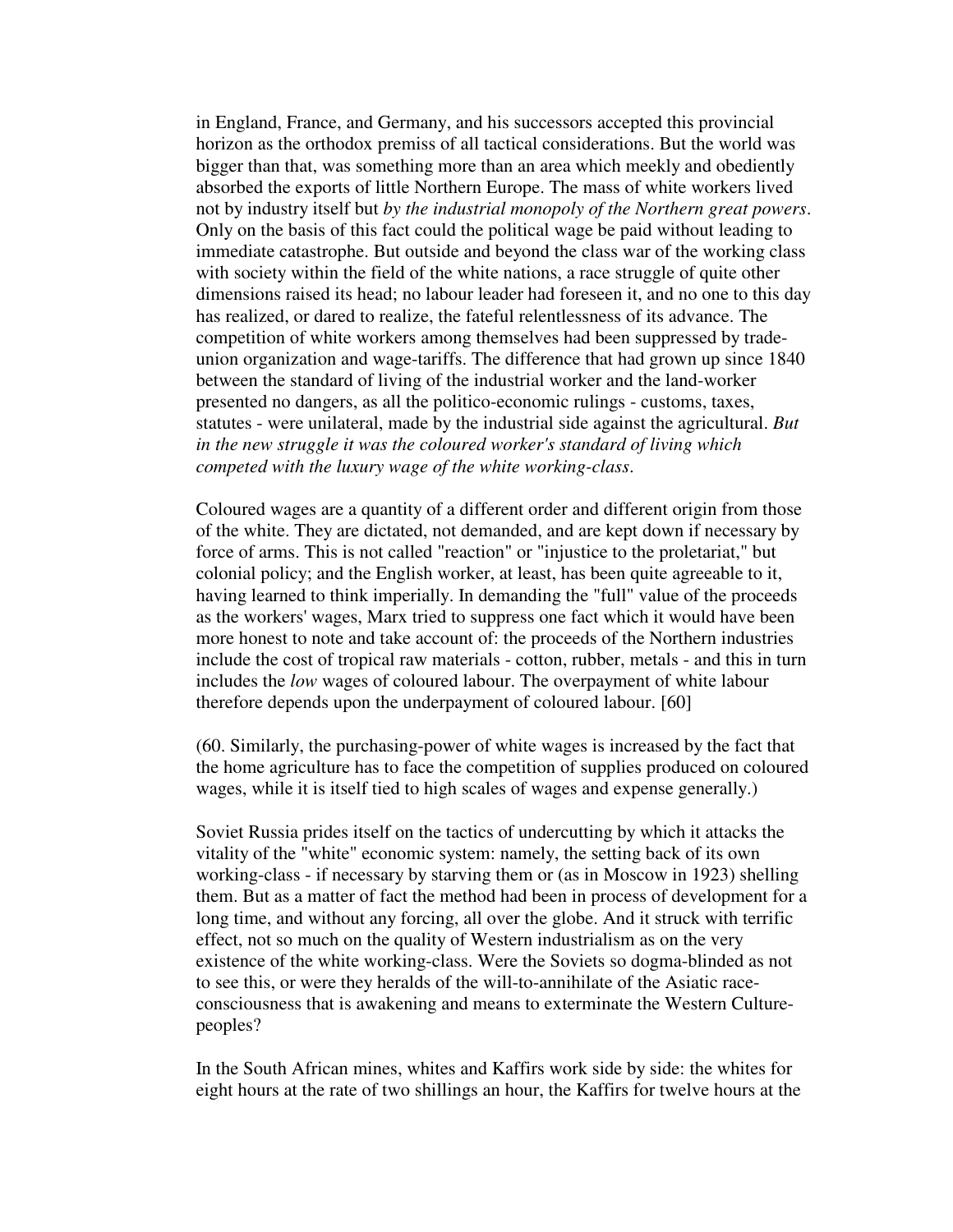rate of one shilling a day. This grotesque disproportion is maintained by the white trade-unions, which veto any attempt of the coloured workers to organize themselves and bring pressure to bear on their political parties to prevent the ejection of the whites, lock, stock, and barrel, although this is the obvious course. But this is only one example of the general situation between white and coloured labour all the world over. Japanese industry is driving its white competitors out of the field in every part of Southern and Eastern Asia by its low wages and has already made its appearance on the European and American market. [61] Indian textile goods are seen in London. And in the midst of this a fearful thing is happening. As late as 1880 the only exploited coal measures lay in Northern Europe and North America. Now they have been discovered and opened up in every continent. White Labour's monopoly of coal has vanished. And what is even more serious, industry has freed itself to a very large extent from dependence on coal through water-power, oil, and electrical power-transmission. It is now free to move about, and it does so. What is more, *it moves everywhere away from the domain of white trade-union dictatorships into countries with low wages*. The dispersion of Western industry has been in full swing since 1900. The mills of India were established as branches of English factories, with the idea of getting "nearer the consumer." Such was the original intention, but the West-European luxury wage has led to a very different result. In the United States industry has migrated more and more from Chicago and New York to the Negro areas in the South, and it will not halt at the Mexican frontier. There are growing industrial areas in China, Java, South Africa, South America. The flight of highly developed techniques to the colour areas continues, and the white luxury-wage is beginning to be rather theoretical, since the work by which it is earned is no longer wanted.

(61. At the beginning of 1933 the wage of the sixty-hour week in the Japanese textile industry was about \$1.68, and that of the forty-eight hour week in Lancashire about \$8.50.)

Even by 1900 the danger was immense. The structure of the "white" economic system was already undermined. It threatened to break down at the first worldhistorical upheaval under the load of the political wage, the reduced hours of work that men would stand, the saturation of all foreign markets, and the emergence of foreign industrial areas which were outside the jurisdiction of white Labourparties. Only the unbelievable peace after 1870, which was diffused over the "white" world by its statesmen's dread of making incalculable decisions, [62] maintained the universal delusion *vis-à-vis* the catastrophe that was approaching with sinister speed. The gloomy presages of its coming were not noticed or not seriously considered. A fateful, shallow, almost criminal optimism - the faith in unswerving progress, as expressed in figures - dominated the leaders of Labour and of industry alike, not to mention the politicians, and found support in the morbid inflation of the fictitious finance-capital which all the world took to be real property, real and indestructible money value. But even by 1910 individual voices had been heard recalling that the world was in process of being satiated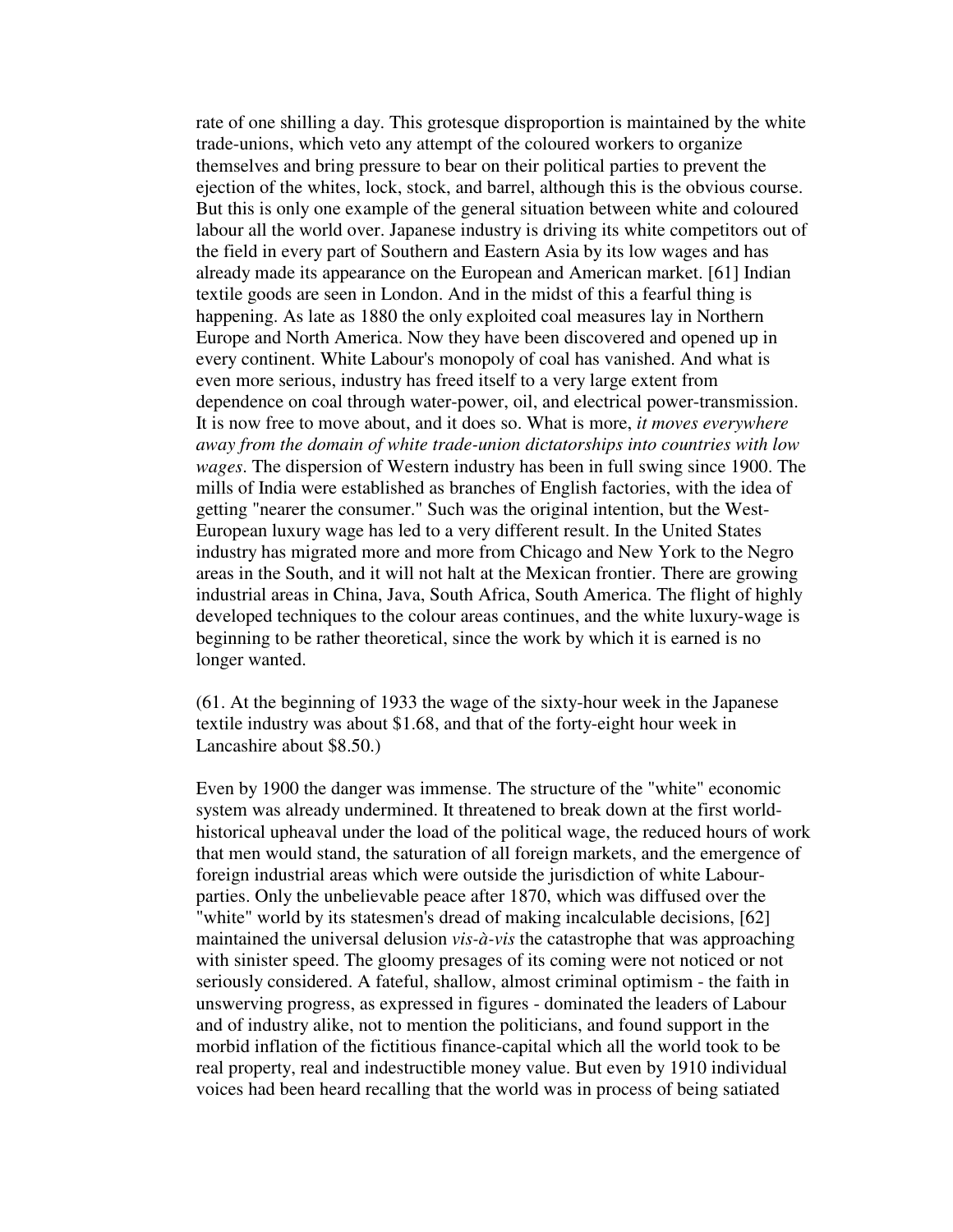with the products of industry, including those of industrialized large-scale farming. Here and there proposals were made for an agreement between the powers upon a voluntary quota system of production, but there was no response. No one believed in any serious dangers. No one wanted to believe in them. And in any case the premisses were unsound, as such propositions came from one-sided observers who saw the economic system as an independent quantity and not as the expression of something far stronger, the policy of the creeping world-revolution which had forced economics into wrong forms and tendencies. The causes lay too deep to be even touched by inquiries into crisis and trade-cycle problems. And it was already too late. One more short breathing-space of self-delusion was permitted: the preparation for the World War, which claimed innumerable hands, or at any rate withdrew them from production work, as soldiers of the standing armies or as workers in war industries.

#### (62. See Chapter I, Section 3; Chapter II, Section 7.)

Then came the Great War, and with it - not caused by it, but merely no longer averted - the economic collapse of the white world. It would have come in any case, only more slowly and in less appalling forms. But this war was waged from the first by England, the home of *practical* Labour-Socialism, for the economic destruction of Germany, the youngest great power, the economic unit which was developing the most rapidly and on superior lines, and for her perpetual exclusion as a competitor in the world's markets. The more completely statesmanlike thinking foundered in the chaos of events, leaving only military and crude economic tendencies in the field, the more clearly everywhere emerged the sombre hope of ruining first Germany, then Russia, then the individual powers of the Entente, and finally the home industrial and financial position, and so of rescuing the home workers from the impossible situation. But even that was not the actual beginning of the catastrophe that followed, which developed out of the fact that, after 1916, the dictatorship of the working classes *vis-à-vis* State government had established itself, openly or secretly, in all white countries, whether actively engaged in the War or no, and that, although varying greatly in form and degree, it followed invariably the same revolutionary tendency. It overthrew or controlled all governments. It wormed its way into all armies and navies. It was - and rightly - more dreaded than the War itself. And after the War was ended, it worked up the wages of inferior mass-labour to a grotesque height and at the same time imposed the eight-hour day. When the workers came home from the War, there arose everywhere in the world, despite the enormous loss in human lives, the famous house-famine, due to the desire of the victorious proletarian to live under middle-class conditions - and his achievement of it. It was the pathetic symbol of the fall of all the ancient powers of class and rank. Seen from this aspect, the universal inflation of State finances and economic credits was for the first time understood for what it was: one of the most effective forms of Bolshevism, by which the ruling classes of society might be dispossessed, ruined, proletarianized, and as a result excluded from political government. Since then the world has been ruled by the low short-sighted thought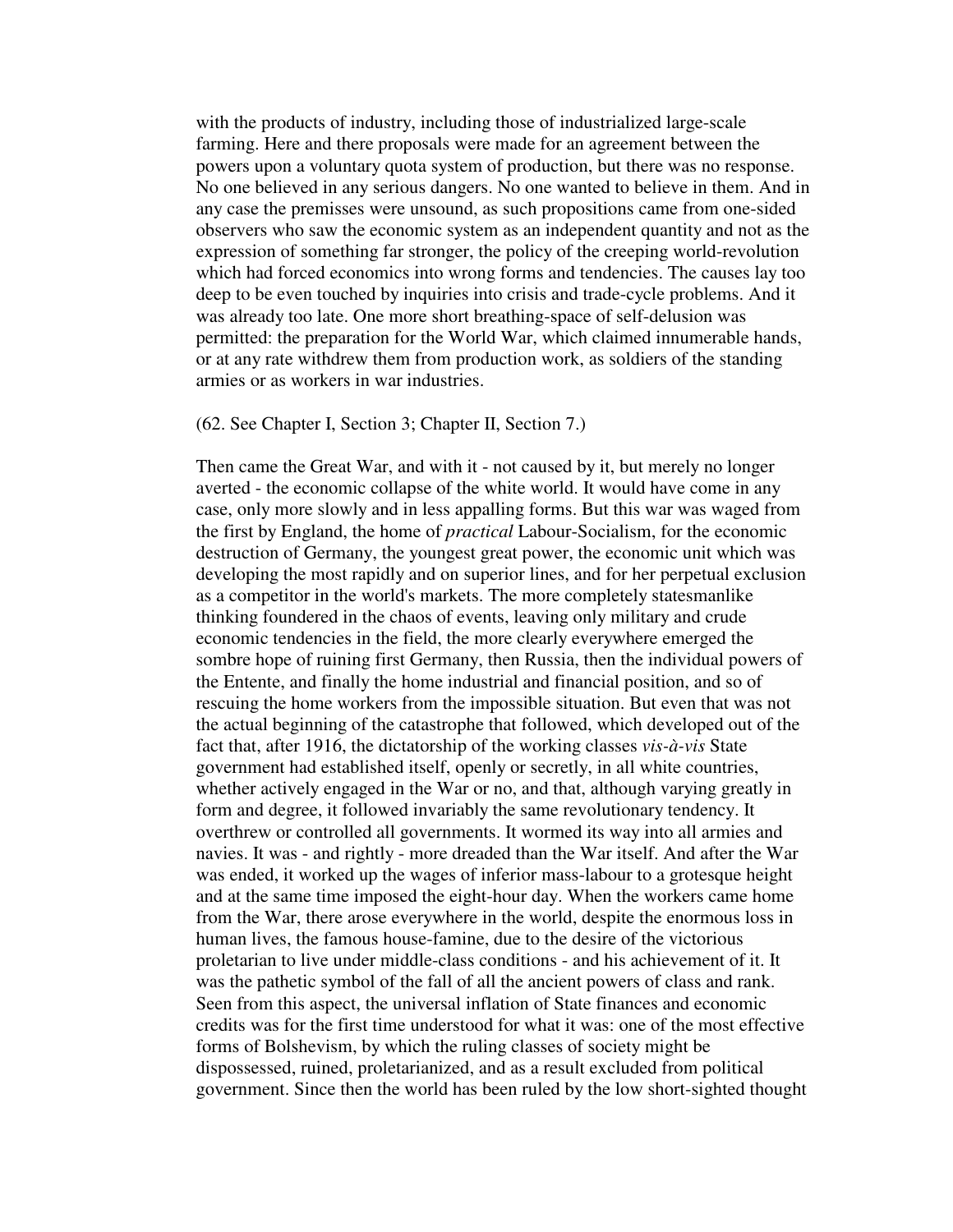of the vulgar man who has suddenly come into power. *That* was the victory! The destruction is complete, the future is almost hopeless, but the spirit of revenge upon society is appeased. Meanwhile things now appear as they *are*. The pitiless logic of history takes its revenge on the avengers - on the vulgar mentality, on the envious, the dreamers, the enthusiasts, who have been blind to the great and chilling facts of reality.

Thirty million white workers are workless today, in spite of the great war-losses and leaving out of account those other millions who are only partially occupied. This is *not* the result of the War, for half of them live in countries which took barely any part, or no part at all, in the War; neither is it the result of war debts or misguided currency manoeuvres, such as other countries can show. *Unemployment stands everywhere in exact proportion to the height of the political wage-tariffs*. It hits the individual countries in exact proportion to the respective numbers of *white* industrial workers. In the United States it is first the Anglo-Americans, whose labour is no longer required, then the East and South-East European immigrants, and finally, a long way behind them, the Negroes. It is just the same in Latin America and South America. In France the number is smaller, primarily because her Socialistic deputies know the difference between theory and practice and sell themselves with all speed to the reigning financiers instead of extorting wages for their constituents. But in Russia, Japan, China, and India there is no lack of work, because there are no luxury wages. Industry has fled to the coloured races, and in white countries only the labour-saving inventions and methods pay for themselves, because they relieve the wagepressure. For decades now the increase of production with the same number of workers by means of technical refinements has been the ultimate means of enduring this pressure. Now it can no longer be borne, because the markets are lacking. Formerly the wages of Birmingham, Essen, and Pittsburgh provided the world standard, but now this is given by the coloured wage of Java, Rhodesia, and Peru. And to that must be added the levelling down of the aristocratic society of the white nations with their inherited wealth, their gradually acquired taste, their need of *real* luxury, which sets the example to others. The Bolshevism of the death duties and supertaxes levied at the dictates of envy - in England even before the War [63] - and the inflations which transformed whole fortunes into nothing have done their work thoroughly. But it is this genuine luxury that had created and maintained quality work, had allowed entire quality-industries to grow up, and had kept them alive. It tempted and *educated* the middle strata to greater refinement in its own demands. The greater this luxury, the more flourishing the economic system. Napoleon of old knew this. He did not concern himself with economic theories and was the better able to understand the economic life. It was from his *court* that the impulse came to revive the economic system which the Jacobins had destroyed, for a higher social order was again being formed - on the English model, it is true, because the old régime was murdered or ruined, save for some jejune and impoverished remnants. When the wealth that has accumulated among the ruling class is annihilated by the mob, when it becomes an object of suspicion and scorn, a danger to the owner, then the Nordic will to acquire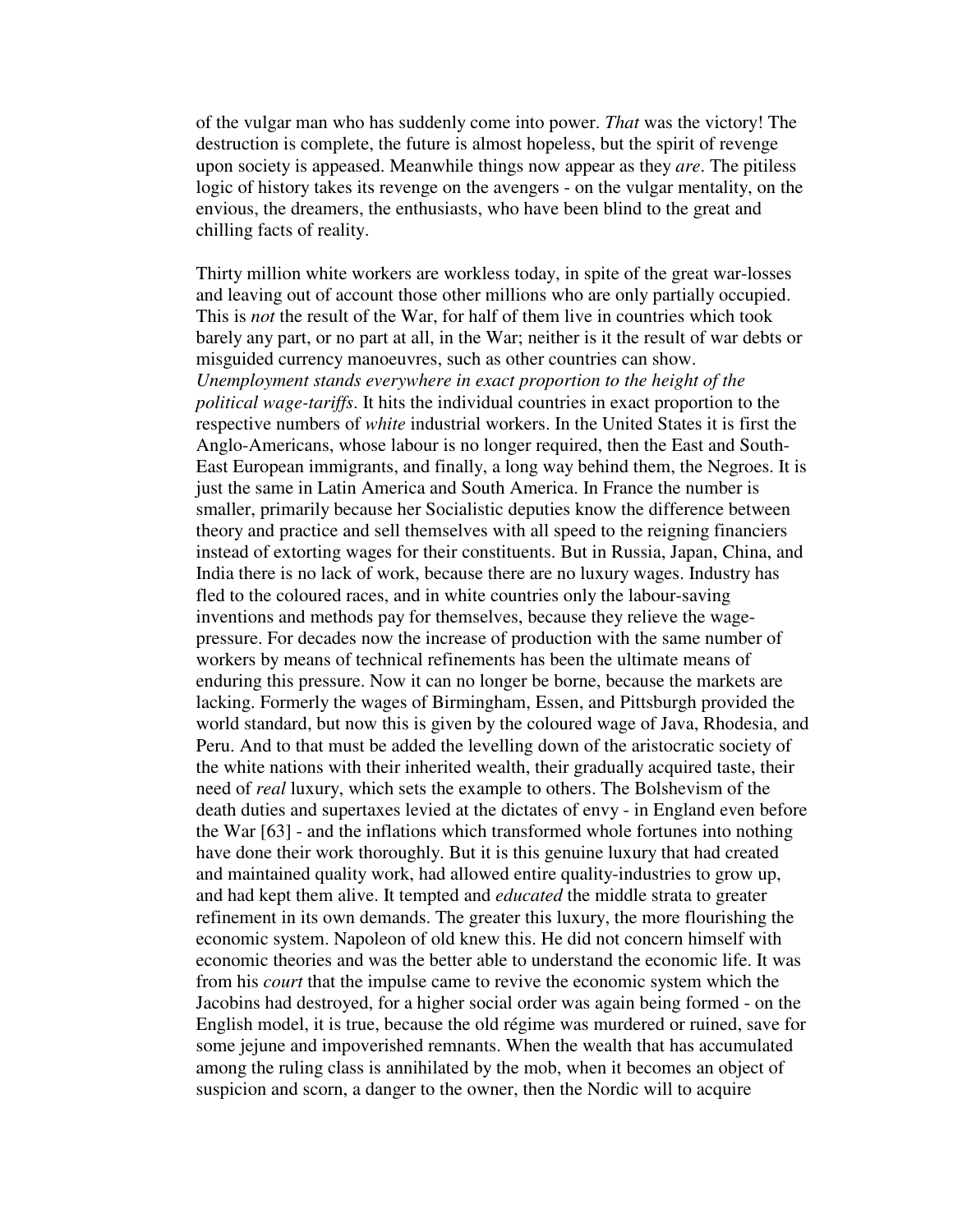property, will-to-power through property, ceases to create that wealth. Economic spiritual - ambition dies out. Competition no longer pays. We sit in corners, go without things, and save - and this "saving," which always means the saving of other people's work, inevitably drives every highly developed economy to disaster. All this works together. Low-grade white labour is worthless, the labour mass in the Northern coal areas has become superfluous. It is the first great defeat of the white nations by the mass of the coloured nations - which embraces Russians, South Spaniards and South Italians, and peoples of Islam just as much as the Negroes of English-speaking America and the Indians of Latin America. It is the first menacing sign that the white world-supremacy is faced with the possibility of an overthrow by the forces of colour, as the result of the class war in its rear.

### (63. *Politische Schriften*, pp. 264 et seq., 307 et seq.)

And no one withal dares to look into the real causes of this catastrophe, or down into its abysses. The white world is governed primarily by idiots - if it is governed at all, which one is entitled to doubt. Around the sick-bed of the white economic system stand ridiculous authorities who can see no further ahead than next year and from their narrow and long obsolete economic "capitalistic," "Socialistic" standpoints discuss minor palliatives. And finally: cowardice makes blind. No one speaks of the consequences of this century and more of the world revolution which has risen from the depths of our great cities and destroyed economic life and not that alone. No one sees it, no one dares to see it.

The "working man" is, now as before, the idol of the world, and the "labour leader" is placed above criticism in deference to the tendency for which his existence stands. For all the loud abuse of Marxism, Marxism itself speaks in every word of it. Its most whole-hearted opponents are, all unwittingly, obsessed by it. And every one of us is a bit of a Socialist or Communist in the bottom of his heart. [64] Hence the universal unwillingness to admit the *fact* of the prevailing class-war and to deduce its consequences. Instead of ruthlessly opposing the causes of the catastrophe, so far as that is at all possible, we try to suppress the results, the symptoms - and not even to suppress them, but to whitewash, conceal, and deny them. There is not the beginning of any reconsideration of the revolutionary wage-level, but the *new revolutionary* demand for the forty-hour week, a further step on the way to Marxism, a further curtailment of white labour's output without reduction of income, a further rise in the cost of white labour, that is - for it is axiomatic that the political wage must not fall. No one dares to tell the mass of the workers that their victory has been their heaviest defeat; that labour leaders and Labour parties have led them to it for the sake of appeasing their own hunger for popularity, power, and well-paid posts; and that these are still far from the idea of releasing their victims and effacing themselves. But all the time the coloured races are working long and cheaply right to the limit of their working-capacity; in Russia under the knout, but elsewhere with the silent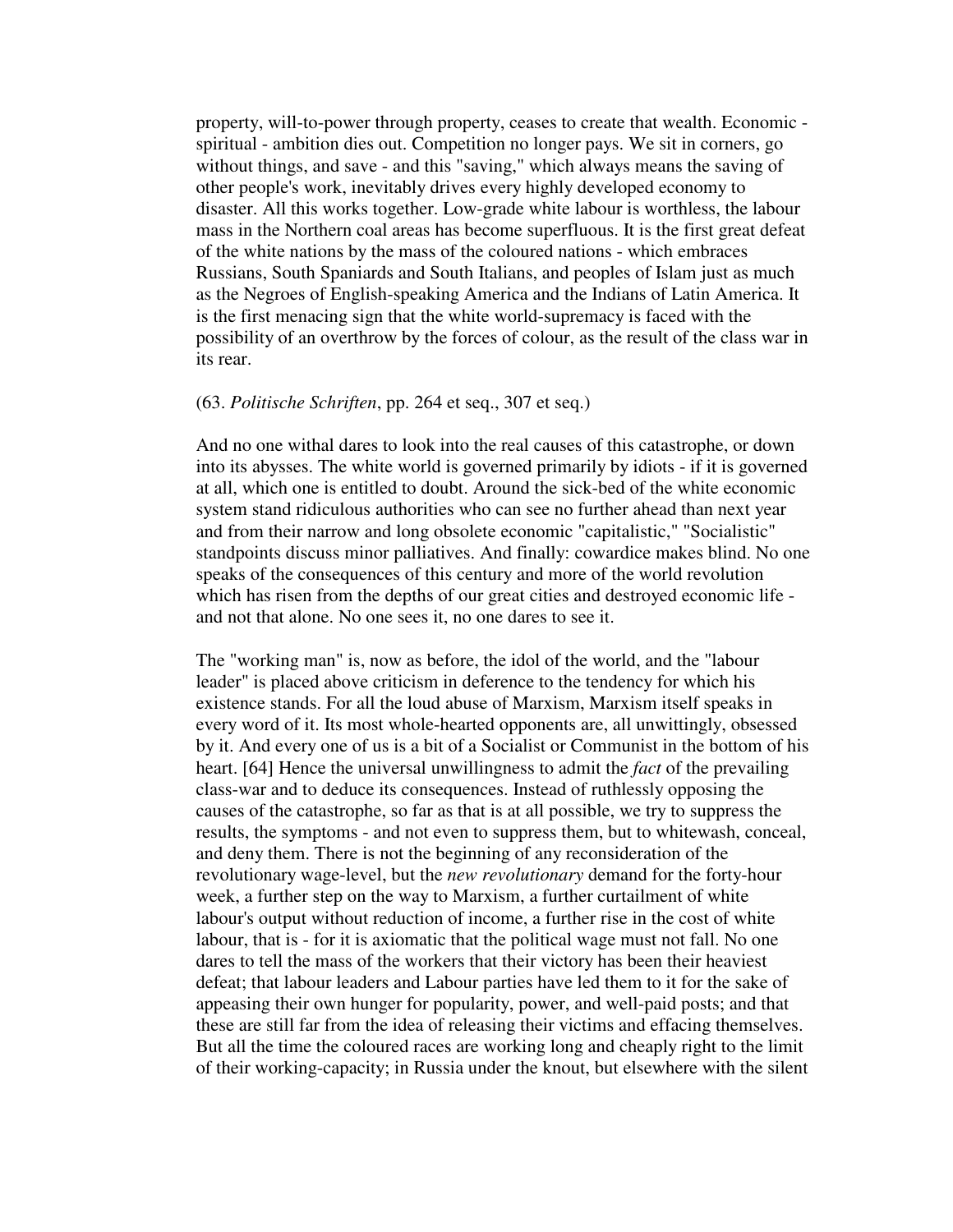conviction that already they hold the hated white men, their masters of today - *or of yesterday?* - in their power.

(64. See Chapter III, Section 10.)

Then there is that catchword of "abolishing" unemployment, "providing" employment - that is to say, superfluous, useless work, since there is no longer any essential, profitable, useful work to be had in these conditions - and no one admits to himself that the cost of this production without a market, of these faked Potemkin villages in an economic wilderness, must some time be made good by means of "fiscal Bolshevism" (which includes provision of fictitious means of payment) from the relics of the healthy peasant class and urban society. Then, again, there is dumping, by means of systematic depreciation of the currency, whereby one particular country seeks to maintain a market for its products at the expense of others. This is at bottom a false and too easy miscalculation of real wages and real costs of production by which the buyer is deceived and of which, once more, what is left of the property of the rest of the nation has to bear the costs in the form of depreciation of values. But the fall of the pound, a huge sacrifice for England's pride, did not diminish the number of the unemployed - no, not by one man. There is only one form of dumping which has its natural roots in economic life and is therefore successful, the form of cheaper wages and greater output of labour. This is the basic reason for the destructive influence of Russian exports and of the factual superiority of "coloured" areas of production like Japan, whether they are engaged in industry or agriculture and whether they are killing white production by their own exports or by exporting themselves or by keeping home products so cheap as to exclude imports.

Finally there is the last desperate measure resorted to by the mortally stricken economies of nations: *autarchy* - or whatever big word may be chosen to describe this attitude of the dying animal. It manifests itself in the reciprocal putting down of economic barrages by political methods, by hostile tariffs, import prohibitions, boycotts, blockage of currency transfers, and everything else that has been or will be invented to establish a "state of siege" that almost represents actual war conditions and may one day put it into the heads of the militarily stronger powers that such gates may possibly be opened and economic capitulation enforced by a timely allusion to tanks and bombing squadrons. For, again be it said: the economic system is no self-contained kingdom; it is inseparably bound up with world politics; it is unthinkable without a strong foreign policy, and therefore, in the last resort, it is dependent upon the military strength of the country in which it lives or dies. [65]

# (65. *Politische Schriften*, pp. 325 et seq.)

But what is the sense of defending a fortress if the enemy is *within* it, if *treason* in the form of class war leaves it doubtful whom and what one is really defending? Here lie the real and difficult problems of our time. But the *raison d'être* of grave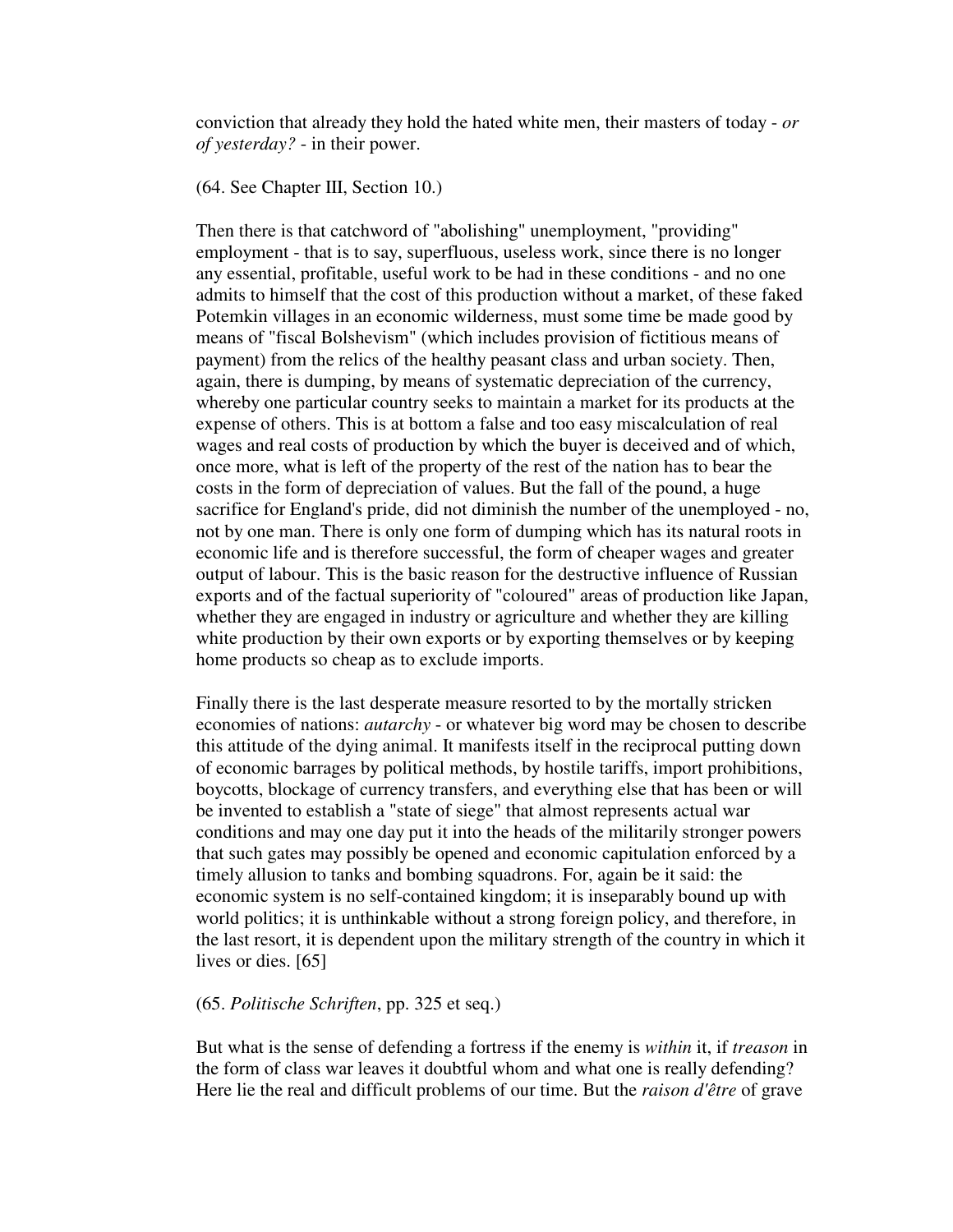questions is precisely that they should call forth the best efforts of the best brains. And when we see how, all the world over, they are whittled down, *lied* down, to the level of small fictitious problems, so that small men with small ideas and small expedients can make themselves important; when the "guilt" of the economic catastrophe is laid upon the War and the war debts, on inflation and currency difficulties, and when "returning to prosperity" and "ending unemployment" are all that people can find to say, and say unblushingly, about the finale of an overwhelming world-historical epoch - then may we well despair of the future. We live in one of the mightiest ages in all history, and no one sees, no one realizes it. We are experiencing a volcanic eruption that is without parallel. Night has set in, the earth trembles, and streams of lava are rolling down over entire nations - and we send for the fire-brigade! But this is the mob all over, mob rule in contrast to the handful of the thoroughbreds. It is the great individuals who *make* history, and whatever presents itself "*en masse*" can only be its *object*.

The world-revolution, however, is *not* over. It will outlast the middle, and possibly the end, of the century. It strides on unchecked towards its ultimate decisions with the historical ruthlessness of a great destiny which no past Civilization has been able to evade and to which all white nations of the present must inevitably succumb. Anyone who announces its end or believes that he has overcome it is simply incapable of understanding it. Its most forceful decades are only now setting in on us. Every leading personality in the age of the Gracchan Revolution - Scipio as much as his opponent Hannibal, Sulla no less than Marius every great event, the fall of Carthage, the Spanish Wars, the revolt of the Italian allies, and the slave-revolts from Sicily to Asia Minor, are simply forms in which this deep inward crisis of society, the organic structure of the Culture-peoples, moves towards its fulfilment. It was the same in the Egypt of the Hyksos period, in the China of the "Contending States," and everywhere else in "contemporary" sections of history, [66] little as we may know about it. In this respect we are all slaves of history's "will," the organs of an organic happening, working with it and for it; and, as Schiller says, he who would set out to manage it prudently must himself train it towards its non-fulfilment. In this tremendous duel between major tendencies, which is being fought throughout the white world in wars, revolutions, strong personalities that are vessels of high success and deep tragedy, powerful but fugitive creations, the offensive comes at present from below, from the city masses, and the defensive from above is still feeble and lacks the good conscience which necessity brings. The end will be in sight only when the relation is inverted. And this is near at hand.

#### (66. *The Decline of the West*, II, pp. 410-11, 416, 427.)

In such times there are, under whatever names, two *natural* parties, two fronts in the class war, two internal forces and tendencies, and *only* two, no matter how many party organizations exist or whether such exist at all. There is proof of this in the progressive Bolshevization of the masses in the United States, in the Russian style that informs thoughts, hopes, and wishes. That *is* a party. [67] So far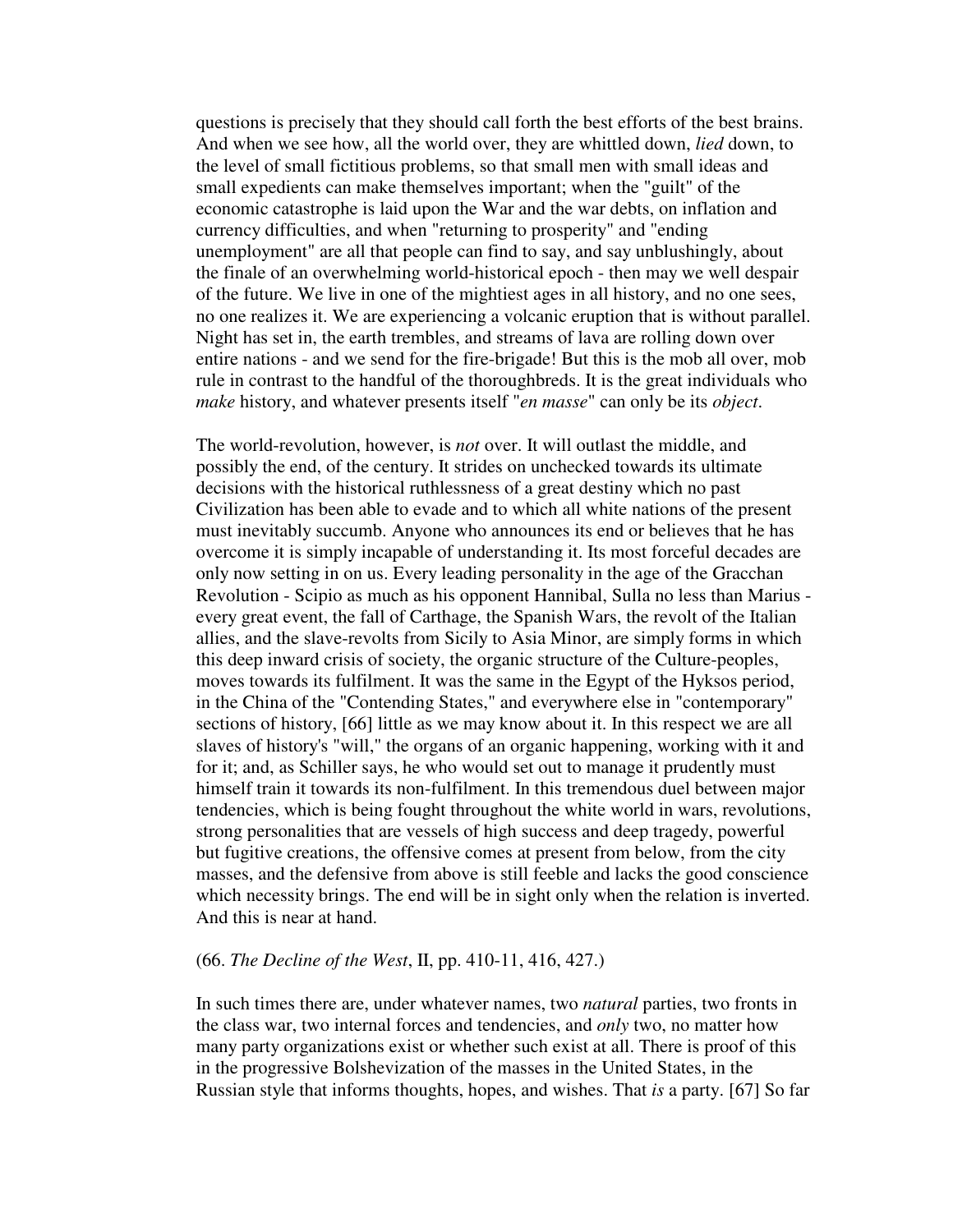there is no focus of resistance against it in that country, which has no yesterday and perhaps no morrow. The brilliant episode of the dollar and dollar society, starting from the War of Secession in 1865, seems to be approaching its end. Will Chicago be the Moscow of the New World? In England the Oxford Union, which is the principal students' club of the most aristocratic university in the country, has passed by a sweeping majority the resolution: "that this House will in no circumstance fight for King and Country." What this signifies is the end of the mentality which has up till now reigned among all party-formations. It is not impossible that the Anglo-Saxon powers are beginning to fade out. And the West-European Continent? The country least troubled with this white Bolshevism is - Russia, which has no longer any "party," but a governing "horde" of the old Asiatic type under that name. Neither is there any longer faith in a program; there is only the fear of death - through being deprived of one's food-card or one's pass, banishment to a labour camp, bullet, or rope.

#### (67. Chapter III, Section 9.)

Vainly, in their cowardice, whole classes of society seek a conciliatory middle class between radical tendencies of "Right" and "Left." The age itself is Radical. It will have no compromises. There is no doing away with or denying the *fact* of the existing superiority of the Left, or the awakening will to a Right movement, which for the present has a footing only in close circles, in certain armies, and, among other places, in the English House of Lords. That is why the English Liberal party has vanished and why its heir, the Labour party, will also vanish in its present form. That is why the centre parties in Germany vanished without resistance. The will to the middle way is the senile wish for peace at any price, for a Switzerland of nations, for *historical abdication*, as if thereby the blows of history could be avoided. The opposition of graded social structure and town masses, of tradition and Bolshevism, of the higher existence of the few and the lower of mass labour (however labelled), is upon us. There is no third alternative.

But it is just as much an error to believe in the possibility of a single party. Parties are Liberal-Democratic forms of *Opposition*. They presuppose a counter-party. *One* party is as impossible in a State as is one State in a stateless world. The political frontier - of country or mentality - always separates *two* powers from each other. It is the infantile disease of all revolutions, this belief in a triumphant unity when in fact the problem of the age from which they themselves spring *demands discord*. Not in this wise are the great problems of history to be solved. They must and will mature and so pass on to new problems, new battles. The "*Total State*," an Italian catchword which has an international vogue, was realized by the Jacobins during the two years of the Terror. But as soon as they had annihilated the fallen powers of the old régime and founded the dictatorship, they split up themselves into Girondists and Montagnards, and the first-named of these occupied the place left vacant. Their leaders fell victims to the Left, but their successors in turn treated the Left in the same way. Then, with Thermidor, there set in the period of waiting for a successful general. It is possible to destroy a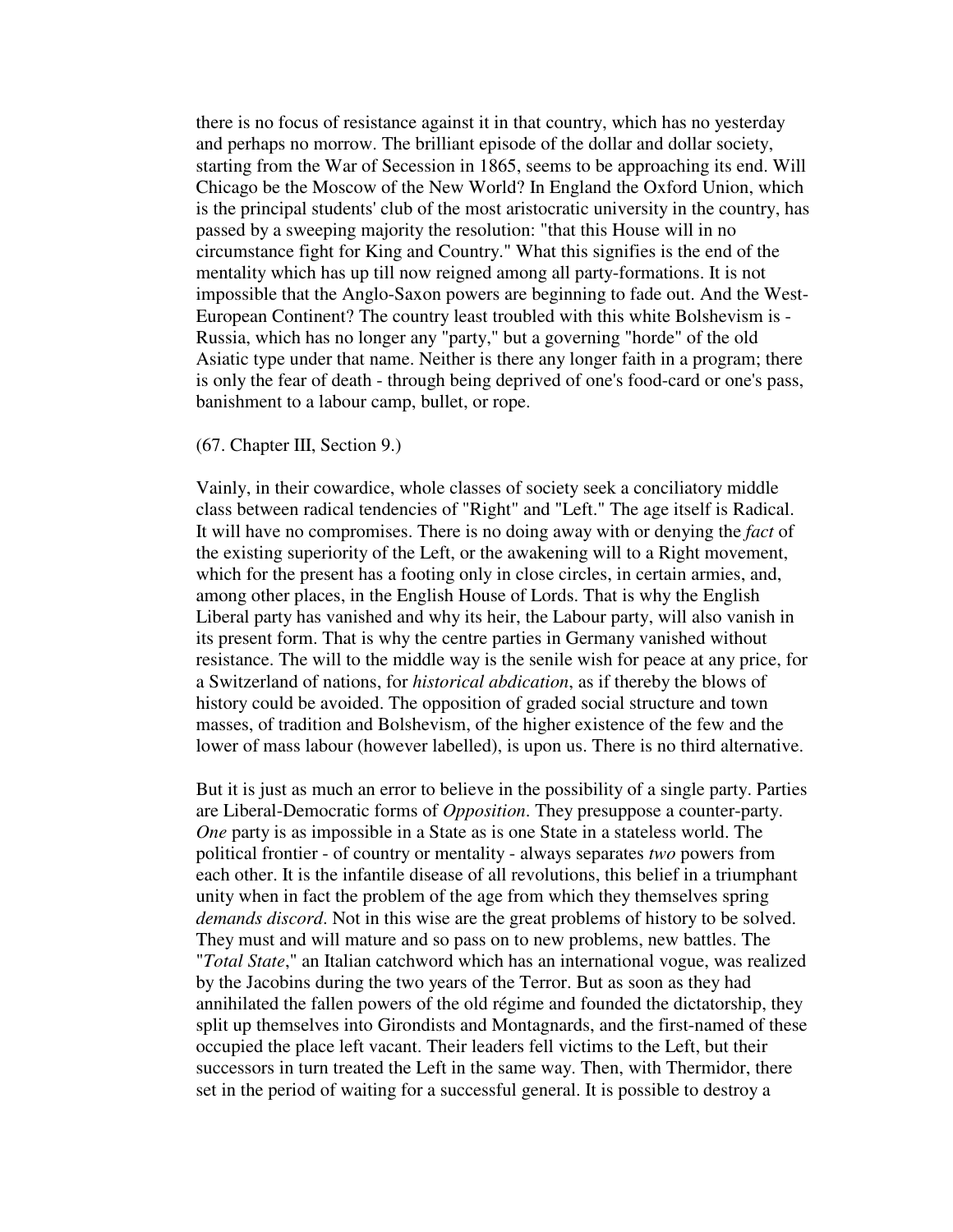party in so far as it consists of an organization and a bureaucracy of salaried officials, but not one which is a movement, a spiritual and intellectual force. The struggle, which is a necessity of nature, is merely transferred within the surviving party, in which two fronts will be formed to carry it on. The fact may be gainsaid or covered up, but it is there.

This is true of Fascism and of every other of the many movements after the Fascist model that have arisen or (as, say, in America) are arising. Here every individual is confronted with an inevitable choice. It behoves him to know definitely where he stands, on the Right or the Left; otherwise the course of history, which is stronger than all theory and ideological dreaming, will decide for him. Conciliation is as impossible today as in the time of the Gracchi.

Western Bolshevism is dead nowhere - except in Russia. Its fighting organizations may be destroyed, but it lives on in new forms: as Left wing of the party which thinks it has conquered it; as a mentality as to the existence of which in their own thought individuals and masses alike are capable of complete self-deception; [68] and as a movement that breaks out suddenly one day in organized forms.

#### (68. Chapter III, Section 10.)

What do we mean by "Left"? Last century's catchwords such as Socialism, Marxism, Communism, are out of date; they no longer mean anything. We use them to avoid disclosing where we really stand. But the age demands clarity. "Left" is party, [69] is what believes in parties, for this is a Liberal form of the fight against high society, of class war since 1770, of the longing for majorities, for "all" to be in the running, for quantity instead of quality, for the herd against the master. But the true Caesarism of all declining Culture takes its stand upon small, strong *minorities*. "Left" is that which has a program, for a program presupposes an intellectual, Rationalistic, and Romantic belief in the power to control reality by abstractions. "Left" is the noisy agitation at the street corners and in public meetings, [70] the art of overthrowing city crowds by strong words and weak arguments: it was in the time of the Gracchi that Latin prose developed into that oratorical style which is good for nothing but the hair-splitting rhetoric which we find in Cicero. "Left" is the enthusiasm for mass in general as a foundation for one's individual power, the will to level everything distinctive, to equate the artisan with the people while casting derisive side-glances at the peasantry and bourgeoisie.

# (69. *The Decline of the West*, II, pp. 449 et seq.)

A party is not only antiquated as a form; its basis is also a mass ideology that is already antiquated, it sees things from below, it runs after the thought of the majority. "Left" is, finally and above all, lack of respect for property - although no race has so strong an instinct of possession as the Germanic, and that precisely because it has been the strongest-willed of all historical races. Will-to-possession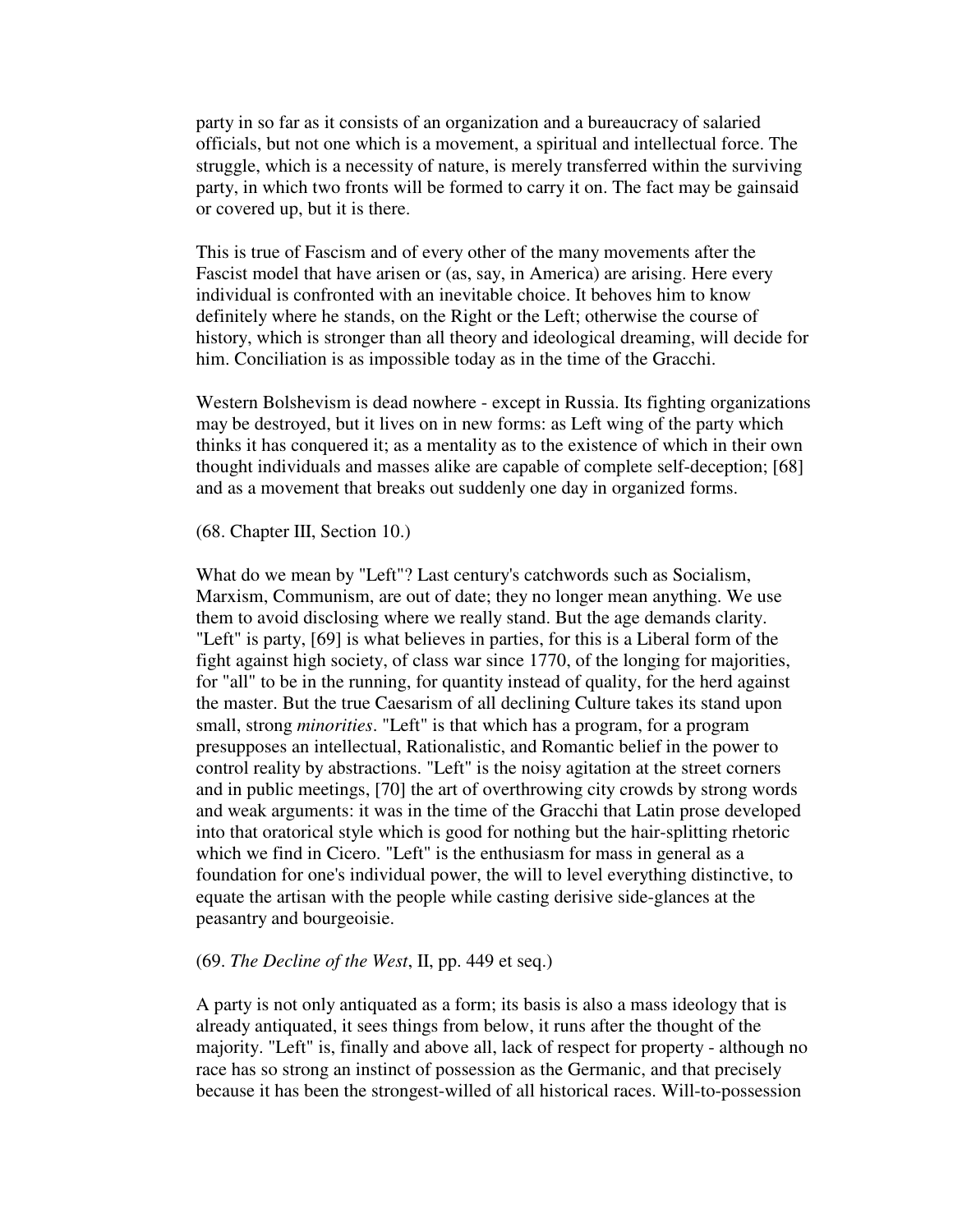is the Nordic *meaning of life*. It controls and shapes our whole history, commencing from the conquering expeditions of semi-mythical kings down to the form of the family at the present day, which dies when the idea of property fades out. Where the instinct for this is lacking, "race" is not.

The great danger for the coming middle of our century lies in this, that we are prolonging the life of that which we could overthrow. It is a generation of semisolutions and transitions. But as long as this is possible, the Revolution is *not* at an end. The Caesarism of the future will not persuade, it will conquer by force of arms. Only when all this has become self-evident - when we feel majorities to be a pretext, and despise them; when someone arises who is able to look down upon the mass, on party in every sense of the word, and on all programs and ideologies - only then will the Revolution have been overcome. Even in Fascism there exists the Gracchan fact of two fronts - on the left the lower-class town population and on the right the nation graded up from peasantry to ruling classes - but the fact is kept under by the Napoleonic vigour of one individual. This polarity is not, and cannot be, liquidated, [71] and it will emerge again, the moment when this iron hand leaves the helm, in the bitter struggle of his Diadochi. For Fascism is also a transition. It had its origin in the city mobs and began as a mass party with noise and disturbance and mass oratory. Labour-Socialist tendencies are not unknown to it. But so long as a dictatorship has "social service" ambitions, asserts that it is there for the "worker's" sake, courts favour in the streets, and is "popular," so long it remains an interim form. The Caesarism of the future fights solely for power, for empire, and against every description of party.

(71. Apart from the fact that in a Southern country that has a semi-tropical mode of life and a "race" to correspond, that is industrially weak and therefore has an undeveloped proletariat, the Nordic sharpness of opposition does not exist. In such a country as England, for instance, this kind of Fascism could neither arise nor maintain itself.)

Every ideological movement believes in the definitiveness of its achievements. It repudiates the idea that "after it" history should go on. It still lacks the Caesarian scepticism and contempt for humanity, the deep sense of the fleetingness of all phenomena. Mussolini's creative idea was grand, and it has had an international effect: it revealed a possible form for the combating of Bolshevism. But this form arose out of imitating the enemy and is therefore full of dangers: revolution from below, organized and participated in for the greater part by men from below; an armed party-militia, paralleled in Caesar's Rome by the bands of Clodius and Milo; the tendency to subordinate intellectuals and economic leadership to executive working-out because of an inability to understand it; to disregard other's property, to confuse the conceptions of nation and mass - in a word, the Socialistic ideology of last century.

This all belongs to the past. What anticipates the future is not the being of Fascism as a party, but simply and solely the figure of its creator. Mussolini is no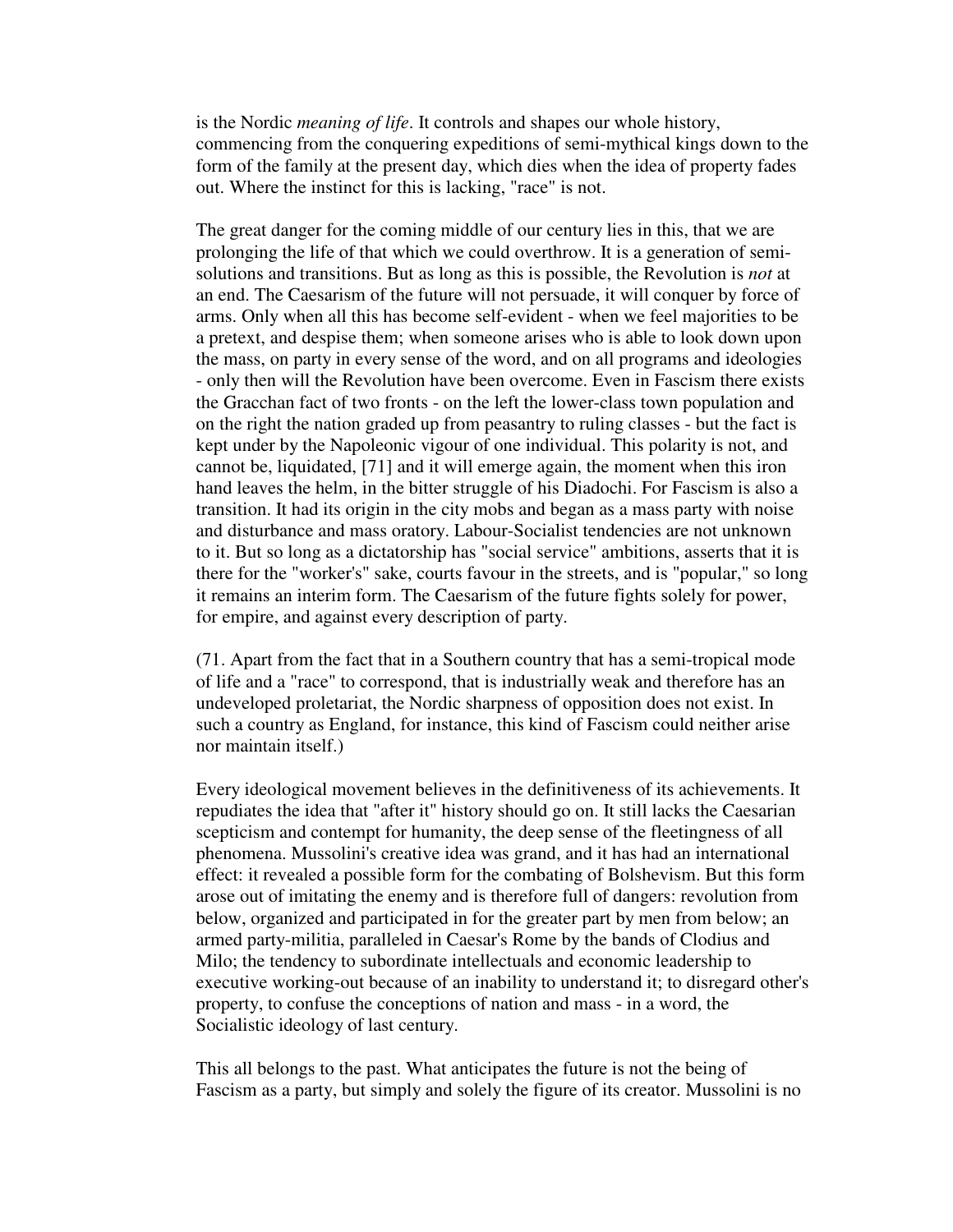party leader, although he was formerly a labour leader; he is the *lord* of his country. Probably his prototype Lenin would also have arrived at that point had he lived longer, for he certainly had a cool ruthlessness *vis-à-vis* his party and he had also the courage to lead the retreat from ideologies of every kind. Mussolini is first and foremost a statesman, ice-cold and sceptical, realist, diplomat. He does in very truth rule alone. He sees *everything* - and that is the rarest gift in an absolute ruler. Even Napoleon was isolated by his entourage. The most difficult victories of a ruler, and the most *essential*, are not those won over enemies, but those won over his own supporters, the praetorians, the "Ras," as they are called in Italy. That is the best of the born ruler. He who does not know this and has neither the power nor the courage for it swims like a cork on the waves, on the summit and yet impotent. The perfection of Caesarism is dictatorship - not the dictatorship of a party, but that of one man against all parties, and, most of all, above his own. Every revolutionary movement reaches its victory with a vanguard of praetorians - who are henceforth of no more use, but merely dangerous. The *real* master is known by the manner in which he dismisses them, ruthlessly and without thanks, intent only on his goal, to reach which he must first pick his men - and this he knows how to do. The French Revolution ran contrary to this in the beginning: no one had the power, everyone wanted it; everyone commanded, no one obeyed.

Mussolini is a master-man with the Southern cunning of the race in him, like the condottieri of the Renaissance, and is therefore able to stage his movement in entire consonance with the character of Italy - home of opera - without ever being intoxicated by it himself, though even Napoleon was not quite free from this weakness, and in the case of Rienzi, for instance, it was fatal. When Mussolini appeals to the Prussian archetype, he is right: he is far less closely related to Napoleon than to Frederick the Great, and even to Frederick's father.

I have now reached the point when the definitive word must be said about "Prussianism" and "Socialism." In 1919 I compared the two, the one a living *idea* and the other the catchword of a whole century, [72] and was - I am tempted to add: "of course" - not understood. People no longer know how to read - this great art, still known in the age of Goethe, has died out. They skim printed pages "mass-wise," and, as a result, the reader demoralizes the book. I showed that in the working class, as Bebel welded it into a powerful army, in its discipline and loyal subordination, its good comradeship, its readiness for the ultimate sacrifice, there still lived that Old-Prussian "style" which first proved itself in the battles of the Seven Years' War. What mattered then was the *individual* Socialist as a character, his "moral imperative," not the Socialism hammered into his head, which was a wholly un-Prussian mixture of foolish ideology and vulgar greed. I pointed out also that this type of *being "in form" for a task* was a tradition going back to the Teutonic Order, by which in the Gothic centuries - as again today - the frontier guard of the Faustian Culture was kept up against Asia. This ethical attitude, unconscious as is every genuine life-style, and therefore to be awakened and trained only by living example and not by talk and writing, stood forth in its splendour in August 1914 - the army had trained Germany - and was betrayed by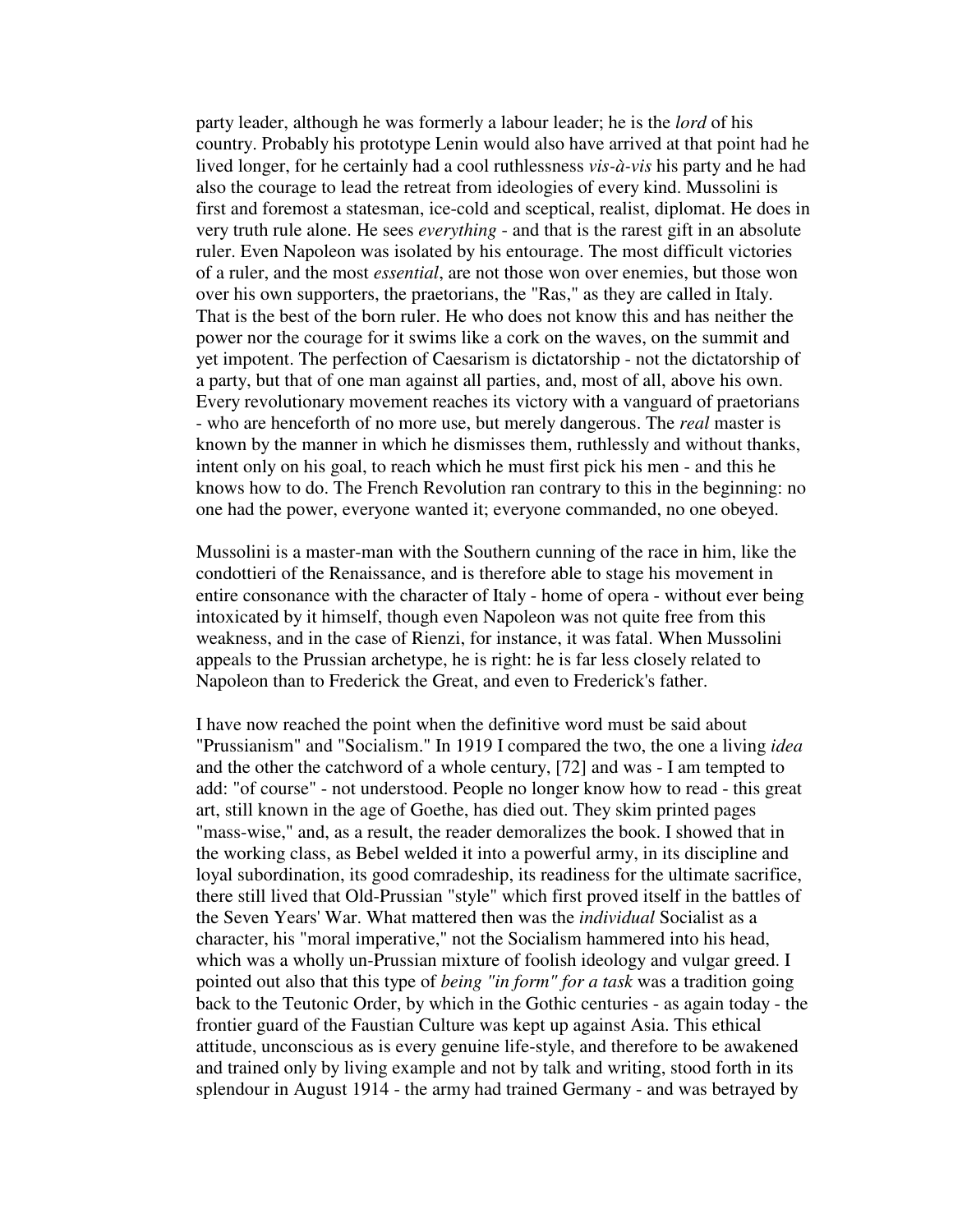the parties in 1918 when the *State* went under. Since then this disciplined will has again raised its head in the National movement; not in its programs and parties, but in the ethical attitude of an élite, as individuals; [73] and it is possible that, starting from this foundation, the German people may by perseverance be slowly trained for its difficult future. This is essential if we are not to succumb in the battles that lie ahead.

# (72. *Politische Schriften*, pp. 1 et seq.)

# (73. In 1924 I tried to describe this attitude in my *Politische Pflichten der deutschen Jugend*.)

But the shallow-minded cannot get away from the Marxian thought of last century. Throughout the world they think of Socialism not as a moral attitude of life but as economic Socialism, Labour Socialism, as a mass ideology with material aims. Program Socialism of every sort is thinking from below, building on base instincts, canonizing the herd-feeling which everywhere today lurks behind the slogan of "overcoming individualism"; it is the contrary of Prussian feeling, which has *livingly experienced* through exemplary leaders the necessity of disciplined devotion and possesses accordingly the inward freedom that comes with the fulfilment of duty, the ordering of oneself, command of oneself, for the sake of a great aim.

Labour-Socialism in every form, on the other hand, is, as I have already shown, [74] definitely English in origin. It arose, about 1840, simultaneously with the victory of the joint-stock company and the rootless "financial" form of capital. [75] Both were the expression of Free Trade Manchesterism: this "white" Bolshevism is capitalism from below, wage-capitalism, just as speculative finance-capital in respect of its method is Socialism from above, from the stock exchange. Both grew out of the same intellectual root: thinking in money, [76] trading in money on the pavements of the world's capitals, whether as wage-levels or profits on exchange rates makes no odds. There is no contradiction between economic Liberalism and Socialism. The Labour market is the stock exchange of the organized proletariat. The trade unions are trusts for forcing up wages on the lines followed by oil, steel, and bank trusts of the Anglo-American type, whose finance-Socialism penetrates, dominates, sucks, and controls them to the point of systematic expropriation. The devastating *dispossessing* effect of bundles of shares and bonds, the separation of mere "credit" from the responsible directive work of the entrepreneur, who no longer knows to whom his work actually belongs, has not received anything like adequate consideration. Productive economy is in the last resort nothing but the will-less object of stock-exchange manoeuvres. It was only the rise of the share system to domination that enabled the stock exchange (formerly a mere aid to economy) to assume the decisive control of economic life. Finance-Socialists and trust magnates like Morgan and Kreuger correspond absolutely to the mass-leaders of Labour parties and the Russian economic commissars: dealer-natures with the same parvenu tastes. From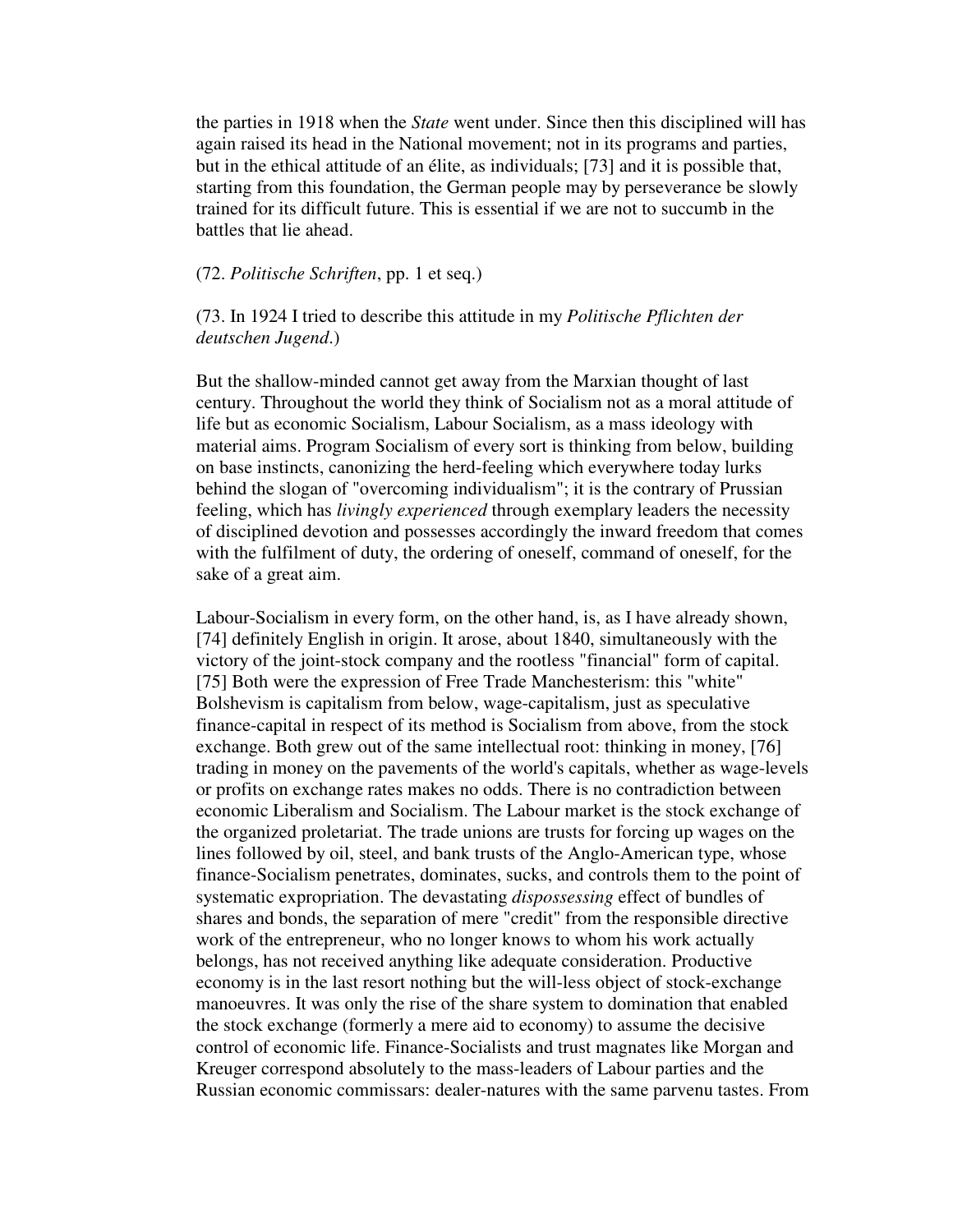both sides, today as in the days of the Gracchi, the conservative forces of the State - army, property, peasant, and manager - are being attacked.

(74. Chapter III, Section 13; *Politische Schriften*, pp. 75 et seq.)

(75. *Politische Schriften*, pp. 139 et seq., 269.)

(76. *The Decline of the West*, II, p. 456.)

But the Prussian style demands not only a mere precedence of higher policy over economics; it demands that the economic life should be *disciplined* by a powerful State, which is the precondition of free initiative in private enterprise - for, whatever else it may be, it is *not* a mere super-party, complete with program and ready to press organization to the point of abolishing the idea of property (*Eigentum*); which, precisely among Germanic peoples, denotes *freedom* of the economic will, and lordship over that which is one's own. [77] "Disciplining" is the training of a racehorse by an experienced rider and not the forcing of the living economic body into the strait-jacket of an economic plan or its transformation into a press-the-button machine. "Prussian" is also the *aristocratic* ordering of life according to the grade of achievement. Prussian is, above all, the undisputed precedence of foreign policy, the successful steering of the State in a world of states, over internal policy, which exists solely to keep the nation in form for this task and becomes mischievous and criminal as soon as it begins to follow independently its own ideological aims. Herein lies the weakness of most revolutions, whose leaders, having risen through demagogy and learnt nothing else, are unable to find their way from thinking on party lines to thinking in terms of statesmanship. This was the case with Danton and Robespierre. Mirabeau and Lenin died too soon, Mussolini was successful. But the future belongs to the great fact-men, now that the world-improvers, who have preened themselves on the stage of world history since Rousseau, have vanished and left no trace.

(77. The Old-Germanic word *eigan* means *to rule*; not only to *have* something, but to be in absolute control of it.)

Prussian is, lastly, a character which disciplines itself, such as that of Frederick the Great, which he himself paraphrased as consisting in being the First Servant of the State. Such a servant is no lackey, but when Bebel opined that the German people had the soul of a lackey, he was right as far as the majority were concerned. His own party proved it in 1918. The lackeys of success are more numerous with us than elsewhere, although they have in all ages and all nations crowded the herd of humanity. It is a matter of indifference whether Byzantinism performs its orgies before money-bags, political success, a title, or merely Gessler's hat. When Charles II landed in England, there were suddenly no Republicans left. To be a servant of the State is an *aristocratic* virtue, of which few are possessed. If this is "Socialistic," it is a proud and exclusive Socialism for men of race, for the elect of life. Prussianism is a very superior thing which sets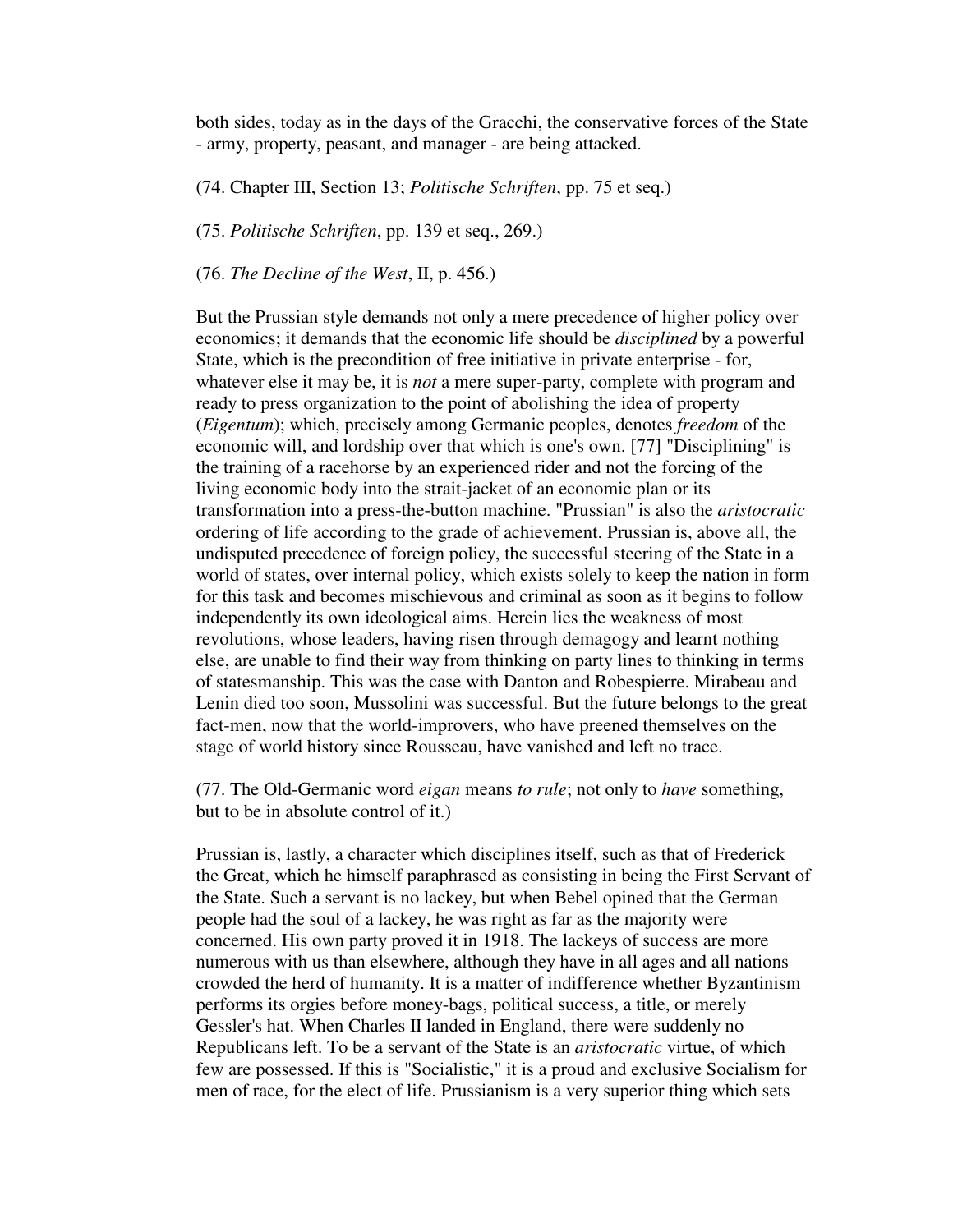itself against every sort of majority- and mob-rule; above all, against the dominance of the mass *character*. Moltke, the great educator of the German officer, the finest example of true Prussianism in the nineteenth century, was thus constituted. Count Schlieffen summed up his personality in the motto: "Talk little, do much, be, rather than seem."

This idea of a "Prussian" existence will be the starting-point for the ultimate overthrowing of the World Revolution. There is no other possibility. I said, as far back as 1919: Not everyone is a Prussian who is born in Prussia; the type is possible anywhere in the white world and actually occurs, though rarely. It lies at the root of the *provisional* form of national movements everywhere - there is nothing definitive about them - and the question is to what extent it can be liberated from the quickly ageing, popular, party-democratic elements of Liberal and Socialist Nationalism that control it, for the time being. The silent national feeling of the English about 1900, which today has begun to waver, the boastful, shallow chauvinism of the French, so noisily in evidence in the Dreyfus Affair, were both of this order and found support, the one in the cult of the navy, the other in the army. America possesses nothing of this kind - "hundred-per-cent American" is a phrase - but she needs it if she is to endure as a nation at all after the approaching crash between crouching Communism and the high finance which is already undermined. The Prussian idea is opposed to finance-Liberalism as well as to Labour-Socialism. Every description of mass and majority, everything that is "Left," it regards as suspect. Above all, it is opposed to any weakening of the State and to the desecrating misuse of it for economic interests. It is conservative and "Right," and it grows out of whatever fundamental lifeforces still exist in Nordic peoples: instinct for power and possessions; for possessions *as* power; for inheritance, [78] fecundity, and family, which three belong together; for distinctions of rank and social gradation, whose mortal enemy was (or is) Rationalism from 1750 to 1950. Present-day Nationalism is, together with the monarchical idea latent in it, a transition. It is a preliminary step towards Caesarism, no matter how far away that may seem. It is there that we find abhorrence of all Liberal and Socialist party systems, of every kind of popularity (which invariably compromises the object of it), of everything which rises up in masses and will have its say. This trait, though it may be buried deep under tendencies more in keeping with the age, has the future on its side - and the future's leaders. All really great leaders in history go "Right," however low the depths from which they have climbed. It is the mark of the *born* master and ruler. This applies to Cromwell and Mirabeau as much as to Napoleon. The riper the age, the more prospects does this road open up. The elder Scipio went under in the conflict between the traditions of his origins, which forbade an illegal dictatorship, and the historical position which he had obtained (without desiring it) through saving Rome from the Carthaginian danger. He died in a distant land. At that time the revolutionary movement was only just beginning to undermine the tradition-bound forms, so that the younger Scipio had still a very weak position against the Gracchi, but Sulla's was already a very strong one against Marius, and finally Caesar, who had begun as a Catilinarian, met with no more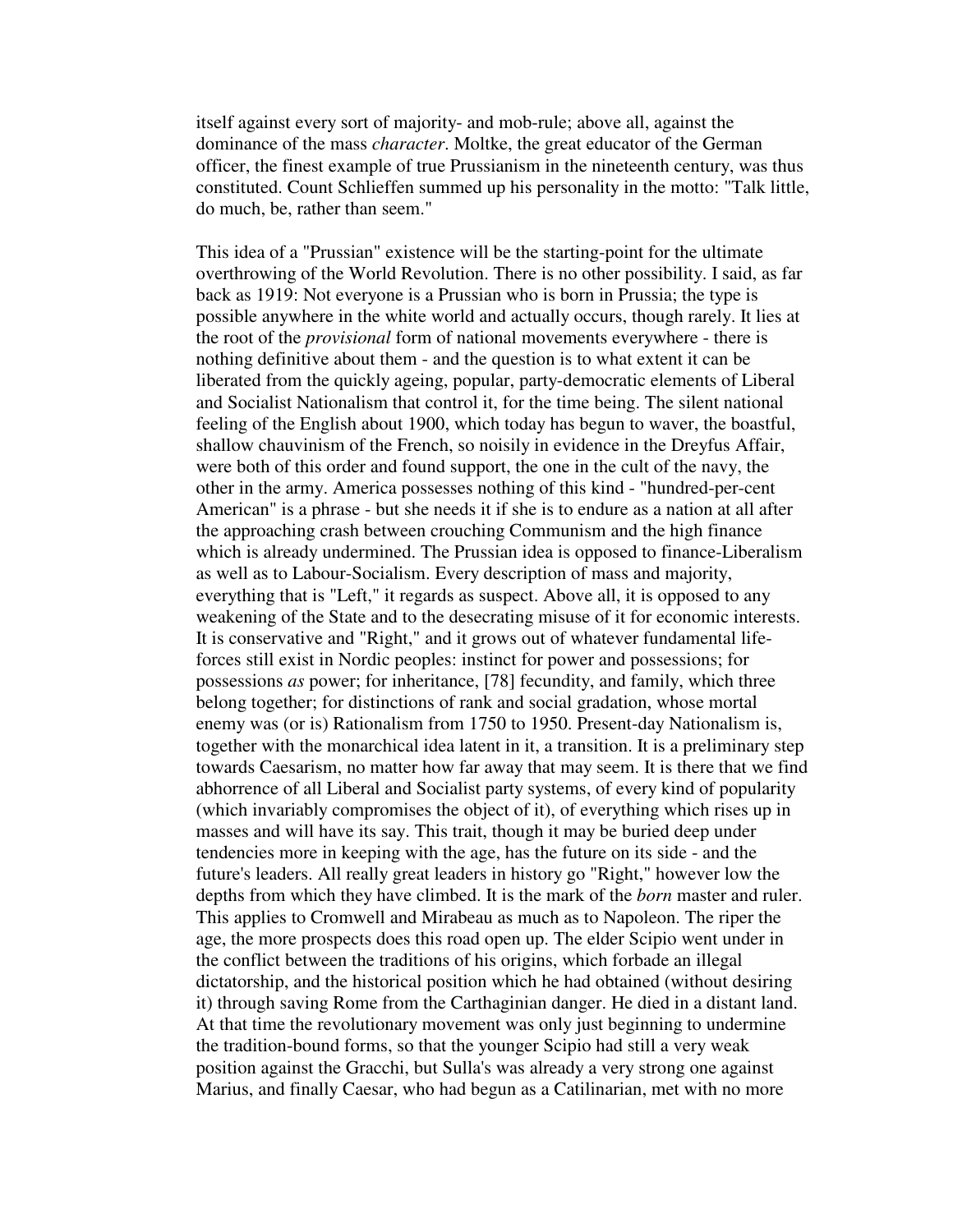party opposition at all, for the Pompeians were not a party, but supporters of an individual. The World Revolution, strong as it may be at the beginning, ends, not in victory or defeat, but in *resignation* on the part of the forward-driven masses. Their ideals are not refuted, but merely become boring, and eventually no one can be excited about them. Anyone who talks about the end of the "bourgeoisie" writes himself down as still a proletarian, and the future is not for him. A "nonbourgeois" society can be maintained only by a Terror, and only for a few years at that, for presently people are sick of it - and incidentally the labour leaders will meanwhile have become new bourgeois. This is not a process that appeals to the taste of true leader-natures.

(78. From the inherited farm, workshop, or old-established firm to hereditary monarchy. The Republic has, from 1789, been a form of *opposition* to the hereditary idea, and nothing more.)

Socialism of every kind is today as antiquated as its first Liberal form and as everything else that is connected with party and program. The century of the worker cult, 1840 to 1940, is irrevocably ending, and those who acclaim "the worker" at this stage have no understanding of the time. This worker is stepping back into the whole of the nation, no longer its spoilt nurseling, but as the lowest grade in an urban society. The *contrasts* worked up in the class war will again become the permanent differences [79] of high and low, and will be accepted as such. It is the resignation of the Imperial period in Rome, the period in which there were no economic problems of this nature left. But how much can be destroyed and levelled down in the final stages of world anarchy! So much, indeed, that in certain white nations there will be no material left from which a Caesar could create his structure, his *army* - for armies will in future take the place of parties - and his State.

(79. Chapter III, Section 11.)

Is there, in that which in all white countries that took part in the War calls itself (vaguely enough) "Youth" and the "front-generation," [80] anything like a weightcarrying foundation for such men and for the tasks of the future?

(80. Does this mean the men who were twenty to fifty in 1918, or those who are twenty or thirty years old today?)

The profound shock of the Great War, which swept away everyone's lazy illusions of security and of progress being the meaning of history, is nowhere more evident than in the spiritual chaos left in its wake. The fact that we are not in the least aware of this and believe that we carry within us a new order is the best possible proof of its existence. To those who were born about 1890 the sight of a really commanding figure has been denied. The figures of Bismarck and Moltke, not to speak of those of other countries, had already vanished in the mists of a historical literature. They might have formed a standard for real greatness, but not without a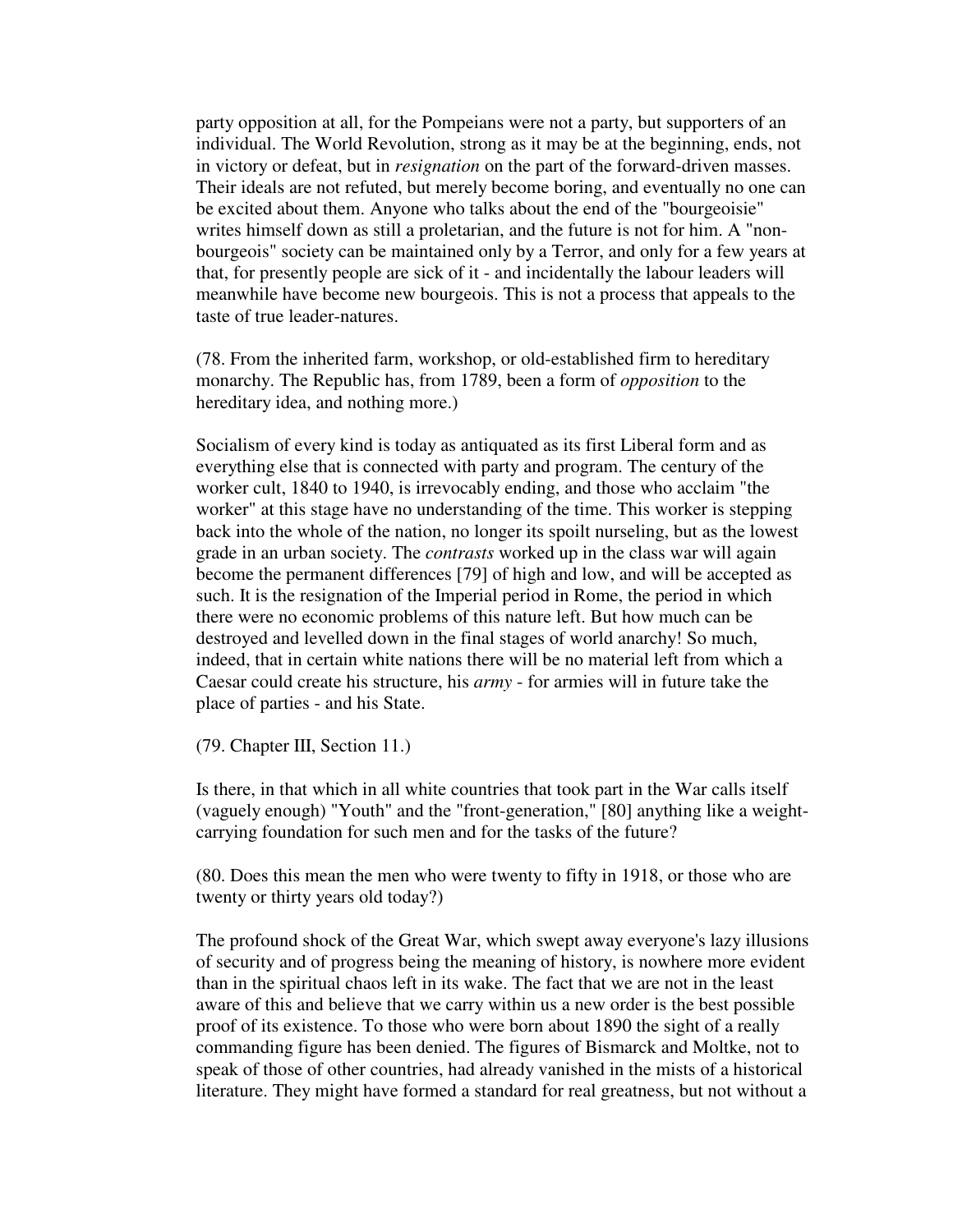living present; and the War produced not one important monarch, prominent statesman, or victorious battle-thinker at the decisive point. All the statues and street-names in the world will not change the fact. The result was a complete lack of the sense of authority among the millions who returned home on both sides. It was seen in youth's unrestrained criticism of everything that came to hand, of men and of things, while never a trace of *self-criticism* was seen. It laughed at yesterday without suspecting that its power persisted. Most of all, the chaos manifested itself in the way in which everyone screamed for a dictatorship on his own lines without knowing of any dictator or being able to recognize one, in the way in which a leader was chosen and worshipped one day and rejected the next - Primo de Rivera, d'Annunzio, Ludendorff - and the way in which leadership was a problem to be discussed, not a fact to be waited for and accepted from the moment it was there. Political dilettantism talked large. Everyone wrote to tell his future dictator what he ought to do. Everyone demanded discipline from other people, because he was incapable of disciplining himself. Because they had forgotten what a State's governor is, men became hysterical over programs and ideals and plunged in speech and writing into wild dreams of this and that imperative transformation - assuming quite as a matter of course that such were possible. The lack of respect for history has at no time been greater than in these years. That history had its *own* logic, on which all programs are shipwrecked, no one knew or would admit. But Bismarck attained his end because he had comprehended the course of history in his century and adapted himself to it. That was high policy, the art of the *possible*.

From the "youth" of Germany, England, Spain, all the white countries, who in their incomprehension hoped to "end" a two centuries' process of world change from below - and in the form of Bolshevism, of which they had such store in themselves - came the typical revolutionary outcry against "individualism." But they are all small individuals - very small - without talent or depth, but for that very reason obsessed by the convulsive need to be admittedly right. They therefore hated the superiority of people greater than themselves, men who could regard themselves with at least a tinge of scepticism. *All revolutions are humourless* - and this causes their fall. Petty obstinacy and lack of humour: that is the definition of fanaticism. They were quite unaware that leadership, authority, and respect on the one hand, and "Socialism" on the other, are irreconcilable. This anti-individualism is the theoretical fashion of the moment among the intellectuals-in-spite-of-themselves of all white countries. Yesterday it was individualism that was the mode, and as a matter of fact there is not so much difference between the two. Feeble as is this type of *Geist*, it is the only one they possess. It is the megalopolitan "literariness," nothing more, and anything but novel; for the Jacobins had already talked themselves hoarse over it. Lack of intelligence is not quite a good enough weapon wherewith to defeat Rationalism.

And in what does it consist, the "Socialism" of these heroes who take the field against the freedom of personality? It is the impersonal Asiatic collectivism of the East, the spirit of the great plains [81] in association with the Western *levée en*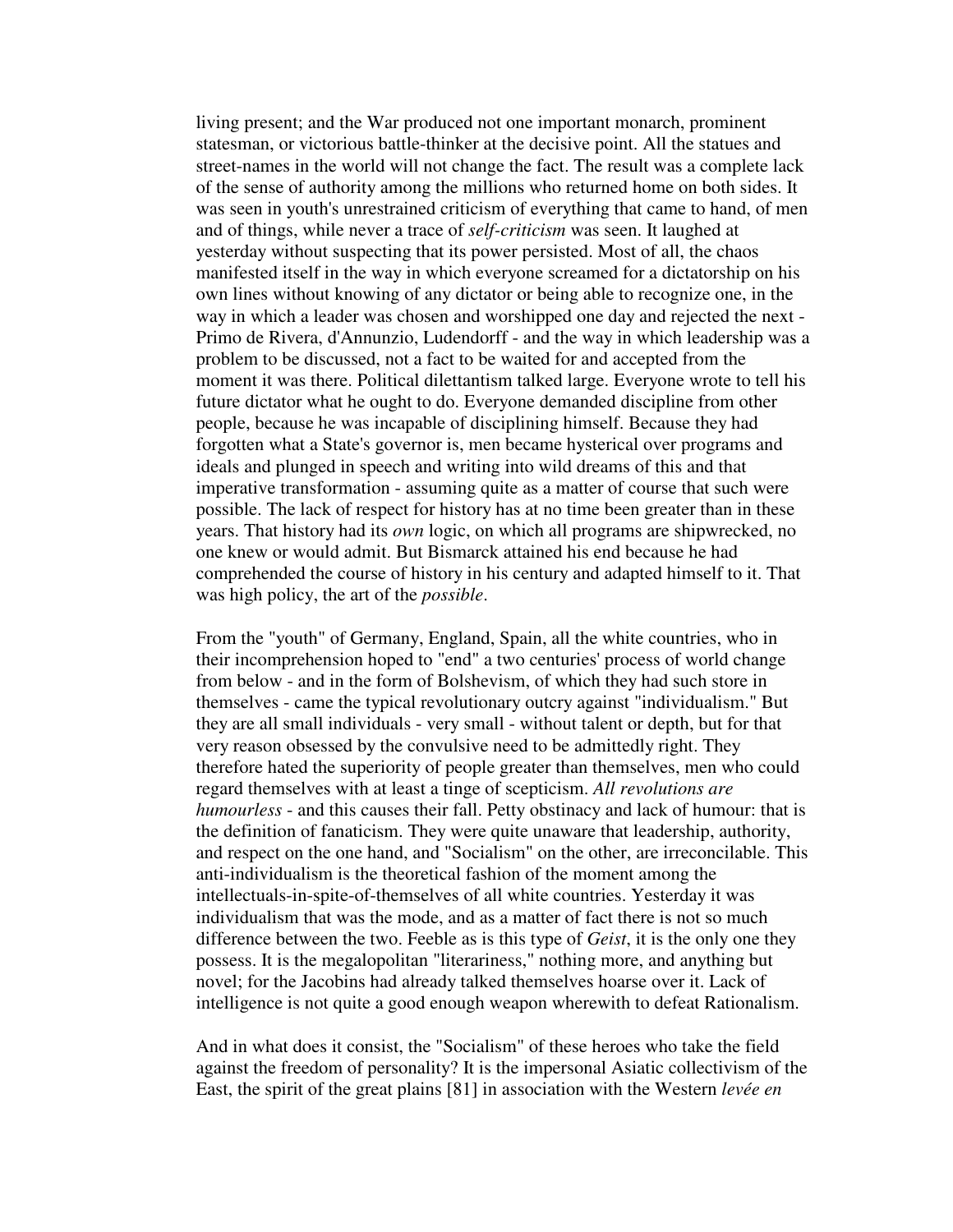*masse* of 1792. And what in fact is it that is "in revolt"? The insignificant, with number as their sole power. There is a great deal of underground Slav in them; remnants of prehistoric races and their primitive reasoning; *envy*, too, of Russianness, whose undeveloped will exempts it from the torment which possesses inferior minds when they want something but do not know what, are obliged to want it and do not dare. He who has not the courage to be the hammer must be content to play the part of the anvil. The part is not without its consolations. The urge to be released from one's own will, to be submerged in the lazy majority, to know the happiness of a lackey's soul, to be spared the master's anxieties - all this is here disguised under big words. The Romanticism of the insignificant! The apotheosis of the herd-feeling! The last final way to idealize one's own dread of responsibility! This kind of hatred of individualism, arising out of cowardice and shame, is a mere caricature of that of the great fourteenthand fifteenth-century mystics, with their anti-egoism, the "*Lassen der Ichheit*" of the "*Theologie deutsch*." [82] They were strong souls who livingly experienced the tremendous, truly Germanic solitude of the "I" in the world, and out of their torment conceived the burning desire to go up in God or the All or whatever they might call it, and which turned out in fact to be themselves. The *strong, unbending* "I" was their destiny. Every attempt to overstep its boundary merely showed that it had none. Today there is a simpler method: one turns "Socialist" and runs down the "I" of other people.

(81. *The Decline of the West*, II, p. 295, footnote.)

(82. Ibid., p. 292.)

One's own "I" gives no more trouble. The levelling out of brains is complete: one meets "in the mass," wills "in the mass," thinks "in the mass." Those who do not think with it, who think for themselves, are felt to be enemies. It is now the mass, and not the godhead, in which the lazy, stupid "I," suffering from all manner of inhibitions, "submerges" itself: and that, too, is "release." It is almost mystical. They knew that in 1792. It is the craving of the mob to run and act with the rest. But the Prussian "style" is renunciation by one's own free will, the strong "I" bowing before a great duty and task, an act of self-government, and, as such, the height in individualism that is possible in the present.

The Celtic-Germanic "race" is the strongest-willed that the world has ever seen. But this "I will - I will!" which fills the Faustian soul to the brim, which is the ultimate meaning of its being, and controls every expression of its Culture in thought, deed, and standards, awakened also the consciousness of the "I's" complete loneliness in endless space. Will and loneliness are in the last resort the same thing. Hence Moltke's taciturnity and, from another aspect, the need in Goethe's softer and more feminine nature for perpetual confessions before a selfchosen environment which pervades all his works. It was the yearning for an echo out of space, the suffering of a tender soul from the monologue of its existence. One may pride oneself on this loneliness or suffer from it; escape it one cannot.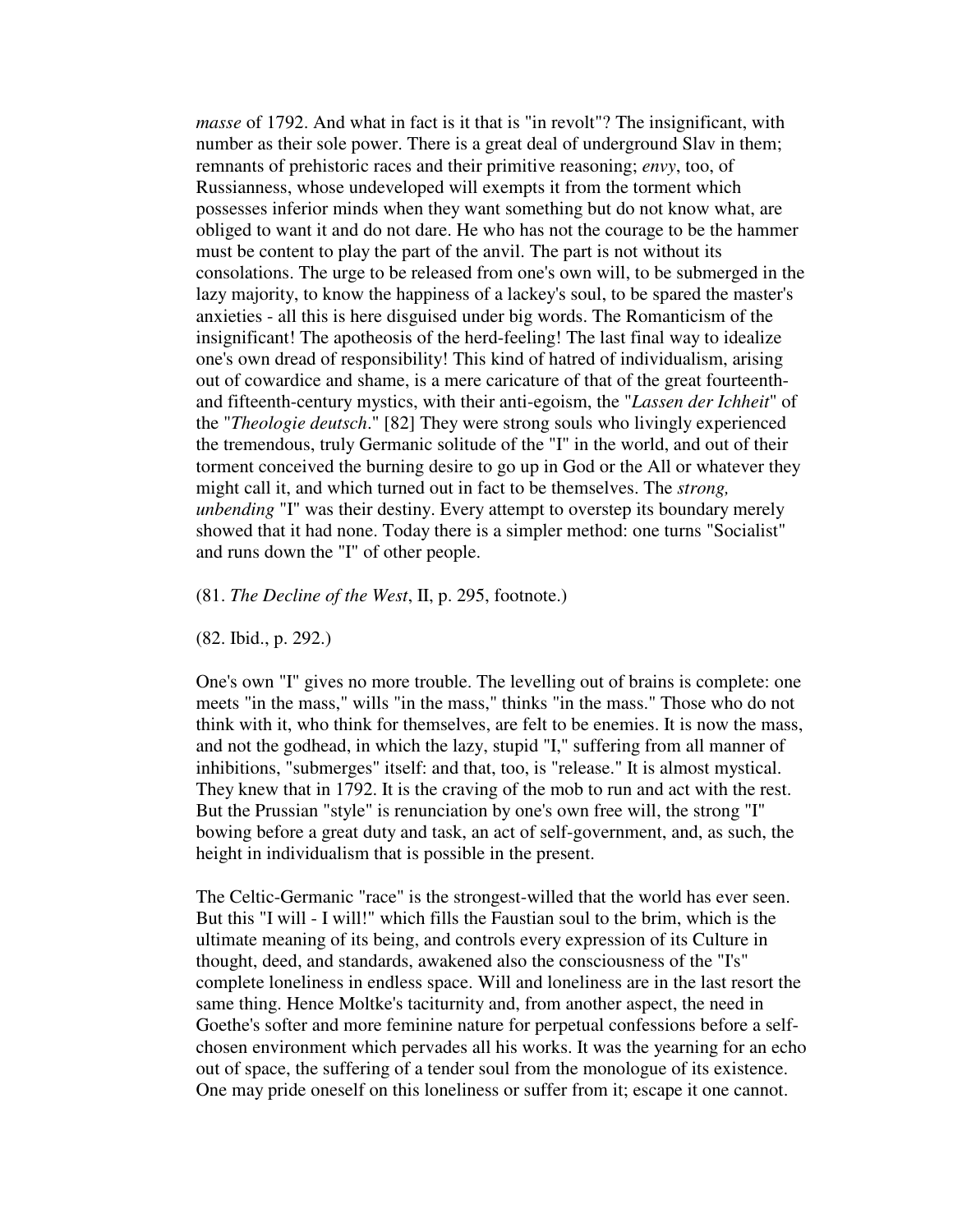The religious man of "eternal truths," such as Luther, sighs for grace and salvation from this fate, fights it, even defies it. But the political man of the North develops out of it a gigantic *defiance of reality*: "Thy trust is in thy sword more than in Thor," says an Icelandic saga. If there is such a thing as individualism in the world, it is this of an individual defying the whole universe, his knowledge of his own unbending will, his delight in ultimate decisions and love of destiny itself even at the moment when it is breaking him. And being "Prussian" consists in bending of one's own *free* will. The worth of the sacrifice lies in the fact that it is *hard*. If a man has no "I" to offer up, he should not talk of loyalty. He merely runs along behind someone on to whom he has shifted the responsibility. If there is anything that *should* amaze us today, it is the poverty of the Socialist ideal by which it is hoped to save the world. This is no release from the forces of the past; it is the continuation of their worst tendencies. It is *cowardice* in the face of life.

True - truly *Prussian* - loyalty is what the world most needs in this age of great catastrophes. We can only lean on what offers resistance. It is on the realization of this that the true leader takes his stand. A leader who has risen from the masses must know, better than most, that masses, majorities, parties, are no genuine liegemen. They merely want advantages. They leave their leader in the lurch as soon as he demands sacrifices. If he thinks and feels as a product of the mass, history will treat him as a mere demagogue. It is the parting of the ways to Left and Right: the demagogue lives with the masses always as one of themselves; the born ruler can use them, but he despises them. He fights his most difficult battles, not against the enemy, but against the swarm of his all-too-devoted friends.

This is why *armies*, and not parties, are the future form of power; unselfish, devoted armies, such as Napoleon never possessed after Wagram. His old soldiers were reliable; not so his senior officers - and the value of any army depends in the first place on these. [83] They came to regard him not as the commander but as the perpetual giver. Once the required sacrifices outweighed the advantages, it was all up with the Grand Army.

(83. Chapter II, Section 7.)

It is high time that the "white" world, and Germany in the first place, should consider these facts. For behind the world wars and the still unfinished proletarian world-revolution there looms the greatest of all dangers, the *coloured* menace, and it will require every bit of "race" that is still available among white nations to deal with it. Germany, of all countries, is not an island, as the political ideologues who would make it the object of their programs seem to imagine. It is but a small spot in a great, fermenting world, though undoubtedly a spot in a decisive position. But it alone has Prussianism as a fact within itself. With this treasure of exemplary Being it may become the "educator" of the "white" world, and perhaps its saviour.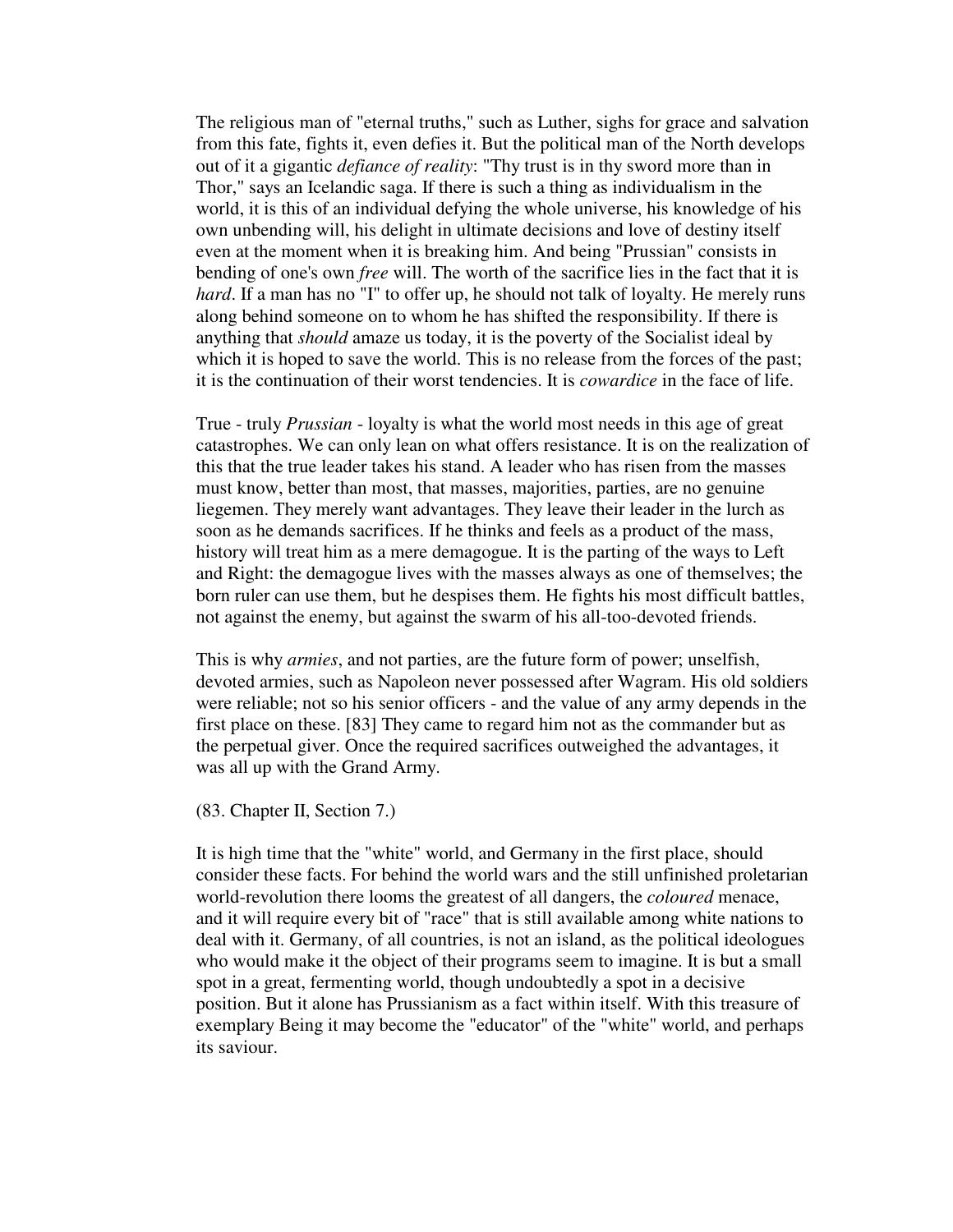# **The Hour Of Decision: Part Four**

# IV. The Coloured World-Revolution

The Western Civilization of this century is threatened, not by one, but by two world revolutions of major dimensions. In *both* their real compass, their profundity, and their workings have so far escaped recognition. The one comes from below, the other from without: *class war and race war*. The one now lies to a large extent behind us, although its decisive blows - in the Anglo-American zone, for instance - are probably still to come. The other first became definite in the World War, and it is rapidly acquiring direction and form. In the next few centuries both will fight side by side, *possibly as allies*: it will be the severest crisis through which the white peoples will have to pass in common - whether united or not - if they intend to have any future.

Such a "revolution from without" has set itself up against each of the past Cultures also. It has arisen invariably among the hopeless downtrodden races of the outer ring - "savages" or "barbarians" - who were exploited without means of redress by the unassailable superiority of a group of Culture-nations which had reached high maturity in their political, military, economic, and intellectual forms and methods. This "colonial style" is present in every High Culture. But such hatred did not exclude a secret contempt for the alien life-form, which, as it gradually became more familiar, was scoffingly analysed and in the end boldly evaluated according to the limits of its efficacy and no more. They, the outsiders, saw that many things could be imitated, and that others either could be rendered innocuous or were not so potent as had been supposed in the first panic. [1] They looked on at the wars and revolutions occurring within this world of ruling nations and were perforce initiated into the mysteries of armaments, [2] economics, and diplomacy, and thus came at last to question the reality of the foreigners' superiority. And once they detected a weakening in those foreigners' resolution to command, they began to reflect on the possibilities of attack and victory for themselves. Thus it was in China in the third century B.C., when the barbarous peoples north and west of the Hwang Ho and south of the Yangtzekiang were drawn into the decisive battles of the great powers, and in the Arabian world of the time of the Abbassids, where Turkish-Mongolian races appeared first as mercenaries and then as masters. And thus it was in the Classical Age above all, where we have an exact picture of events, which resemble at every point those towards which we are irrevocably moving.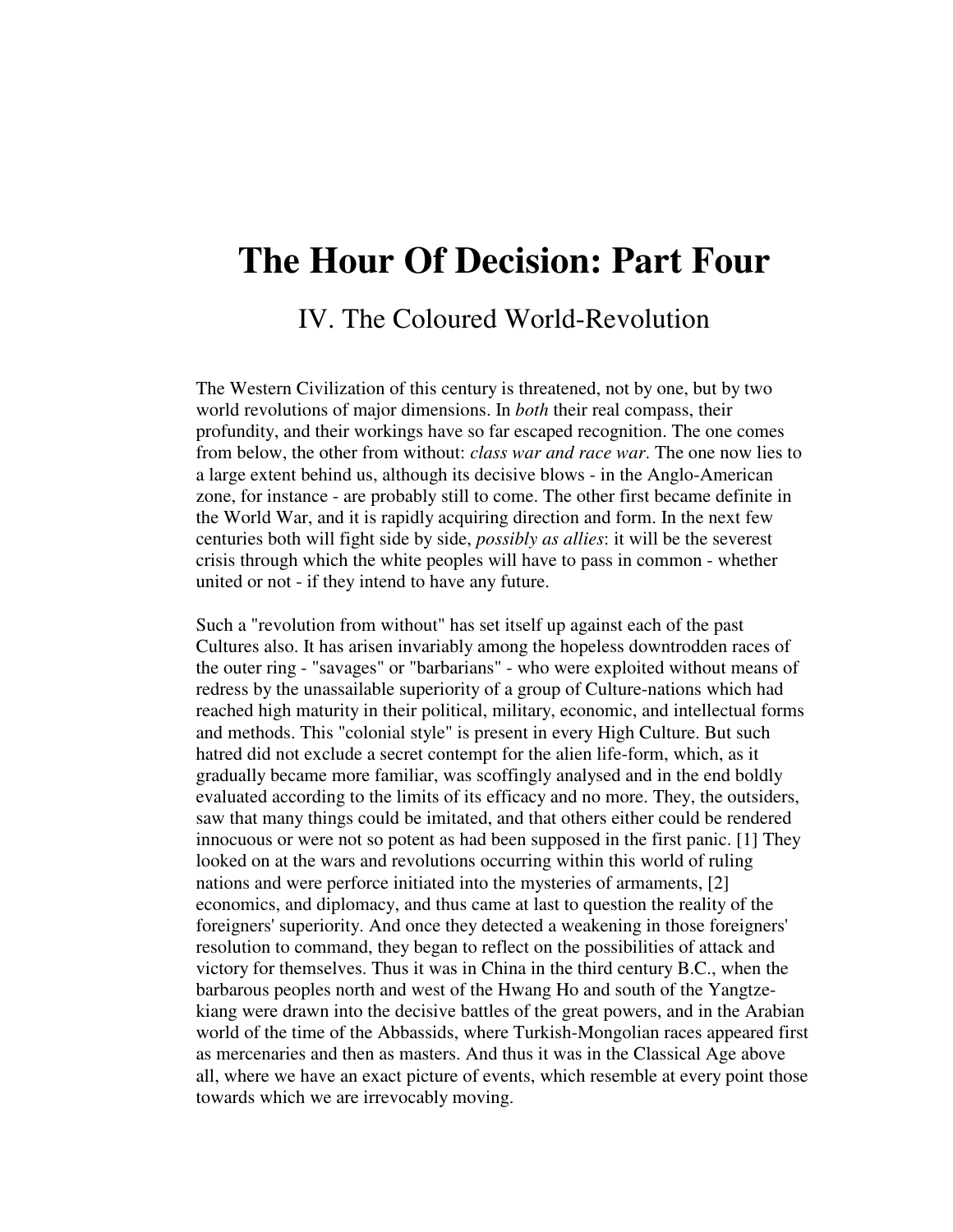### (1. Jugurtha's judgment of Rome.)

(2. The Libyans and "seafaring nations" by the Egyptians of the New Empire, the Germans by Rome, the Turks by the Arabs, and the Negroes by France.)

The Barbarian attacks on the Classical world begin with the Celtic movements after 300 B.C., which invariably had Italy as their objective. In the decisive battle of Sentinum (295), Gallic races supported the Etruscans and Samnites against Rome, and they were also employed with success by Hannibal. About 280, other Celts conquered Macedonia and northern Greece, where, in consequence of internal political struggles, all State power had ceased to exist, and they were checked only at Delphi. In Thrace and Asia Minor they founded Barbarian empires over a Hellenized and partially Hellenic population. Somewhat later in the East of Alexander the Great's decayed empire, the Barbarian reaction against the Hellenic culture set in, forcing it by innumerable insurrections [3] to give ground step by step. Thus, from about 100 B.C. a Mithridrates, in alliance with South Russian "savages" (Scythians and Bastarnae) and counting upon the everincreasing determination of the Parthians to push from Eastern Iran towards Syria, had reasonable expectations of destroying the Roman State, in the chaotic condition to which class wars had reduced it. Not until it reached Greece was his advance stopped. Athens and other cities joined him, as well as certain Celtic races which were still established in Macedonia. In the Roman armies there was open revolution. Individual sections fought against each other, and the commanders killed each other in the very presence of the enemy (Fimbria). It was then that the Roman army ceased to be a national body and transformed itself into a personal retinue of individuals. The soldiers that Hannibal had led against Rome in 218 were not really Carthaginians, but drawn in the main from the wild races of the Atlas mountains and southern Spain. And with those Rome had later, from 146 onward, to wage a terrible and never-ending struggle. (It was the losses of these wars that brought the Roman peasantry to revolt in the Gracchan disturbances.) With these same peoples, later still, the Roman Sertorius attempted to found a State in opposition to Rome. After 113 B.C. there came the Celtic-Germanic onset of the Cimbri and Teutones, which was only repulsed after whole Roman armies had been wiped out by the revolutionary leader, Marius, and he again had just returned from his victory over Jugurtha, who had armed Northern Africa against Rome and by bribing the Roman politicians had for years prevented any counteraction. About 60 B.C. there came a second Celtic-Germanic movement (Suevi, Helvetii), to forestall which Caesar conquered Gaul, and at the same time Crassus was defeated and killed by the Parthians. But that was the end of *reaction by expansion*. Caesar's plan for reconquering the Alexandrian Empire and thereby removing the Parthian menace was never carried out. Tiberius had to set back the frontier in Germany after it had proved impossible to replace the troops annihilated in Varus' defeat and the first great insurrection of the frontier legions had taken place on the death of Augustus. Thenceforward the policy was that of systematic defence. But the army was taking in more and more Barbarians. It became an independent power. Germans, Illyrians, Africans, Arabs, sprang up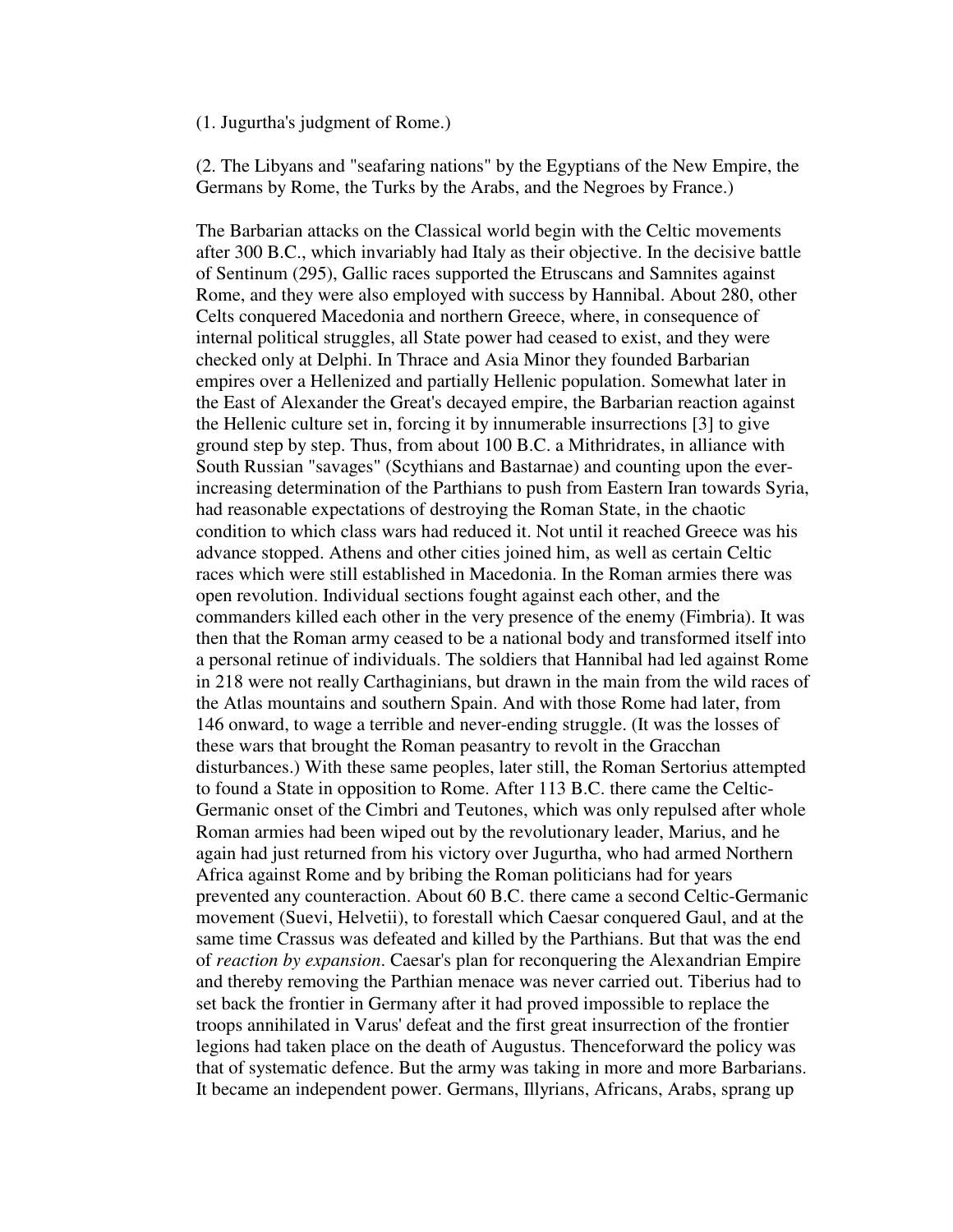as leaders, while the men of the *Imperium* sank into the Fellahdom of "perpetual peace." And when the great attacks came from North and West, it was *not the civil population alone* that treated with the invaders and passed voluntarily into a subject relation to them: the Late pacifism of a tired Civilization.

### (3. Eduard Meyer, *Blüte und Niedergang des Hellenismus in Asien* (1925).)

Yet for whole centuries it was possible to make a systematic defence against these conditions, because the *orbis terrarum* of the Roman Empire was an enclosed area with frontiers that could be guarded. The position of the present *Imperium* of the white nations, which embraces the whole globe and *includes* the coloured races, is far more difficult. White humanity has scattered itself to all quarters in its ungovernable urge to infinite distance: over both Americas, South Africa, Australia, and innumerable strategic points between. The Yellow-Brown-Black-Red menace lurks *within* the field of the white power. It penetrates into and participates in the military and revolutionary agreements and disagreements of the white powers and threatens one day to take matters into its own hands.

What, then, does the "coloured" world include? Not only Africa, the Indians - as well as the Negroes and half-breeds - of the whole of America, the Islamic nations, China, and India extending to Java, but, above all, Japan and *Russia*, which has again become an Asiatic, "Mongolian" State. When the Japanese beat Russia, a ray of hope shot up all over Asia: a young Asiatic State had, by Western methods, forced the greatest power of the West to its knees and thereby destroyed the aureole of invincibility which surrounded Europe. It was as a beacon, in India, in Turkey, even in Cape Colony and the Sahara. So it *was* possible to pay back the white peoples for all the pains and humiliations of a century! Since then the profound cunning of the Asiatics has been thinking out methods inaccessible to European thought and superior to it. And now Russia, after suffering in 1916 its second great defeat, from the West, has removed its "white" mask, to the mocking satisfaction of its ally England, has again become Asiatic with all its soul, and is filled with a burning hatred of Europe. It took with it the experiences of Europe's internal weakness and used its knowledge to invent new and crafty methods of fighting, which it has instilled into the whole of the earth's coloured population, with the idea of a common resistance. This, side by side with the triumph of Labour-Socialism over Society among the white nations, is the second *real* consequence of the World War which brought us no nearer to understanding any one of the actual problems of world policy and has settled none. This war was a defeat of the white races, and the Peace of 1918 was the first great triumph of the coloured world: symbolized by the fact that today it is allowed to have a say in the disputes of the white states among themselves in the Geneva League of Nations which is nothing but a miserable symbol of shameful things.

That Germans abroad should be ill-treated by coloured people at the orders of English and French was not a surprisingly novel procedure. This method began in the Liberal Revolution of the eighteenth century: in 1775 the English enrolled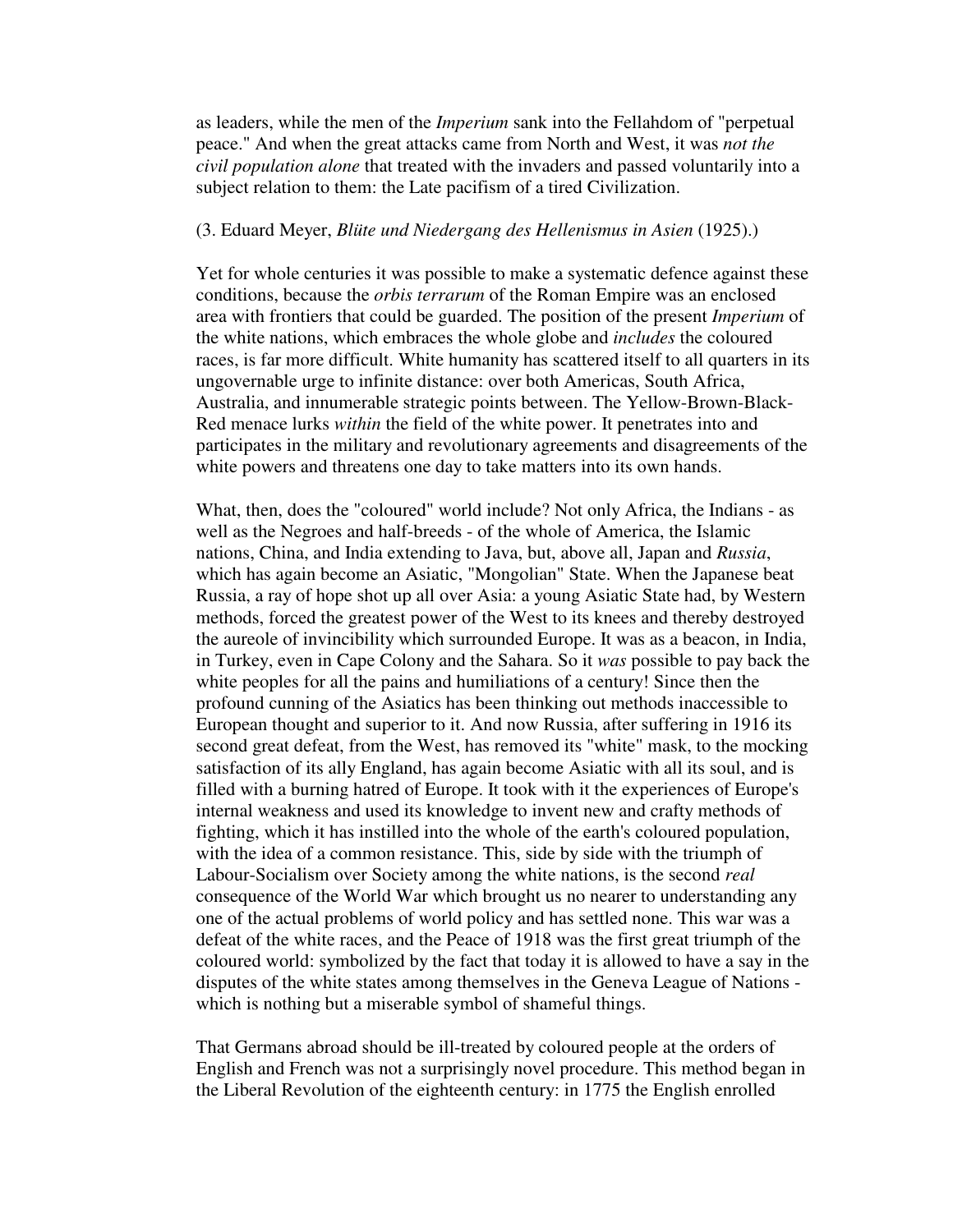men of Indian race to attack, burn, and scalp the American republicans, and it should not be forgotten how the Jacobins mobilized the Negroes of Haiti for the "Rights of Man." But that coloured men from all over the world should be massed on European soil to fight for whites against whites, that they came to know the secrets of the most modern war-methods *and the limits of their efficacy*, and were sent home with the conviction of having beaten white powers, all this fundamentally altered their view of the world's power-distribution. They came to feel their own common strength and the weakness of the others; they began to despise the whites as erstwhile Jugurtha despised mighty Rome. It was not Germany that lost the World War; the West lost it when it lost the respect of the coloured races.

The importance of this shift in the political centre of gravity was first realized in Moscow. In Western Europe it is still not realized. The white ruling nations have abdicated from their former rank. They negotiate today where yesterday they would have commanded, and tomorrow they will have to flatter if they are even to negotiate. They have lost the feeling of the self-evidence of their power and are not even aware that they have lost it. In the "revolution from without" they have ceded the choice of the hour, to America and, above all, to Asia, whose frontier now lies along the Vistula and the Carpathians. For the first time since the siege of Vienna by the Turks they have again been put on the defensive, and they will have to commit great forces, both spiritual and military, into the hands of very great men if they intend to weather the first mighty storm, which will not be long in coming.

In Russia in 1917 both Revolutions, the White and the Coloured, broke out together. The one, the shallow, urban Revolution of Labour-Socialism, rhetorical and literary through and through, with its Western faith in party and program, its *littérateurs*, academic proletarians, and Nihilistic agitators of the Bakunin type, and its alliance with the dregs of the great cities, killed off Petrine society, which was predominantly Western in origin, and staged a noisy cult of the "working man." The technics of the machine, so alien to and hated by the Russian soul, became all at once a god and the meaning of life. But below all this the other Revolution of the muzhik, the village, the true Asiatic form of Bolshevism, was doggedly, silently rising, big with promise. The peasant's eternal hunger for the land, which drove all the soldiers back from the front to take part in the great land-distribution, was the first expression of it. Labour-Socialism soon discovered the danger. After an initial alliance it used the hatred nursed by all urban parties, whether Liberal or Socialist, for the peasantry to wage war against this conservative element, which, in history, has invariably outlasted all the political, social, and economic formations of the city. It dispossessed the peasants, reintroduced in fact the serfdom and compulsory labour which Alexander II had abolished in 1862, and by its hostile and bureaucratic administration of agriculture - every Socialism, when it passes from theory to practice, soon becomes choked in bureaucracy - carried matters so far that today the fields are allowed to run wild, the abundant live-stock of the past has shrunk to a fraction, and starvation of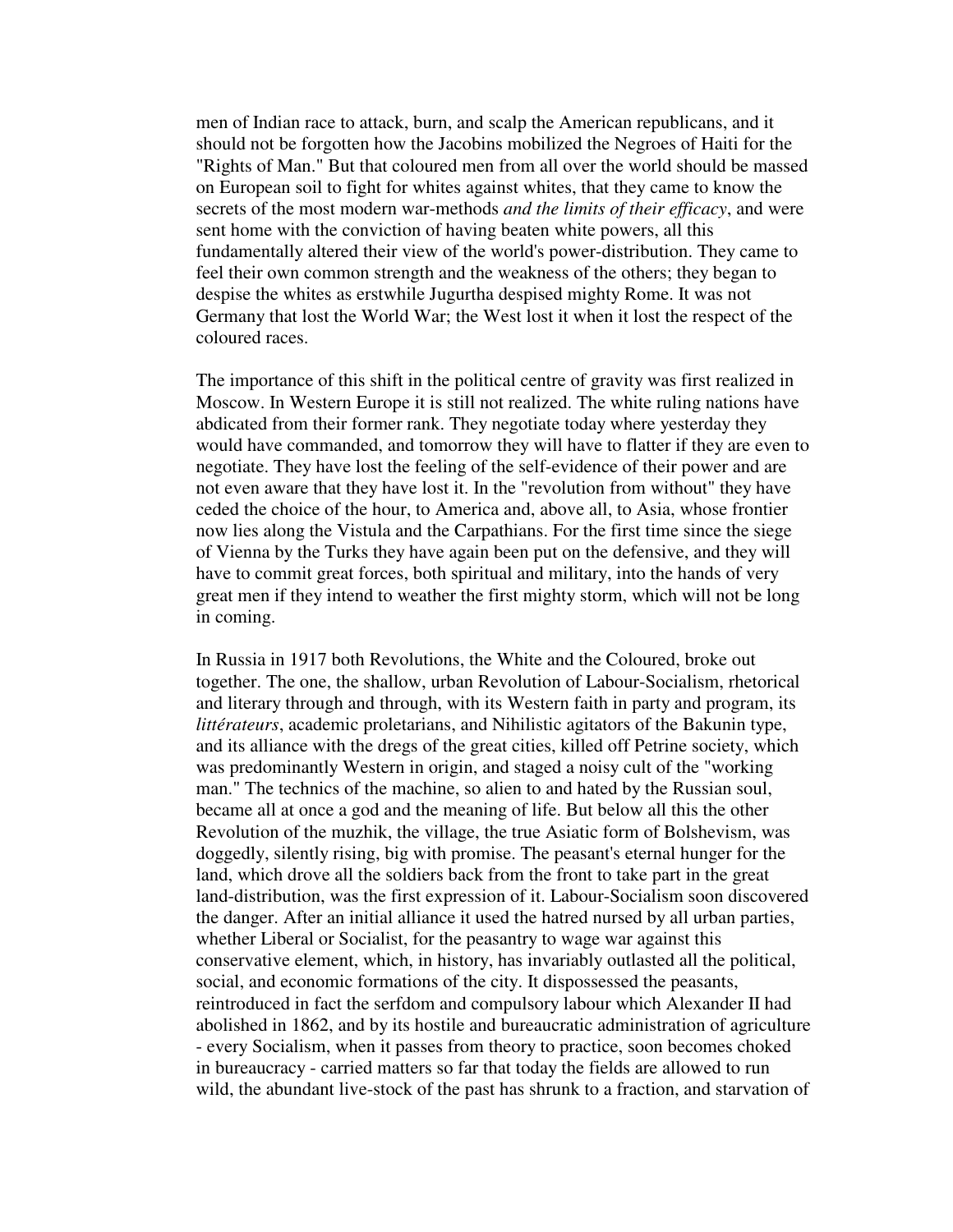the Asiatic order has become a permanent condition that only a weak-willed race, born to an existence of slavery, could endure.

But here "white" Bolshevism is rapidly on the wane. The Marxian face is only worn for the benefit of the outside world, for Southern Asia, Africa, America, where it is desired to let loose and direct rebellion against the white powers. A new Asiatic stratum of rulers has taken over from the Semi-Westerns. It again lives in the villas and palaces around Moscow, keeps its staff of servants, and already permits itself to indulge in a barbaric luxury worthy of predatory Mongolian khans of the fourteenth century. Here is "wealth," in a new form that can be paraphrased in proletarian circumlocutions.

There will also be a return to peasant property, to private property in general. The fact of serfdom does not preclude this, and it can be done; for the *army*, and no longer the civilian "party," has the power. The soldier is the one creature who does not go hungry in Russia, and he knows why this is so and for how long. This power is unassailable from abroad on account of the geographical extent of its empire, but it attacks itself. It has mercenaries and allies all over the world, disguised like itself. Its strongest weapon is the new revolutionary, truly Asiatic diplomacy which acts instead of negotiating, from below and from behind, by means of propaganda, murder, and insurrection, and this gives it a vast advantage over that of the white countries; for these, in spite of their politically-minded advocates and journalists, have not yet quite lost the aristocratic style that derives from the Escorial and counts Bismarck as its last great master.

Russia is the lord of Asia. Russia *is* Asia. Japan belongs to Asia only geographically. From the ethnographical point of view it undoubtedly stands closer to the eastern Malayans, the Polynesians, and certain Indian peoples on the west side of America. But on the sea it is what Russia is on land: lord of a wide domain in which Western powers no longer count. England is not even remotely master of "her" Empire to the same extent, even in the coloured "Crown" colonies. Japan extends her influence over a wide radius. It is felt in Peru and on the Panama Canal. The alleged blood-relationship between Japanese and Mexicans has on occasion been emphasized and toasted on both sides. [4] In Mexico, in the beginning of 1914, leading Indian circles plotted the "Plan of San Diego," having for its object the invasion of Texas and Arizona by an army of Indians, Negroes, and Japanese. The white population was to be massacred, the Negro states were to become independent, and a greater Mexico was to arise as a State for the pure Indian race. [5] Had this plan been carried into execution, the World War would have started with a completely different distribution of the powers and been based on other problems. The Monroe Doctrine, in the form of dollar-imperialism, pointed towards Latin America, would have been wiped out by it. Russia and Japan are today the only *active* forces in the world. Through them Asia has become the decisive element in world happenings. The white powers are actuated by its pressure in their dealings and do not even know it.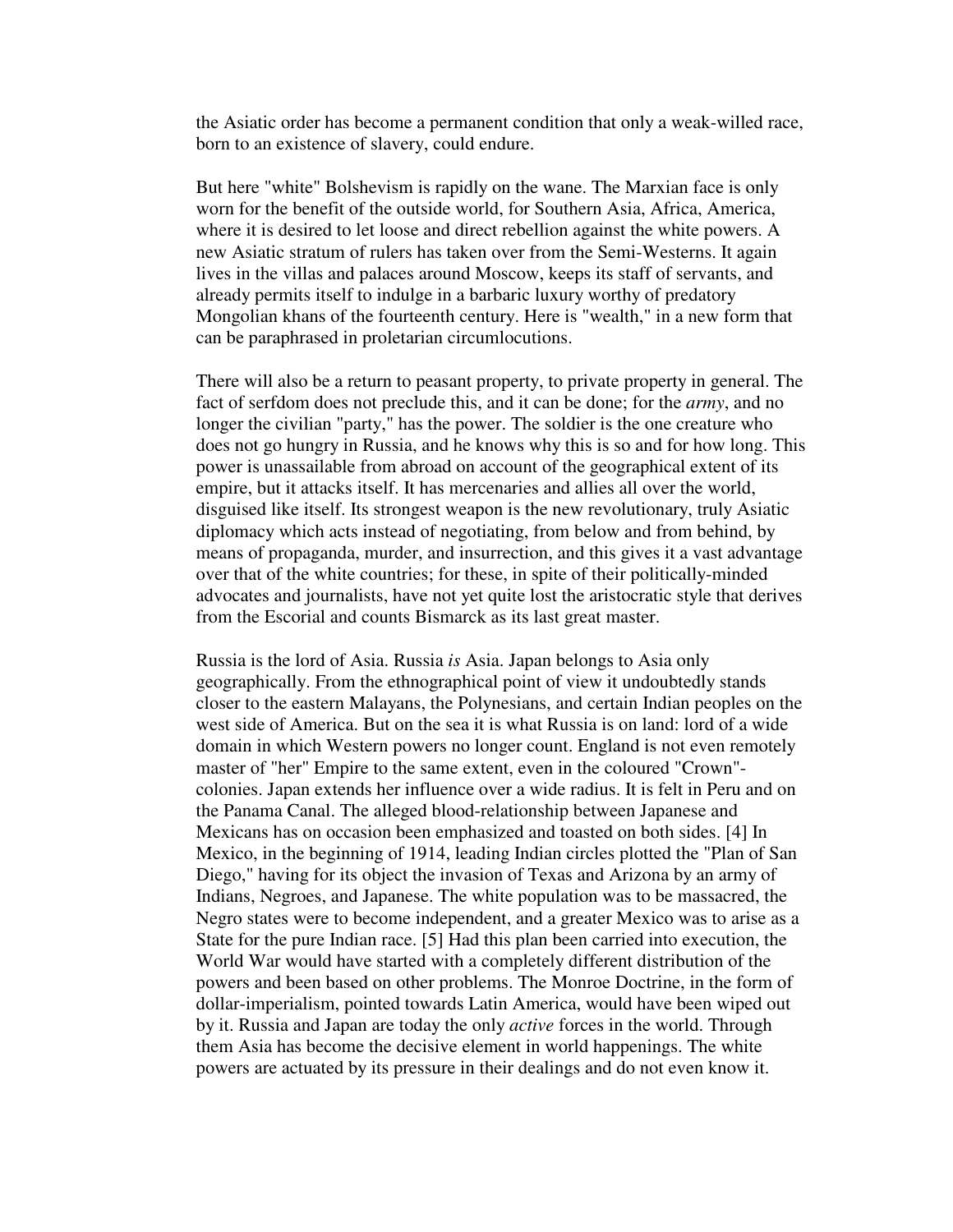## (4. L. Stoddard, *The Rising Tide of Color* (1920), pp. 131 et seq.)

(5. In Mexico City there stands a statue of the last Aztec emperor, Guatemozin. No one would dare to put up one of Cortez.)

This pressure consists in the activity of the Coloured, racial Revolution, which is already using the White Revolution of the class war as its tool. We have already referred to the backgrounds of the economic catastrophe. After the revolution from below in the form of Labour-Socialism had with its weapon, the political wage, made the breach, coloured economy, headed by Russia and Japan, pressed in with the lower wage, and it is now proceeding to complete the destruction. [6] To this must be added political-social propaganda in enormous quantities, the true Asiatic diplomacy of our day. It pervades all India and Japan. It has led in Java and Sumatra to the erection of a race front against the Dutch and the disintegration of army and navy. It pays court, all the way from Eastern Asia, to the highly gifted Indian race living from Mexico to Chili, and it inculcates for the first time in the Negroes a community-feeling that is being directed against the white ruling nations.

(6. When we hear that in Java Japan sells bicycles for less than \$3 and electric light bulbs for less than two cents, while white countries have to ask four times as much even to cover the cost to themselves; when the little Javanese peasant with his wife and family offer the self-harvested sack of rice at half the cost which the modern planter with his white officials is obliged to demand, then indeed we get a glimpse into the abysses of this struggle. Since Western technique is no longer secret and can be copied to perfection, the contrast is no longer in the method of construction, but only in the cost of that production.)

Here, too, the White Revolution has since 1770 been preparing the soil for the Coloured one. The literature of English Liberals like Mill and Spencer, whose trains of thought reach back into the eighteenth century, supplied the "world outlook" to the higher schools in India. And thence the way to Marx was easy for the young reformers themselves to find. Sun-Yat-Sen, the leader of the Chinese Revolution, found it in America. And out of it all there arose a revolutionary literature of which the Radicalism puts that of Marx and Borodin far into the shade.

Like the North American revolt against England, the independence movement in Spanish America, dating from Bolivar (1811), is unthinkable without the Anglo-French revolutionary literature of 1770 - plus the example of Napoleon. At first it was exclusively a struggle between whites, between the landowning Creole aristocracy, which had lived in the country for generations, and the Spanish bureaucracy, which kept up the lordly principle of colonial subordination. Bolivar, a pure-blooded white like Miranda and San Martín, conceived the plan of erecting a monarchy that would be supported by a purely white oligarchy. The Argentinian dictator, Rosas, a powerful figure in the "Prussian" style, also stood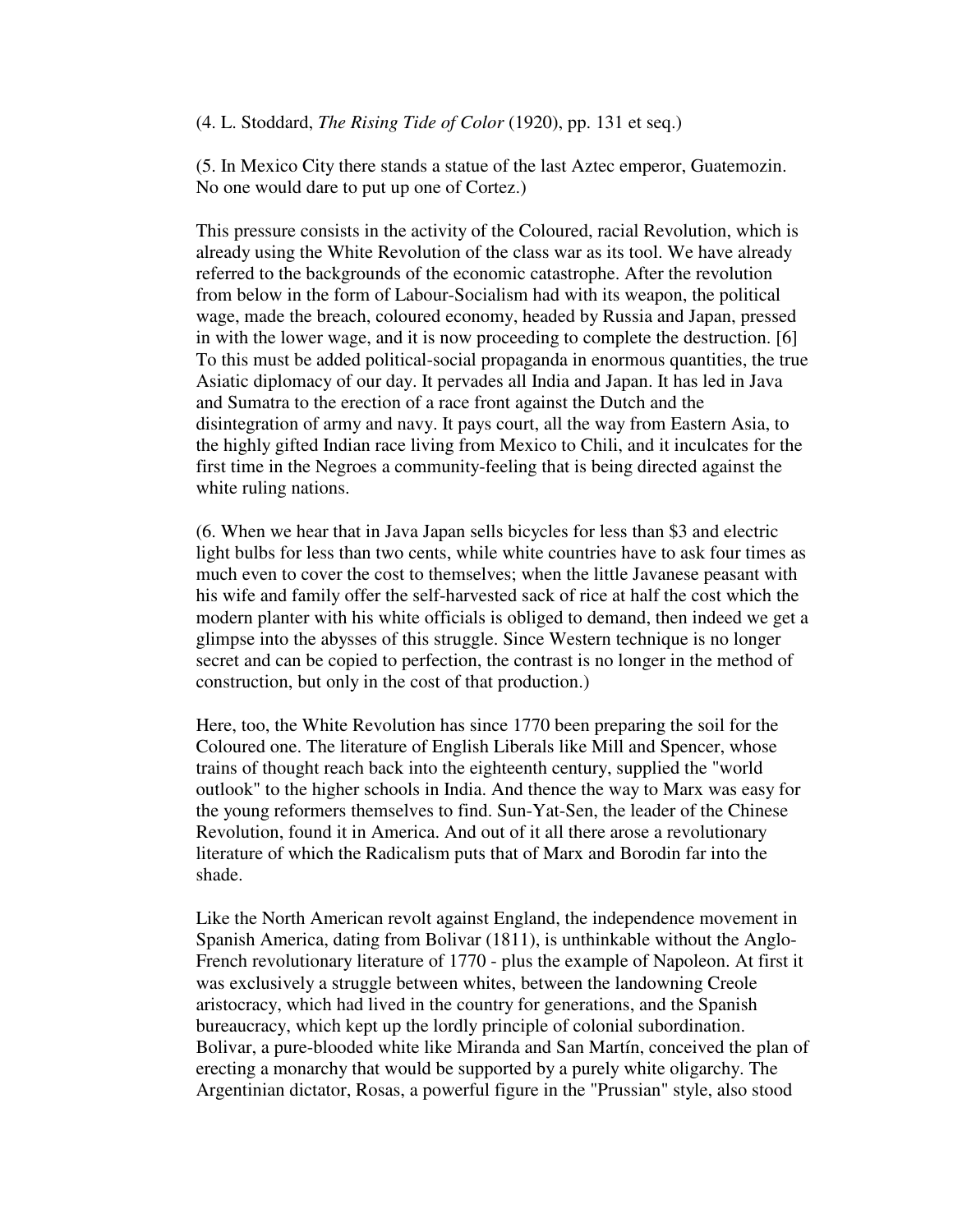for this aristocracy against the Jacobinism which soon spread from Mexico to the extreme South, finding support in the anti-clerical Masonic lodges and demanding universal equality, even of race. With this began the movement of Indians, pure and half-breeds, not only against Spain, but against white blood generally. It has gone on without intermission, and today it is nearing its goal. Humboldt, even so far back, remarked the pride in Iberian descent exhibited there, and the tradition of a Visigothic and Basque ancestry is still found in Chili's aristocratic families. [7] But the greater part of this aristocracy died out or found its way back to Europe during the reign of anarchy which began in the middle of the nineteenth century, and now policy is dictated by the "caudillos," warlike demagogues from the coloured population. Among them are pure-breed Indians of great talent like Juárez and Porfirio Díaz. Apart from Argentina, the proportion of the upper classes which is white, or calls itself so, is from a quarter to one tenth of the population. In certain states the doctors, advocates, teachers, even officers, are exclusively Indians, who feel themselves akin to the half-breed proletariat of the towns (the "mechopelo") in the hatred with which white property inspires them, whether it is in the hands of Creoles, Englishmen, or North Americans. In Peru, Bolivia, and Ecuador, Aymara is the second official and educational language. There is open practice of a cult based on the alleged Communism of the Incas, which receives encouragement from Moscow. The race ideal of a pure Indian rule is perhaps on the verge of realization.

(7. And from the forcibly converted Arabs and Jews - the Marranos - known by their strictly Catholic names, such as Santa Anna, Santa Maria, San Martín.)

In Africa it is the Christian missionary - above all, the English Methodist - who in all innocence, with his doctrine that all men are equal before God and that wealth is sinful, ploughs the soil on which the Bolshevist envoy sows and reaps. And from the North and the East the missionary of Islam follows up his tracks with great success, penetrating in these days as far as the Zambesi in Nyassaland. Where a Christian school stood yesterday, a mosque stands tomorrow. The warlike, manly spirit of this religion is more intelligible to the Negro than the doctrine of pity, which merely takes away his respect for the whites; and the Christian priest is suspected above all because he represents a white ruling race, against which Mohammedan propaganda, political rather than dogmatic, [8] directs itself with cool decision.

(8. But there is also an Ethiopian Methodist Church, which is anti-European and from its home in the United States carries out mission work that leads to revolts, as for instance in Natal in 1907 and in Nyassaland in 1915.)

This general Coloured Revolution over the whole earth marches under the disguise of very varied tendencies: national, economic, social. It directs itself now against the white governments of colonial empires (India) or of its own land (the Cape), now against a white upper stratum (Chile), now against the power of the pound or the dollar - any alien economic system, in fact. It may even be found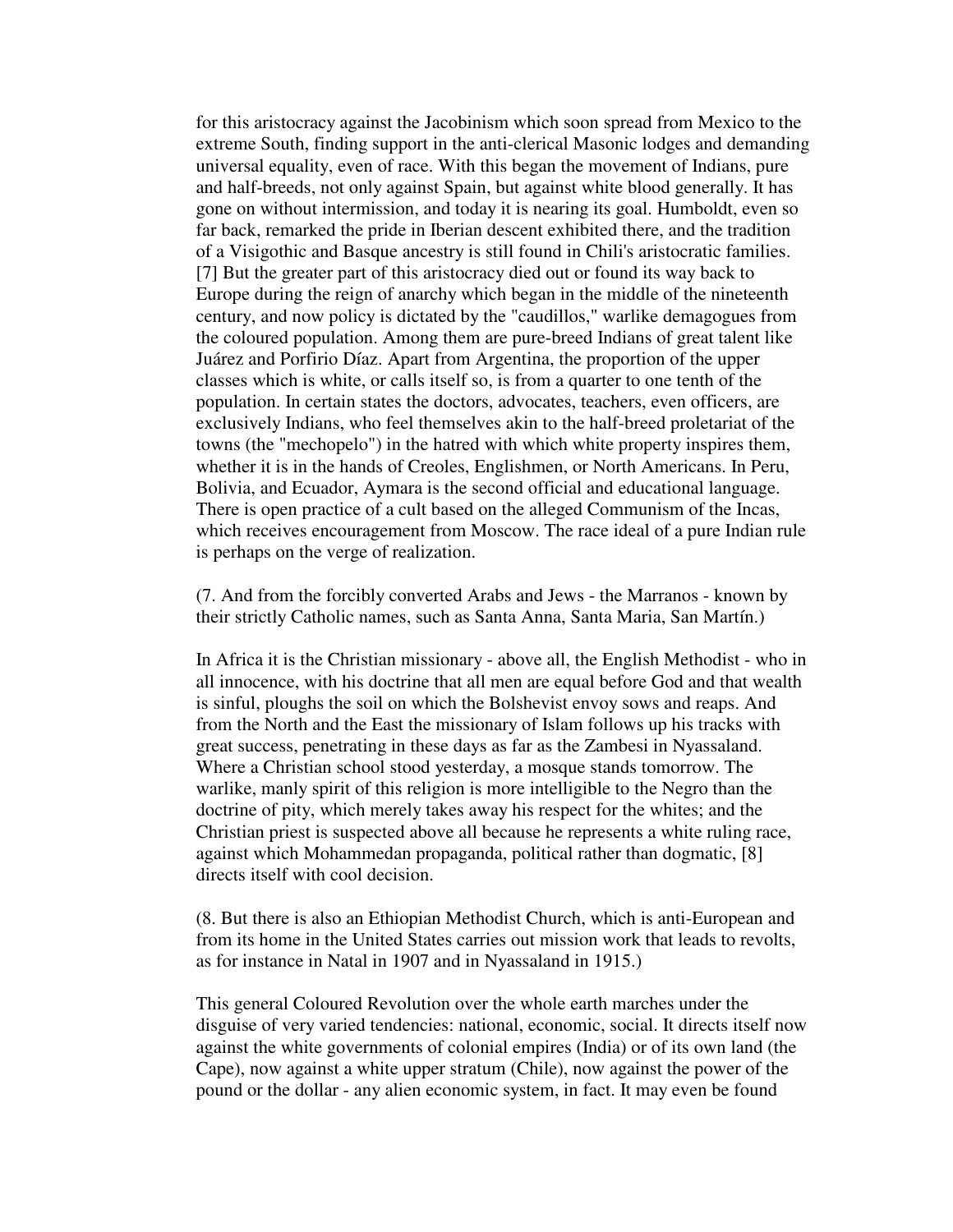opposing its own financial world for doing business with the whites (China), or its own aristocracy or monarchy. Religious motives also contribute: hatred of Christianity or of any form of priesthood and orthodoxy whatever, of manners and customs, world outlook, and moral. But ever since the Boxer Revolution in China, the Indian Mutiny, and the revolt of the Mexicans against the Emperor Maximilian, there will be found, deep down, everywhere one and the same thing: hatred of the white race and an unconditional determination to destroy it. As to whether age-old, weary Civilizations like the Indian and the Chinese can preserve order without foreign rule, nobody cares. All that matters is whether they are in a position to throw off the white yoke, and that is the case. Who will be the next sovereign over the coloured powers - Russia, Japan, or some great adventurer with an armed host at his back - will be decided later, or perhaps not at all. The ancient Egyptian Civilization changed its rulers many times after 1000 B.C. - Libyans, Assyrians, Persians, Greeks, Romans. It was never again capable of selfgovernment, but always equal to a new and victorious revolt. And whether even one of the many other aims is being or will be realized is for the moment quite beside the point. The great historical question is whether the fall of the white powers will be brought about or not. And on this point the overwhelming unity of resolve that has formed itself may well give us something to think about. What resources of spiritual and material power can the white world really muster against this menace?

Very few, it would seem at the first glance. For one thing, its peoples are weary of their Culture. Spiritual substance has consumed itself in the fire of high form and the striving after inward perfection. In very many cases only the glow is left, in many only ashes, but it is not so everywhere. The less a nation has been called upon to lead in the whirlwind of history in the past, the more has it retained of the chaos which may become form. And when the storm of great events rushes over it, as in 1914, hidden sparks suddenly burst into flame. Precisely in the Germanic race, the strongest-willed that has ever existed, great possibilities lie sleeping.

But in speaking of race, it is not intended in the sense in which it is the fashion among anti-Semites in Europe and America to use it today: Darwinistically, materially. Race purity is a grotesque word in view of the fact that for centuries all stocks and species have been mixed, and that warlike - that is, healthy generations with a future before them have from time immemorial always welcomed a stranger into the family if he had "race," to whatever race it was he belonged. Those who talk too much about race no longer have it in them. What is needed is not a pure race, but a *strong* one, which has a nation within it.

This manifests itself above all in self-evident elemental fecundity, in an abundance of children, which historical life can consume without ever exhausting the supply. God is, in the familiar words of Frederick the Great, always on the side of the big battalions, and now if ever this shows itself. The millions who fell in the World War were the pick of all the white world had in the way of race, but the test of race is the speed with which it can replace itself. A Russian once said to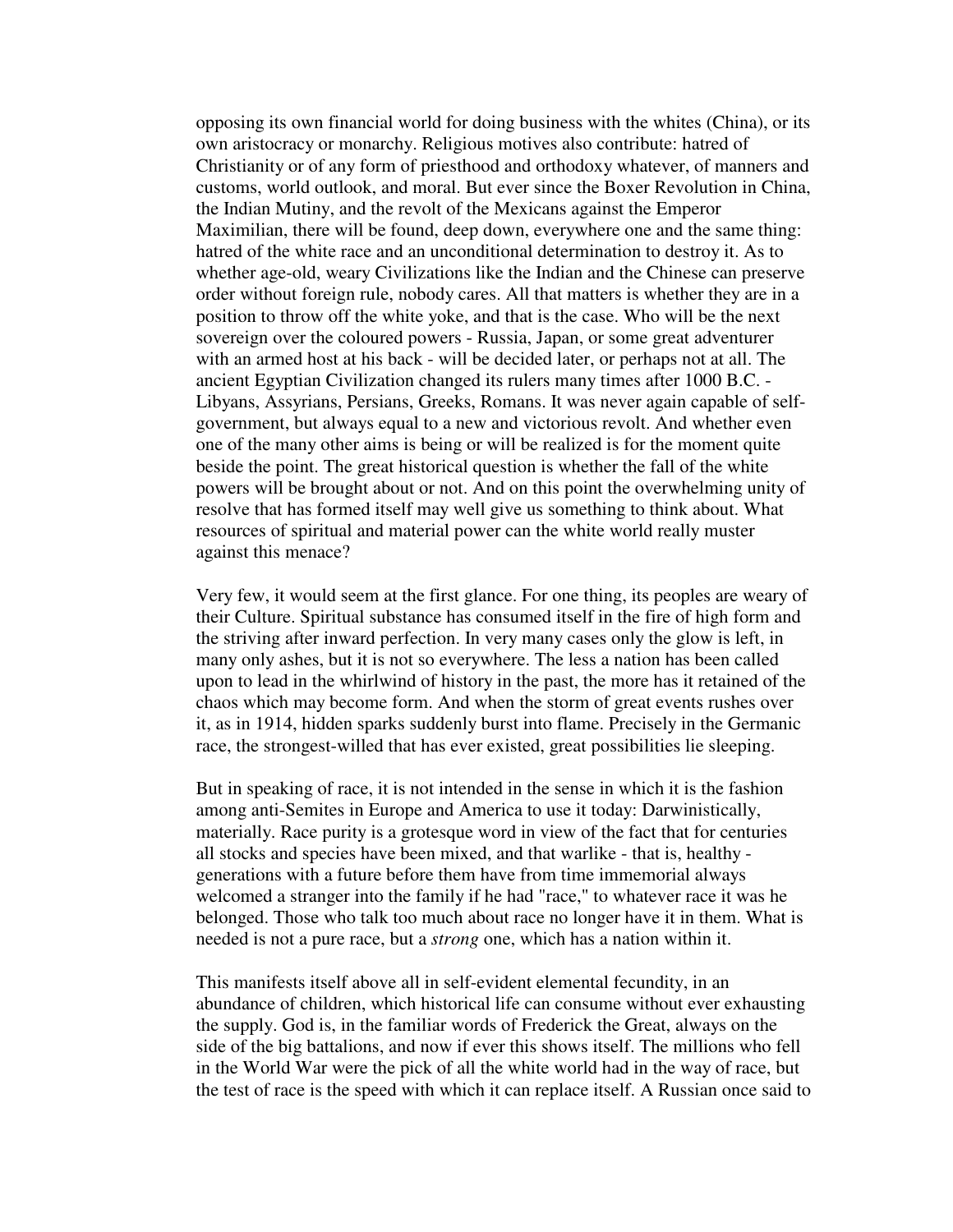me: "The Russian woman will make good in ten years what we sacrificed in the Revolution." *That* is the right instinct. Such races are irresistible. The trivial doctrine of Malthus, preached everywhere today, which extols barrenness as progress, only proves that these intellectuals have no "race," not to mention the idiotic idea that economic crises can be surmounted by an atrophied population. It is just the other way round. The "big battalions," without which there is no world policy, give protection, strength, and internal riches to the economic life also.

A woman of race does not desire to be a "companion" or a "lover," but a *mother*; and not the mother of *one* child, to serve as a toy and distraction, but of many: the instinct of a strong race speaks in the pride that large families inspire, in the feeling that barrenness is the hardest curse that can befall a woman and through her the race. Out of this instinct arises the primitive jealousy which leads one woman to take away from another the man whom she covets as the father of her children. The more intellectual jealousy of the great cities, which is little more than erotic appetite and looks upon the other party as a means of pleasure, and even the mere fact of *considering* the desired or dreaded number of children who are to be born, betrays the waning of the race urge to permanence; and that instinct for permanence cannot be reawakened by speeches and writing. Primitive marriage, or whatever other deep-rooted folk-custom has ever been practised to sanctify procreation, was anything but sentimental. A man wants stout sons who will perpetuate his name and his deeds beyond his death into the future and enhance them, just as he has done himself through feeling himself heir to the calling and works of his ancestors. That is the *Nordic* idea of immortality. These peoples have known no other and desired none. It is the source of that tremendous yearning for fame, the wish to live on among posterity through one's work, to see one's name perpetuated on monuments or at the least held in honourable memory. For this reason the inheritance idea is inseparable from Germanic marriage. When the notion of property crumbles away, the meaning of the family fades into nothingness. He who lays hand on one attacks the other too. The idea of inheritance, which is inherent in the life of every farm, every workshop, every old-established firm, and all inherited callings, [9] and has found its highest symbolical expression in hereditary monarchy, is the guarantee of strong raceinstincts. Not only is it untouched by Socialism; its very existence signifies Socialism's downfall.

(9. That is why there are generations of officers, judges, and clergy. It is the basis of all nobilities, patriciates, and guilds.)

But the decay of the white family, the inevitable outcome of megalopolitan existence, is spreading, and it is devouring the "race" of nations. The *meaning* of man and wife, the will to perpetuity, is being lost. People live for themselves alone, not for future generations. The nation as society, once the organic web of *families*, threatens to dissolve, from the city outwards, into a sum of *private atoms*, of which each is intent on extracting from his own and other lives the maximum of amusement - *panem et circenses*. The women's emancipation of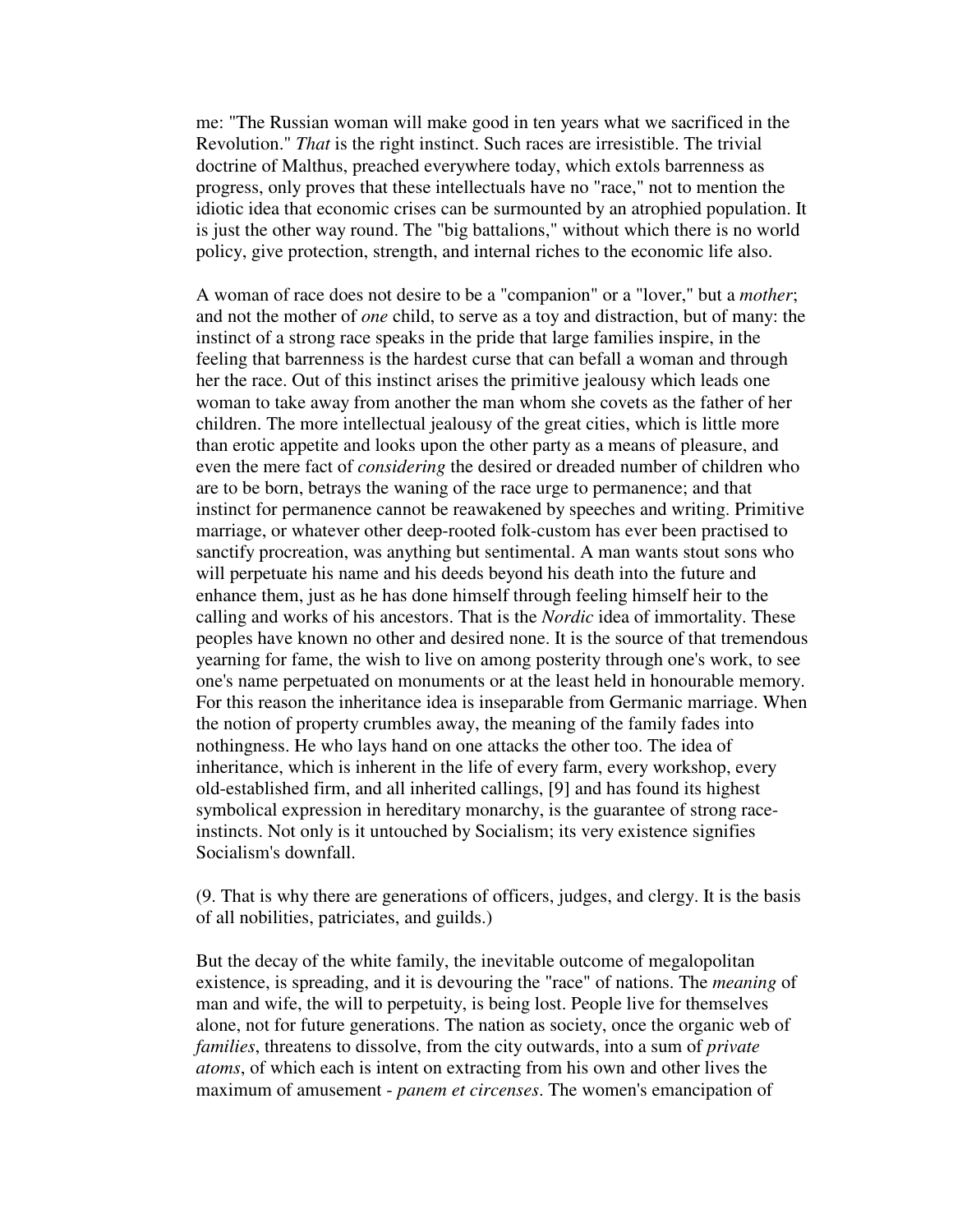Ibsen's time wanted, not freedom from the husband, but freedom from the child, from the *burden* of children, just as men's emancipation in the same period signified freedom from the *duties* towards family, nation, and State. The whole of Liberal-Socialistic problem-literature revolves about this suicide of the white race. It has been the same in all other Civilizations. [10]

# (10. *The Decline of the West*, II, pp. 103 et seq.)

The consequences lie before us. The coloured races of the world have up till now been twice as strong numerically as the white. But about 1930 Russia had an annual excess of births of four million, Japan of two million; and India, between 1921 and 1931, increased her population by thirty-four million. In Africa the extraordinarily prolific Negro population will increase still more enormously now that European medicine has been introduced to check disease, which was so strong a selective factor. In contrast to this, Germany and Italy have a surplus of births of less than half a million, England - the country of publicly encouraged birth control - less than half this amount, and France and the old-established Yankee element in the United States [11] none at all. This Yankee element, until now the dominant "race" of Germanic stamp, has been rapidly dwindling for some decades. The increase of population comes entirely from the side of the Negroes and emigrants from Eastern and Southern Europe since 1900. In France some Departments have lost over a third of their population in the last fifty years. In certain cases the birth-rate is only half the death-rate. There are small towns and villages which are almost empty. From the South there is an influx of Catalonians and Italians as land-workers. Poles and Negroes are found in every grade, even the middle classes. There are black clergymen, officers, and judges. It is these prolific immigrants, accounting for a tenth of the population, who alone keep the number of "Frenchmen" up to anything approaching the old level. But the genuine Frenchman will soon be no longer master in France. The apparent increase of the white population all over the world, little as it is in comparison with the volume of the coloured increase, rests upon a temporary illusion: the number of children grows ever smaller, and only the number of adults increases, not because there are more of them, but because they live longer.

### (11. This applies equally to the white element in South Africa and Australia.)

But a strong race requires not only an inexhaustible birth-rate, but also a severe selection process, which is provided by the resistances to living represented by misfortune, sickness, and war. Nineteenth-century medicine, a true product of Rationalism, is from this point of view also a phenomenon of age. It prolongs each life whether this is desirable or no. It prolongs even death. It replaces the number of children by the number of greybeards. It promotes the world outlook of *panem et circenses* by estimating the value of life by the number of its days, not by their usefulness. It prevents the natural process of selection and thereby accentuates the decay of the race. The number of incurable mental cases in England and Wales has increased during twenty years from 4.6 to 8.6 per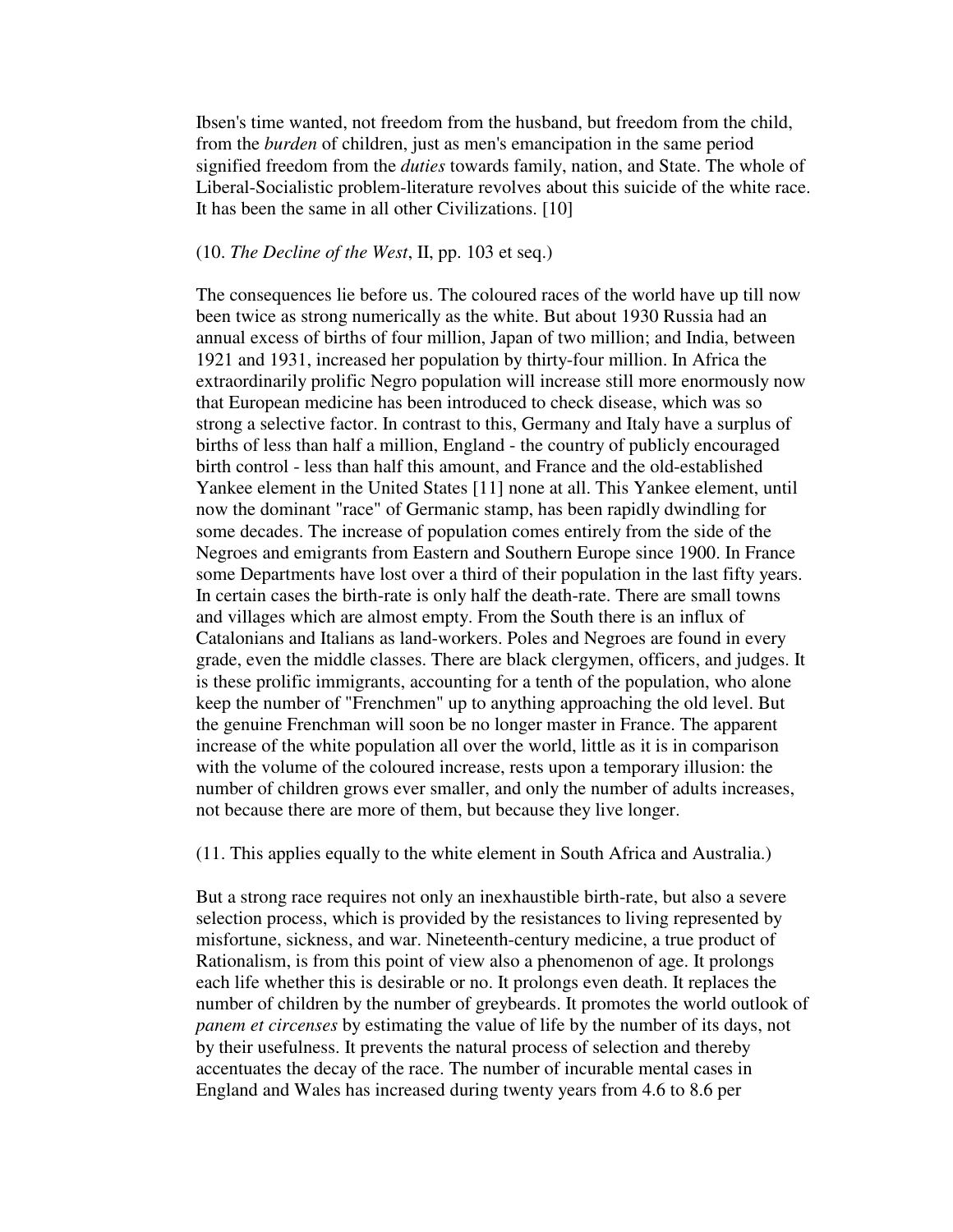thousand. In Germany the number of the feeble-minded is almost half a million, in the United States over a million. According to a report sponsored by ex-President Hoover, the youth of America has a record of 1,360,000 with hearing impaired or "so defective in speech that they require remedial treatment and training," 1,000,000 with "weak or damaged hearts," 675,000 presenting "behaviour problems," 450,000 "mentally retarded to such a degree that they require special education," 300,000 cripples, and 60,000 "blind or in need of sight-saving instruction." But added to these are the terrible numbers of abnormal people of every description, mental, spiritual, and physical, the hysterical, moral, and nerve cases who can neither beget nor bear healthy children. Their number is unobtainable, but we can gauge it by the number of doctors who live by them and the mass of books that are written about them. From this degenerate crop comes the revolutionary proletariat, with its hatred born of grievances, and the drawingroom Bolshevism of the aesthetes and literary folk, who enjoy and advertise the attractiveness of such states of mind.

It is a well-known fact that important persons are seldom first children and almost never only ones. The marriage that is poor in offspring is a menace not only to the quantity but to the quality of the race. What a nation needs quite as badly as a healthy race is the existence of an élite to lead it. But an élite such as that formed by the overseas civil service in England and the officer-corps in Prussia - or, for that matter, the Catholic Church - which unwaveringly, and in total disregard of money or origins, upheld its ethic and made good in difficult situations, becomes impossible when the available material rises nowhere above the average. Life's selection must have taken precedence of it; only then can the class selection take place. A strong stock demands strong parents. Something of the barbarism of the past ages must still be present in the blood beneath the strict form of an old Culture, ready to surge up in difficult times, to save and to conquer.

Barbarism is that which I call strong race, [12] the eternal warlike in the type of the beast-of-prey man. It often seems to have ceased to exist, but it is crouching in the soul ready to spring. Given a big challenge - and it is on top of the enemy. It is dead only when Late urban pacifism, with its weary desire for peace at any price, short of that of its own life, has rolled its mud over the generations. That is the spiritual self-disarmament, following on the physical, which comes of unfruitfulness.

(12. I repeat: race that one *has*, not a race to which one *belongs*. The one is ethos, the other - zoology.)

Why is the German people the least exhausted of the white world, and therefore the one on which may be placed the most hope? Because its political past has given it no opportunity to *waste* its precious blood and its great abilities. This is the one blessed aspect of our wretched history since 1500: it has used us *sparingly*. It turned us into dreamers and theoreticians in matters of world policy, made us ignorant of the world, narrow, quarrelsome, and provincial; but that can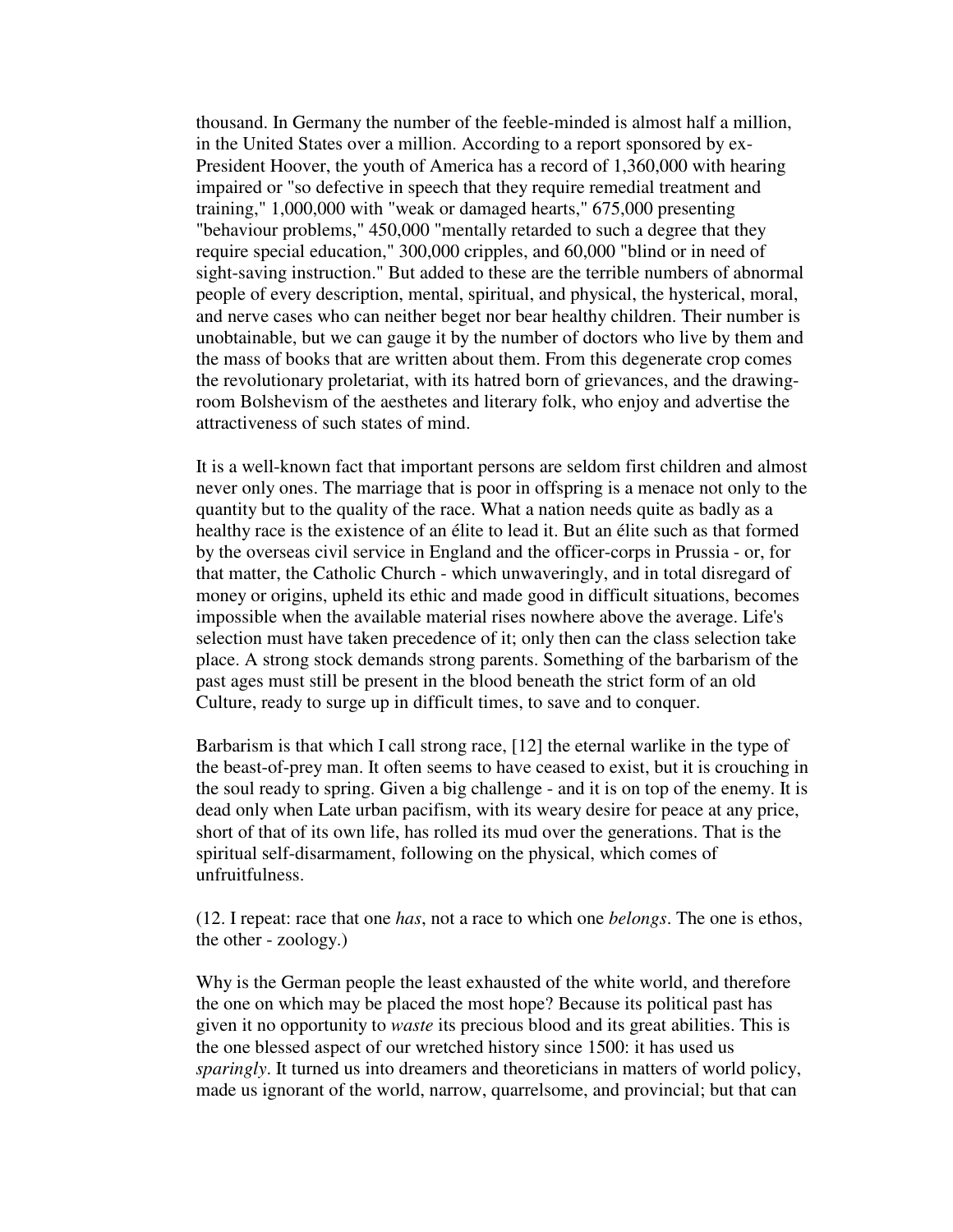be got over. It was no organic defect, no inherent lack of ability - the days of the Holy Roman Empire are there to show that. Good blood, the foundation of every kind of intellectual as well as physical superiority, there was and still is. Great history is exacting. It devours the racially best elements. It devoured ancient Rome in a few centuries. The Nordic migrations, which had come to standstill in Southern Europe a thousand years before, set in again on the grand scale on the discovery of America, taking oceans in their stride. Vigorous Spanish families, of predominantly Nordic origin, migrated in numbers to the new continent, where they could fight, explore, and rule. By about 1800 the best aristocracy of the Spanish stamp was there and vigorous life had died out in the mother country. Similarly the class in France whose vocation was to rule was used up by high policy from Louis XIII onwards - and not by that alone, for high Culture must be paid for dearly too. And the Anglo-Saxon has been used up even more by the British Empire. What there was of higher material there did not find its way into counting-houses and minor official posts, but followed the Viking urge to a life of danger and wandered to all parts of the globe, either meeting its end in innumerable adventures and wars or succumbing to the effects of climate, or remaining abroad to establish, as in North America, the foundation of a new ruling class. What was left became "conservative," by which in this case is meant uncreative, full of unproductive hatred of everything new and unforeseen. Germany, too, has lost a great deal of its best blood in foreign armies and to foreign nations. But the provincialism of its political conditions tuned down the ambitions of young talent to service at small courts, in small armies and administrations. [13] These settled down to form a healthy and prolific middle class. The nobility remained for the most part a superior peasantry. There was no high society and no fullness of life. "Race," in the people, was asleep, waiting for the call of a great age. But in this people there lies, notwithstanding the devastation of the last decades, a store of excellent blood such as no other nation possesses. It *can* be roused and *must* be spiritualized to meet the stupendous tasks before it. The battle for the planet has begun. The pacifism of the century of Liberalism must be overcome if we are to go on living.

(13. Except in the Habsburg State, which likewise diluted and wasted the German stock within its boundaries.)

How far in fact have the white nations advanced towards pacifism? Is the outcry against war an intellectual gesture or a serious abdication from history at the cost of dignity, honour, liberty? Yet life *is* war. Can we dismiss its meaning and yet retain it? That is what the craving for the peace of fellahdom, for protection against everything that disturbs the daily routine, against destiny in every form, would seem to intimate: a sort of protective mimicry *vis-à-vis* world history, human insects feigning death in the face of danger, the "happy ending" of an empty existence, the boredom of which has brought in jazz music and Negro dancing to perform the Dead March for a great Culture.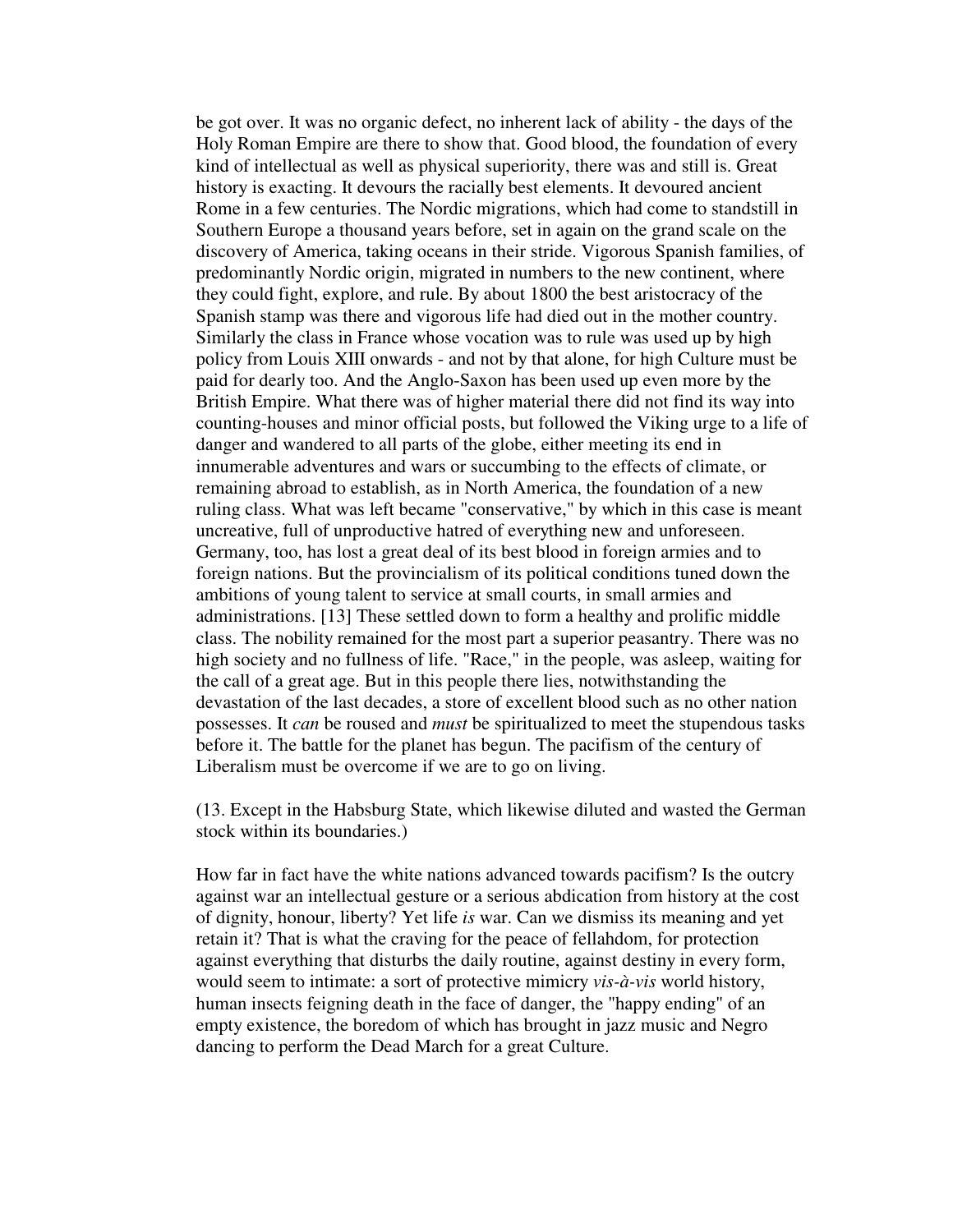But this cannot, must not, be. The hare may perhaps deceive the fox, but human beings can *not* deceive each other. The coloured man sees through the white man when he talks about "humanity" and everlasting peace. He scents the other's unfitness and lack of will to defend himself. This is why a great educational effort is essential: what I have called "Prussian," but which may, for all I care, call itself "Socialist" - what's in a word? It must be education which rouses the sleeping energy not by schooling, science, or culture, but by living example, by *soul discipline*, which fetches up what is still there, strengthens it, and causes it to blossom anew. We cannot permit ourselves to be tired. Danger is knocking at the door. The coloured races are *not* pacifists. They do *not* cling to a life whose length is its sole value. *They take up the sword when we lay it down*. Once they feared the white man; now they despise him. Our judgment stands written in their eyes when men and women comport themselves in their presence as we do, at home or in the lands of colour themselves. Once they were filled with terror at our power as were the Germanic people before the first Roman legions. Today, when they are themselves a power, their mysterious soul - which we shall never understand rises up and looks down upon the whites as on a thing of yesterday.

But the greatest danger has not yet been even named. What if, one day, class war and race war joined forces to make an end of the white world? This lies in the nature of things, and neither of the two Revolutions will disdain the aid of the other simply because it despises its supporters. A common hate extinguishes mutual contempt. And what if some *white* adventurer - and there have been many such - whose wild soul cannot breathe in the hothouse of civilization and seeks to satiate its love of danger in fantastic colonial ventures, among pirates, in the Foreign Legion - should suddenly see this grand goal staring him in the face? It is through such natures that history springs her great surprises. The loathing of deep and strong men for our conditions and the hatred of profoundly disillusioned men might well grow into a revolt that meant to annihilate. This was not unknown in Caesar's time. In any case: when the white proletariat breaks loose in the United States, the Negro will be on the spot, and behind him Indians and Japanese will await their hour. Similarly a black France would have little hesitation in outdoing the Parisian horrors of 1792 and 1871. And would the white leaders of the class war ever hesitate if coloured outbreaks opened up a way for them? They have never been fastidious in the means they use. It would make no difference if the voice of Moscow ceased to dictate. It has done its work, and the work goes forward of itself. We have waged our wars and class wars before the eyes of colour, have humiliated and betrayed each other; we have even summoned it to take part in them. Would it be anything to wonder if at last colour were to act on its own account?

At this point advancing history towers high over economic distress and internal political ideals. The elemental forces of life are themselves entering the fight, which is for all or nothing. The prefiguration of Caesarism will soon become clearer, more conscious and unconcealed. The masks will fall completely from the age of the parliamentary interlude. All attempts to gather up the content of the